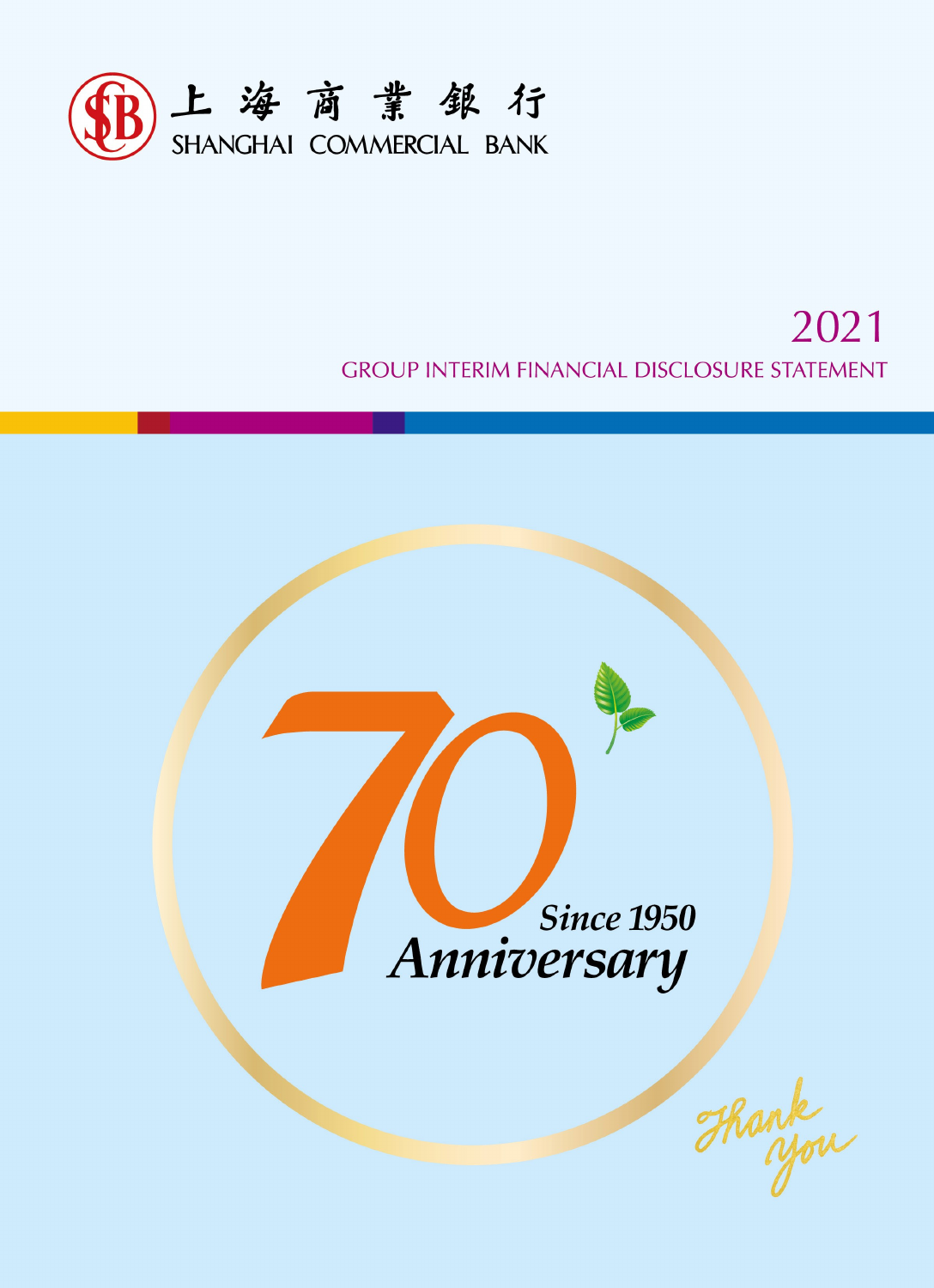(INCORPORATED IN HONG KONG WITH LIMITED LIABILITY)

# GROUP INTERIM FINANCIAL DISCLOSURE STATEMENT FOR THE SIX MONTHS ENDED 30 JUNE 2021

# **Contents**

- **1** Condensed Consolidated Statement of Profit or Loss
- **2 Condensed Consolidated Statement of Comprehensive Income**
- **3 Condensed Consolidated Statement of Financial Position**
- **4 Condensed Consolidated Statement of Changes in Equity**
- **5 Condensed Consolidated Statement of Cash Flows**
- **7 Notes to the Group Interim Financial Disclosure Statement**
- **41 Regulatory Disclosures (Unaudited)**
- **64 Review of Operations**
- **65 Statement of Compliance**
- **66 Report on Review of Interim Financial Information**



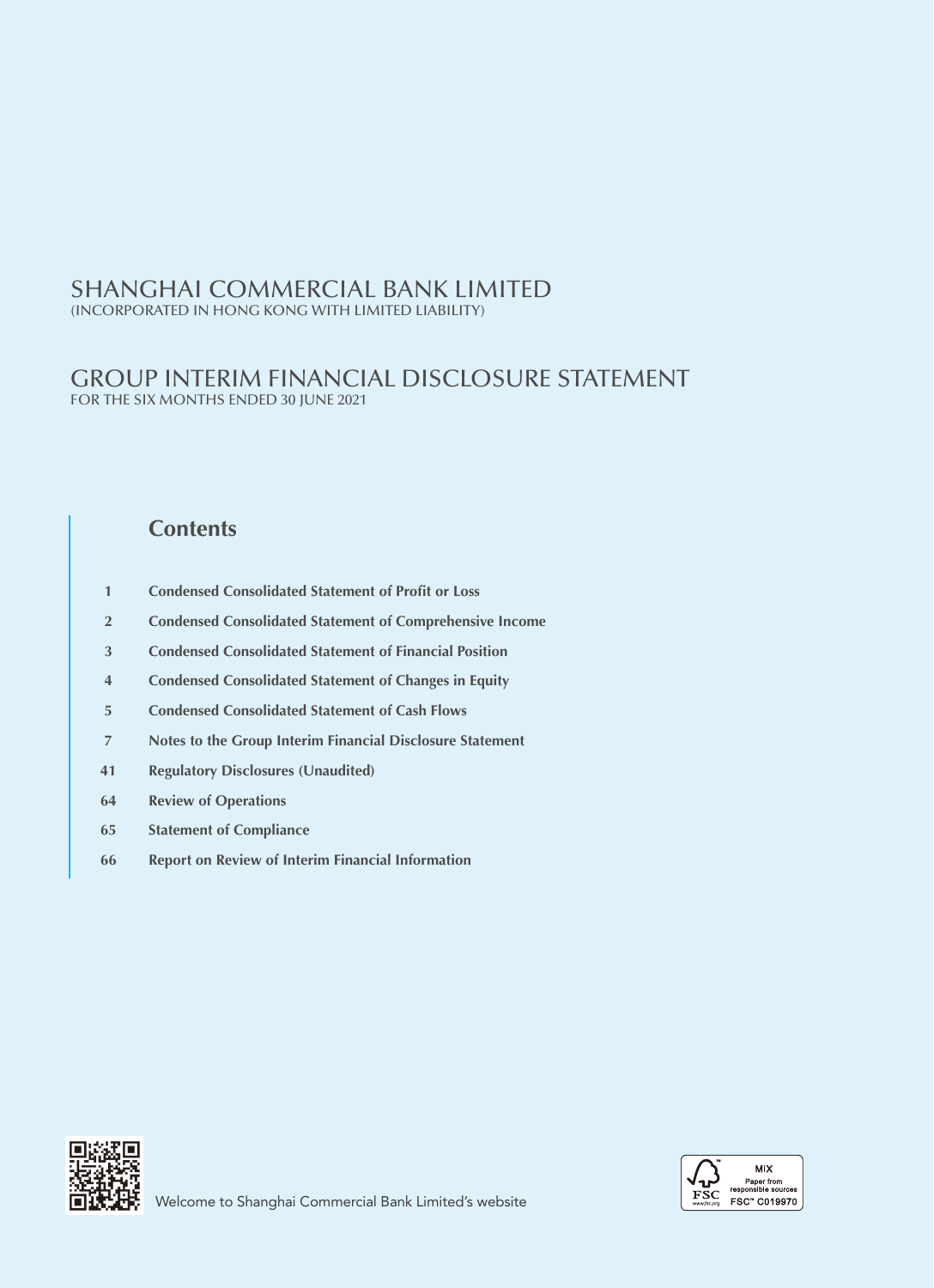GROUP INTERIM FINANCIAL DISCLOSURE STATEMENT 2021 (All amounts in HK dollar thousands unless otherwise stated)

# CONDENSED CONSOLIDATED STATEMENT OF PROFIT OR LOSS

|                                                                                                                                                                          | <b>Note</b>    | Six months ended<br>30 June 2021<br>(unaudited) | Six months ended<br>30 June 2020<br>(unaudited) |
|--------------------------------------------------------------------------------------------------------------------------------------------------------------------------|----------------|-------------------------------------------------|-------------------------------------------------|
| Interest income                                                                                                                                                          | 6              | 2,420,338                                       | 3,126,144                                       |
| Interest expense                                                                                                                                                         | 6              | (555, 812)                                      | (1,322,361)                                     |
| Net interest income                                                                                                                                                      |                | 1,864,526                                       | 1,803,783                                       |
| Fee and commission income                                                                                                                                                | 7              | 473,261                                         | 428,384                                         |
| Fee and commission expense                                                                                                                                               | $\overline{7}$ | (29, 217)                                       | (27,080)                                        |
| Net fee and commission income                                                                                                                                            | 7              | 444,044                                         | 401,304                                         |
| Net trading income                                                                                                                                                       | 8              | 161,539                                         | 119,750                                         |
| Net gains from disposal of investment securities at fair value through<br>other comprehensive income<br>Dividend income from investment securities at fair value through |                | 79,621                                          | 96,558                                          |
| other comprehensive income                                                                                                                                               |                | 4,354                                           | 2,820                                           |
| Other operating income                                                                                                                                                   | 9              | 70,397                                          | 74,004                                          |
| Net earned insurance premium                                                                                                                                             | 10             | 17,971                                          | 22,219                                          |
| Net insurance claims incurred and movement in policyholders' liabilities                                                                                                 | 10             | (12, 361)                                       | (16,072)                                        |
| Operating expenses                                                                                                                                                       | 11             | (857, 226)                                      | (798, 710)                                      |
| Credit impairment losses                                                                                                                                                 | 12             | (44, 221)                                       | (93, 587)                                       |
| <b>Operating profit</b>                                                                                                                                                  |                | 1,728,644                                       | 1,612,069                                       |
| Share of net profits/(losses) of associates and joint venture                                                                                                            |                | 54,142                                          | (988)                                           |
| Profit before income tax                                                                                                                                                 |                | 1,782,786                                       | 1,611,081                                       |
| Income tax expense                                                                                                                                                       | 13             | (336, 076)                                      | (332, 221)                                      |
| <b>Profit for the period</b>                                                                                                                                             |                | 1,446,710                                       | 1,278,860                                       |
| Attributable to:                                                                                                                                                         |                |                                                 |                                                 |
| Equity holders of the Bank                                                                                                                                               |                | 1,443,398                                       | 1,276,566                                       |
| Non-controlling interests                                                                                                                                                |                | 3,312                                           | 2,294                                           |
|                                                                                                                                                                          |                | 1,446,710                                       | 1,278,860                                       |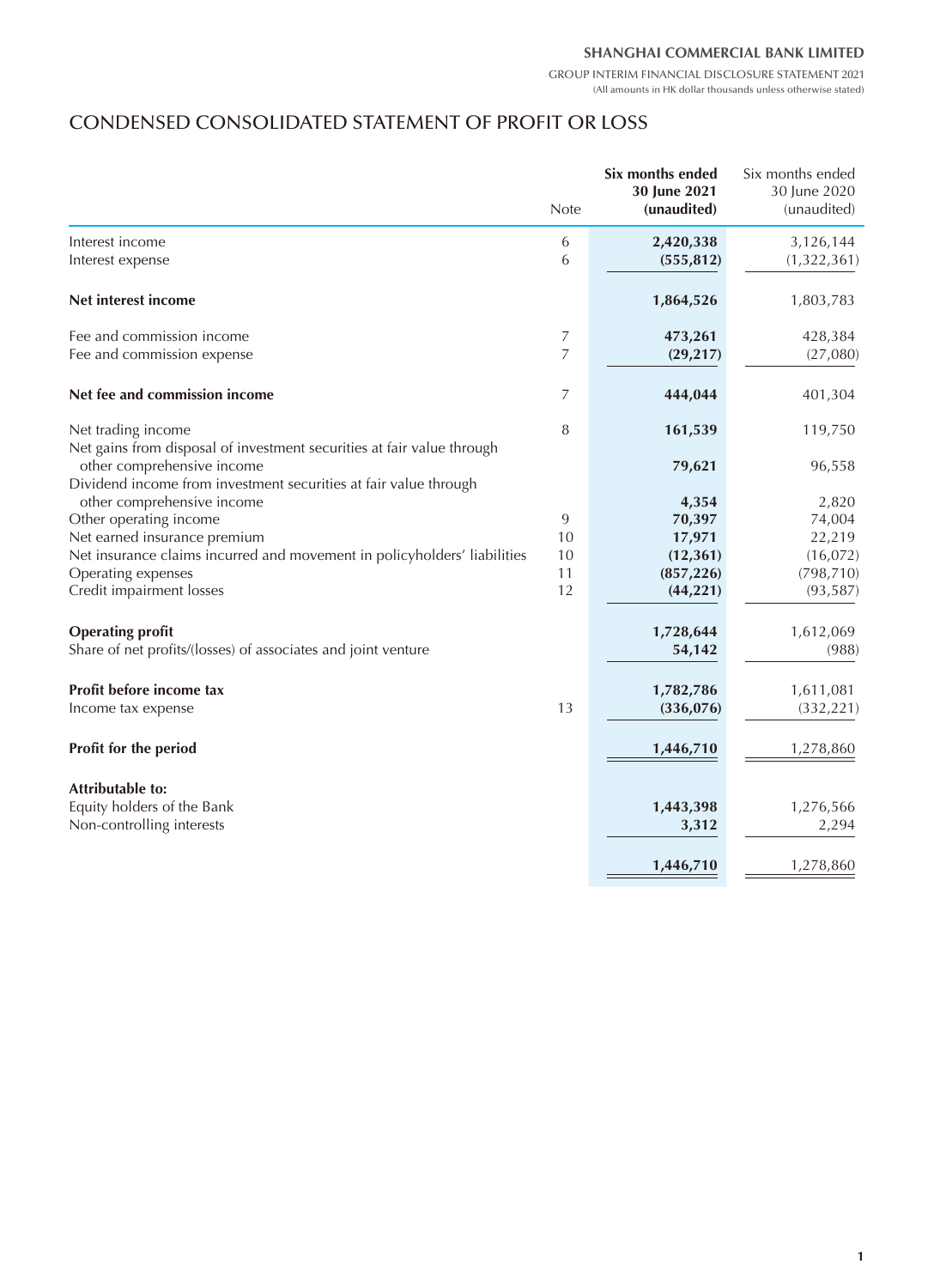GROUP INTERIM FINANCIAL DISCLOSURE STATEMENT 2021 (All amounts in HK dollar thousands unless otherwise stated)

# CONDENSED CONSOLIDATED STATEMENT OF COMPREHENSIVE INCOME

|                                                                                                                                                                                                                                                                   | Six months ended<br>30 June 2021<br>(unaudited) | Six months ended<br>30 June 2020<br>(unaudited) |
|-------------------------------------------------------------------------------------------------------------------------------------------------------------------------------------------------------------------------------------------------------------------|-------------------------------------------------|-------------------------------------------------|
| Profit for the period                                                                                                                                                                                                                                             | 1,446,710                                       | 1,278,860                                       |
| Other comprehensive income                                                                                                                                                                                                                                        |                                                 |                                                 |
| Items that may be reclassified to profit or loss                                                                                                                                                                                                                  |                                                 |                                                 |
| Exchange differences on translation of overseas operations                                                                                                                                                                                                        | 21,916                                          | (50, 618)                                       |
| Investment securities at fair value through other comprehensive income<br>- Changes in fair value<br>- Change in credit impairment losses recognised in profit or loss<br>- Fair value changes transferred to profit or loss on disposal<br>- Deferred income tax | (164, 710)<br>6,744<br>(79, 621)<br>40,314      | 411,050<br>6,696<br>(96, 558)<br>(51, 891)      |
| Share of reserves of associates and joint venture                                                                                                                                                                                                                 | 3,786                                           | (15,809)                                        |
| Items that will not be reclassified to profit or loss                                                                                                                                                                                                             |                                                 |                                                 |
| Equity investments at fair value through other comprehensive income<br>- Changes in fair value<br>- Deferred income tax<br>Share of reserves of associates and joint venture                                                                                      | 230,079<br>(2, 443)<br>161                      | (651, 370)<br>2,787                             |
|                                                                                                                                                                                                                                                                   |                                                 |                                                 |
| Other comprehensive income for the period, net of tax                                                                                                                                                                                                             | 56,226                                          | (445, 713)                                      |
| Total comprehensive income for the period                                                                                                                                                                                                                         | 1,502,936                                       | 833,147                                         |
| Attributable to:<br>Equity holders of the Bank<br>Non-controlling interests                                                                                                                                                                                       | 1,499,624<br>3,312                              | 830,860<br>2,287                                |
| Total comprehensive income for the period                                                                                                                                                                                                                         | 1,502,936                                       | 833,147                                         |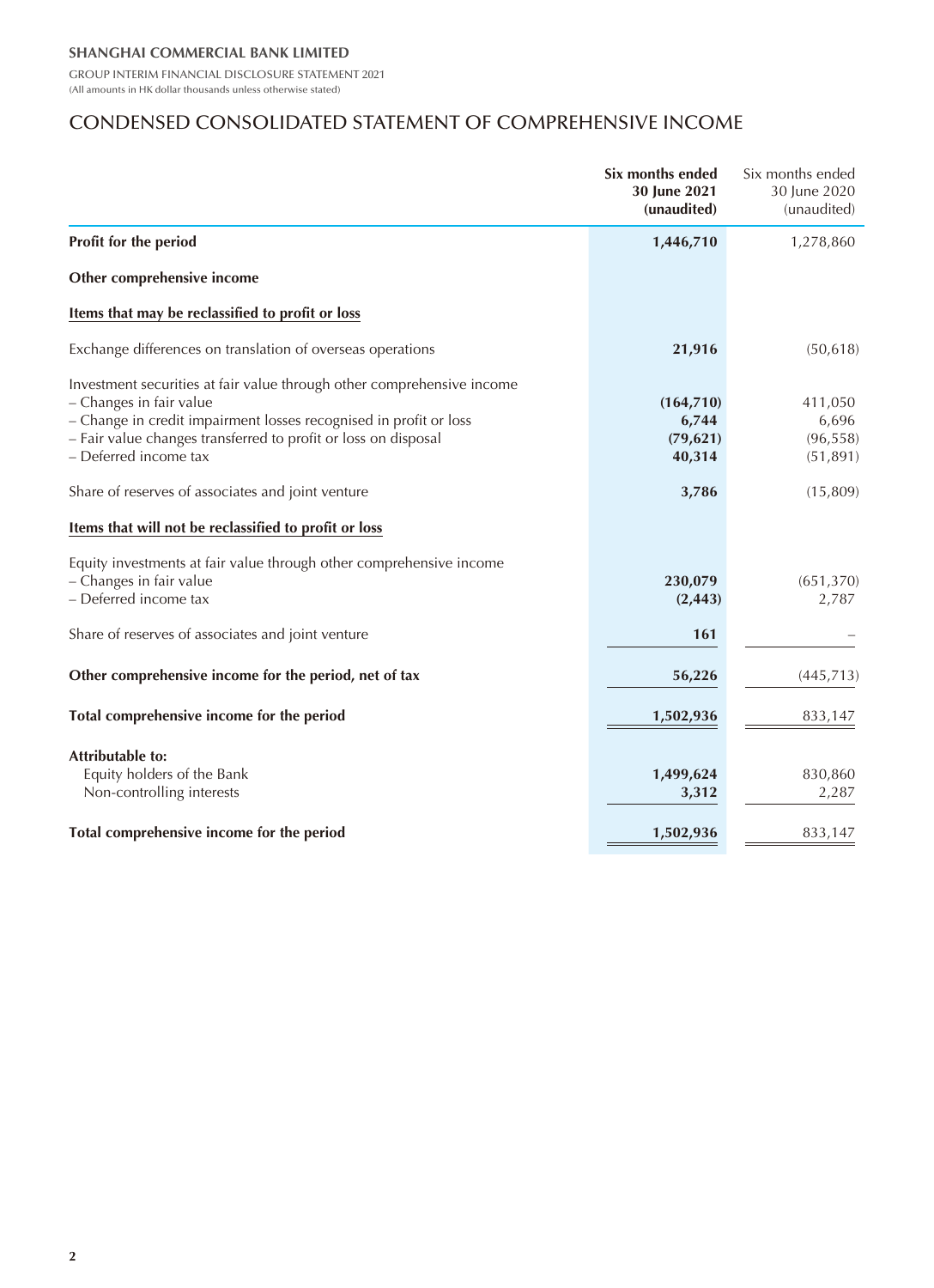GROUP INTERIM FINANCIAL DISCLOSURE STATEMENT 2021 (All amounts in HK dollar thousands unless otherwise stated)

# CONDENSED CONSOLIDATED STATEMENT OF FINANCIAL POSITION

|                                                                        | <b>Note</b> | 30 June 2021<br>(unaudited) | 31 December 2020<br>(audited) |
|------------------------------------------------------------------------|-------------|-----------------------------|-------------------------------|
| <b>ASSETS</b>                                                          |             |                             |                               |
| Cash and balances with banks                                           | 14          | 33,084,559                  | 29,995,254                    |
| Placements with banks                                                  | 15          | 9,350,289                   | 9,234,097                     |
| Loans and advances to customers                                        | 16          | 100,083,488                 | 101,247,939                   |
| Financial assets at fair value through profit or loss                  | 22(b)       | 2,272,621                   | 2,198,751                     |
| Derivative financial instruments                                       | 17          | 329,801                     | 842,146                       |
| Investment securities at fair value through other comprehensive income | 22(b)       | 78,380,648                  | 75,689,043                    |
| Investment securities at amortised cost                                |             | 1,387,644                   | 344,670                       |
| Properties for sale                                                    | 18          | 658,041                     | 591,418                       |
| Investments in associates and joint venture                            |             | 497,334                     | 443,480                       |
| Properties and equipment                                               | 19          | 2,590,610                   | 2,657,156                     |
| Investment properties                                                  | 20          | 1,007,119                   | 1,010,526                     |
| Deferred income tax assets                                             | 24          | 20,881                      | 27,668                        |
| Other assets                                                           |             | 1,889,486                   | 2,450,000                     |
| <b>TOTAL ASSETS</b>                                                    |             |                             |                               |
|                                                                        |             | 231,552,521                 | 226,732,148                   |
| <b>LIABILITIES</b>                                                     |             |                             |                               |
| Deposits and balances from banks                                       |             | 9,783,168                   | 7,840,334                     |
| Deposits from customers                                                | 21          | 179,756,420                 | 177,796,939                   |
| Derivative financial instruments                                       | 17          | 239,126                     | 924,669                       |
| Subordinated debts                                                     | 23          | 4,249,793                   | 4,241,480                     |
| Other liabilities                                                      |             | 3,584,876                   | 3,206,269                     |
| Current income tax liabilities                                         |             | 186,541                     | 117,787                       |
| Deferred income tax liabilities                                        | 24          | 68,342                      | 109,871                       |
| <b>TOTAL LIABILITIES</b>                                               |             | 197,868,266                 | 194,237,349                   |
| <b>EQUITY</b>                                                          |             |                             |                               |
| <b>CAPITAL AND RESERVES ATTRIBUTABLE TO EQUITY HOLDERS</b>             |             |                             |                               |
| Share capital                                                          |             | 2,000,000                   | 2,000,000                     |
| Retained earnings                                                      |             | 20,120,170                  | 18,977,170                    |
| Reserves                                                               | 25          | 11,469,688                  | 11,426,064                    |
|                                                                        |             | 33,589,858                  | 32,403,234                    |
| Non-controlling interests in equity                                    |             | 94,397                      | 91,565                        |
| <b>TOTAL EQUITY</b>                                                    |             | 33,684,255                  | 32,494,799                    |
|                                                                        |             |                             |                               |
| <b>TOTAL EQUITY AND LIABILITIES</b>                                    |             | 231,552,521                 | 226,732,148                   |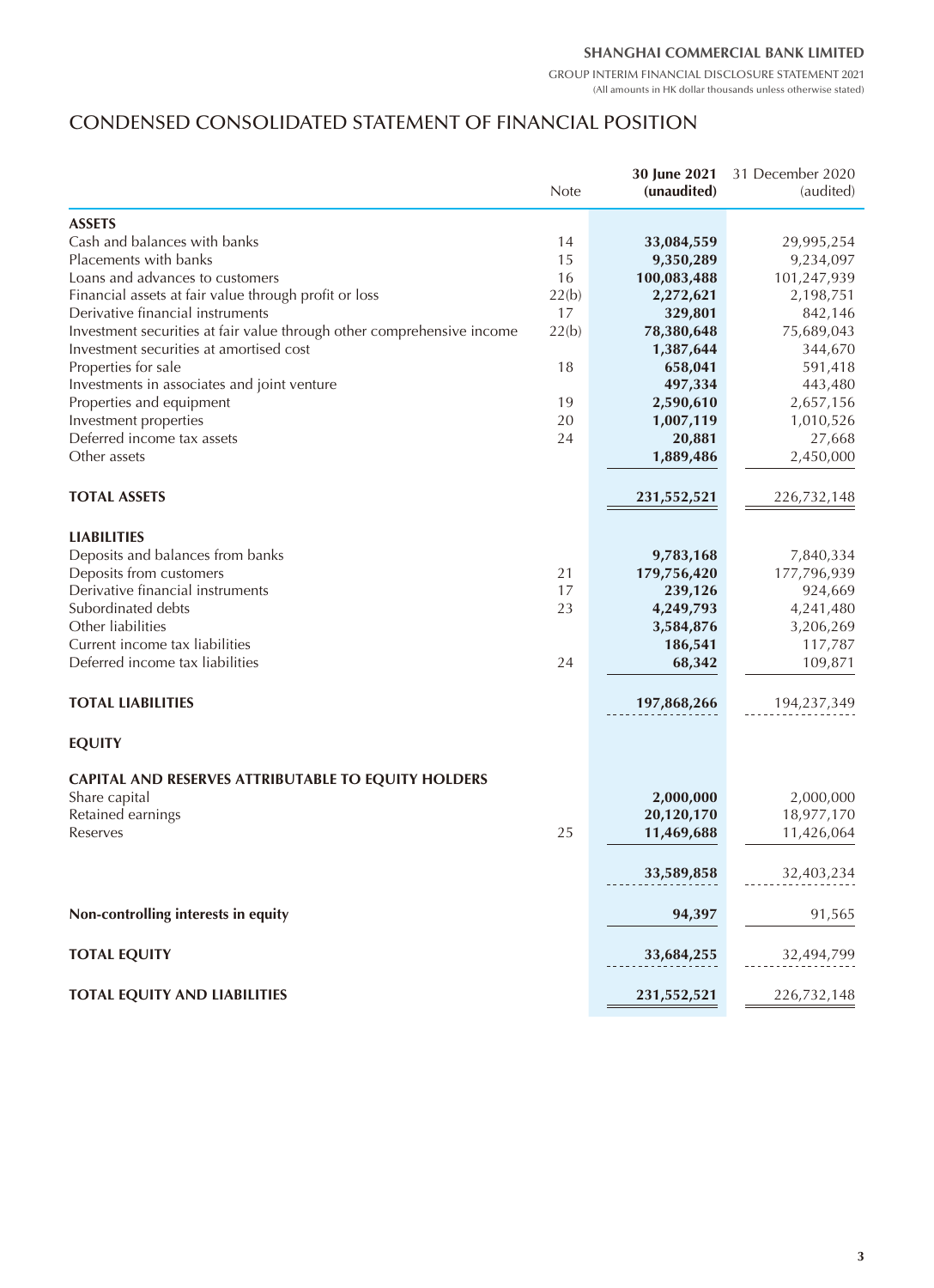GROUP INTERIM FINANCIAL DISCLOSURE STATEMENT 2021 (All amounts in HK dollar thousands unless otherwise stated)

# CONDENSED CONSOLIDATED STATEMENT OF CHANGES IN EQUITY

|                                                                                                                                                   |      |                         | Attributable to equity holders |                                                                     | Non-controlling<br>interests | <b>Total</b><br>equity |
|---------------------------------------------------------------------------------------------------------------------------------------------------|------|-------------------------|--------------------------------|---------------------------------------------------------------------|------------------------------|------------------------|
|                                                                                                                                                   | Note | <b>Share</b><br>capital | <b>Reserves</b>                | <b>Retained</b><br>earnings<br>(including<br>proposed<br>dividends) |                              |                        |
| As at 1 January 2020                                                                                                                              |      | 2,000,000               | 11,378,917                     | 17,158,968                                                          | 86,379                       | 30,624,264             |
| Profit for the period                                                                                                                             |      |                         |                                | 1,276,566                                                           | 2,294                        | 1,278,860              |
| Other comprehensive income net of tax<br>Net change in fair value of investment<br>securities at fair value through<br>other comprehensive income |      |                         | (379, 279)                     |                                                                     | (7)                          | (379, 286)             |
| Currency translation difference arising<br>from overseas operations                                                                               |      |                         | (23, 720)                      | (26, 898)                                                           |                              | (50, 618)              |
| Share of reserves of associates and<br>joint venture                                                                                              |      |                         | (15, 809)                      |                                                                     |                              | (15,809)               |
| Total other comprehensive income                                                                                                                  |      |                         | (418, 808)                     | (26, 898)                                                           | (7)                          | (445, 713)             |
| Payment of dividend relating to 2019                                                                                                              |      |                         |                                | (940,000)                                                           | (480)                        | (940, 480)             |
| As at 30 June 2020 (unaudited)                                                                                                                    |      | 2,000,000               | 10,960,109                     | 17,468,636                                                          | 88,186                       | 30,516,931             |
| As at 1 January 2021                                                                                                                              |      | 2,000,000               | 11,426,064                     | 18,977,170                                                          | 91,565                       | 32,494,799             |
| Profit for the period                                                                                                                             |      |                         |                                | 1,443,398                                                           | 3,312                        | 1,446,710              |
| Other comprehensive income net of tax<br>Net change in fair value of investment<br>securities at fair value through                               |      |                         |                                |                                                                     |                              |                        |
| other comprehensive income<br>Currency translation difference arising                                                                             | 25   |                         | 30,363                         |                                                                     |                              | 30,363                 |
| from overseas operations<br>Share of reserves of associates and                                                                                   | 25   |                         | 9,314                          | 12,602                                                              |                              | 21,916                 |
| joint venture                                                                                                                                     | 25   |                         | 3,947                          |                                                                     |                              | 3,947                  |
| Total other comprehensive income                                                                                                                  |      |                         | 43,624                         | 12,602                                                              |                              | 56,226                 |
| Payment of dividend relating to 2020                                                                                                              |      |                         |                                | (313,000)                                                           | (480)                        | (313, 480)             |
| As at 30 June 2021 (unaudited)                                                                                                                    |      | 2,000,000               | 11,469,688                     | 20,120,170                                                          | 94,397                       | 33,684,255             |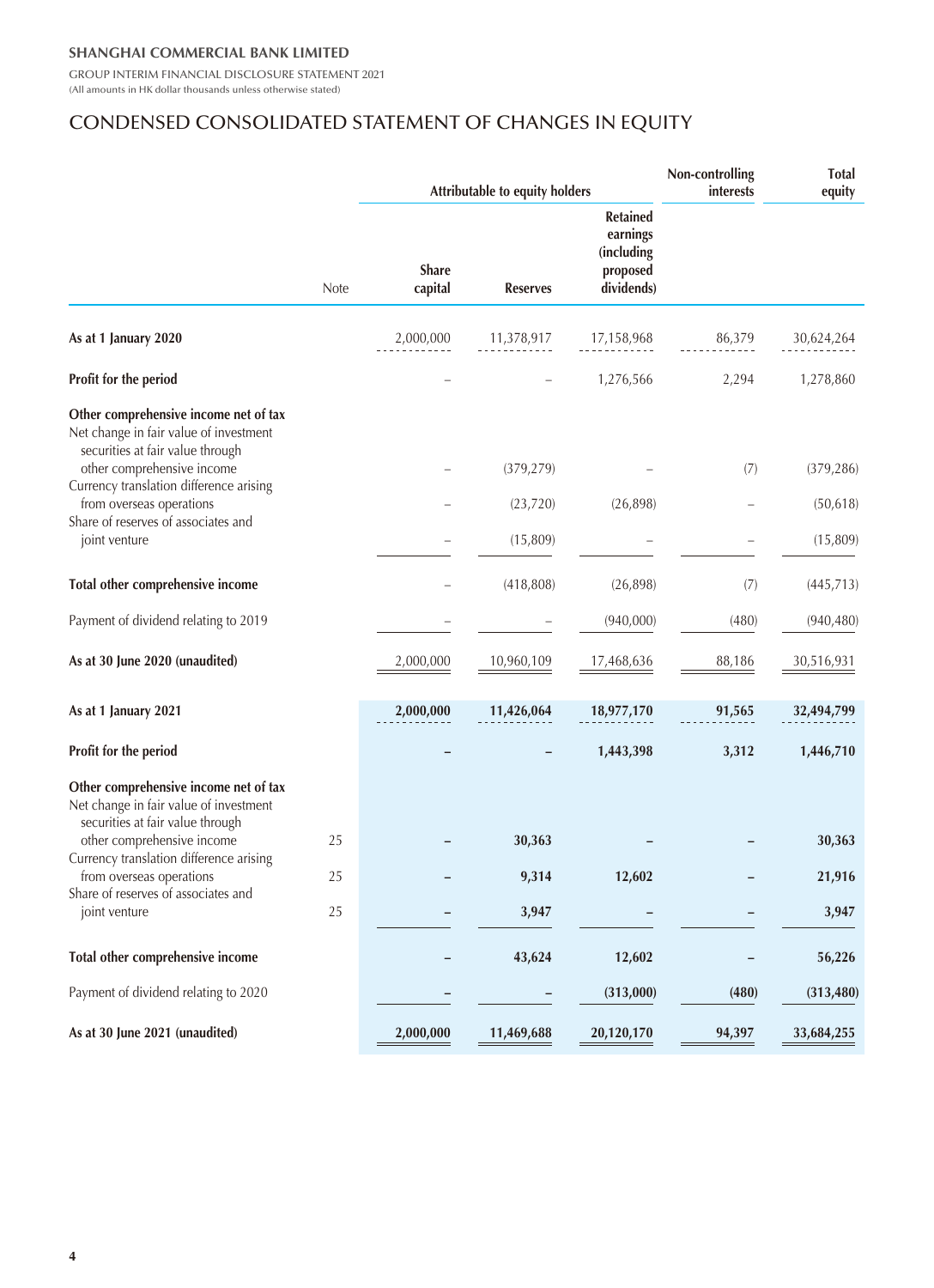GROUP INTERIM FINANCIAL DISCLOSURE STATEMENT 2021 (All amounts in HK dollar thousands unless otherwise stated)

# CONDENSED CONSOLIDATED STATEMENT OF CASH FLOWS

|                                                                                                                              | <b>Note</b> | Six months ended<br>30 June 2021<br>(unaudited) | Six months ended<br>30 June 2020<br>(unaudited) |
|------------------------------------------------------------------------------------------------------------------------------|-------------|-------------------------------------------------|-------------------------------------------------|
|                                                                                                                              |             |                                                 |                                                 |
| Cash flows from operating activities                                                                                         |             |                                                 |                                                 |
| Profit before income tax                                                                                                     |             | 1,782,786                                       | 1,611,081                                       |
| Share of net (profits)/losses of associates and joint venture                                                                |             | (54, 142)                                       | 988                                             |
| Credit impairment losses                                                                                                     | 12          | 44,221                                          | 93,587                                          |
| Depreciation expenses                                                                                                        |             | 119,330                                         | 121,630                                         |
| Net (gains)/losses from disposal of equipment<br>Net gains from disposal of investment securities at fair value through      | 9           | (5)                                             | 25                                              |
| other comprehensive income                                                                                                   |             | (79, 621)                                       | (96, 558)                                       |
| Interest income on investment securities at amortised cost<br>Interest income on investment securities at fair value through | 6           | (423)                                           | (14, 846)                                       |
| other comprehensive income                                                                                                   | 6           | (609, 282)                                      | (839,703)                                       |
| Interest expense on subordinated debts                                                                                       | 6           | 96,342                                          | 94,542                                          |
| Interest expense on lease liabilities                                                                                        | 6           | 458                                             | 4,714                                           |
| Dividend income                                                                                                              |             | (4, 354)                                        | (2,820)                                         |
| Hong Kong profits tax paid                                                                                                   |             | (105, 305)                                      | (407, 772)                                      |
| Overseas tax paid                                                                                                            |             | (181, 091)                                      | (158, 116)                                      |
| Effect of exchange rate changes                                                                                              |             | 152,080                                         | 519,839                                         |
| Cash flows from operating activities before changes in operating                                                             |             |                                                 |                                                 |
| assets and liabilities                                                                                                       |             | 1,160,994                                       | 926,591                                         |
| Changes in operating assets and liabilities:                                                                                 |             |                                                 |                                                 |
| - Net decrease/(increase) in balances with banks with original                                                               |             |                                                 |                                                 |
| maturity beyond 3 months                                                                                                     |             | 2,948,687                                       | (28, 252)                                       |
| - Net decrease/(increase) in placements with banks with original                                                             |             |                                                 |                                                 |
| maturity beyond 3 months                                                                                                     |             | 918,060                                         | (2,433,912)                                     |
| - Net increase in financial assets at fair value through profit or loss                                                      |             | (52, 832)                                       | (279, 988)                                      |
| - Net increase in derivative financial instruments                                                                           |             | (173, 198)                                      | (69, 161)                                       |
| - Net decrease/(increase) in loans and advances to customers                                                                 |             | 1,130,658                                       | (701, 441)                                      |
| - Net decrease/(increase) in right-of-use assets                                                                             |             | 4,961                                           | (41, 115)                                       |
| - Net decrease/(increase) in other assets                                                                                    |             | 582,455                                         | (841,092)                                       |
| - Net increase/(decrease) in deposits and balances from banks                                                                |             | 1,942,834                                       | (2, 112, 850)                                   |
| - Net increase in deposits from customers                                                                                    |             | 1,795,331                                       | 1,523,429                                       |
| - Net (decrease)/increase in lease liabilities                                                                               |             | (5,984)                                         | 41,115                                          |
| - Net increase in other liabilities                                                                                          |             | 435,624                                         | 1,644,781                                       |
| Net cash generated from/(used in) operating activities                                                                       |             | 10,687,590                                      | (2,371,895)                                     |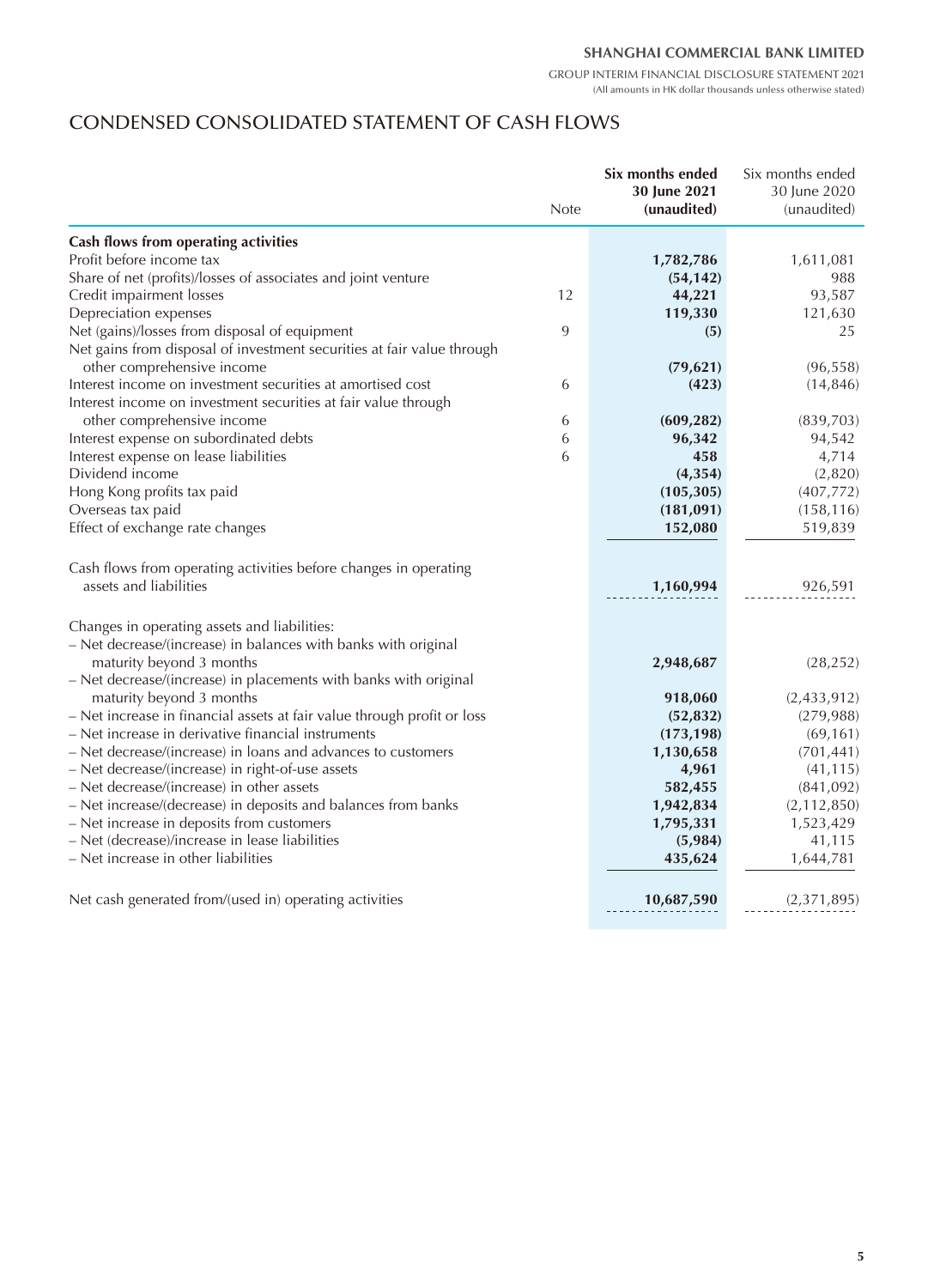GROUP INTERIM FINANCIAL DISCLOSURE STATEMENT 2021 (All amounts in HK dollar thousands unless otherwise stated)

# CONDENSED CONSOLIDATED STATEMENT OF CASH FLOWS

|                                                                                  | Six months ended<br>30 June 2021<br>(unaudited) | Six months ended<br>30 June 2020<br>(unaudited) |
|----------------------------------------------------------------------------------|-------------------------------------------------|-------------------------------------------------|
| Cash flows from investing activities                                             |                                                 |                                                 |
| Interest received on investment securities at amortised cost and fair value      |                                                 |                                                 |
| through other comprehensive income                                               | 626,979                                         | 839,242                                         |
| Dividends received on investment securities at fair value through                |                                                 |                                                 |
| other comprehensive income                                                       | 4,354                                           | 2,820                                           |
| Dividends received from associates and joint venture                             | 4,235                                           | 2,135                                           |
| Purchases of properties and equipment                                            | (52, 592)                                       | (51, 486)                                       |
| Additions of investment properties                                               | (1,040)                                         | (2, 272)                                        |
| Additions of properties for sale                                                 | (66, 623)                                       | (37, 217)                                       |
| Proceeds from sale of equipment                                                  | 10                                              | 150                                             |
| Purchases of investment securities at fair value through                         |                                                 |                                                 |
| other comprehensive income                                                       | (37, 729, 981)                                  | (43, 103, 829)                                  |
| Purchases of investment securities at amortised cost                             | (1, 166, 303)                                   | (1,043,564)                                     |
| Proceeds from sale and redemption of investment securities at fair value         |                                                 |                                                 |
| through other comprehensive income                                               | 34,735,887                                      | 39,333,799                                      |
| Proceeds from redemption of investment securities at amortised cost              | 116,494                                         | 2,205,474                                       |
|                                                                                  |                                                 |                                                 |
| Net cash used in investing activities                                            | (3,528,580)                                     | (1, 854, 748)                                   |
| Cash flows from financing activities                                             |                                                 |                                                 |
| Interest paid on subordinated debts                                              | (94, 444)                                       | (94, 725)                                       |
| Payment of lease liabilities                                                     | (57, 922)                                       | (59, 221)                                       |
| Dividend paid to equity holders                                                  | (313,000)                                       | (940,000)                                       |
| Dividend paid to non-controlling interests                                       | (480)                                           | (480)                                           |
|                                                                                  |                                                 |                                                 |
| Net cash used in financing activities                                            | (465, 846)                                      | (1,094,426)                                     |
| Net increase/(decrease) in cash and cash equivalents                             | 6,693,164                                       | (5,321,069)                                     |
| Cash and cash equivalents as at 1 January                                        | 27,999,639                                      | 39,812,613                                      |
| Effect of exchange rate changes on cash and cash equivalents                     | 34,947                                          | (381, 316)                                      |
| Cash and cash equivalents as at 30 June                                          | 34,727,750                                      | 34,110,228                                      |
|                                                                                  |                                                 |                                                 |
| Represented by:                                                                  |                                                 |                                                 |
| Cash and balances with banks with less than 3 months' original maturity          | 32,439,771                                      | 27,405,544                                      |
| Placements with banks with less than 3 months' original maturity                 | 2,132,795                                       | 1,708,582                                       |
| Debt securities - Exchange Fund Bills with less than 3 months' original maturity | 155,184                                         | 4,996,102                                       |
|                                                                                  |                                                 |                                                 |
|                                                                                  | 34,727,750                                      | 34,110,228                                      |
| Cash flows from operating, investing and financing activities included:          |                                                 |                                                 |
| Interest received                                                                | 2,533,524                                       | 3,210,362                                       |
| Interest paid                                                                    | (530, 646)                                      | (1,329,131)                                     |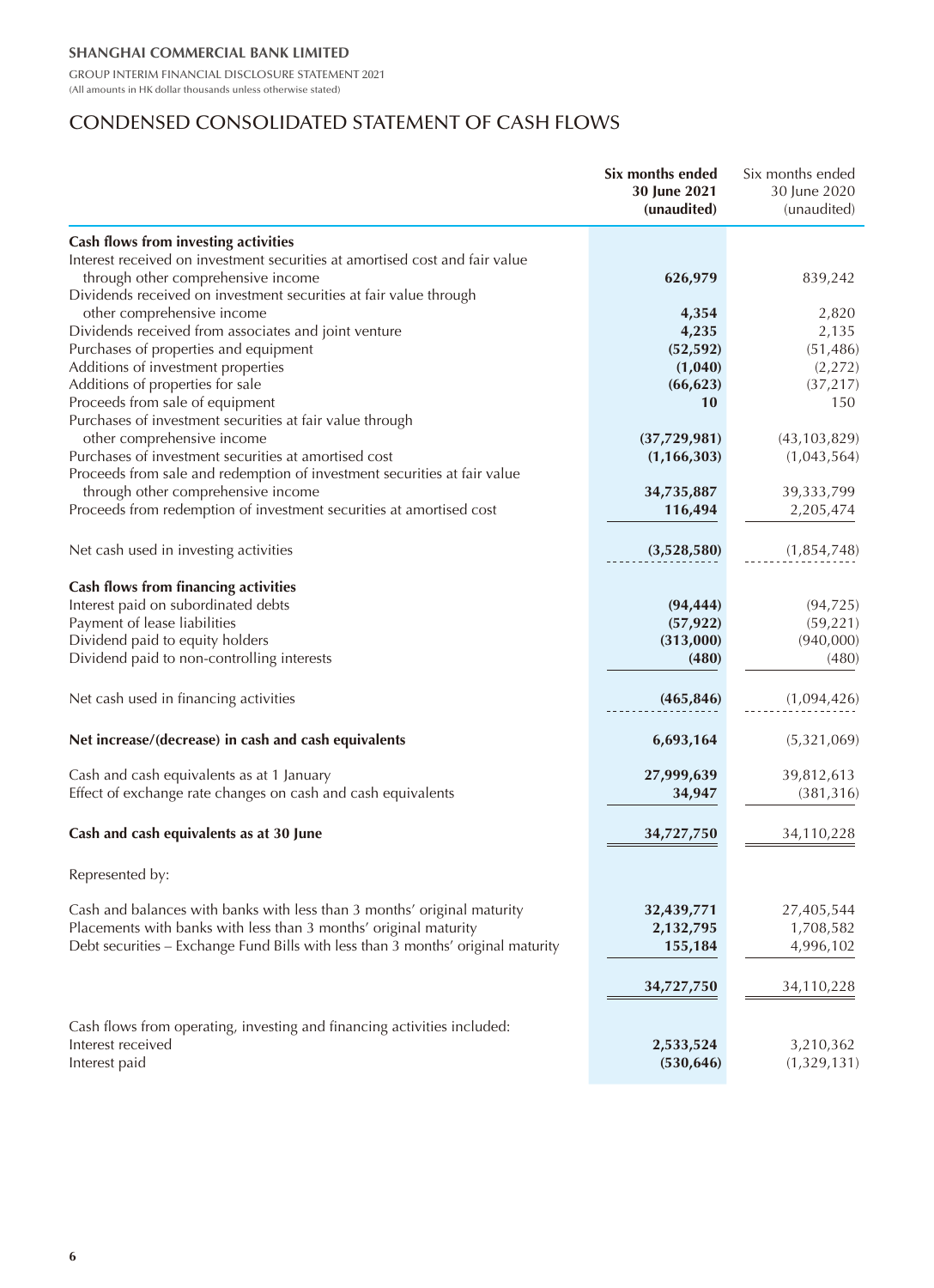# NOTES TO THE GROUP INTERIM FINANCIAL DISCLOSURE STATEMENT

#### **1 General information**

Shanghai Commercial Bank Limited (the "Bank") and its subsidiaries (together, the "Group") are engaged in the provision of banking and related financial services in Hong Kong, United States, United Kingdom and the People's Republic of China.

The Bank is a financial institution incorporated in Hong Kong. The address of its registered office is Shanghai Commercial Bank Tower, 12 Queen's Road Central, Hong Kong.

The ultimate holding company is The Shanghai Commercial & Savings Bank, Ltd., which is incorporated in the Republic of China (Taiwan).

This Group Interim Financial Disclosure Statement is presented in thousands of units of Hong Kong Dollars (HK\$'000), unless otherwise stated and was approved for issue by the Board of Directors on 25 August 2021.

#### **2 Basis of preparation**

This Group Interim Financial Disclosure Statement for the six months ended 30 June 2021 has been prepared in accordance with Hong Kong Accounting Standard ("HKAS") 34 "Interim financial reporting". The Group Interim Financial Disclosure Statement should be read in conjunction with the annual financial statements for the year ended 31 December 2020, which have been prepared in accordance with Hong Kong Financial Reporting Standards ("HKFRSs").

The financial information relating to the year ended 31 December 2020 that is included in the 2021 Group Interim Financial Disclosure Statement as comparative information does not constitute the Group's statutory annual consolidated financial statements for that year but is derived from those financial statements.

The Group has delivered the financial statements for the year ended 31 December 2020 to the Registrar of Companies as required by section 662(3) of, and Part 3 of Schedule 6 to, the Hong Kong Companies Ordinance (Cap. 622).

The Group's auditor has reported on those financial statements. The auditor's report was unqualified; did not include a reference to any matters to which the auditor drew attention by way of emphasis without qualifying its report; and did not contain a statement under sections 406(2), 407(2) or (3) of the Hong Kong Companies Ordinance (Cap. 622).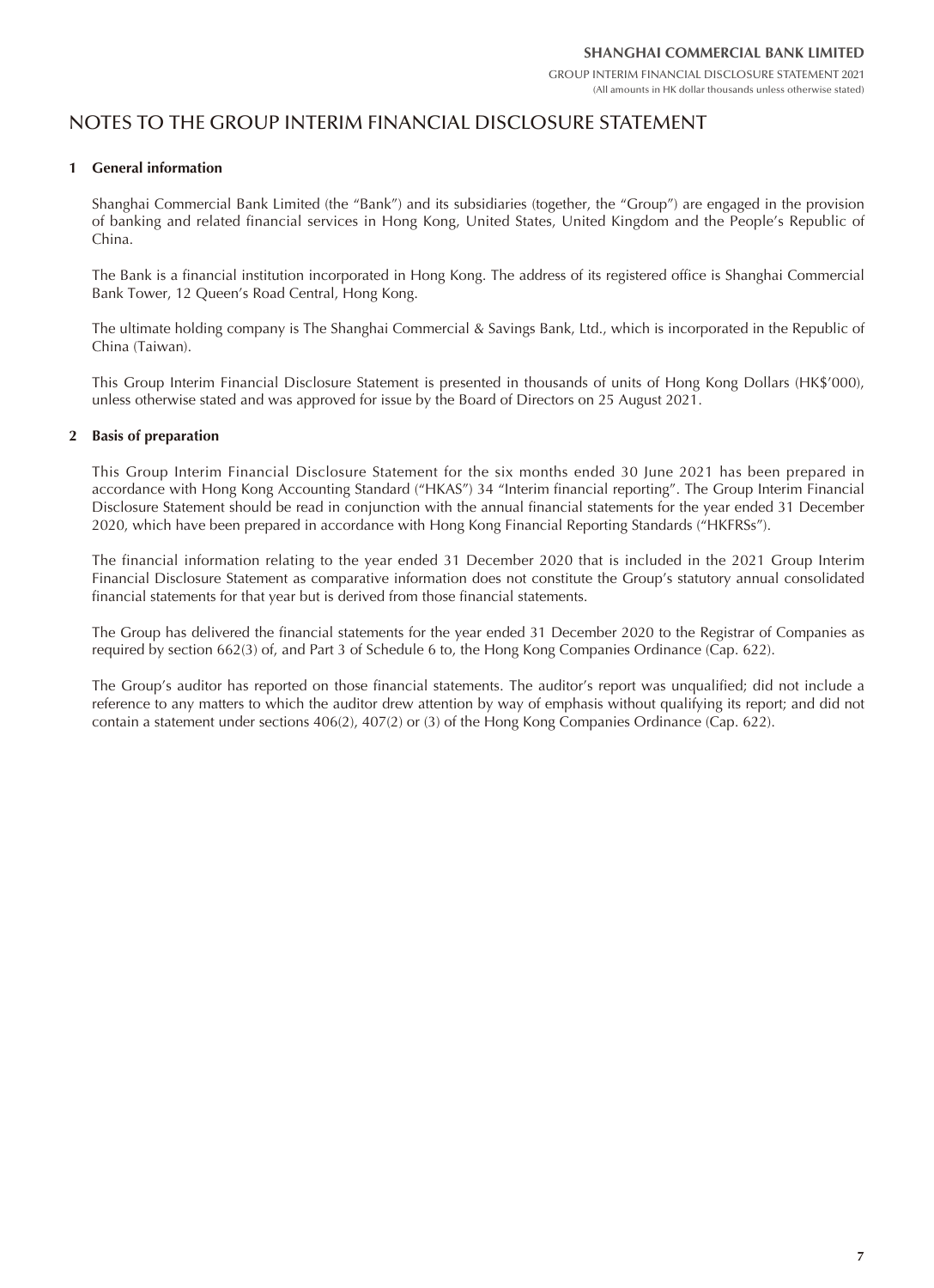# NOTES TO THE GROUP INTERIM FINANCIAL DISCLOSURE STATEMENT

#### **3 Accounting policies**

The accounting policies applied in the preparation of the 2021 Group Interim Financial Disclosure Statement are consistent with those used and described in the Group's audited annual financial statements for the year ended 31 December 2020. The Group has not early adopted any other standard, interpretation or amendment that has been issued but is not yet effective.

(a) New and amended standards adopted by the Group for the period ended 30 June 2021

|                                                                | Effective for accounting periods<br>beginning on or after |
|----------------------------------------------------------------|-----------------------------------------------------------|
| HKAS 39, HKFRS 4, HKFRS 7, HKFRS 9 and HKFRS 16 (Amendments) – | 1 January 2021                                            |
| Interest Rate Benchmark Reform - Phase 2                       |                                                           |
| HKFRS 16 (Amendments) – Covid-19 Related Rent Concessions –    | 1 April 2021                                              |
| Extension of Practical Expedient                               |                                                           |

The adoption of the above new and amended standards does not have significant impact to the financial statements of the Group.

(b) Impact of standard issued but not yet applied by the Group

Effective for accounting periods beginning on or after

HKFRS 17 "Insurance contracts" 1 January 2023

#### **HKFRS 17 "Insurance contracts"**

HKFRS 17 "Insurance contracts" is effective for the accounting period beginning on or after 1 January 2023. It establishes the principles for the recognition, measurement, presentation and disclosure of insurance contracts within the scope of the standard and to replace the HKFRS 4 "Insurance contracts". The objective of HKFRS 17 is to ensure that an entity provides relevant information that faithfully represents those contracts. HKFRS 17 defines clear and consistent rules that will significantly increase the comparability of financial statements. The general model under HKFRS 17 requires an entity to measure an insurance contract at initial recognition at the total of the fulfilment cash flows and the contractual service margin. Aside from this general model, the standard provides, as a simplification, the premium allocation approach. The Group is in the process of assessing the financial and disclosure impact on the adoption of the standard.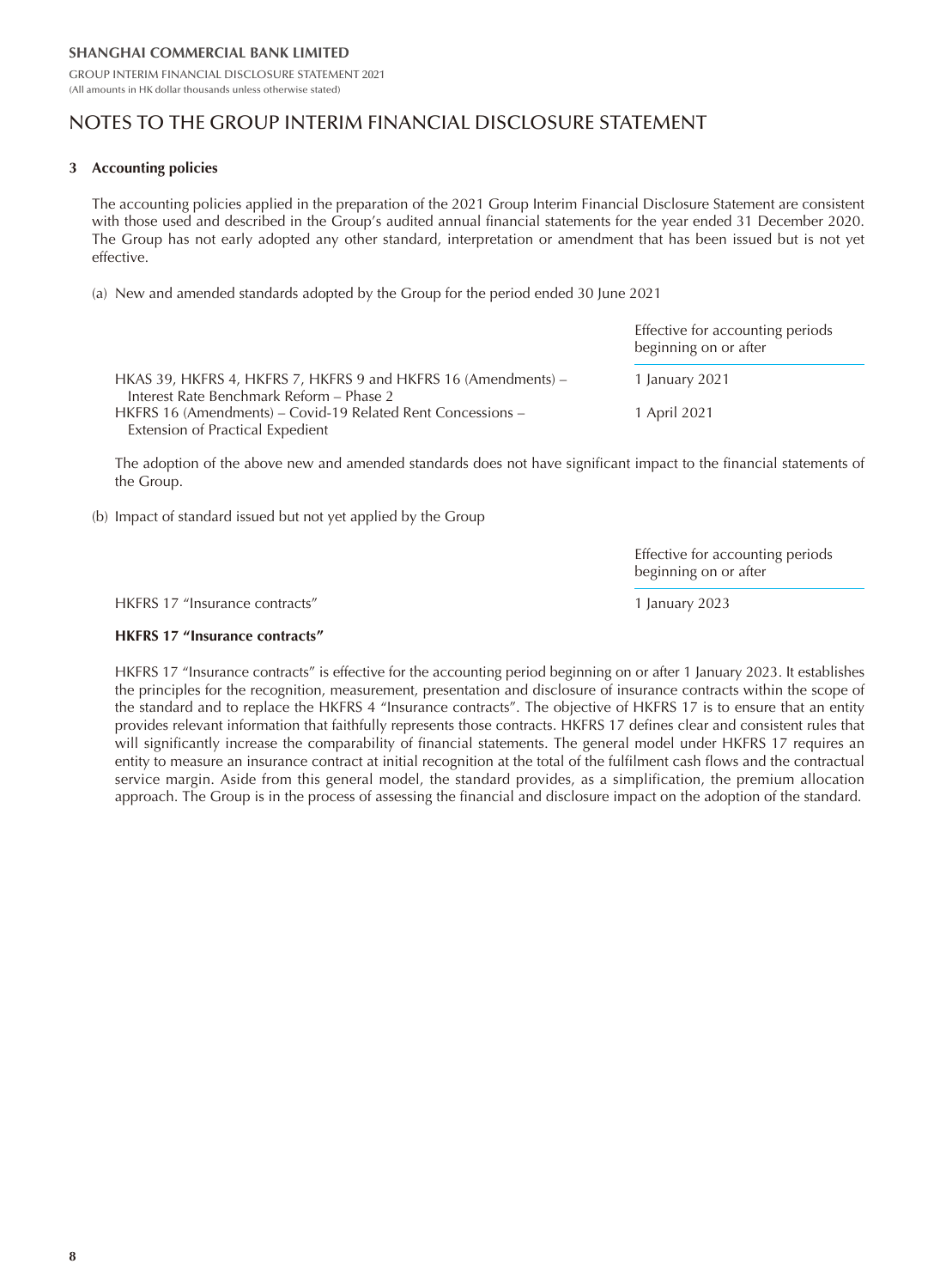# NOTES TO THE GROUP INTERIM FINANCIAL DISCLOSURE STATEMENT

#### **4 Estimates**

The preparation of the Group Interim Financial Disclosure Statement requires management to make judgements, estimates and assumptions that affect the application of accounting policies and the reported amounts of assets and liabilities, income and expense. Actual results may differ from these estimates.

In preparing this Group Interim Financial Disclosure Statement, the significant judgements made by management in applying the Group's accounting policies and the key sources of estimation uncertainty were the same as those that applied to the Group's audited annual financial statements for the year ended 31 December 2020.

### **5 Basis of consolidation**

(a) Subsidiaries

Subsidiaries are all entities (including structured entities) over which the Group has control. The Group controls an entity when the Group is exposed to, or has rights to, variable returns from its involvement with the entity and has the ability to affect those returns through its power over the entity. Subsidiaries are fully consolidated from the date on which control is transferred to the Group. They are deconsolidated from the date that control ceases.

Inter-company transactions, balances and unrealised gains on transactions between group companies are eliminated. Unrealised losses are also eliminated unless the transaction provides evidence of impairment of the asset transferred. Accounting policies of subsidiaries have been changed where necessary to ensure consistency with the policies adopted by the Group.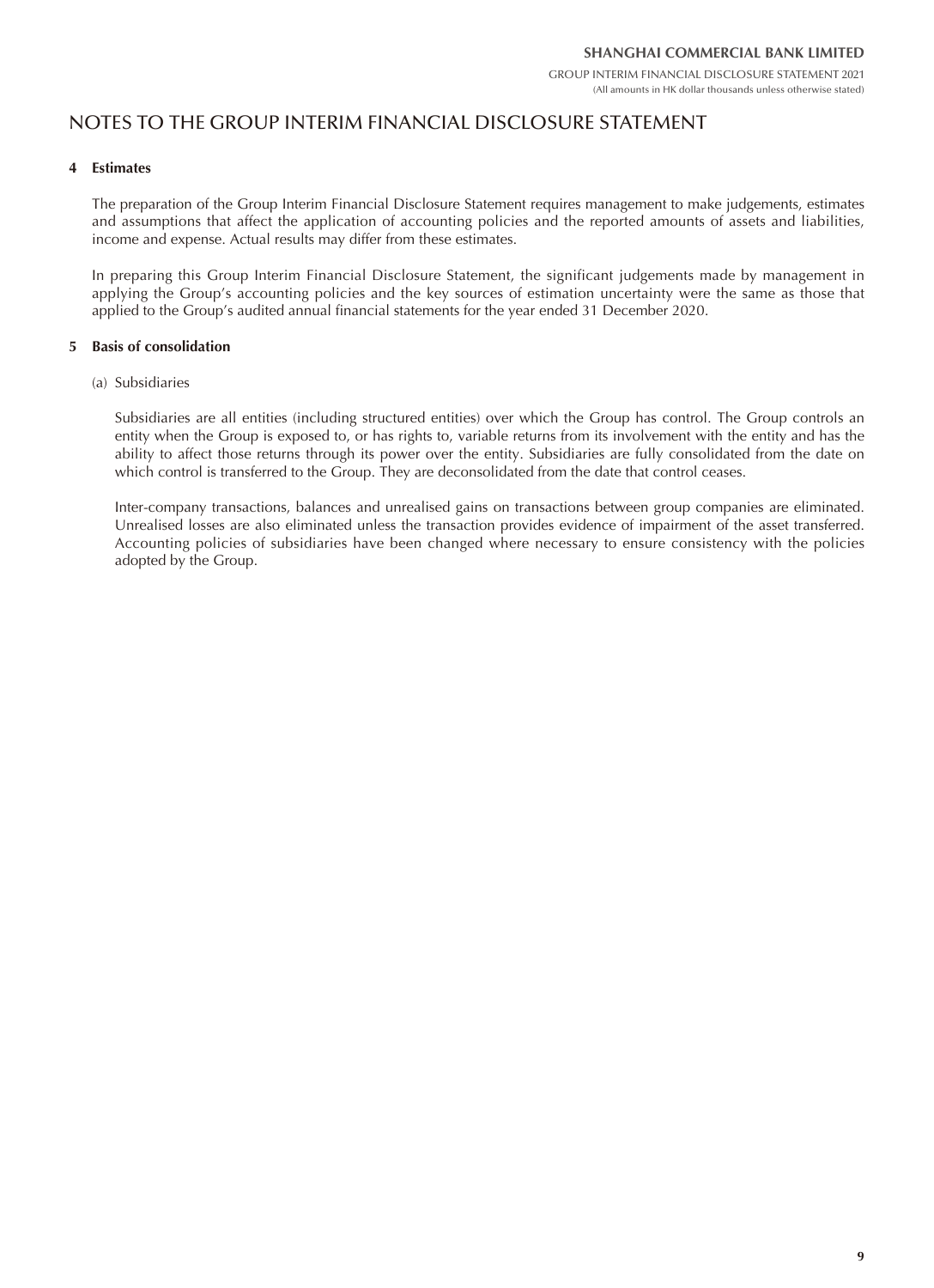GROUP INTERIM FINANCIAL DISCLOSURE STATEMENT 2021 (All amounts in HK dollar thousands unless otherwise stated)

### NOTES TO THE GROUP INTERIM FINANCIAL DISCLOSURE STATEMENT

#### **5 Basis of consolidation (Continued)**

#### (a) Subsidiaries (Continued)

The following is a list of the subsidiaries as at 30 June 2021:

|                                                    |                           |                                                                    |                                        | 30 June 2021                                    |                 | 31 December 2020       |                 |                 |
|----------------------------------------------------|---------------------------|--------------------------------------------------------------------|----------------------------------------|-------------------------------------------------|-----------------|------------------------|-----------------|-----------------|
| <b>Name</b>                                        | Place of<br>incorporation | Principal activities and<br>place of operation                     | Particulars of<br>issued share capital | Percentage of<br>ordinary share<br>capital held | Total<br>assets | <b>Total</b><br>equity | Total<br>assets | Total<br>equity |
| Shanghai Commercial Bank<br>(Nominees) Limited     | Hong Kong                 | Nominee services<br>Hong Kong                                      | 100 ordinary shares                    | $100\%$ <sup>1</sup>                            | 10              | 10                     | 10              | 10              |
| Shanghai Commercial Bank<br><b>Trustee Limited</b> | Hong Kong                 | Trustee services<br>Hong Kong                                      | 1,000 ordinary shares                  | $60\%$ <sup>2</sup>                             | 15,187          | 14,986                 | 15,865          | 15,643          |
| Shacom Futures Limited                             | Hong Kong                 | Advising and dealing in<br>futures contracts<br>Hong Kong          | 600,000 ordinary shares                | $100\%$ <sup>1</sup>                            | 103,953         | 57,040                 | 105,785         | 56,750          |
| Shacom Investment Limited                          | Hong Kong                 | Investment in Exchange Fund<br><b>Bills and Notes</b><br>Hong Kong | 10,000 ordinary shares                 | $100\%$ <sup>1</sup>                            | 3,058,543       | 11,298                 | 3,015,962       | 11,186          |
| Shacom Property Holdings<br>(BVI) Limited          | British Virgin Islands    | Property holding<br>United Kingdom                                 | 2 ordinary shares of<br>US\$1 each     | $100\%$ <sup>1</sup>                            | 31,695          | 4,667                  | 26,340          | 3,645           |
| Shacom Property (NY), Inc.                         | United States of America  | Property holding<br>United States of America                       | 10 ordinary shares of<br>US\$1 each    | $100\%$ <sup>1</sup>                            | 5,542           | 5,542                  | 5,533           | 5,533           |
| Shacom Property (CA), Inc.                         | United States of America  | Property holding<br>United States of America                       | 10 ordinary shares of<br>US\$1 each    | 100%                                            | 2,686           | 2,686                  | 2,677           | 2,677           |
| Shacom Assets Investments Limited                  | Hong Kong                 | Investment in notes and bonds<br>Hong Kong                         | 10,000 ordinary shares                 | $100\%$                                         | 1,081,885       | (58)                   | 1,081,921       | (29)            |
| Infinite Financial Solutions Limited               | Hong Kong                 | I.T. application services provider<br>Hong Kong                    | 500,000 ordinary shares                | $100\%$ <sup>1</sup>                            | 28,888          | 20,074                 | 29,608          | 21,987          |
| Shacom Insurance Brokers Limited                   | Hong Kong                 | Insurance broker<br>Hong Kong                                      | 1,000,000 ordinary shares              | 100%                                            | 4,424           | 2,098                  | 2,755           | 1,882           |
| Shacom Securities Limited                          | Hong Kong                 | Securities brokerage services<br>Hong Kong                         | 1,000,000 ordinary shares              | $100\%$ <sup>1</sup>                            | 337,388         | 166,824                | 420,520         | 165,686         |
| Hai Kwang Property Management<br>Company Limited   | Hong Kong                 | Property management<br>Hong Kong                                   | 2 ordinary shares                      | $100\%$ <sup>1</sup>                            | 876             | 617                    | 835             | 589             |
| Paofoong Insurance Company<br>(Hong Kong) Limited  | Hong Kong                 | Insurance<br>Hong Kong                                             | 500,000 ordinary shares                | $60\%$ <sup>2</sup>                             | 343,636         | 221,013                | 328,707         | 213,276         |
| Right Honour Investments Limited                   | British Virgin Islands    | Property holding<br>Hong Kong                                      | 1 ordinary share of<br>US\$1 each      | 100%                                            | 3               | (166)                  | 6               | (163)           |
| <b>Glory Step Westpoint</b><br>Investments Limited | British Virgin Islands    | Property holding<br>Hong Kong                                      | 1 ordinary share of<br>US\$1 each      | 100%                                            | 379,475         | (23, 925)              | 360,593         | (21, 462)       |
| Silver Wisdom Westpoint<br>Investments Limited     | British Virgin Islands    | Property holding<br>Hong Kong                                      | 1 ordinary share of<br>US\$1 each      | 100%                                            | 1,119,806       | (34, 961)              | 1,041,801       | (24, 857)       |
| KCC 23F Limited                                    | British Virgin Islands    | Property holding<br>Hong Kong                                      | 1 ordinary share of<br>HK\$1 each      | $100\%$ <sup>1</sup>                            | 329,219         | 147,479                | 310,013         | 118,441         |
| KCC 25F Limited                                    | British Virgin Islands    | Property holding<br>Hong Kong                                      | 1 ordinary share of<br>HK\$1 each      | $100\%$ <sup>1</sup>                            | 330,760         | 148,950                | 310,998         | 119,356         |
| KCC 26F Limited                                    | British Virgin Islands    | Property holding<br>Hong Kong                                      | 1 ordinary share of<br>HK\$1 each      | $100\%$ <sup>1</sup>                            | 331,956         | 150,290                | 311,960         | 120,463         |

1 Ordinary share capital is held directly by the Bank.

2 60% of ordinary share capital is held directly by the Bank and 40% of ordinary share capital is held by noncontrolling interests in equity.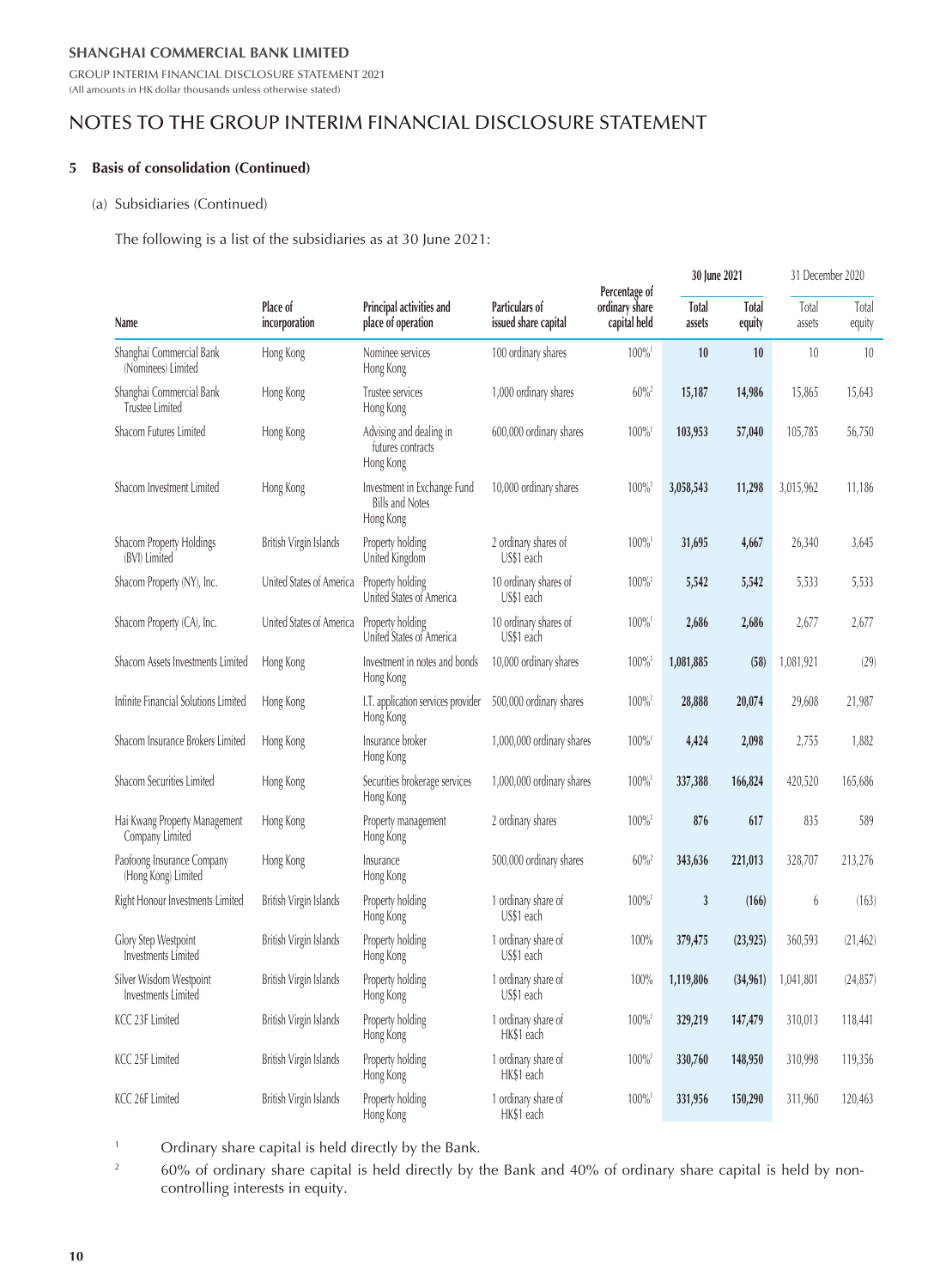## NOTES TO THE GROUP INTERIM FINANCIAL DISCLOSURE STATEMENT

#### **5 Basis of consolidation (Continued)**

(b) Transactions with non-controlling interests

The Group treats transactions with non-controlling interests as transactions with equity owners of the Group. For purchases from non-controlling interests, the difference between any consideration paid and the relevant share acquired of the carrying value of net assets of the subsidiary is recorded in equity. Gains or losses on disposals to noncontrolling interests are also recorded in equity.

When the Group ceases to have control or significant influence, any retained interest in the entity is remeasured to its fair value, with the change in carrying amount recognised in profit or loss. The fair value is the initial carrying amount for the purposes of subsequently accounting for the retained interest as an associate, joint venture or financial asset. In addition, any amounts previously recognised in other comprehensive income in respect of that entity are accounted for as if the Group had directly disposed of the related assets or liabilities. This may mean that amounts previously recognised in other comprehensive income are reclassified to profit or loss.

(c) Associates and joint ventures

An associate is an entity over which the Group has significant influence. Significant influence is the power to participate in the financial and operating policy decisions of the investee but is not control or joint control over those policies.

A joint venture is an arrangement whereby the Group and other parties contractually agree to share control of the arrangement and have right to the net assets of the arrangement.

Investments in associates and joint ventures are accounted for using the equity method, and are initially recognised in the consolidated statement of financial position at cost and adjusted thereafter to recognise the Group's share of the post-acquisition profits or losses and movements in other comprehensive income. When the Group's share of losses in an associate or a joint venture equals or exceeds its interests in the associate or joint venture (which includes any longterm interests that, in substance, form part of the Group's net investment in the associate or joint venture), the Group does not recognise further losses, unless it has incurred obligations or made payments on behalf of the associate or joint venture.

When the Group transacts with its associates or joint ventures, profits and losses resulting from such transactions are recognised in the Group's consolidated financial statements only to the extent of interests in the associates or joint ventures that are not related to the Group. Unrealised losses arising from the transactions between the Group and the associates and joint ventures are also eliminated unless the transaction provides evidence of an impairment of the asset transferred.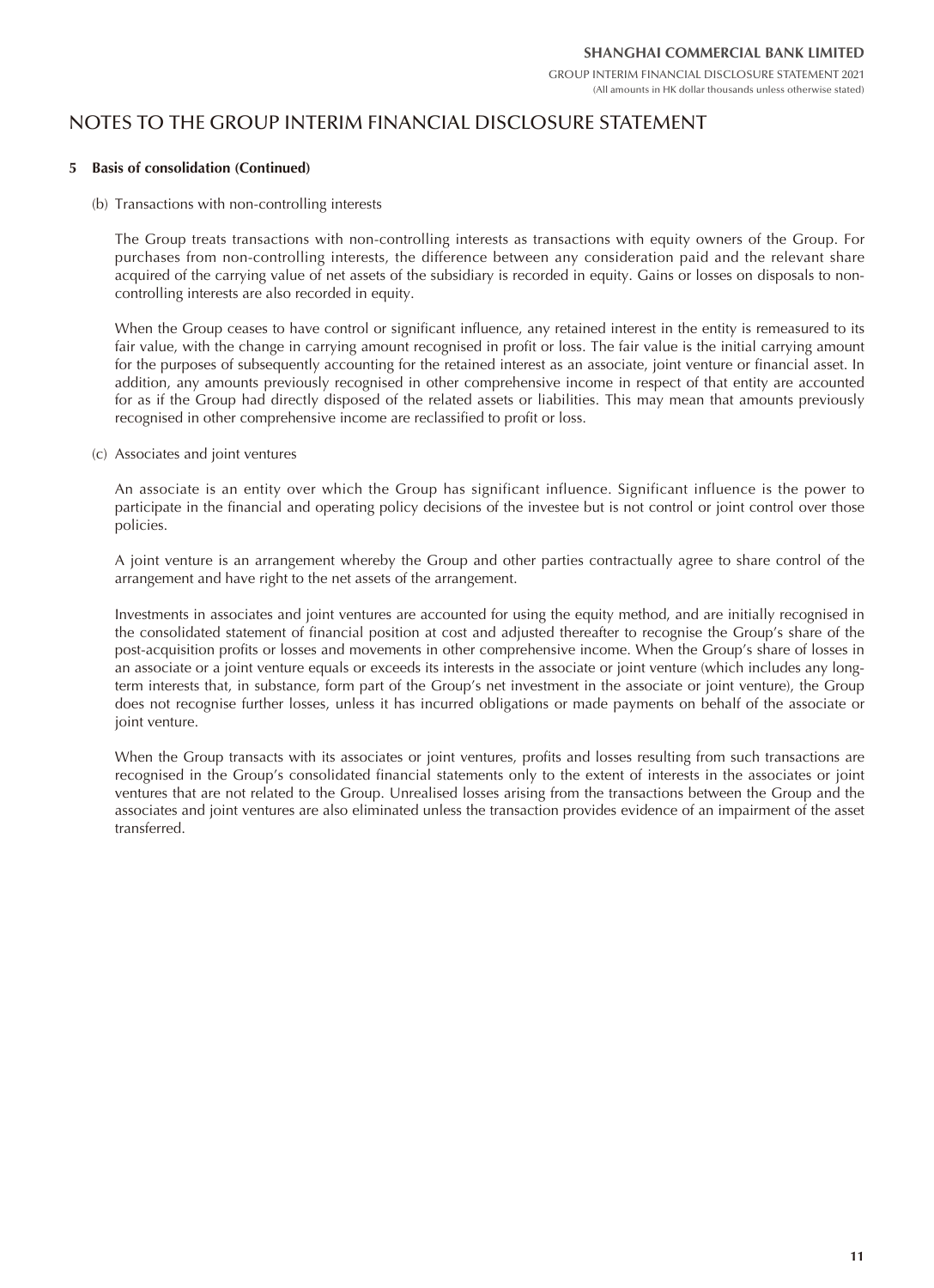# NOTES TO THE GROUP INTERIM FINANCIAL DISCLOSURE STATEMENT

#### **6 Net interest income**

|                                                                                                                                                                                                | Six months ended<br>30 June 2021<br>(unaudited) | Six months ended<br>30 June 2020<br>(unaudited)    |
|------------------------------------------------------------------------------------------------------------------------------------------------------------------------------------------------|-------------------------------------------------|----------------------------------------------------|
| <b>Interest income</b>                                                                                                                                                                         |                                                 |                                                    |
| Cash and balances with banks<br>Investment securities at amortised cost<br>Investment securities at fair value through other comprehensive income<br>Loans and advances to customers<br>Others | 81,547<br>423<br>609,282<br>1,725,900<br>3,186  | 278,671<br>14,846<br>839,703<br>1,989,244<br>3,680 |
| Interest income on financial assets that are not measured at fair value<br>through profit or loss<br>Interest expense                                                                          | 2,420,338                                       | 3,126,144                                          |
| Deposits and balances from banks<br>Deposits from customers<br>Subordinated debts<br>Lease liabilities<br>Others                                                                               | 26,404<br>431,789<br>96,342<br>458<br>819       | 99,932<br>1,121,691<br>94,542<br>4,714<br>1,482    |
| Interest expense on financial liabilities that are not measured at fair value<br>through profit or loss                                                                                        | 555,812                                         | 1,322,361                                          |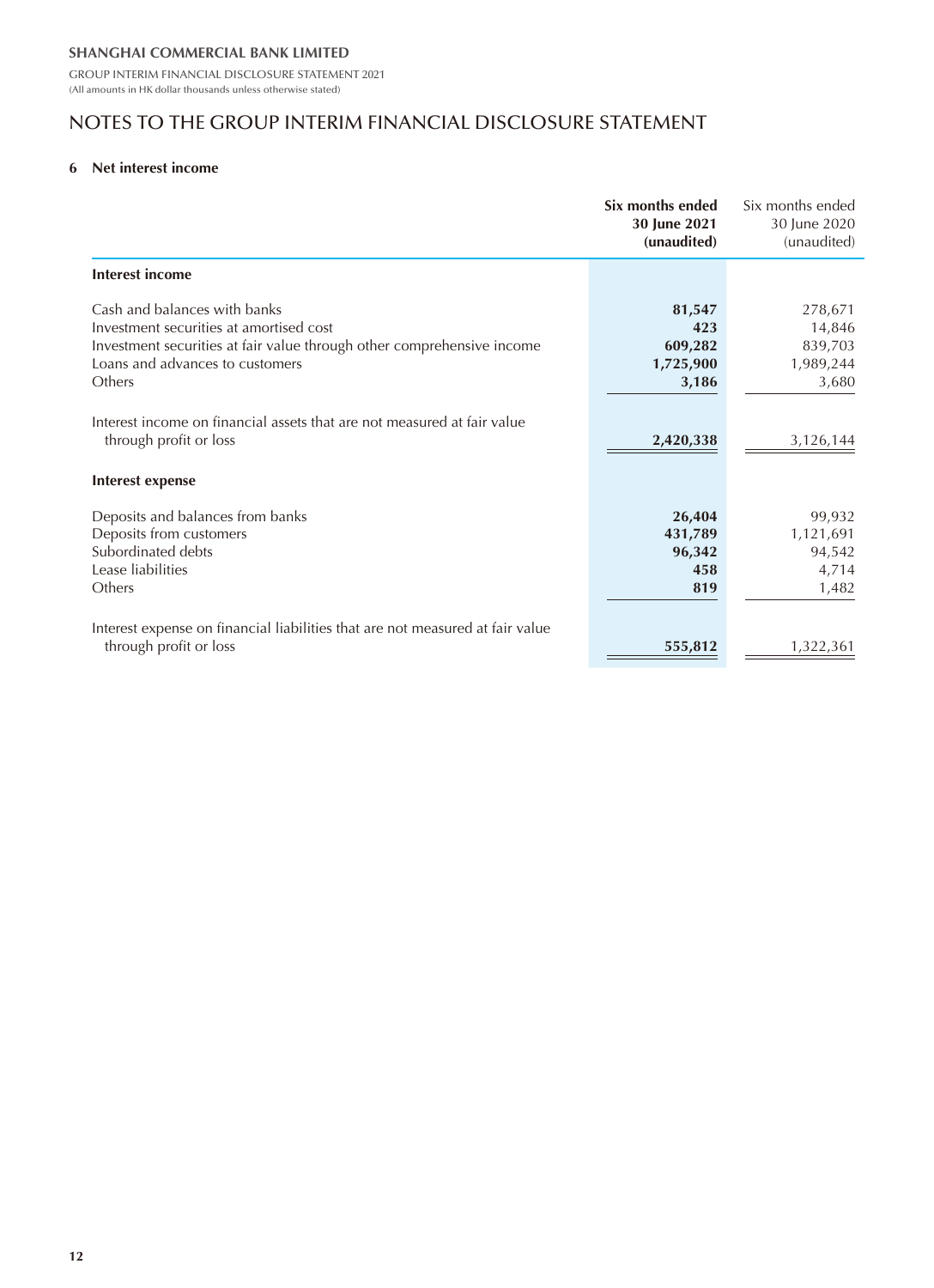GROUP INTERIM FINANCIAL DISCLOSURE STATEMENT 2021 (All amounts in HK dollar thousands unless otherwise stated)

### NOTES TO THE GROUP INTERIM FINANCIAL DISCLOSURE STATEMENT

#### **7 Net fee and commission income**

|                                                                                                                                                                                                                                | Six months ended<br>30 June 2021<br>(unaudited) | Six months ended<br>30 June 2020<br>(unaudited) |
|--------------------------------------------------------------------------------------------------------------------------------------------------------------------------------------------------------------------------------|-------------------------------------------------|-------------------------------------------------|
| Fee and commission income                                                                                                                                                                                                      |                                                 |                                                 |
| <b>Bills</b>                                                                                                                                                                                                                   | 35,472                                          | 33,431                                          |
| Nominees, custodian and securities brokerage                                                                                                                                                                                   | 164,835                                         | 123,185                                         |
| Investment products                                                                                                                                                                                                            | 88,581                                          | 72,085                                          |
| Remittance                                                                                                                                                                                                                     | 28,842                                          | 29,717                                          |
| Credit cards                                                                                                                                                                                                                   | 21,016                                          | 18,366                                          |
| Retail banking                                                                                                                                                                                                                 | 25,571                                          | 25,459                                          |
| Insurance                                                                                                                                                                                                                      | 23,207                                          | 23,267                                          |
| Loans and advances and facility fees                                                                                                                                                                                           | 84,235                                          | 101,334                                         |
| Trust and other commissions                                                                                                                                                                                                    | 1,502                                           | 1,540                                           |
| Total fee and commission income                                                                                                                                                                                                | 473,261                                         | 428,384                                         |
| Less: fee and commission expense                                                                                                                                                                                               | (29, 217)                                       | (27,080)                                        |
| Net fee and commission income                                                                                                                                                                                                  | 444,044                                         | 401,304                                         |
| Of which:                                                                                                                                                                                                                      |                                                 |                                                 |
| Net fee and commission income, other than amounts included in determining<br>the effective interest rate, arising from financial assets or financial liabilities<br>that are not measured at fair value through profit or loss |                                                 |                                                 |
| – fee and commission income                                                                                                                                                                                                    | 140,723                                         | 153,131                                         |
| - fee and commission expense                                                                                                                                                                                                   | 6,346                                           | 4,652                                           |
| Net fee and commission income on trust and other fiduciary activities                                                                                                                                                          |                                                 |                                                 |
| - fee and commission income                                                                                                                                                                                                    | 11,154                                          | 10,043                                          |

#### **8 Net trading income**

|                           | Six months ended<br>30 June 2021<br>(unaudited) | Six months ended<br>30 June 2020<br>(unaudited) |
|---------------------------|-------------------------------------------------|-------------------------------------------------|
| Foreign exchange          | 140,501                                         | 109,608                                         |
| Interest rate instruments | 10,955                                          | 2,060                                           |
| Equities                  | 14,131                                          | (1,884)                                         |
| Other trading income      | (4,048)                                         | 9,966                                           |
|                           | 161,539                                         | 119,750                                         |

"Foreign exchange" trading income includes gains and losses from spot, forward and option contracts, swaps and translated foreign currency assets and liabilities, which are not designated as qualifying hedging relationship. "Interest rate instruments" trading income includes the results of trading in government securities, corporate debt securities, money market instruments and interest rate swaps. "Equities" trading income includes the results of trading in equity securities and derivatives.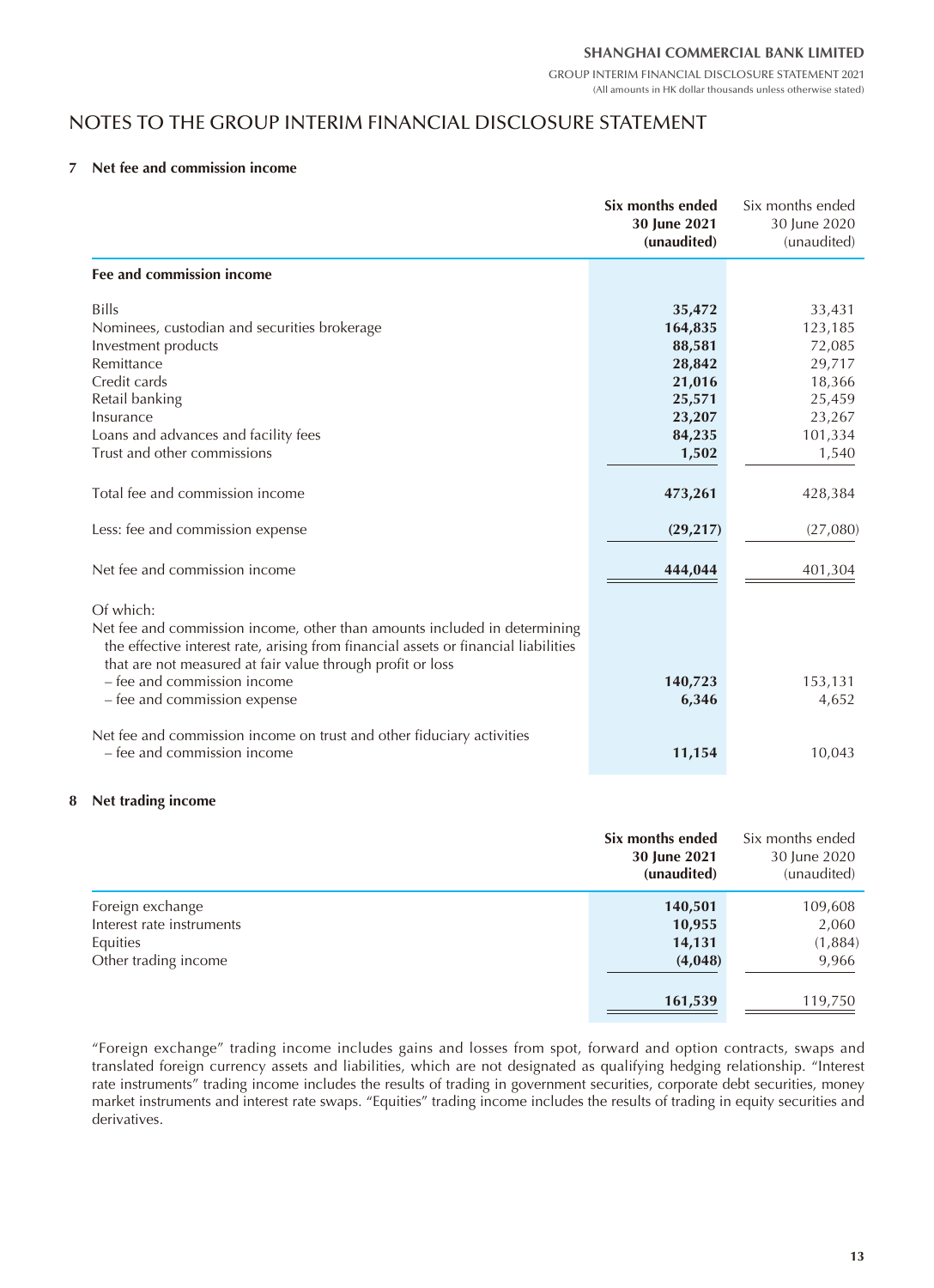# NOTES TO THE GROUP INTERIM FINANCIAL DISCLOSURE STATEMENT

#### **9 Other operating income**

|                                                                                                                  | Six months ended<br>30 June 2021<br>(unaudited) | Six months ended<br>30 June 2020<br>(unaudited) |
|------------------------------------------------------------------------------------------------------------------|-------------------------------------------------|-------------------------------------------------|
| Gross rental income from investment properties<br>Net gains/(losses) from disposal of equipment<br><b>Others</b> | 34,572<br>5<br>35,820                           | 35,855<br>(25)<br>38,174                        |
|                                                                                                                  | 70,397                                          | 74,004                                          |

Direct operating expenses arising from investment properties of HK\$11,000 (six months ended 30 June 2020: HK\$55,000) are included in premises management expenses (Note 11).

#### **10 Net earned insurance premium and net insurance claims incurred and movement in policyholders' liabilities**

|                                                                    | Six months ended<br>30 June 2021<br>(unaudited) | Six months ended<br>30 June 2020<br>(unaudited) |
|--------------------------------------------------------------------|-------------------------------------------------|-------------------------------------------------|
| Insurance premium revenue<br>Insurance premium ceded to reinsurers | 23,365<br>(5,394)                               | 28,369<br>(6, 150)                              |
|                                                                    | 17,971                                          | 22.219                                          |

The related net insurance claims incurred and movement in policyholders' liabilities of HK\$12,361,000 (six months ended 30 June 2020: HK\$16,072,000) were shown after being netted off with the insurance claims and loss adjustment expenses recovered from reinsurers of HK\$386,000 (six months ended 30 June 2020: HK\$780,000).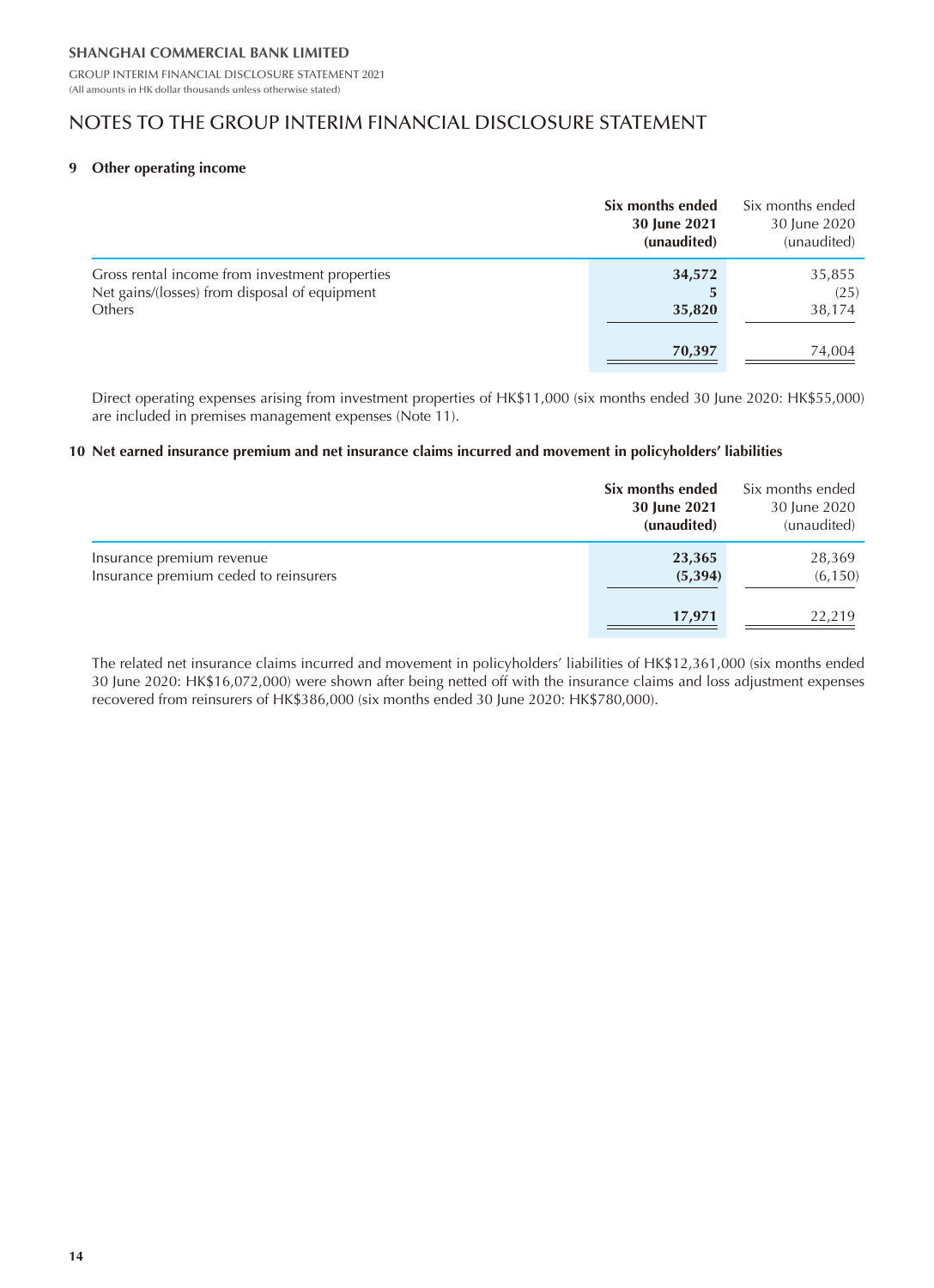### NOTES TO THE GROUP INTERIM FINANCIAL DISCLOSURE STATEMENT

#### **11 Operating expenses**

|                                                      | Six months ended<br>30 June 2021<br>(unaudited) | Six months ended<br>30 June 2020<br>(unaudited) |
|------------------------------------------------------|-------------------------------------------------|-------------------------------------------------|
| Auditor's remuneration                               |                                                 |                                                 |
| Audit services (Note a)                              | 4,420                                           | 4,590                                           |
| Non-audit and other services (Note b)                | 2,799                                           | 2,443                                           |
| Premises management expenses                         | 21,933                                          | 22,858                                          |
| Depreciation expenses                                |                                                 |                                                 |
| Properties and equipment                             | 59,696                                          | 55,436                                          |
| Right-of-use assets                                  | 55,187                                          | 61,747                                          |
| Investment properties                                | 4,447                                           | 4,447                                           |
| Employee benefit expenses                            |                                                 |                                                 |
| Wages and salaries and other costs (Note c)          | 515,922                                         | 476,177                                         |
| Pension costs – defined contribution schemes         | 35,382                                          | 33,795                                          |
| Expenses relating to short-term and low-value leases | 1,223                                           | 1,186                                           |
| Information technology and communications            | 42,780                                          | 36,117                                          |
| Legal and consultancy                                | 7,626                                           | 8,376                                           |
| Printing, stationery and postage                     | 11,365                                          | 11,246                                          |
| Promotion and advertising                            | 17,738                                          | 20,267                                          |
| Others                                               | 76,708                                          | 60,025                                          |
|                                                      | 857,226                                         | 798,710                                         |

- Note a: The above auditor's remuneration for audit services represents the fee for the audit of the Group's financial information for the interim and annual period to comply with the statutory and regulatory requirements in Hong Kong and Taiwan and is accrued on a pro-rata basis.
- Note b: The above fee for non-audit and other services includes the fee for the review under Hong Kong Standard on Review Engagements 2410, "Review of Interim Financial Information Performed by the Independent Auditor of the Entity" for the first and third quarter results of the Group in accordance with the regulatory requirements of the ultimate holding company in Taiwan and is accrued on a pro-rata basis.
- Note c: Employee benefit expenses include directors' emoluments. The number of employees of the Group as at 30 June 2021 was 1,868 (30 June 2020: 1,864).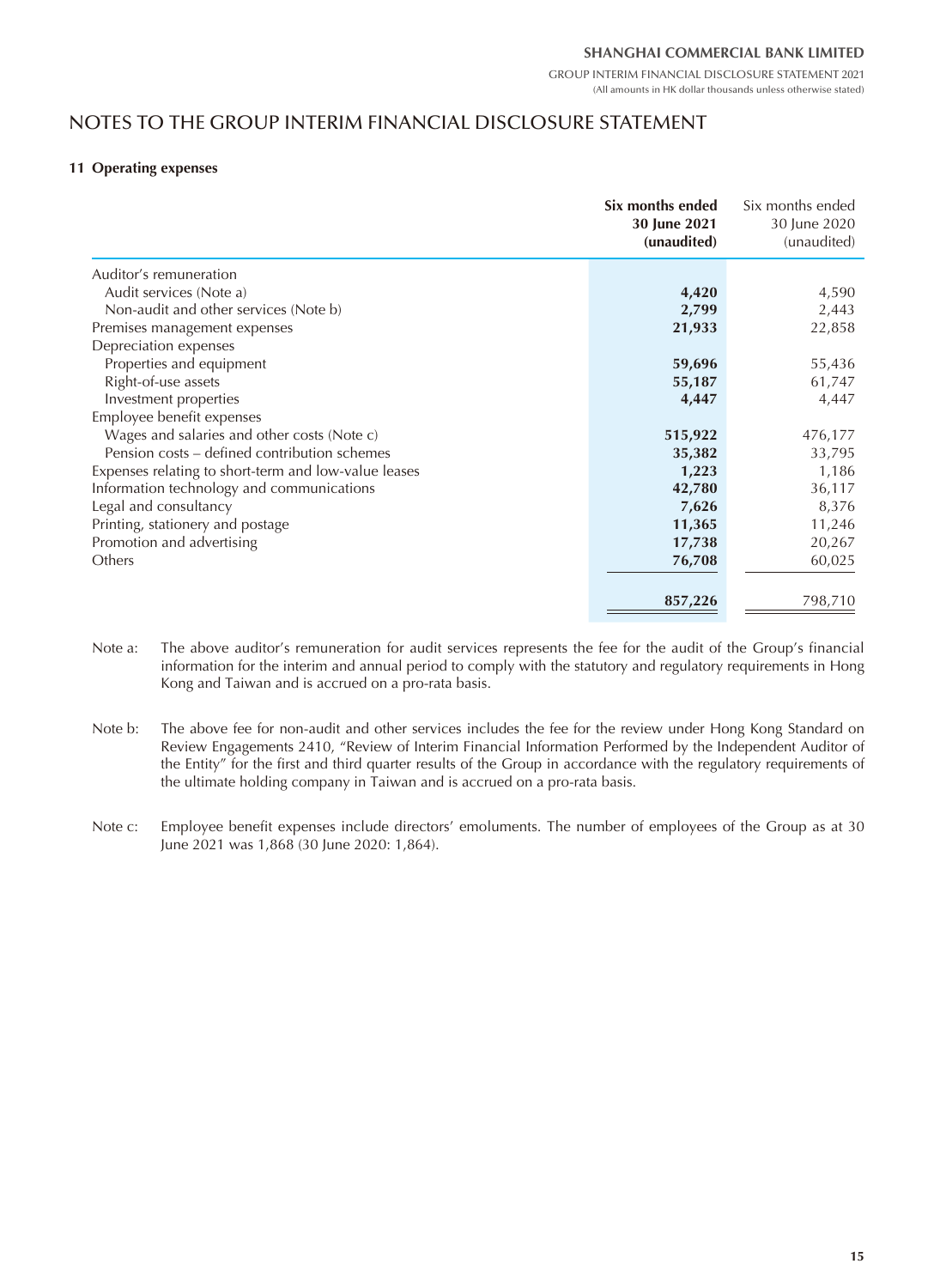### NOTES TO THE GROUP INTERIM FINANCIAL DISCLOSURE STATEMENT

### **12 Credit impairment losses**

|                                                    | Six months ended<br>30 June 2021<br>(unaudited) | Six months ended<br>30 June 2020<br>(unaudited) |
|----------------------------------------------------|-------------------------------------------------|-------------------------------------------------|
| Loans and advances to customers                    | 32,702                                          | 78,797                                          |
| Balances with banks and placements with banks      | 684                                             | 1,193                                           |
| Investment securities                              | 6,746                                           | 6,682                                           |
| Other assets                                       | 365                                             | 801                                             |
| Loan commitments and financial guarantee contracts | 3,724                                           | 6,114                                           |
|                                                    | 44,221                                          | 93,587                                          |

#### **13 Income tax expense**

Hong Kong profits tax has been provided at the rate of 16.5% (six months ended 30 June 2020: 16.5%) on the estimated assessable profits for the six months ended 30 June 2021. Taxation on overseas profits has been calculated on the estimated assessable profits for the six months ended 30 June 2021 at the rates of taxation prevailing in the countries in which the Group operates.

The amount of taxation charged to the statement of profit or loss represents:

|                                             | Six months ended<br>30 June 2021<br>(unaudited) | Six months ended<br>30 June 2020<br>(unaudited) |
|---------------------------------------------|-------------------------------------------------|-------------------------------------------------|
| Current income tax:                         |                                                 |                                                 |
| - Hong Kong profits tax                     | 201,383                                         | 184,104                                         |
| - Overseas taxation                         | 153,677                                         | 145,498                                         |
| - Over provisions in respect of prior years | (22, 345)                                       | (442)                                           |
| Total current income tax                    | 332,715                                         | 329,160                                         |
| Deferred income tax:                        |                                                 |                                                 |
| - Hong Kong deferred tax                    | (3,666)                                         | (5, 259)                                        |
| - Overseas deferred tax                     | 7,027                                           | 8,320                                           |
| Total deferred income tax                   | 3,361                                           | 3,061                                           |
| Income tax expense                          | 336,076                                         | 332,221                                         |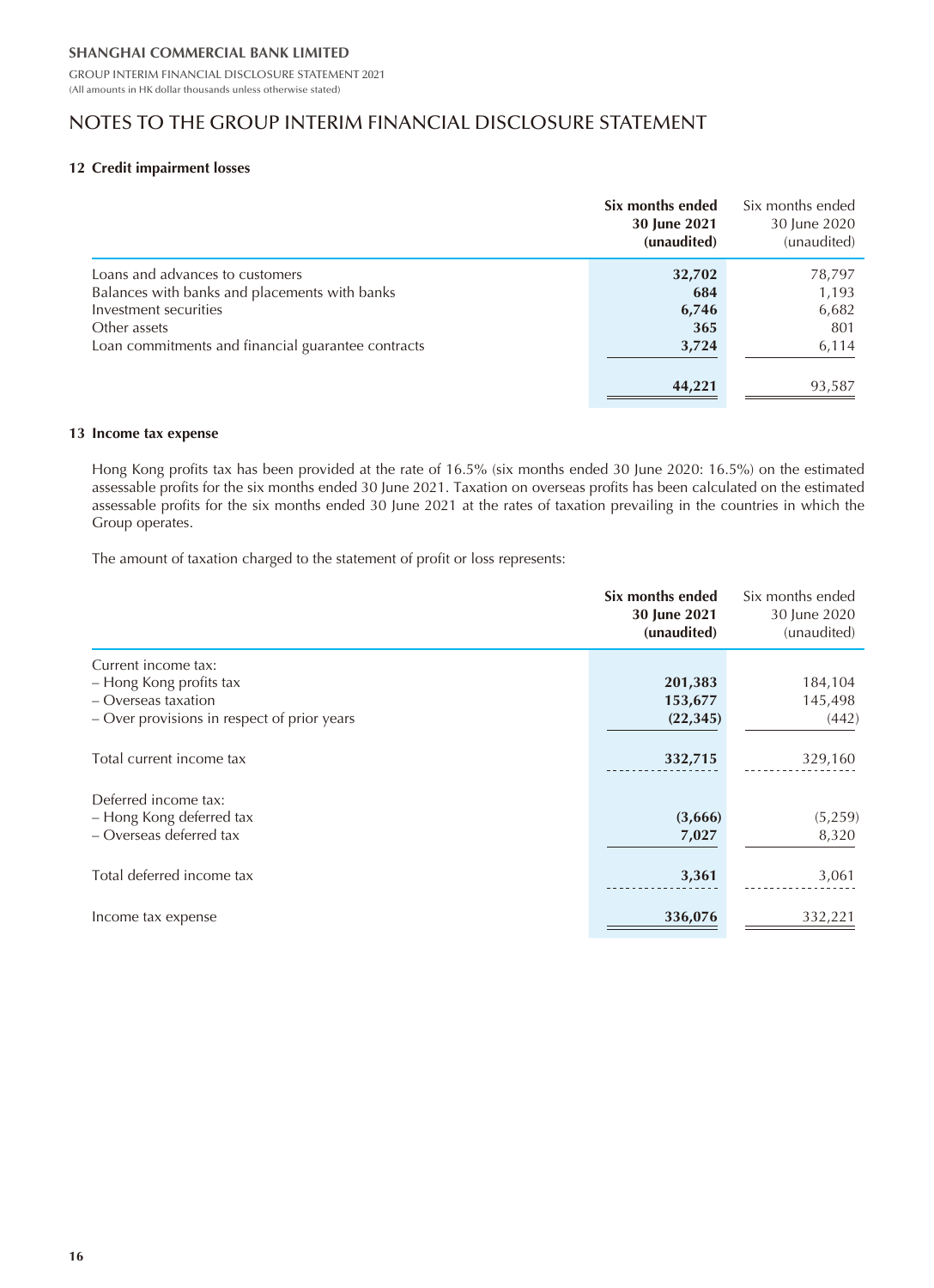### NOTES TO THE GROUP INTERIM FINANCIAL DISCLOSURE STATEMENT

#### **14 Cash and balances with banks**

|                                                                              | (unaudited)            | <b>30 June 2021</b> 31 December 2020<br>(audited) |
|------------------------------------------------------------------------------|------------------------|---------------------------------------------------|
| Cash in hand<br>Balances with central banks and Hong Kong Monetary Authority | 773,029<br>8,692,238   | 731,815<br>4,223,675                              |
| Balances with banks                                                          | 23,620,783             | 25,040,710                                        |
| Less: Stage 1 credit impairment allowances                                   | 33,086,050<br>(1, 491) | 29,996,200<br>(946)                               |
|                                                                              | 33,084,559             | 29,995,254                                        |

Included in the above amounts, HK\$439,758,000 (31 December 2020: HK\$299,931,000) were deposited in central banks or designated banks as at 30 June 2021, to comply with the statutory requirements of respective jurisdiction in which the Group is operating the business.

#### **15 Placements with banks**

|                                                                                              | (unaudited) | <b>30 June 2021</b> 31 December 2020<br>(audited) |
|----------------------------------------------------------------------------------------------|-------------|---------------------------------------------------|
| Placements with banks maturing between 1 and 12 months<br>Less: credit impairment allowances | 9,350,720   | 9,239,840                                         |
| - Stage 1<br>$-$ Stage 3                                                                     | (431)       | (298)<br>(5, 445)                                 |
|                                                                                              | 9,350,289   | 9,234,097                                         |

Included in the above amounts, HK\$318,353,000 (31 December 2020: HK\$319,886,000) were deposited with designated banks in the People's Republic of China as at 30 June 2021, to comply with the local statutory requirements.

As at 30 June 2021, no placement with bank (31 December 2020: HK\$5,445,000) was classified as Stage 3.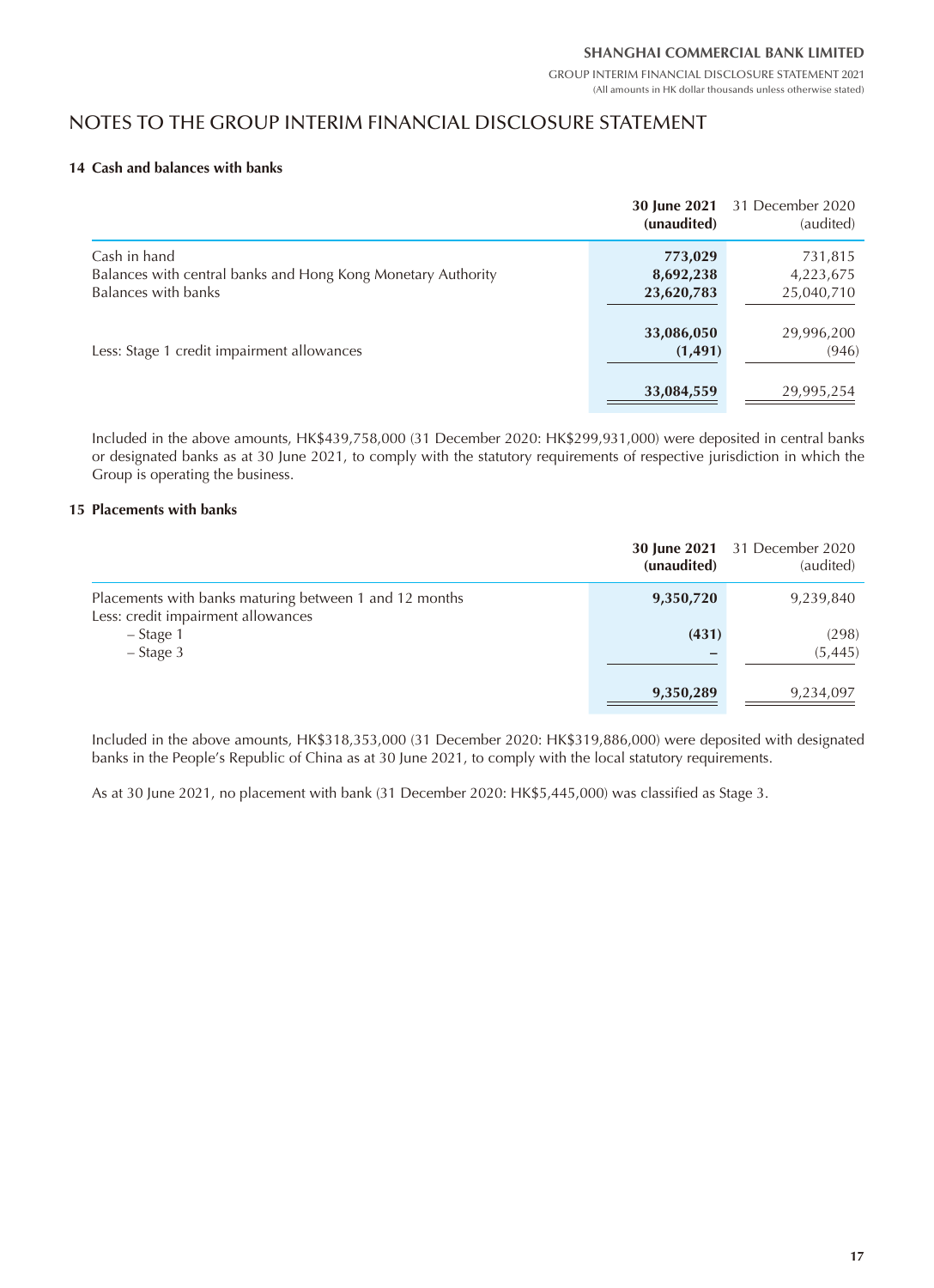GROUP INTERIM FINANCIAL DISCLOSURE STATEMENT 2021 (All amounts in HK dollar thousands unless otherwise stated)

### NOTES TO THE GROUP INTERIM FINANCIAL DISCLOSURE STATEMENT

#### **16 Loans and advances to customers**

|                                                                                                                                            | 30 June 2021<br>(unaudited)           | 31 December 2020<br>(audited)         |
|--------------------------------------------------------------------------------------------------------------------------------------------|---------------------------------------|---------------------------------------|
| Gross loans and advances to customers<br>Less: credit impairment allowances                                                                | 100,608,038                           | 101,738,494                           |
| – Stage 1<br>- Stage 2<br>$-$ Stage 3                                                                                                      | (357, 307)<br>(114, 891)<br>(52, 352) | (326, 031)<br>(118, 861)<br>(45, 663) |
|                                                                                                                                            | 100,083,488                           | 101,247,939                           |
| Gross trade bills and other eligible bills, included within gross loans and<br>advances to customers<br>Less: credit impairment allowances | 1,047,303                             | 430,587                               |
| – Stage 1<br>$-$ Stage 2                                                                                                                   | (1,520)<br>(129)                      | (234)<br>(47)                         |
|                                                                                                                                            | 1,045,654                             | 430,306                               |

The Group accepted listed securities at fair value of HK\$3,163,521,000 as at 30 June 2021 (31 December 2020: HK\$3,347,508,000) as collateral for shares financing facilities. These securities are permitted to be sold or re-pledged in the event of default by the borrowers.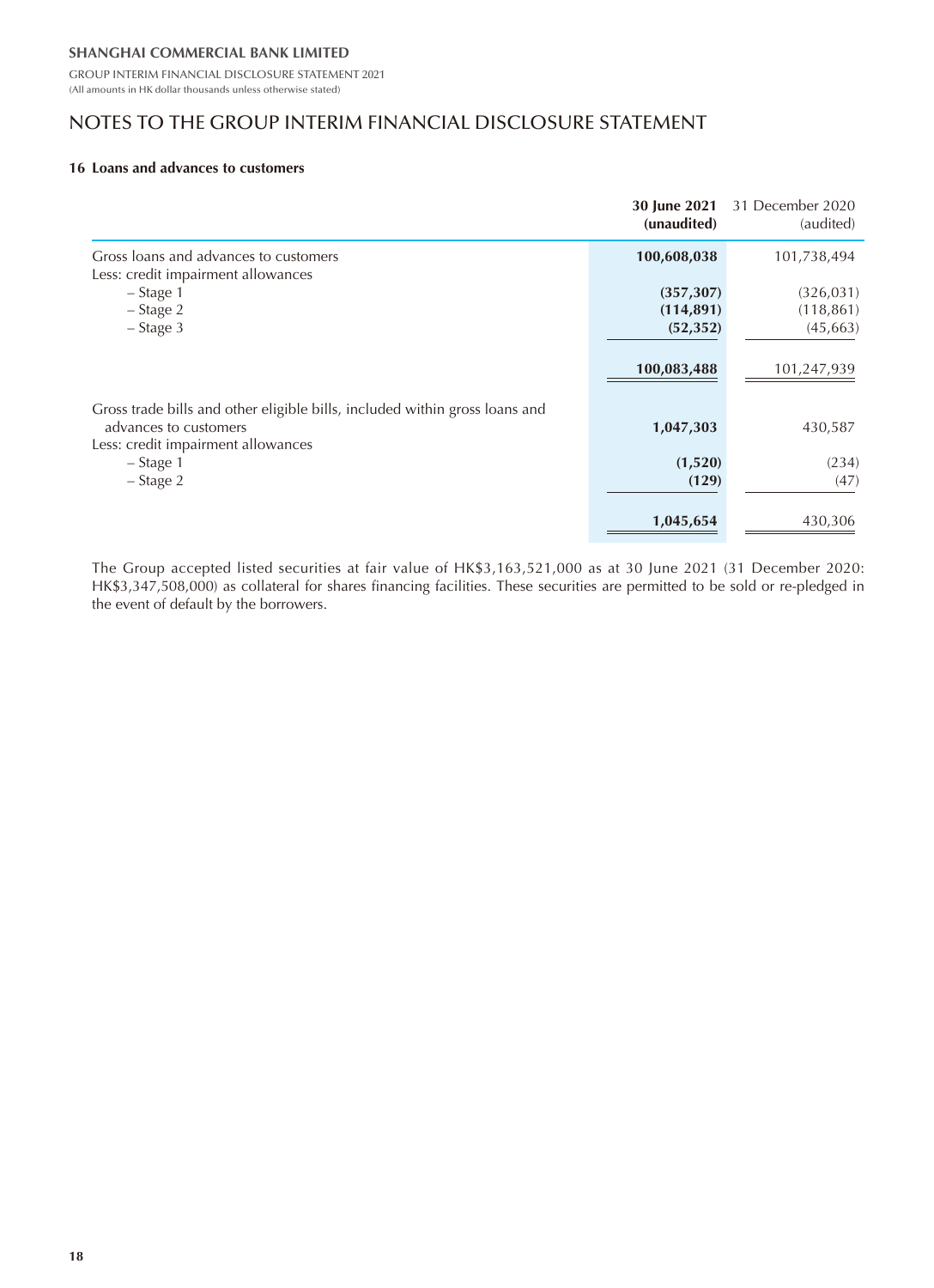### NOTES TO THE GROUP INTERIM FINANCIAL DISCLOSURE STATEMENT

#### **16 Loans and advances to customers (Continued)**

(a) Loans and advances (excluding trade bills and other eligible bills) by industry sector

The following table shows the breakdown of the Group's loans and advances (excluding trade bills and other eligible bills) by industry sector according to the usage of loans based on the categories and definitions set by the Hong Kong Monetary Authority.

|                                               | 30 June 2021 (unaudited) |                            | 31 December 2020 (audited) |                            |
|-----------------------------------------------|--------------------------|----------------------------|----------------------------|----------------------------|
|                                               | <b>Balance</b>           | % covered<br>by collateral | Balance                    | % covered<br>by collateral |
| Loans for use in Hong Kong                    |                          |                            |                            |                            |
| Industrial, commercial and financial          |                          |                            |                            |                            |
| - Property development                        | 2,705,440                | 63%                        | 3,307,366                  | 61%                        |
| - Property investment                         | 5,541,282                | 92%                        | 6,340,395                  | 93%                        |
| - Financial concerns                          | 2,145,529                | $7\%$                      | 2,157,314                  | $7\%$                      |
| - Stockbrokers                                | 1,694,389                | 65%                        | 817,691                    | 74%                        |
| - Wholesale and retail trade                  | 1,474,620                | 50%                        | 1,696,627                  | 48%                        |
| - Manufacturing                               | 1,044,280                | 65%                        | 1,113,524                  | 63%                        |
| - Transport and transport equipment           | 614,939                  | 58%                        | 638,595                    | 59%                        |
| - Recreational activities                     | 2,396,227                | 17%                        | 2,442,598                  | 18%                        |
| - Information technology - telecommunication  | 4,932                    | 100%                       | 4,884                      | 100%                       |
| - Hotels, boarding houses and catering        | 2,032,686                | 90%                        | 2,089,880                  | 91%                        |
| $-$ Others                                    | 13,184,339               | 60%                        | 13,422,363                 | 58%                        |
| Individuals                                   |                          |                            |                            |                            |
| - Loans for the purchase of flats in          |                          |                            |                            |                            |
| the Home Ownership Scheme,                    |                          |                            |                            |                            |
| Private Sector Participation Scheme and       |                          |                            |                            |                            |
| Tenants Purchase Scheme or                    |                          |                            |                            |                            |
| their respective successor schemes            | 67,352                   | 100%                       | 73,510                     | 100%                       |
| - Loans for the purchase of other residential |                          |                            |                            |                            |
| properties                                    | 3,949,984                | 100%                       | 4,199,453                  | 100%                       |
| - Credit card advances                        | 158,513                  | 0%                         | 166,720                    | $0\%$                      |
| - Others                                      | 7,431,168                | 96%                        | 7,151,373                  | 98%                        |
| Trade financing                               | 8,337,361                | 58%                        | 7,941,981                  | 61%                        |
| Loans for use outside Hong Kong               | 46,777,694               | 85%                        | 47,743,633                 | 85%                        |
|                                               |                          |                            |                            |                            |
|                                               | 99,560,735               | 76%                        | 101,307,907                | 77%                        |
|                                               |                          |                            |                            |                            |

As at 30 June 2021 and 31 December 2020, the Bank did not have exposures to individual industry sector constituting 10% or more of the Group's total amount of loans and advances.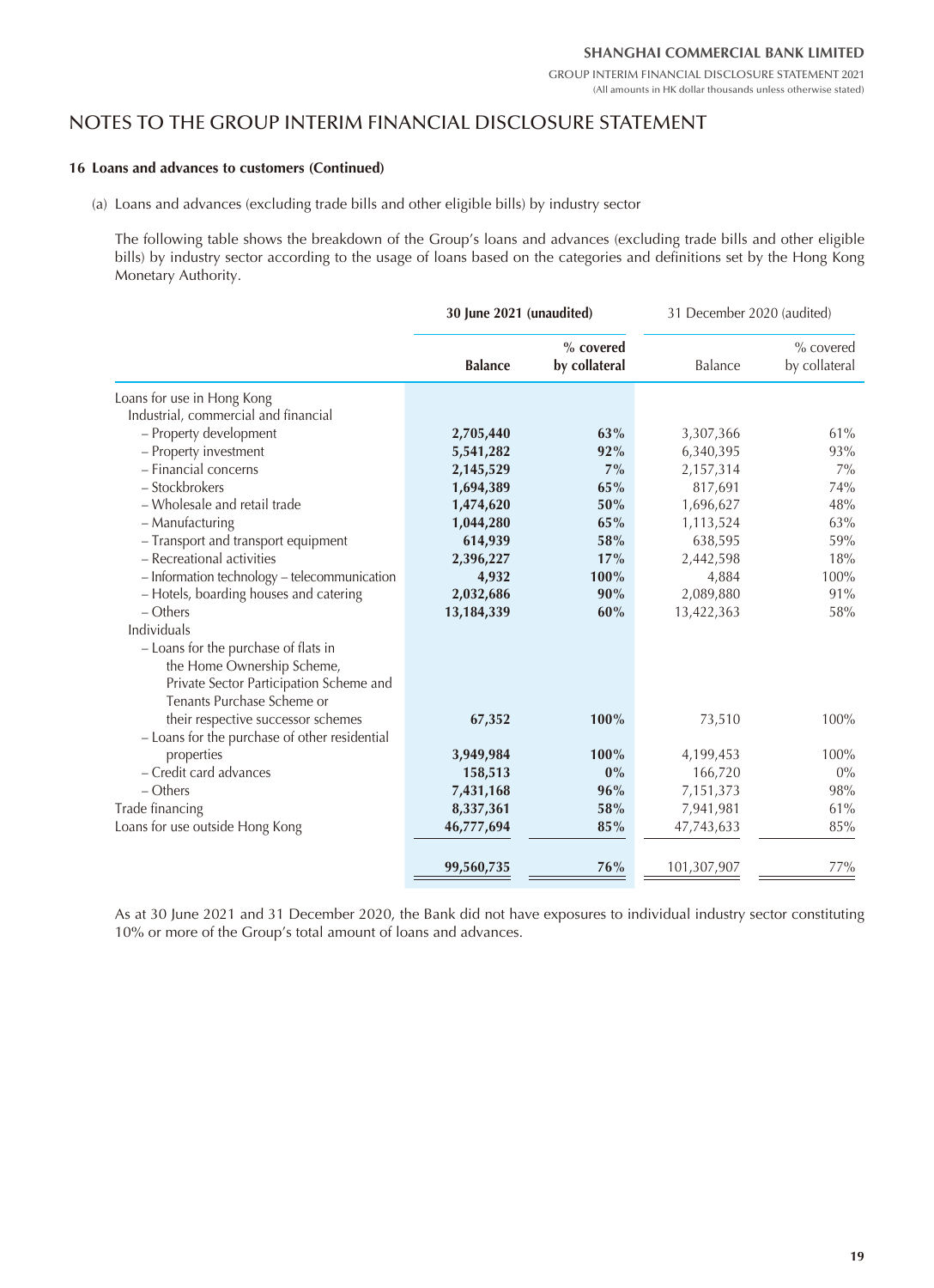GROUP INTERIM FINANCIAL DISCLOSURE STATEMENT 2021 (All amounts in HK dollar thousands unless otherwise stated)

### NOTES TO THE GROUP INTERIM FINANCIAL DISCLOSURE STATEMENT

#### **16 Loans and advances to customers (Continued)**

(b) Loans and advances (excluding trade bills and other eligible bills) by geographical area

The information concerning the breakdown of the gross amount of loans and advances to customers (excluding trade bills and other eligible bills) by country or geographical area is derived according to the location of the customers after taking into account any transfer of risk. In general, such transfer of risk takes place if the loans and advances are guaranteed by a party in a country which is different from that of the customers.

| As at 30 June 2021 (unaudited)                                | <b>Balance</b>                                     | Stage 3<br>balance               | <b>Balance</b><br>overdue<br>for over<br>3 months | <b>Total</b><br>Stage 3<br>credit<br>impairment<br>allowances | <b>Total</b><br>Stage 1 and<br>Stage 2<br>credit<br>impairment<br>allowances |
|---------------------------------------------------------------|----------------------------------------------------|----------------------------------|---------------------------------------------------|---------------------------------------------------------------|------------------------------------------------------------------------------|
| Hong Kong<br>Mainland China<br><b>United States</b><br>Others | 62,362,774<br>6,464,515<br>26,728,723<br>4,004,723 | 80,392<br>72,333<br>29,218<br>11 | 31,383<br>72,333<br>7,486<br>11                   | 16,170<br>36,173<br>9                                         | 393,302<br>16,747<br>39,260<br>21,240                                        |
| % of total loans and advances<br>to customers                 | 99,560,735                                         | 181,954<br>0.18                  | 111,213                                           | 52,352                                                        | 470,549                                                                      |
| Fair value of collateral                                      |                                                    | 368,532                          |                                                   |                                                               |                                                                              |

| As at 31 December 2020 (audited)              | Balance     | Stage 3<br>balance | Balance<br>overdue<br>for over<br>3 months | Total<br>Stage 3<br>credit<br>impairment<br>allowances | Total<br>Stage 1 and<br>Stage 2<br>credit<br>impairment<br>allowances |
|-----------------------------------------------|-------------|--------------------|--------------------------------------------|--------------------------------------------------------|-----------------------------------------------------------------------|
| Hong Kong                                     | 62,915,349  | 71,610             | 24,287                                     | 15,749                                                 | 375,327                                                               |
| Mainland China                                | 7,155,458   | 71,751             | 47,907                                     | 29,914                                                 | 14,799                                                                |
| <b>United States</b>                          | 26,557,550  | 22,066             |                                            |                                                        | 39,718                                                                |
| Others                                        | 4,679,550   | 2,909              | 2,804                                      |                                                        | 14,767                                                                |
|                                               | 101,307,907 | 168,336            | 74,998                                     | 45,663                                                 | 444,611                                                               |
| % of total loans and advances<br>to customers |             | 0.17               |                                            |                                                        |                                                                       |
| Fair value of collateral                      |             | 392,915            |                                            |                                                        |                                                                       |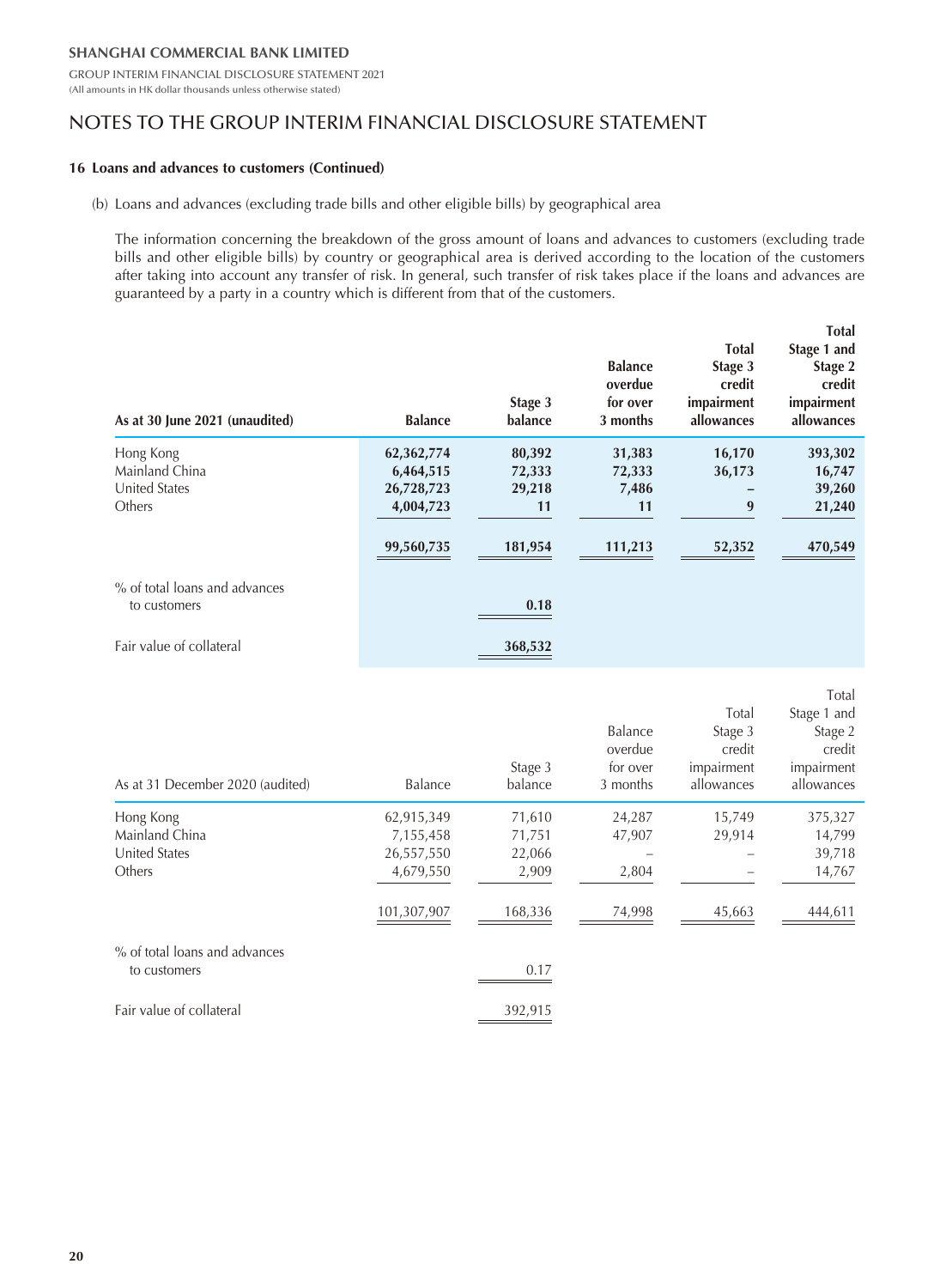GROUP INTERIM FINANCIAL DISCLOSURE STATEMENT 2021 (All amounts in HK dollar thousands unless otherwise stated)

### NOTES TO THE GROUP INTERIM FINANCIAL DISCLOSURE STATEMENT

#### **16 Loans and advances to customers (Continued)**

(c) Loans and advances (excluding trade bills and other eligible bills) overdue for more than 3 months

|                                                                                                                                      | 30 June 2021 (unaudited)  |                                                       | 31 December 2020 (audited) |                                                     |
|--------------------------------------------------------------------------------------------------------------------------------------|---------------------------|-------------------------------------------------------|----------------------------|-----------------------------------------------------|
|                                                                                                                                      |                           | $%$ of gross<br>loans and<br>advances to<br>customers |                            | % of gross<br>loans and<br>advances to<br>customers |
| Balances which have been overdue for:<br>- 6 months or less but over 3 months<br>- 1 year or less but over 6 months<br>- over 1 year | 37,137<br>9,368<br>64,708 | 0.04<br>0.07                                          | 6,086<br>5,507<br>63,405   | 0.01<br>0.06                                        |
|                                                                                                                                      | 111,213                   | 0.11                                                  | 74,998                     | 0.07                                                |
| Current market value of collateral                                                                                                   | 194,970                   |                                                       | 160,761                    |                                                     |
| Covered portion by collateral                                                                                                        | 96,197                    |                                                       | 61,945                     |                                                     |
| Uncovered portion by collateral                                                                                                      | 15,016                    |                                                       | 13,053                     |                                                     |
| Credit impairment allowances                                                                                                         | 51,468                    |                                                       | 37,520                     |                                                     |

Collateral held against such loans and advances mainly include mortgages over properties.

(d) Rescheduled loans and advances (net of amounts included in loans and advances overdue for more than 3 months)

|                                | 30 June 2021 (unaudited) |                           | 31 December 2020 (audited) |                          |
|--------------------------------|--------------------------|---------------------------|----------------------------|--------------------------|
|                                |                          | $%$ of gross<br>loans and |                            | % of gross<br>loans and  |
|                                |                          | advances to<br>customers  |                            | advances to<br>customers |
| Rescheduled loans and advances | 30,515                   | 0.03                      | 30,760                     | 0.03                     |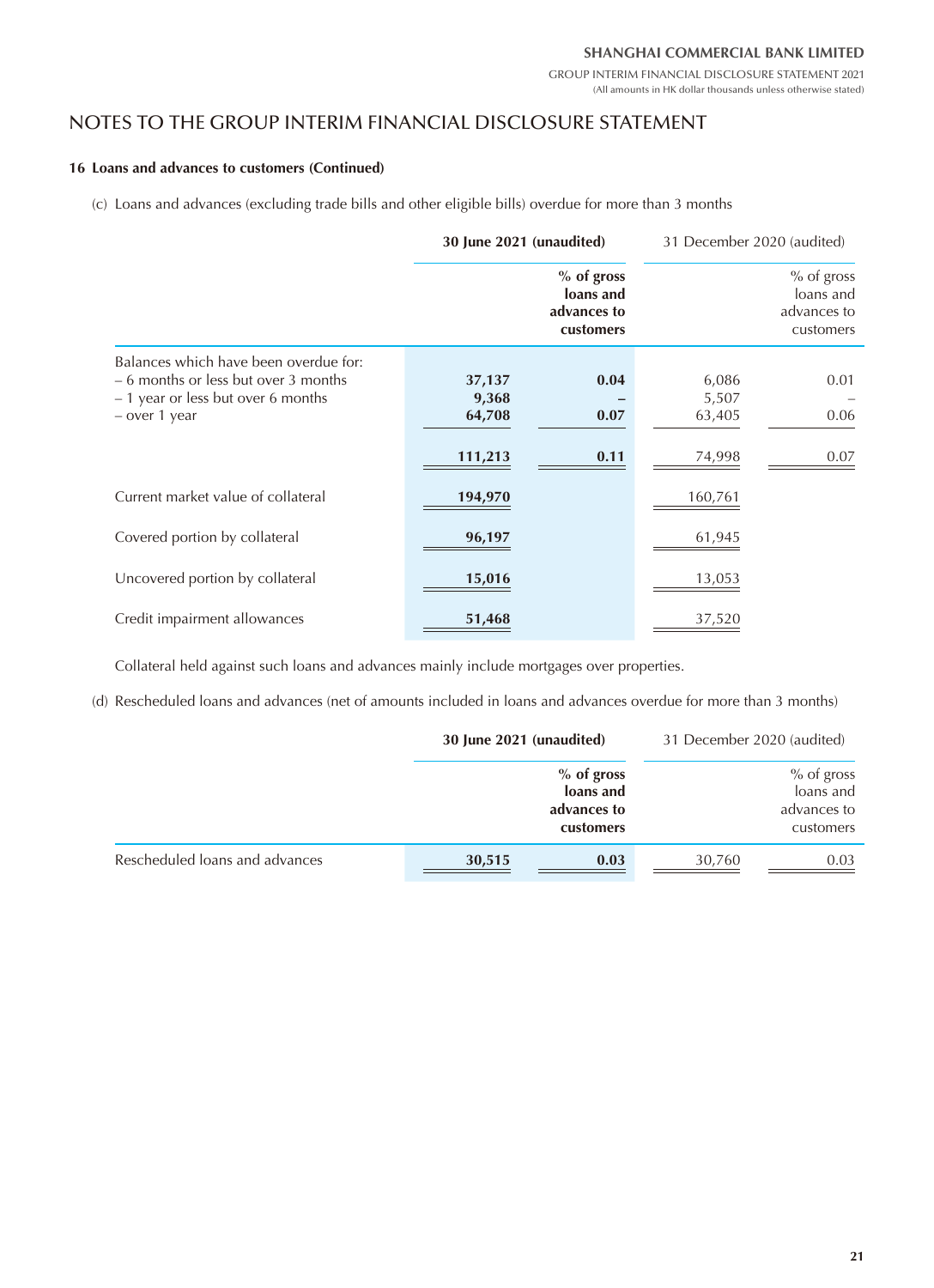GROUP INTERIM FINANCIAL DISCLOSURE STATEMENT 2021 (All amounts in HK dollar thousands unless otherwise stated)

## NOTES TO THE GROUP INTERIM FINANCIAL DISCLOSURE STATEMENT

#### **17 Derivative financial instruments**

|                                                                                                        |                                  | <b>Fair values</b> |                              |  |
|--------------------------------------------------------------------------------------------------------|----------------------------------|--------------------|------------------------------|--|
| As at 30 June 2021 (unaudited)                                                                         | <b>Contract amount</b>           | <b>Assets</b>      | <b>Liabilities</b>           |  |
| Derivatives held for trading<br>Exchange rate contracts<br>Interest rate contracts<br>Equity contracts | 158,326,303<br>140,000           | 329,418<br>383     | (238, 743)<br>(383)          |  |
| Total recognised derivative assets/(liabilities)                                                       |                                  | 329,801            | (239, 126)                   |  |
|                                                                                                        |                                  |                    | Fair values                  |  |
| As at 31 December 2020 (audited)                                                                       | Contract amount                  | Assets             | Liabilities                  |  |
| Derivatives held for trading<br>Exchange rate contracts<br>Interest rate contracts<br>Equity contracts | 138,532,505<br>140,000<br>13,217 | 841,615<br>531     | (923, 745)<br>(531)<br>(393) |  |
| Total recognised derivative assets/(liabilities)                                                       |                                  | 842,146            | (924, 669)                   |  |
|                                                                                                        |                                  |                    | Credit risk weighted amount  |  |
|                                                                                                        |                                  | 30 June 2021       | 31 December 2020             |  |

|                              | (unaudited) | <b>30 June 2021</b> 31 December 2020<br>(audited) |
|------------------------------|-------------|---------------------------------------------------|
| Derivatives held for trading | 1,732,935   | 1.564.575                                         |

The contract amounts of these instruments indicate the volume of transactions outstanding as at the end of the reporting period, they do not represent the amounts at risk.

The credit risk weighted amounts as at 30 June 2021 are calculated in accordance with the standardised (counterparty credit risk) approach (31 December 2020: current exposure method) as stipulated in the Banking (Capital) Rules.

The above fair values have not taken into account the effect of bilateral netting arrangements and accordingly the amounts disclosed are shown on a gross basis.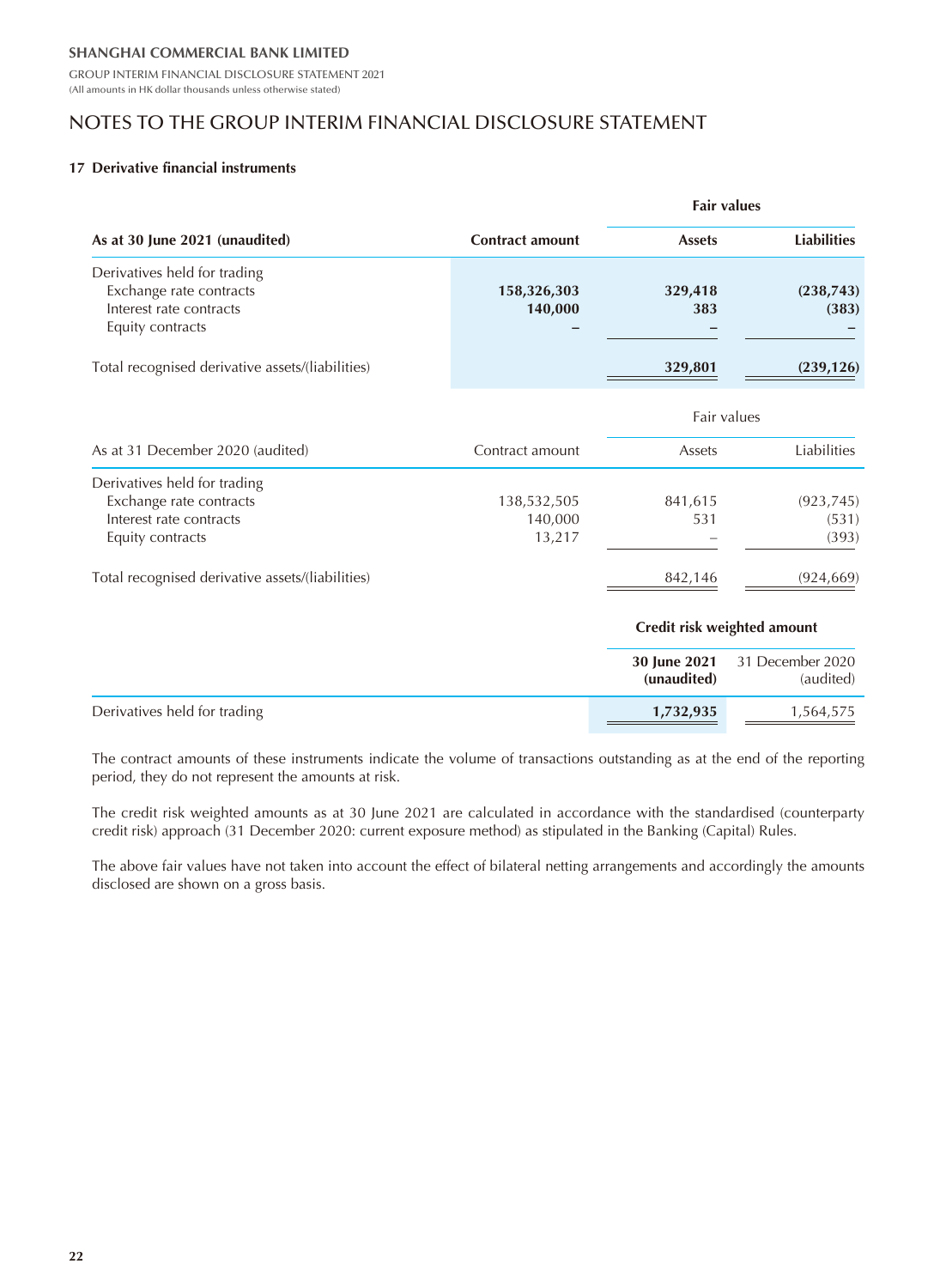# NOTES TO THE GROUP INTERIM FINANCIAL DISCLOSURE STATEMENT

#### **17 Derivative financial instruments (Continued)**

The Group uses the following derivative strategies:

– Trading purposes (customer needs)

The Group offers its customers derivatives in connection with their risk management actions to transfer, modify or reduce their interest rate, foreign exchange and other market/credit risks or for their own trading purposes. As part of this process, the Group considers the customers' suitability for the risk involved, and the business purpose for the transaction. The Group also manages its derivative-risk positions through offsetting trade activities, controls focused on price verification, and daily reporting of positions to senior managers.

– Trading purposes (own account)

The Group trades derivatives for its own account. These derivatives are entered into in order to take proprietary positions. Trading limits and price verification controls are key aspects of this activity.

#### **18 Properties for sale**

|                                                                                                   | (unaudited)        | 30 June 2021 31 December 2020<br>(audited) |
|---------------------------------------------------------------------------------------------------|--------------------|--------------------------------------------|
| Property development<br>Leasehold land held for development for sale<br>Building development cost | 381,188<br>276,853 | 381,188<br>210,230                         |
|                                                                                                   | 658,041            | 591,418                                    |

The Group has undertaken a project to redevelop the properties located in West Point. As at 30 June 2021, the net book amount of land and building incurred for this project were HK\$819,812,000 (31 December 2020: HK\$736,297,000), of which HK\$658,041,000 (31 December 2020: HK\$591,418,000) were classified as properties for sale while the remaining HK\$161,771,000 (31 December 2020: HK\$144,879,000) as bank premises under development (Note 19) in accordance with the redevelopment plan.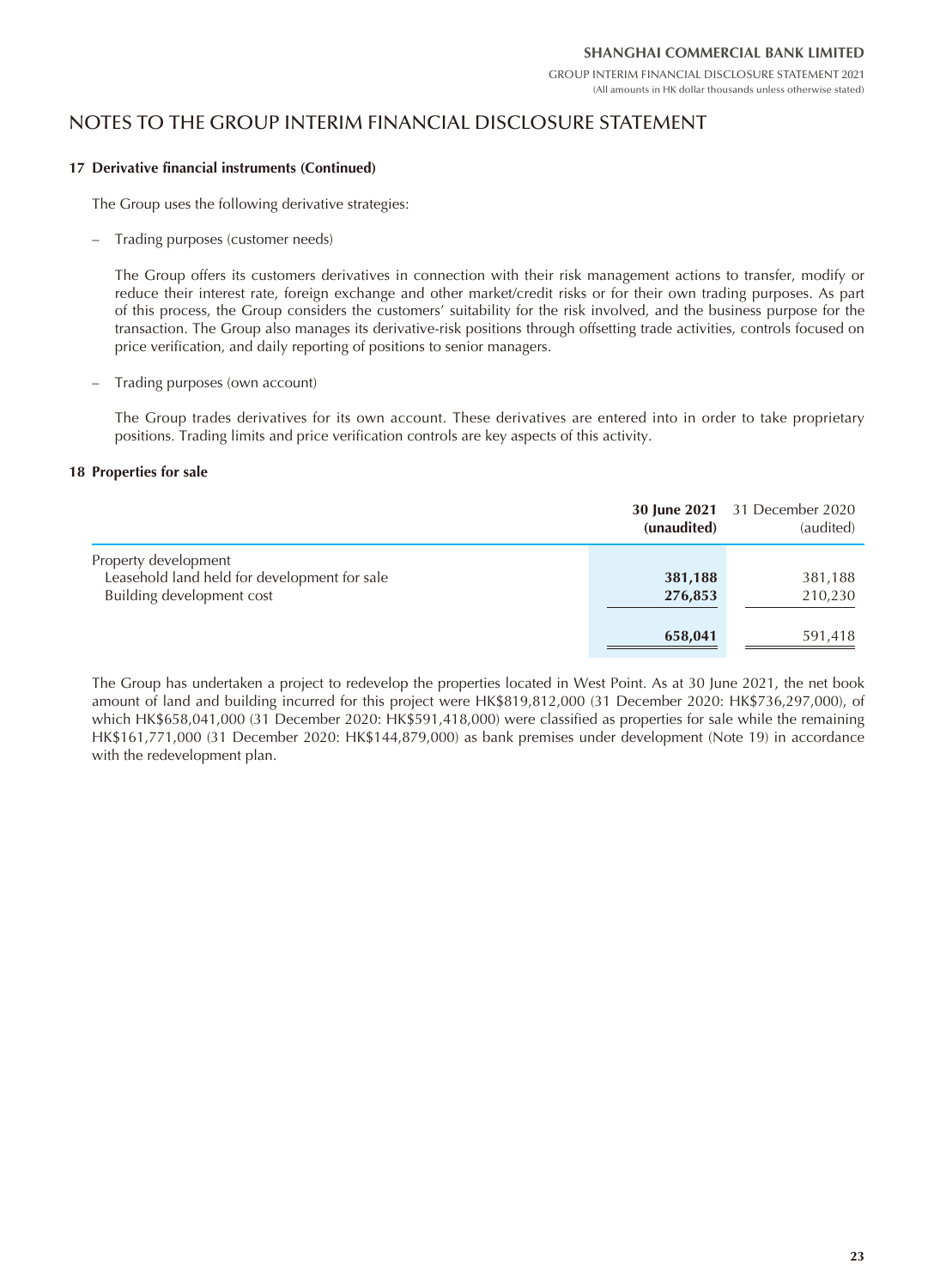GROUP INTERIM FINANCIAL DISCLOSURE STATEMENT 2021 (All amounts in HK dollar thousands unless otherwise stated)

### NOTES TO THE GROUP INTERIM FINANCIAL DISCLOSURE STATEMENT

#### **19 Properties and equipment**

|                                                                       |                         |                         |                                         |                                  | Property under development                           |                        |                          |
|-----------------------------------------------------------------------|-------------------------|-------------------------|-----------------------------------------|----------------------------------|------------------------------------------------------|------------------------|--------------------------|
|                                                                       | Leasehold<br>land       | <b>Bank</b><br>premises | Furniture,<br>fittings and<br>equipment | Leasehold<br>land                | Development<br>cost                                  | Right-of-use<br>assets | <b>Total</b>             |
| As at 1 January 2020                                                  |                         |                         |                                         |                                  |                                                      |                        |                          |
| Cost<br>Accumulated depreciation                                      | 1,391,652<br>(178, 204) | 1,075,785<br>(307, 555) | 888,175<br>(642, 172)                   | 96,278<br>(847)                  | 16,716                                               | 691,488<br>(331, 302)  | 4,160,094<br>(1,460,080) |
| Net book amount                                                       | 1,213,448               | 768,230                 | 246,003                                 | 95,431                           | 16,716                                               | 360,186                | 2,700,014                |
| Year ended 31 December 2020                                           |                         |                         |                                         |                                  |                                                      |                        |                          |
| Opening net book amount<br><b>Additions</b><br><b>Transfers</b>       | 1,213,448               | 768,230<br>3,338        | 246,003<br>60,247                       | 95,431                           | 16,716<br>23,826                                     | 360,186<br>97,405      | 2,700,014<br>184,816     |
| Cost<br>Accumulated depreciation<br>Disposals/write-off/expiry        | (130)<br>3              |                         |                                         | 1,545<br>(9)                     | 7,480                                                |                        | 8,895<br>(6)             |
| Cost<br>Accumulated depreciation                                      |                         |                         | (20, 517)<br>20,170                     |                                  |                                                      | (98, 334)<br>98,109    | (118, 851)<br>118,279    |
| Depreciation charge<br>Exchange adjustments                           | (17, 432)               | (24, 905)<br>321        | (71, 107)<br>161                        | (110)                            | $\overline{\phantom{0}}$<br>$\sim$                   | (123, 254)<br>335      | (236, 808)<br>817        |
| Closing net book amount                                               | 1,195,889               | 746,984                 | 234,957                                 | 96,857                           | 48,022                                               | 334,447                | 2,657,156                |
| As at 31 December 2020 (audited)                                      |                         |                         |                                         |                                  |                                                      |                        |                          |
| Cost<br>Accumulated depreciation                                      | 1,391,522<br>(195, 633) | 1,079,650<br>(332, 666) | 929,474<br>(694, 517)                   | 97,823<br>(966)                  | 48,022                                               | 692,639<br>(358, 192)  | 4,239,130<br>(1,581,974) |
| Net book amount                                                       | 1,195,889               | 746,984                 | 234,957                                 | 96,857                           | 48,022                                               | 334,447                | 2,657,156                |
| Six months ended 30 June 2021<br>Opening net book amount<br>Additions | 1,195,889               | 746,984<br>1,925        | 234,957<br>33,719                       | 96,857                           | 48,022<br>16,948                                     | 334,447<br>22,076      | 2,657,156<br>74,668      |
| Disposals/write-off/expiry<br>Cost                                    |                         |                         | (3,947)                                 |                                  |                                                      | (65, 656)              | (69, 603)                |
| Accumulated depreciation<br>Depreciation charge                       | (8, 716)                | (12,690)                | 3,942<br>(38, 234)                      | $\overline{\phantom{0}}$<br>(56) | $\overline{\phantom{0}}$<br>$\overline{\phantom{0}}$ | 38,619<br>(55, 187)    | 42,561                   |
| Exchange adjustments                                                  |                         | 510                     | 34                                      |                                  |                                                      | 167                    | (114, 883)<br>711        |
| Closing net book amount                                               | 1,187,173               | 736,729                 | 230,471                                 | 96,801                           | 64,970                                               | 274,466                | 2,590,610                |
| As at 30 June 2021 (unaudited)                                        |                         |                         |                                         |                                  |                                                      |                        |                          |
| Cost<br>Accumulated depreciation                                      | 1,391,522<br>(204, 349) | 1,082,348<br>(345, 619) | 959,719<br>(729, 248)                   | 97,823<br>(1,022)                | 64,970                                               | 649,261<br>(374, 795)  | 4,245,643<br>(1,655,033) |
| Net book amount                                                       | 1,187,173               | 736,729                 | 230,471                                 | 96,801                           | 64,970                                               | 274,466                | 2,590,610                |

The Group has undertaken a project to redevelop the properties located in West Point. As at 30 June 2021, the net book amount of land and building incurred for this project were HK\$819,812,000 (31 December 2020: HK\$736,297,000), of which HK\$658,041,000 (31 December 2020: HK\$591,418,000) were classified as properties for sale (Note 18) while the remaining HK\$161,771,000 (31 December 2020: HK\$144,879,000) as bank premises under development in accordance with the redevelopment plan.

As at 30 June 2021, interests in freehold land outside Hong Kong amounted to HK\$34,869,000 (31 December 2020: HK\$34,552,000) were included as bank premises above.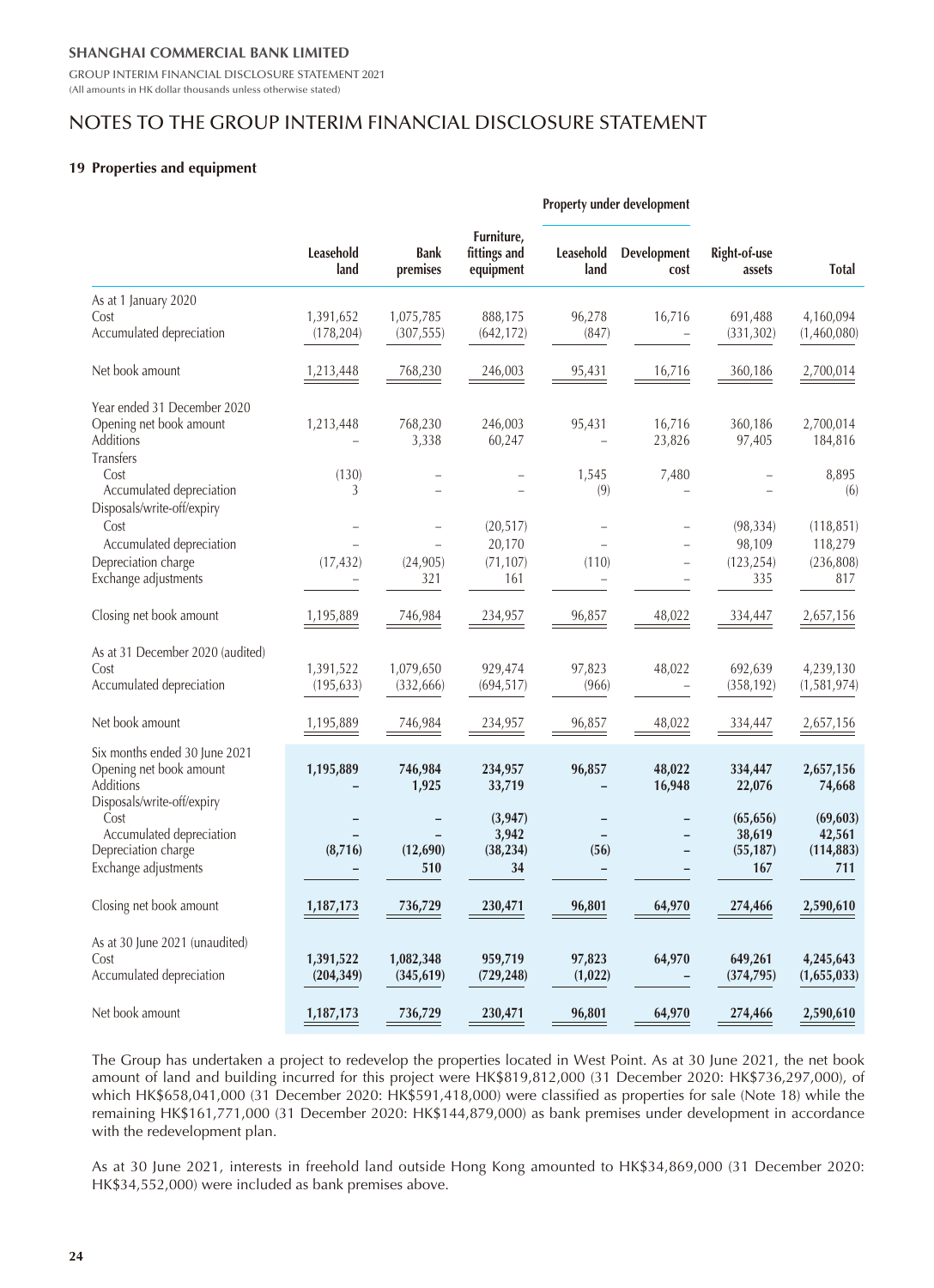### NOTES TO THE GROUP INTERIM FINANCIAL DISCLOSURE STATEMENT

#### **20 Investment properties**

|                                  | <b>Leasehold land</b> | <b>Buildings</b> | <b>Total</b> |
|----------------------------------|-----------------------|------------------|--------------|
| As at 1 January 2020             |                       |                  |              |
| Cost                             | 725,305               | 332,354          | 1,057,659    |
| Accumulated depreciation         | (10, 405)             | (30, 106)        | (40, 511)    |
|                                  |                       |                  |              |
| Net book amount                  | 714,900               | 302,248          | 1,017,148    |
|                                  |                       |                  |              |
| Year ended 31 December 2020      |                       |                  |              |
| Opening net book amount          | 714,900               | 302,248          | 1,017,148    |
| Additions                        |                       | 2,272            | 2,272        |
| Depreciation charge              | (865)                 | (8,029)          | (8,894)      |
|                                  |                       |                  |              |
| Closing net book amount          | 714,035               | 296,491          | 1,010,526    |
|                                  |                       |                  |              |
| As at 31 December 2020 (audited) |                       |                  |              |
| Cost                             | 725,305               | 334,626          | 1,059,931    |
| Accumulated depreciation         | (11, 270)             | (38, 135)        | (49, 405)    |
|                                  |                       |                  |              |
| Net book amount                  | 714,035               | 296,491          | 1,010,526    |
|                                  |                       |                  |              |
| Six months ended 30 June 2021    |                       |                  |              |
| Opening net book amount          | 714,035               | 296,491          | 1,010,526    |
| Additions                        |                       | 1,040            | 1,040        |
| Depreciation charge              | (433)                 | (4, 014)         | (4, 447)     |
|                                  |                       |                  |              |
| Closing net book amount          | 713,602               | 293,517          | 1,007,119    |
| As at 30 June 2021 (unaudited)   |                       |                  |              |
| Cost                             | 725,305               | 335,666          | 1,060,971    |
| Accumulated depreciation         | (11,703)              | (42, 149)        | (53, 852)    |
|                                  |                       |                  |              |
| Net book amount                  | 713,602               | 293,517          | 1,007,119    |
|                                  |                       |                  |              |

As at 30 June 2021, the Group's investment properties were valued at HK\$2,547,500,000 (31 December 2020: HK\$2,967,000,000) by an independent firm of Jones Lang LaSalle Limited (31 December 2020: Cushman & Wakefield Limited), who has among their staff Fellows of the Hong Kong Institute of Surveyors with recent experience in the location and category of properties being valued. The valuations were performed on an open market value basis.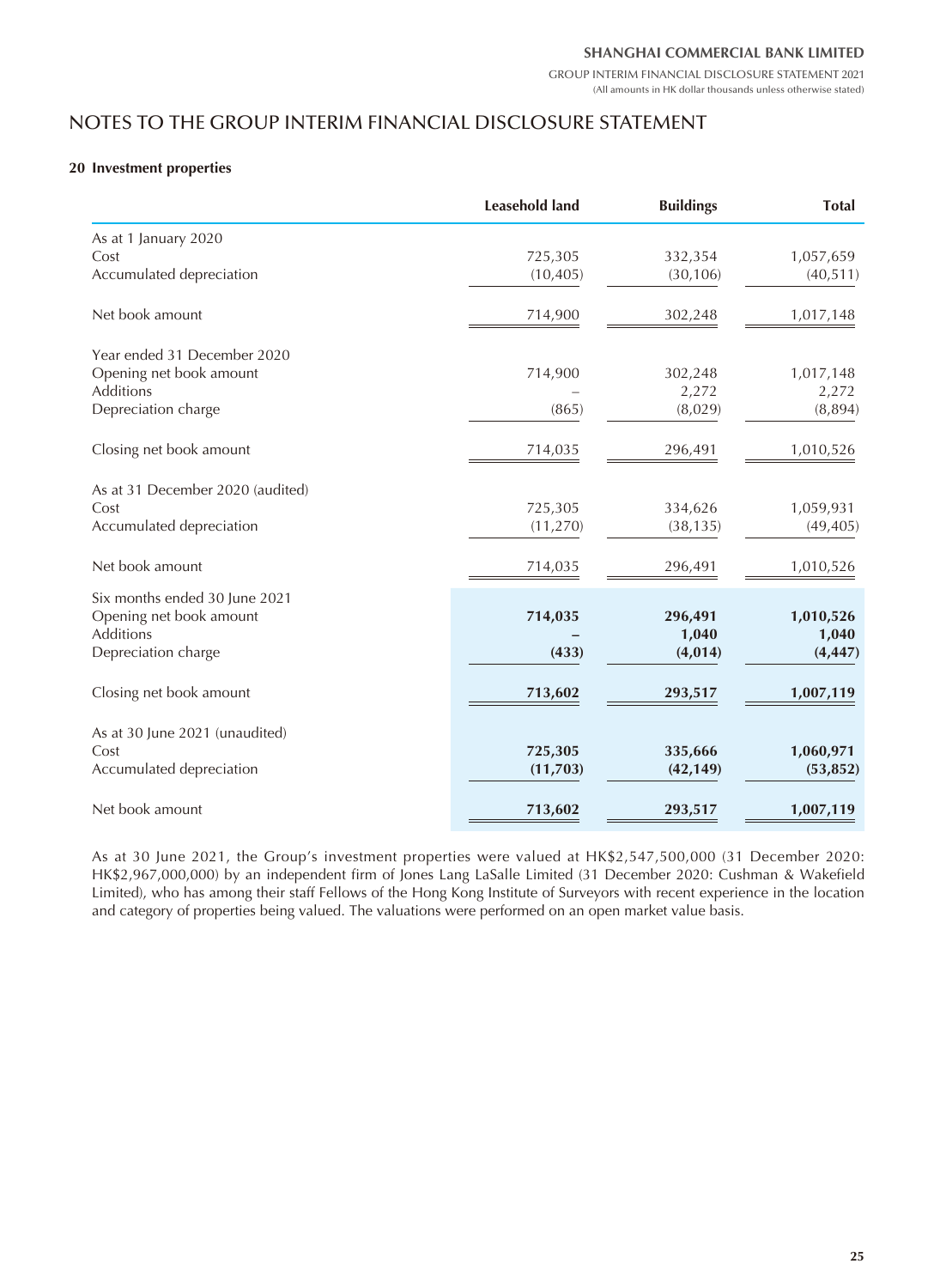GROUP INTERIM FINANCIAL DISCLOSURE STATEMENT 2021 (All amounts in HK dollar thousands unless otherwise stated)

### NOTES TO THE GROUP INTERIM FINANCIAL DISCLOSURE STATEMENT

#### **20 Investment properties (Continued)**

#### Operating lease commitments as a lessor

Where a group company is the lessor, the future minimum lease receivables under non-cancellable leases are as follows:

|                       | (unaudited) | <b>30 June 2021</b> 31 December 2020<br>(audited) |
|-----------------------|-------------|---------------------------------------------------|
| Not later than 1 year | 51,737      | 63,072                                            |
| 1 to 2 years          | 14,453      | 32,434                                            |
| 2 to 3 years          | -           | 4,280                                             |
|                       | 66,190      | 99,786                                            |

The Group leases its investment properties under operating lease arrangements, with leases typically for a period from 3 to 5 years. The terms of the leases generally require the tenants to pay security deposits and provide for rent adjustments according to the prevailing market conditions at the expiration of the lease.

#### **21 Deposits from customers**

|                                                  | (unaudited) | <b>30 June 2021</b> 31 December 2020<br>(audited) |
|--------------------------------------------------|-------------|---------------------------------------------------|
| Demand deposits and current accounts             | 20,192,993  | 18,003,831                                        |
| Savings deposits                                 | 54,500,695  | 51,696,337                                        |
| Time, call and notice deposits                   | 104,674,497 | 107,709,161                                       |
| Deposits from Hong Kong Government Exchange Fund | 388,235     | 387,610                                           |
|                                                  |             |                                                   |
|                                                  | 179,756,420 | 177,796,939                                       |

#### **22 Fair value of financial assets and liabilities**

- (a) Financial instruments not measured at fair value
	- (i) Balances with banks and placements with banks

Balances with banks and placements with banks include inter-bank placements and are stated net of impairment allowances. The maturities of these financial assets are within one year. The carrying amount at the reporting date approximates their fair value.

(ii) Loans and advances to customers

Loans and advances are stated net of impairment allowances. An insignificant portion of loans and advances to customers bears interest at fixed rate. The carrying amount at the reporting date approximates their fair value.

(iii) Investment securities at amortised cost

The fair value for investment securities at amortised cost is based on market prices or broker/dealer price quotations. Where this information is not available, fair value is estimated using quoted market prices for securities with similar credit, maturity and yield characteristics. The fair value of investment securities at amortised cost is classified under Level 1 (30 June 2021: HK\$1,385,426,000; 31 December 2020: HK\$344,486,000) in the fair value hierarchy. Please refer to Note 22(b) for the definition of fair value hierarchy.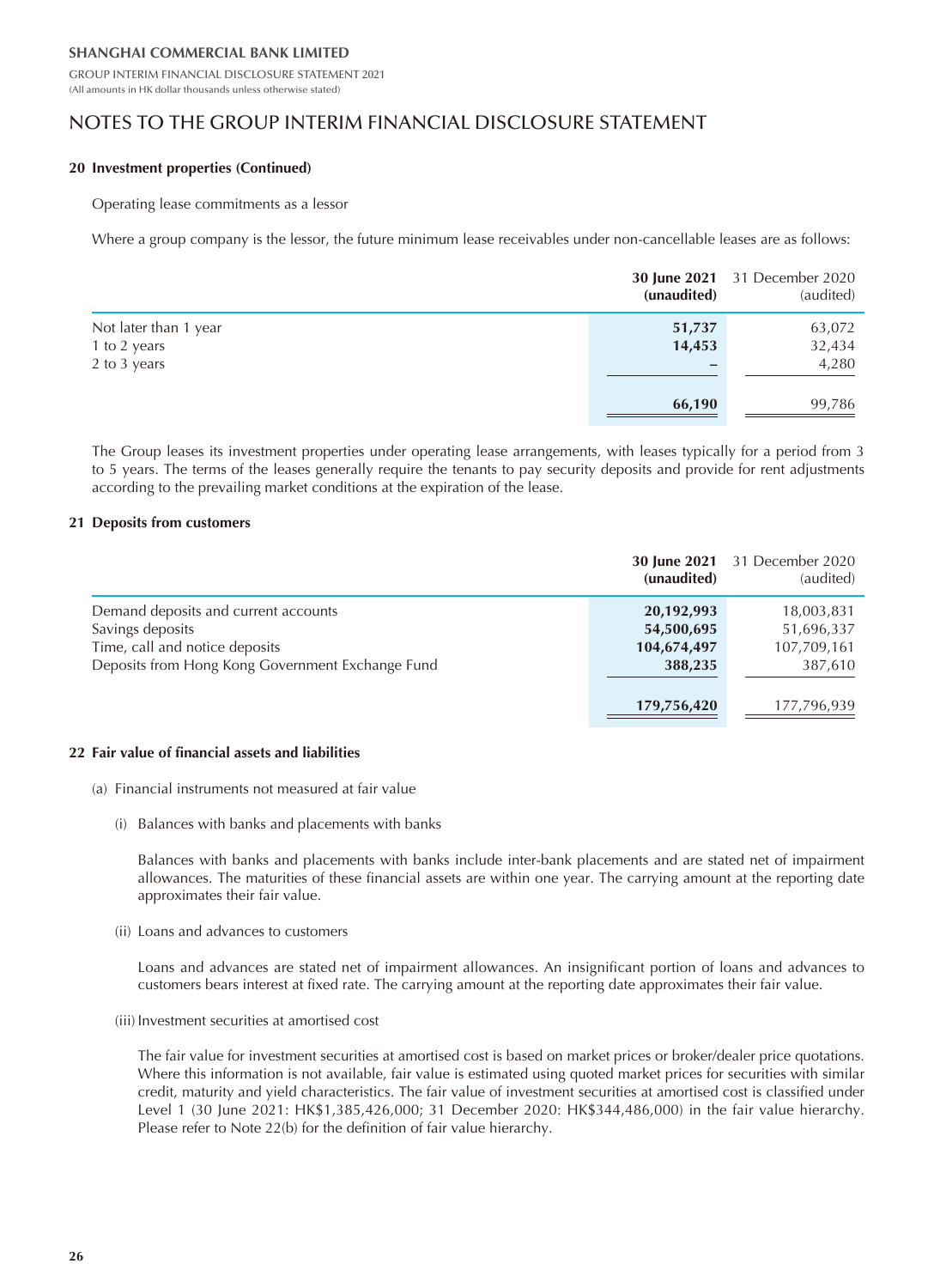### NOTES TO THE GROUP INTERIM FINANCIAL DISCLOSURE STATEMENT

#### **22 Fair value of financial assets and liabilities (Continued)**

- (a) Financial instruments not measured at fair value (Continued)
	- (iv) Deposits and balances from banks and deposits from customers

Substantially all the deposits and balances from banks and deposits from customers will mature within 1 year from the reporting date. Hence, the carrying amount at the reporting date approximates their fair value.

(v) Subordinated debts

The fair value of subordinated debts of HK\$4,479,013,000 (31 December 2020: HK\$4,496,447,000) is classified under Level 2 in the fair value hierarchy.

(b) Fair value hierarchy

Valuation governance

The Group has in place fair valuation policy to ensure adequate governance and control processes for the designation and valuation of financial instruments to be measured at fair value for financial reporting, risk management and regulatory capital purposes. The valuation process is conducted by control units independent of risk taking units.

The Group is to recognise transfers into and transfers out of fair value hierarchy levels as of that date of the event or change in circumstances that caused the transfer.

HKFRS 13 specifies a hierarchy of valuation techniques based on whether the inputs to those valuation techniques are observable or unobservable. Observable inputs reflect market data obtained from independent sources; unobservable inputs reflect the Group's market assumptions. These two types of inputs have created the following fair value hierarchy:

Level 1 – Quoted prices (unadjusted) in active markets for identical assets or liabilities. This level includes listed equity securities, funds and debt securities on exchanges, exchange-traded derivative contracts and paper gold.

Level 2 – Inputs other than quoted prices included within Level 1 that are observable for the assets or liabilities, either directly (that is, as prices) or indirectly (that is, derived from prices). This level includes instruments such as over-thecounter derivative contracts and unlisted debt securities. Observable parameters that are used as input include market data such as interest rate yield curves and exchange rate implied volatilities.

Level 3 – Inputs for the assets or liabilities that are not based on observable market data (unobservable inputs). This level includes unlisted equity securities and unlisted debt securities with significant unobservable components.

This hierarchy requires the use of observable market data when available. The Group considers relevant and observable market prices in its valuations where possible.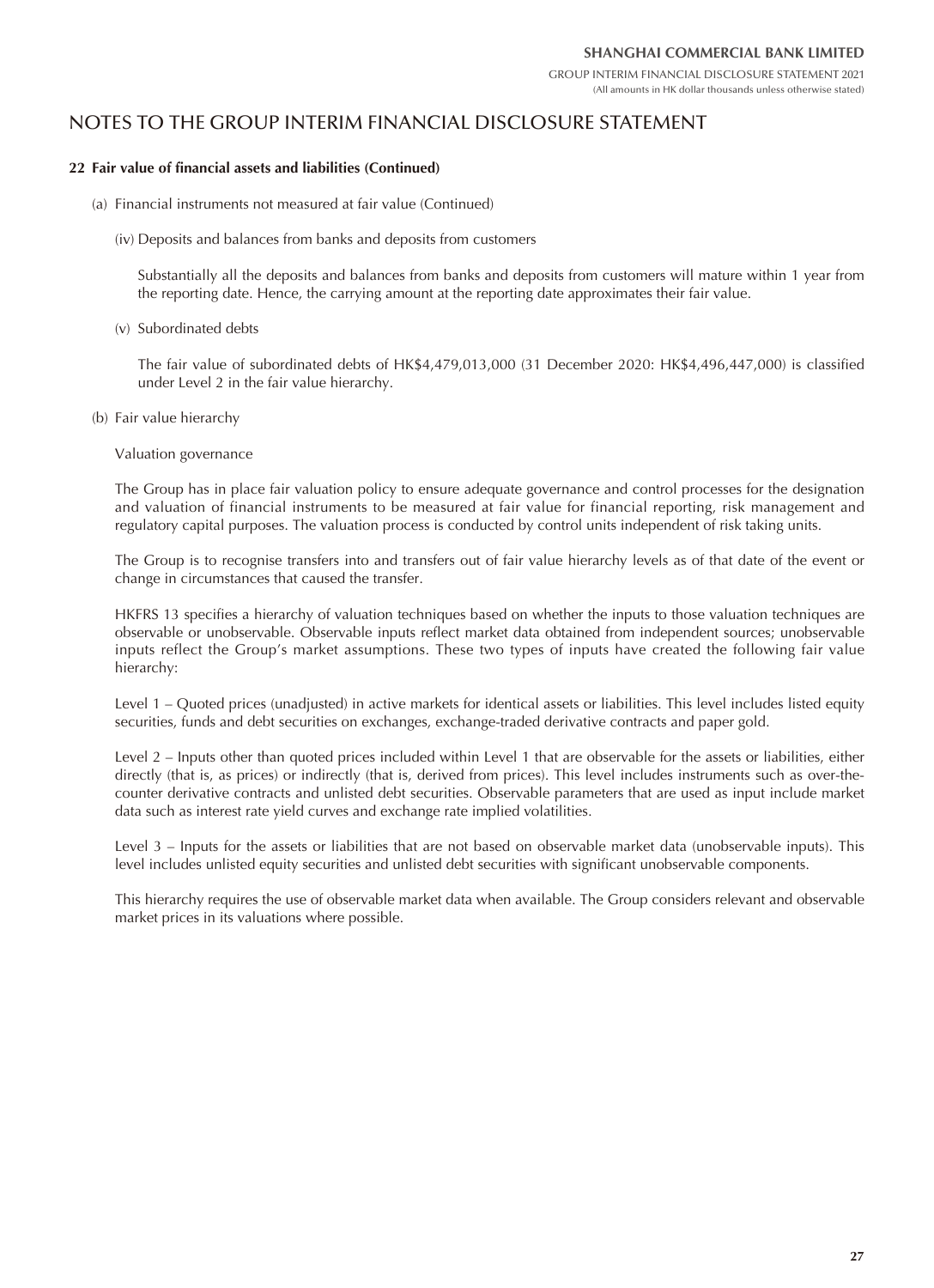GROUP INTERIM FINANCIAL DISCLOSURE STATEMENT 2021 (All amounts in HK dollar thousands unless otherwise stated)

### NOTES TO THE GROUP INTERIM FINANCIAL DISCLOSURE STATEMENT

#### **22 Fair value of financial assets and liabilities (Continued)**

(b) Fair value hierarchy (Continued)

Recurring fair value measurement

| As at 30 June 2021 (unaudited)                                                                                                         | Level 1                           | Level 2        | Level 3         | <b>Total</b>                        |
|----------------------------------------------------------------------------------------------------------------------------------------|-----------------------------------|----------------|-----------------|-------------------------------------|
| Financial assets at fair value through profit or loss<br>Debt securities<br>Equity securities<br>Funds<br>Others                       | 84,792<br>247,065<br>3            | 1,932,039      | 8,722           | 2,016,831<br>255,787<br>3           |
|                                                                                                                                        |                                   |                |                 |                                     |
| Derivative financial instruments<br>Exchange rate contracts<br>Interest rate contracts                                                 |                                   | 329,418<br>383 |                 | 329,418<br>383                      |
| Investment securities at fair value through<br>other comprehensive income<br>Debt securities<br>Equity securities (Note)               | 35,432,204<br>4,342,084           | 38,538,134     | 2,874<br>65,352 | 73,973,212<br>4,407,436             |
| <b>Total Assets</b>                                                                                                                    | 40,106,148                        | 40,799,974     | 76,948          | 80,983,070                          |
| Derivative financial instruments<br>Exchange rate contracts<br>Interest rate contracts<br>Equity contracts                             |                                   | 238,743<br>383 |                 | 238,743<br>383                      |
| <b>Total Liabilities</b>                                                                                                               |                                   | 239,126        |                 | 239,126                             |
| As at 31 December 2020 (audited)                                                                                                       | Level 1                           | Level 2        | Level 3         | Total                               |
| Financial assets at fair value through profit or loss<br>Debt securities<br>Equity securities<br>Funds<br>Others                       | 144,854<br>101,696<br>13,735<br>3 | 1,929,741      | 8,722           | 2,074,595<br>110,418<br>13,735<br>3 |
| Derivative financial instruments<br>Exchange rate contracts<br>Interest rate contracts                                                 |                                   | 841,615<br>531 |                 | 841,615<br>531                      |
| Investment securities at fair value through<br>other comprehensive income<br>Debt securities<br>Equity securities                      | 40,641,517<br>4,112,883           | 30,867,295     | 2,874<br>64,474 | 71,511,686<br>4,177,357             |
| <b>Total Assets</b>                                                                                                                    | 45,014,688                        | 33,639,182     | 76,070          | 78,729,940                          |
| Derivative financial instruments<br>Exchange rate contracts<br>Interest rate contracts<br>Equity contracts<br><b>Total Liabilities</b> | 393                               | 923,745<br>531 |                 | 923,745<br>531<br>393               |
|                                                                                                                                        | 393                               | 924,276        |                 | 924,669                             |

Note: As at 30 June 2021, equity securities designated at fair value through other comprehensive income amounting to HK\$4,407,436,000 (31 December 2020: HK\$4,177,357,000) were for long term investment purpose, of which HK\$4,198,871,000 (31 December 2020: HK\$3,983,598,000) were the fair value of the Bank's investment in Bank of Shanghai, China.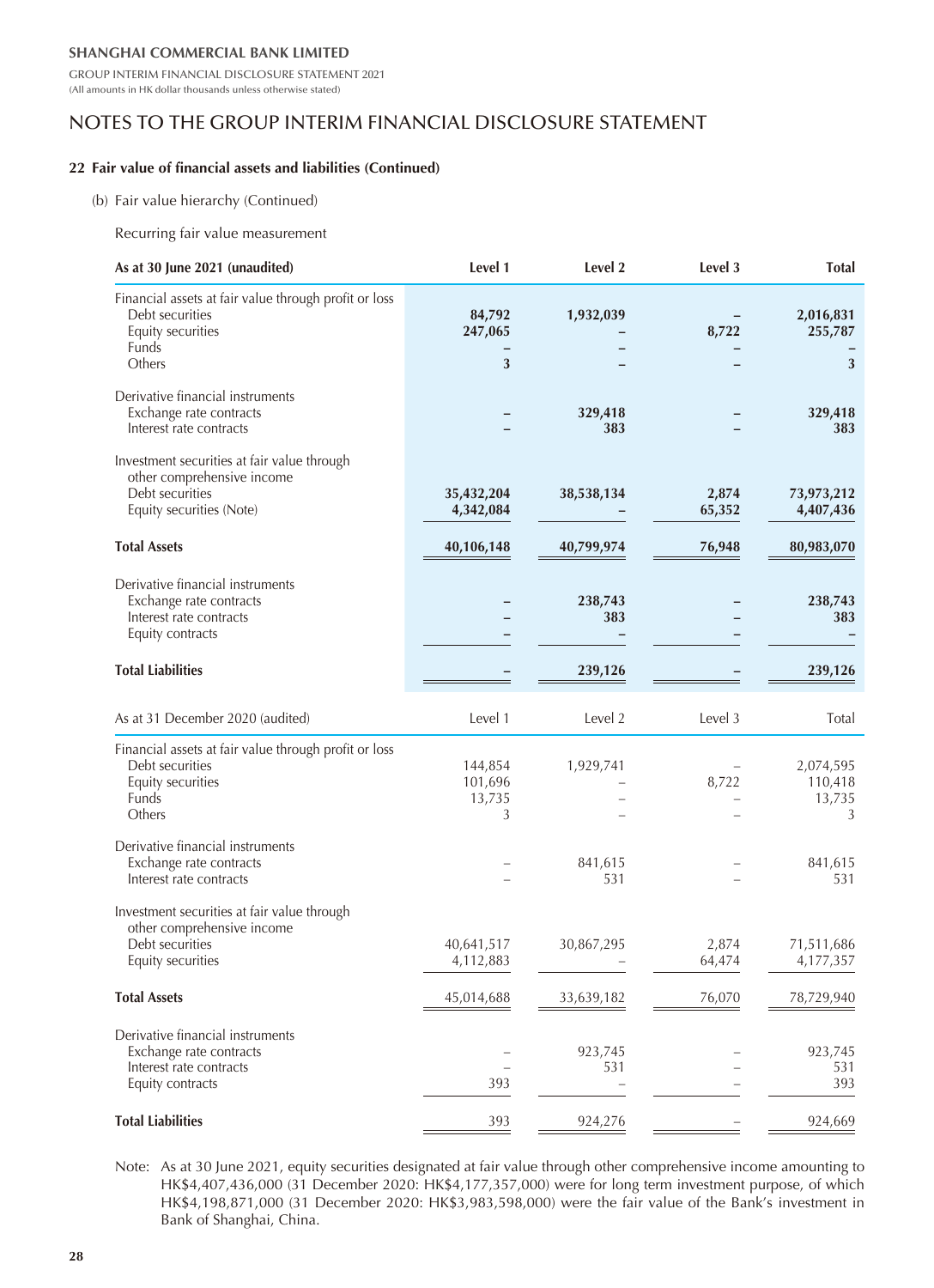### NOTES TO THE GROUP INTERIM FINANCIAL DISCLOSURE STATEMENT

#### **22 Fair value of financial assets and liabilities (Continued)**

(b) Fair value hierarchy (Continued)

There were no significant transfers of financial assets or liabilities between level 1 and level 2 fair value hierarchy classifications.

Level 2 fair values of unlisted debt securities are determined based on quotes from brokers. The most significant input is discount rate of the instrument.

Level 2 fair values of foreign exchange rate contracts and interest rate contracts are determined using the appropriate foreign exchange rates, interest rate yield curves and where applicable, the implied option volatility at the reporting date, with the expected cash-flow discounted back to present value.

Level 3 fair values of unlisted equity securities and debentures are determined based on valuation techniques using significant unobservable inputs, which includes the market comparison approach and the dividend discount approach. The fair value is affected by the price to book ratio of appropriate comparables or dividend growth rate.

If the significant unobservable inputs would be shifted by  $+/-5%$ , the impact on other comprehensive income would be increased by HK\$3,659,000 (31 December 2020: HK\$995,000) or decreased by HK\$3,279,000 (31 December 2020: HK\$794,000) and profit or loss would be increased/decreased by HK\$436,000 (31 December 2020: HK\$436,000) respectively.

The following table presents the changes in level 3 instruments for the period ended 30 June 2021 and year ended 31 December 2020 respectively.

|                                     | Financial assets at fair value<br>through profit or loss |              | Investment securities at fair value<br>through other comprehensive income |                           |              |
|-------------------------------------|----------------------------------------------------------|--------------|---------------------------------------------------------------------------|---------------------------|--------------|
|                                     | <b>Equity</b><br>securities                              | <b>Total</b> | <b>Equity</b><br>securities                                               | <b>Debt</b><br>securities | <b>Total</b> |
| As at 1 January 2020<br>Total gains | 7,194                                                    | 7,194        | 61,118                                                                    | 2,874                     | 63,992       |
| – Profit                            | 1,528                                                    | 1,528        |                                                                           |                           |              |
| – Other comprehensive income        |                                                          |              | 695                                                                       |                           | 695          |
| Exchange adjustments                |                                                          |              | 2,661                                                                     |                           | 2,661        |
| As at 31 December 2020 (audited)    | 8,722                                                    | 8,722        | 64,474                                                                    | 2,874                     | 67,348       |
| As at 1 January 2021                | 8,722                                                    | 8,722        | 64,474                                                                    | 2,874                     | 67,348       |
| Total gains                         |                                                          |              |                                                                           |                           |              |
| – Profit                            |                                                          |              |                                                                           |                           |              |
| - Other comprehensive income        |                                                          |              | 572                                                                       |                           | 572          |
| Exchange adjustments                |                                                          |              | 306                                                                       |                           | 306          |
| As at 30 June 2021 (unaudited)      | 8,722                                                    | 8,722        | 65,352                                                                    | 2,874                     | 68,226       |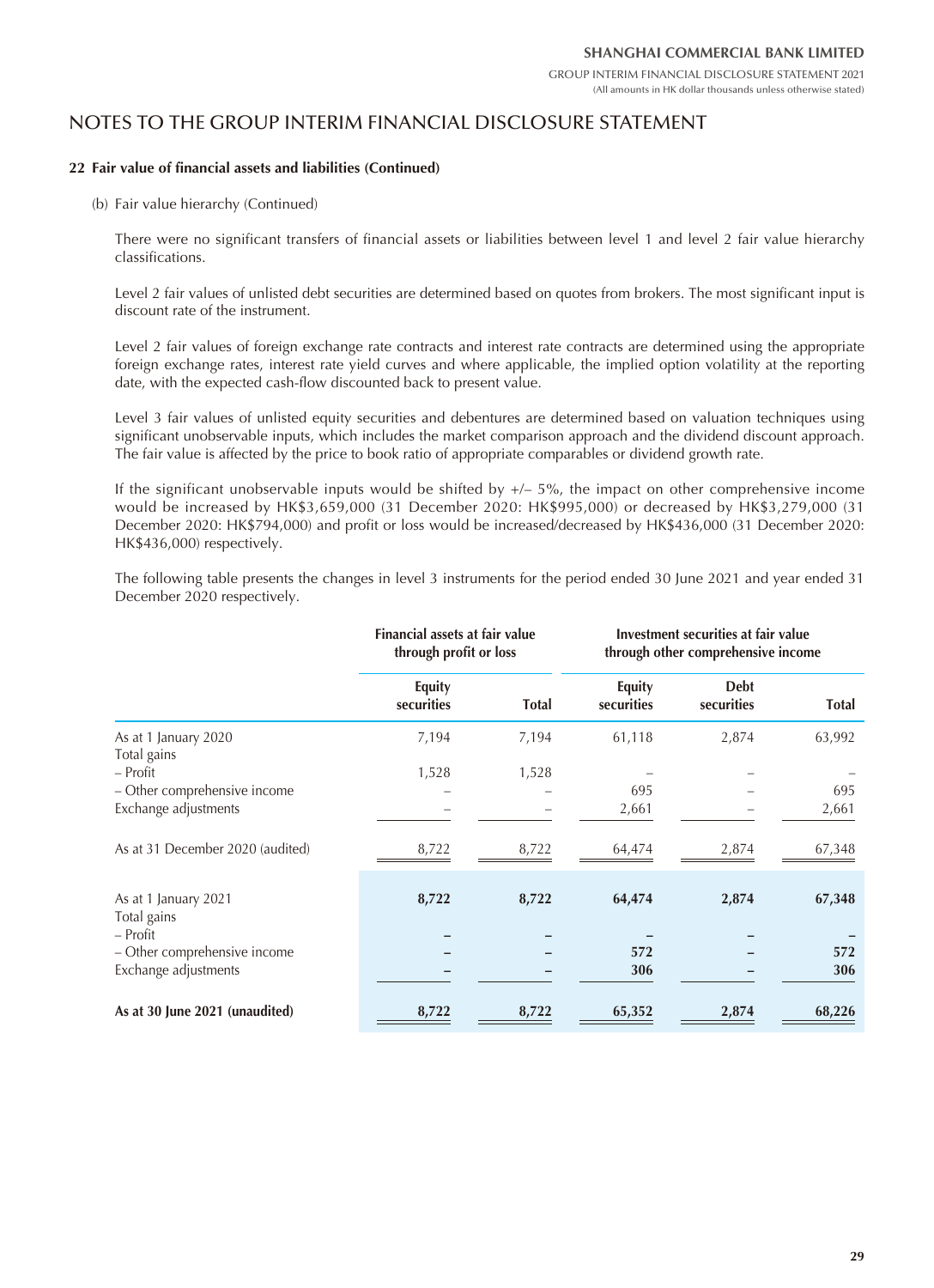GROUP INTERIM FINANCIAL DISCLOSURE STATEMENT 2021 (All amounts in HK dollar thousands unless otherwise stated)

### NOTES TO THE GROUP INTERIM FINANCIAL DISCLOSURE STATEMENT

#### **23 Subordinated debts**

|                                                                                          | 30 June 2021<br>(unaudited) | 31 December 2020<br>(audited) |
|------------------------------------------------------------------------------------------|-----------------------------|-------------------------------|
| US\$250 million fixed rate subordinated notes issued due 2027 at amortised cost (Note a) | 1,931,025                   | 1,927,368                     |
| US\$300 million fixed rate subordinated notes issued due 2029 at amortised cost (Note b) | 2,318,768                   | 2,314,112                     |
|                                                                                          | 4,249,793                   | 4,241,480                     |

- Note a: This represents US\$250,000,000 Basel III compliant 10-year subordinated fixed rate notes qualifying as Tier 2 capital of the Bank in accordance with the Banking (Capital) Rules ("BCR"), which are listed on the Hong Kong Stock Exchange. The notes will mature on 29 November 2027 with an optional redemption date falling on 29 November 2022. Interest at 3.75% p.a. is payable semi-annually from the issue date to the optional redemption date. Thereafter, if the notes are not redeemed, the interest rate will be reset and the notes will bear interest at the prevailing 5-year U.S. Treasury Rate plus 170.5 basis points. The Bank may, subject to receiving the prior approval of the Hong Kong Monetary Authority ("HKMA"), redeem the notes at the option of the Bank in whole but not in part, at par either on the optional redemption date or for tax or regulatory reasons at any time prior to maturity of the notes.
- Note b: This represents US\$300,000,000 Basel III compliant 10-year subordinated fixed rate notes qualifying as Tier 2 capital of the Bank in accordance with the BCR, which are listed on the Hong Kong Stock Exchange. The notes will mature on 17 January 2029 with an optional redemption date falling on 17 January 2024. Interest at 5.00% p.a. is payable semi-annually from the issue date to the optional redemption date. Thereafter, if the notes are not redeemed, the interest rate will be reset and the notes will bear interest at the prevailing 5-year U.S. Treasury Rate plus 250 basis points. The Bank may, subject to receiving the prior approval of the HKMA, redeem the notes at the option of the Bank in whole but not in part, at par either on the optional redemption date or for tax or regulatory reasons at any time prior to maturity of the notes.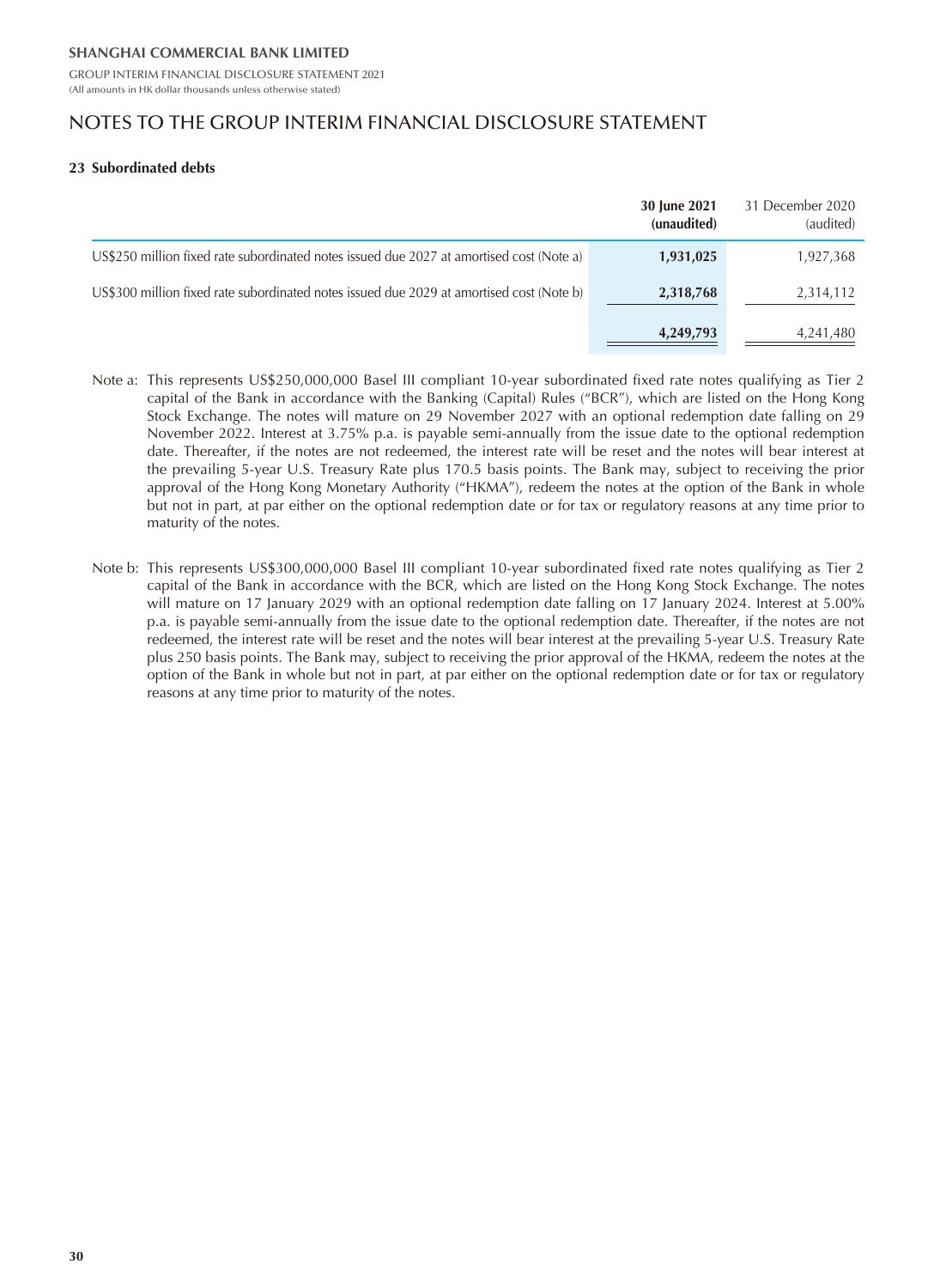### NOTES TO THE GROUP INTERIM FINANCIAL DISCLOSURE STATEMENT

#### **24 Deferred income tax**

Deferred income tax assets and liabilities are offset when there is a legally enforceable right to offset current income tax assets against current income tax liabilities and when the deferred income taxes relate to the same fiscal authority. The offset amounts are shown below:

| Deferred income tax assets                            | <b>Credit</b><br>impairment<br>allowances | <b>Accelerated</b><br>tax<br>depreciation | Fair value<br>gains<br>on investment<br>securities<br>at fair value<br>through other<br>comprehensive<br>income | <b>Others</b> | <b>Total</b> |
|-------------------------------------------------------|-------------------------------------------|-------------------------------------------|-----------------------------------------------------------------------------------------------------------------|---------------|--------------|
| As at 1 January 2020                                  | 14,945                                    | (3, 941)                                  | (3)                                                                                                             | 17,114        | 28,115       |
| Credited/(charged) to the statement of profit or loss | 10,976                                    | (6, 814)                                  |                                                                                                                 | (4,946)       | (784)        |
| Exchange adjustments                                  | 913                                       | (510)                                     |                                                                                                                 | (69)          | 334          |
| Reclassified from deferred income tax liabilities     | $\overline{2}$                            |                                           |                                                                                                                 |               | 3            |
| As at 31 December 2020 (audited)                      | 26,836                                    | (11, 264)                                 | (3)                                                                                                             | 12,099        | 27,668       |
| Credited/(charged) to the statement of profit or loss | 2,763                                     | (1,068)                                   |                                                                                                                 | (8,714)       | (7,019)      |
| Exchange adjustments                                  | 407                                       | (191)                                     |                                                                                                                 | 16            | 232          |
| As at 30 June 2021 (unaudited)                        | 30,006                                    | (12,523)                                  | (3)                                                                                                             | 3,401         | 20,881       |

| Deferred income tax liabilities                       | <b>Credit</b><br>Impairment<br>allowances | Accelerated<br>tax<br>depreciation | <b>Fair value</b><br>(gains)/losses<br>on investment<br>securities<br>at fair value<br>through other<br>comprehensive<br>income | <b>Others</b> | <b>Total</b> |
|-------------------------------------------------------|-------------------------------------------|------------------------------------|---------------------------------------------------------------------------------------------------------------------------------|---------------|--------------|
| As at 1 January 2020                                  | 56,422                                    | (45, 183)                          | (44, 253)                                                                                                                       | 14,113        | (18,901)     |
| Credited/(charged) to the statement of profit or loss | 10,881                                    | (6,013)                            |                                                                                                                                 | (2,980)       | 1,888        |
| Charged to equity                                     |                                           |                                    | (92, 855)                                                                                                                       |               | (92, 855)    |
| Reclassified to deferred income tax assets            | (2)                                       | (1)                                |                                                                                                                                 |               | (3)          |
| As at 31 December 2020 (audited)                      | 67,301                                    | (51, 197)                          | (137, 108)                                                                                                                      | 11,133        | (109, 871)   |
| Credited/(charged) to the statement of profit or loss | 5,950                                     | (2, 292)                           |                                                                                                                                 |               | 3,658        |
| Credited to equity                                    |                                           |                                    | 37,871                                                                                                                          |               | 37,871       |
| As at 30 June 2021 (unaudited)                        | 73,251                                    | (53, 489)                          | (99, 237)                                                                                                                       | 11,133        | (68, 342)    |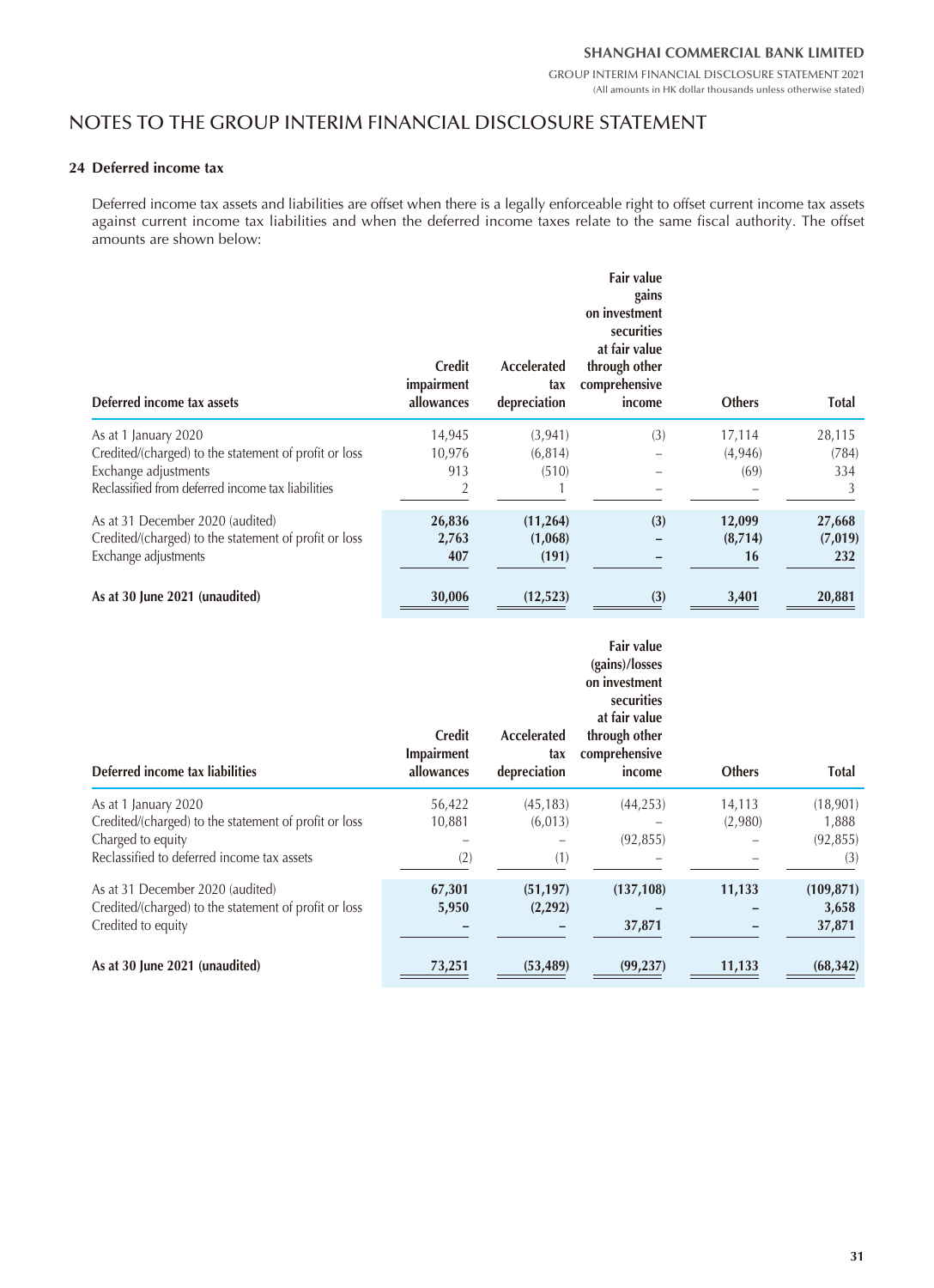GROUP INTERIM FINANCIAL DISCLOSURE STATEMENT 2021 (All amounts in HK dollar thousands unless otherwise stated)

## NOTES TO THE GROUP INTERIM FINANCIAL DISCLOSURE STATEMENT

#### **25 Reserves attributable to equity holders**

|                                                   | <b>Regulatory</b><br>reserve | <b>Investment</b><br>revaluation | <b>General and</b><br>other |              |
|---------------------------------------------------|------------------------------|----------------------------------|-----------------------------|--------------|
|                                                   | (Note)                       | reserve                          | reserves                    | <b>Total</b> |
| As at 1 January 2020                              | 935,294                      | 3,264,175                        | 7,179,448                   | 11,378,917   |
| Investment securities at fair value through       |                              |                                  |                             |              |
| other comprehensive income                        |                              | (55, 419)                        |                             | (55, 419)    |
| Currency translation difference arising from      |                              |                                  |                             |              |
| overseas operations                               | 4,977                        |                                  | 91,246                      | 96,223       |
| Share of reserves of associates and joint venture |                              | 6,170                            | 173                         | 6,343        |
| As at 31 December 2020 (audited)                  | 940,271                      | 3,214,926                        | 7,270,867                   | 11,426,064   |
|                                                   |                              |                                  |                             |              |
| As at 1 January 2021                              | 940,271                      | 3,214,926                        | 7,270,867                   | 11,426,064   |
| Investment securities at fair value through       |                              |                                  |                             |              |
| other comprehensive income                        |                              | 30,363                           |                             | 30,363       |
| Currency translation difference arising from      |                              |                                  |                             |              |
| overseas operations                               | 605                          |                                  | 8,709                       | 9,314        |
| Share of reserves of associates and joint venture |                              | 3,869                            | 78                          | 3,947        |
| As at 30 June 2021 (unaudited)                    | 940,876                      | 3,249,158                        | 7,279,654                   | 11,469,688   |

Note: The regulatory reserve is maintained to satisfy the provisions of the Hong Kong Banking Ordinance and local regulatory requirements of overseas branches for prudent supervision purpose. Any movements in the regulatory reserve for Hong Kong operations are made in consultation with the Hong Kong Monetary Authority.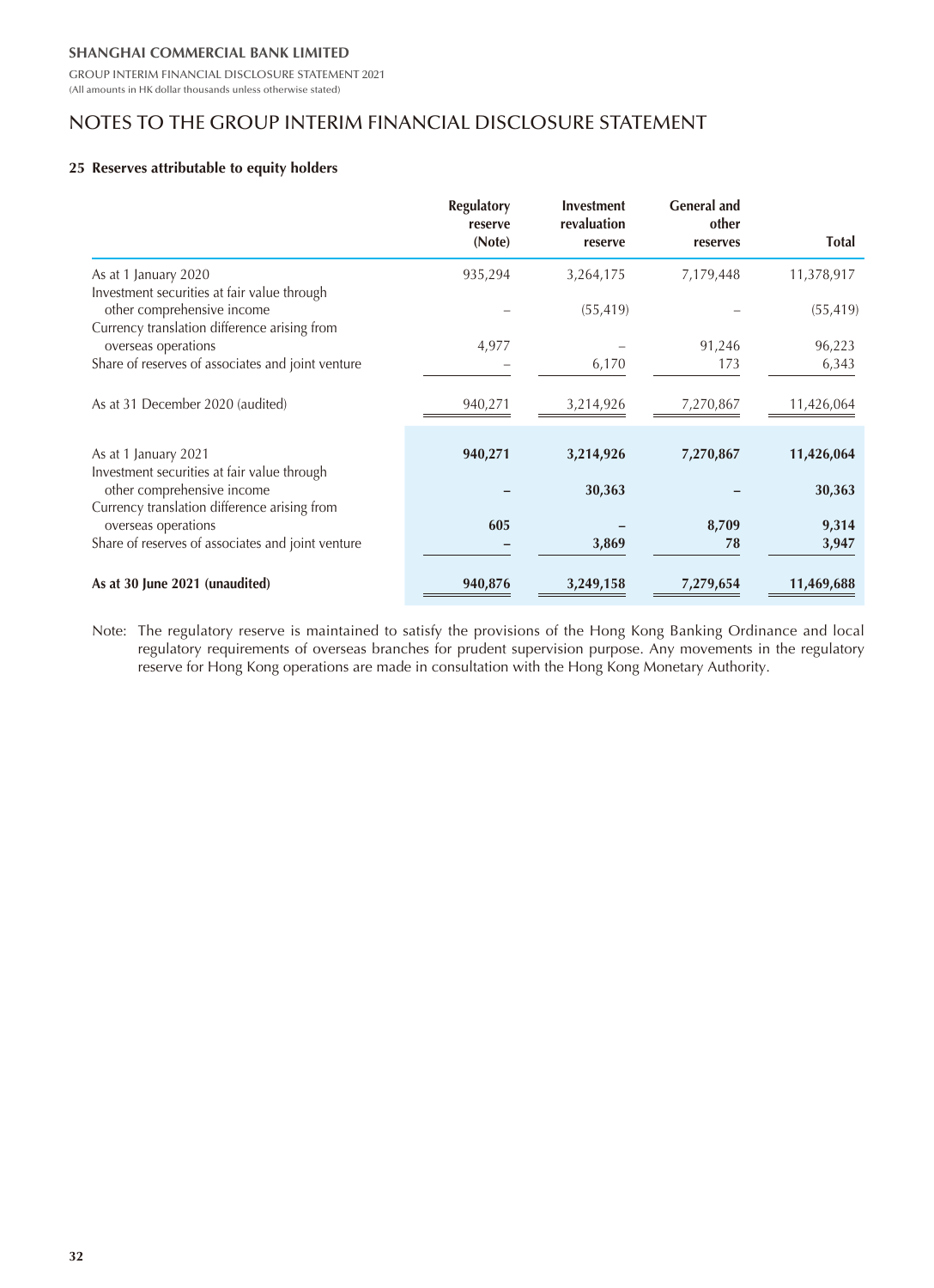### NOTES TO THE GROUP INTERIM FINANCIAL DISCLOSURE STATEMENT

#### **26 Contingent liabilities and commitments**

(a) Credit commitments

The contract and credit risk weighted amounts of the Group's off-balance sheet financial instruments that commit it to extend credit to customers are as follows:

| Contract amounts                                                                                            | (unaudited)                        | <b>30 June 2021</b> 31 December 2020<br>(audited) |
|-------------------------------------------------------------------------------------------------------------|------------------------------------|---------------------------------------------------|
| Direct credit substitutes<br>Trade-related contingencies<br>Other commitments with an original maturity of: | 2,414,867<br>2,680,728             | 2,319,494<br>2,238,682                            |
| - under 1 year<br>- 1 year and over<br>- unconditionally cancellable                                        | 600,223<br>7,750,043<br>33,063,886 | 1,857,689<br>8,421,031<br>36,379,054              |
|                                                                                                             | 46,509,747                         | 51,215,950                                        |
| Credit risk weighted amounts                                                                                | 6,028,755                          | 6,222,945                                         |

Contingent liabilities and commitments are credit-related instruments which include acceptances, letters of credit, guarantees and commitments to extend credit. The risk involved is essentially the same as the credit risk involved in extending loan facilities to customers. These transactions are therefore subject to the same credit origination, portfolio maintenance and collateral requirements as for customers applying for loans.

(b) Capital commitments

Capital expenditure for the acquisition of properties and equipment outstanding as at the reporting date but not yet incurred is as follows:

|                                 | (unaudited) | <b>30 June 2021</b> 31 December 2020<br>(audited) |
|---------------------------------|-------------|---------------------------------------------------|
| Contracted but not provided for | 439,134     | 488.368                                           |

#### (c) Other contingent liabilities

The Group is involved in legal actions which are in relation to its normal business operations. No material provision was made for those actions against the Group because the management believes that the Group has adequate grounds to defend against the claimants or the amounts involved in those actions are not expected to be material.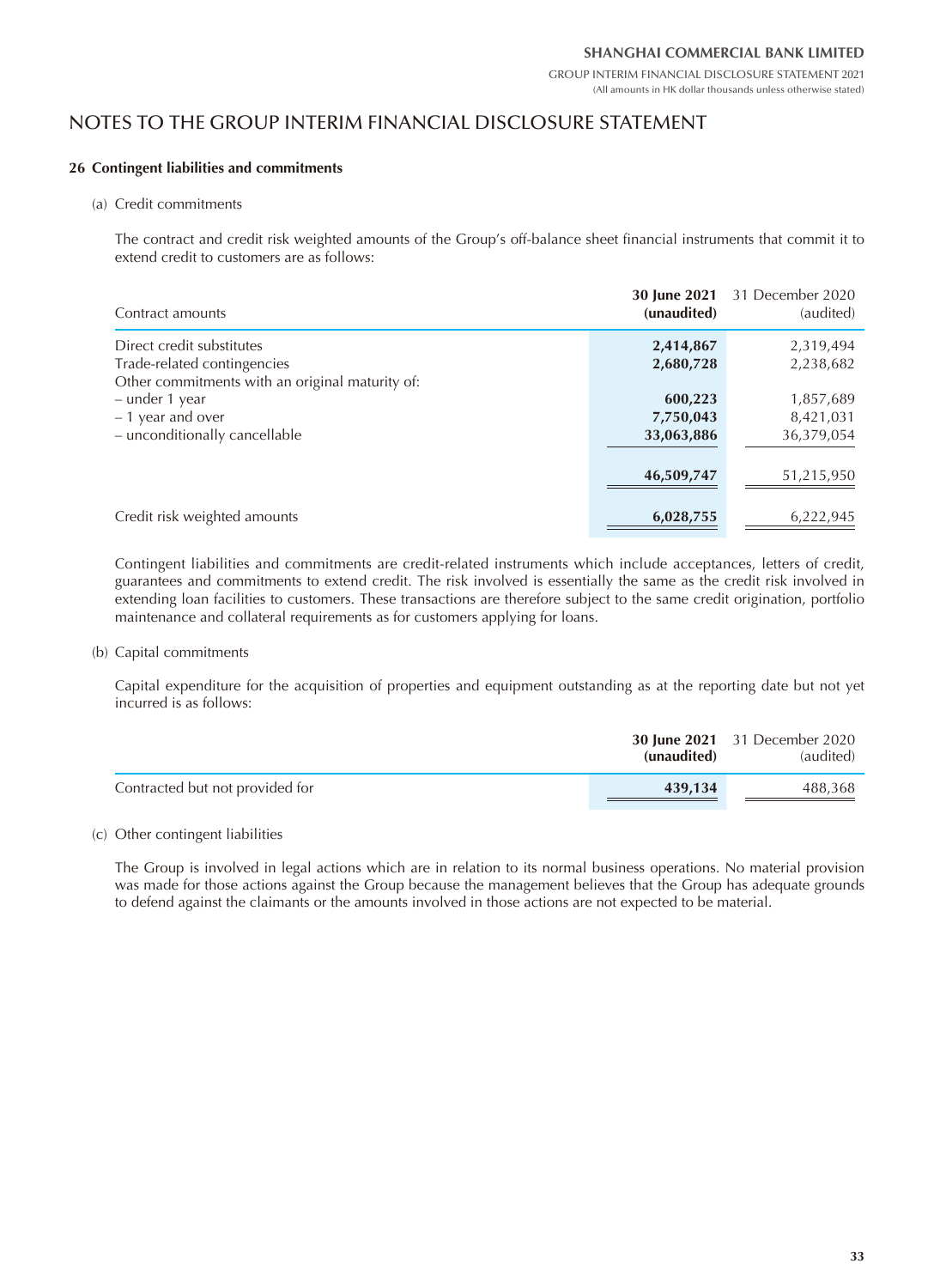GROUP INTERIM FINANCIAL DISCLOSURE STATEMENT 2021 (All amounts in HK dollar thousands unless otherwise stated)

# NOTES TO THE GROUP INTERIM FINANCIAL DISCLOSURE STATEMENT

#### **27 Maturity analysis**

The table below analyses the Group's assets and liabilities into relevant maturity groupings based on the remaining period at the end of the reporting period to the contractual maturity date.

| As at 30 June 2021 (unaudited)                               | Repayable<br>on demand | Up to<br>1 month | $1-3$<br>months        | $3-12$<br>months | $1-5$<br>years | Over<br>5 years     | Indefinite | Total                           |
|--------------------------------------------------------------|------------------------|------------------|------------------------|------------------|----------------|---------------------|------------|---------------------------------|
| Assets                                                       |                        |                  |                        |                  |                |                     |            |                                 |
| Cash and balances with banks                                 | 13,361,924             | 19,722,635       |                        |                  |                |                     |            | 33,084,559                      |
| Placements with banks                                        |                        |                  | 5,086,817              | 4,263,472        |                |                     |            | 9,350,289                       |
| Loans and advances to customers                              | 4,845,628              | 9,127,410        | 9,838,077              | 28,442,351       | 31,717,864     | 15,960,162          | 151,996    | 100,083,488                     |
| Financial assets at fair value through                       |                        |                  |                        |                  |                |                     |            |                                 |
| profit or loss                                               |                        |                  | 38,835                 | 479              | 105,408        | 1,872,109           | 255,790    | 2,272,621                       |
| Derivative financial instruments                             |                        | 103,892          | 82,481                 | 83,838           | 59,590         |                     |            | 329,801                         |
| Investment securities at fair value through                  |                        |                  |                        |                  |                |                     |            |                                 |
| other comprehensive income                                   | ÷,                     | 2,499,947        | 6,380,063              | 21,099,339       | 38,615,590     | 5,375,399           | 4,410,310  | 78,380,648                      |
| Investment securities at amortised cost                      |                        |                  | 124,518                | 204,448          | 1,058,678      |                     |            | 1,387,644                       |
| Properties for sale                                          |                        |                  |                        |                  | 658,041        |                     |            | 658,041                         |
| Investments in associates and joint venture                  |                        |                  |                        |                  |                |                     | 497,334    | 497,334                         |
| Properties and equipment                                     |                        | 8,884            | 17,769                 | 67,205           | 114,868        | 65,739              | 2,316,145  | 2,590,610                       |
| Investment properties                                        |                        |                  |                        |                  |                |                     | 1,007,119  | 1,007,119                       |
| Deferred income tax assets                                   |                        |                  |                        |                  |                |                     | 20,881     | 20,881                          |
| Other assets                                                 | 260,016                | 880,950          | 73,465                 | 270,300          | 344,937        | 55,646              | 4,172      | 1,889,486                       |
| Total assets                                                 | 18,467,568             | 32,343,718       | 21,642,025             | 54,431,432       | 72,674,976     | 23,329,055          | 8,663,747  | 231,552,521                     |
| <b>Liabilities</b>                                           |                        |                  |                        |                  |                |                     |            |                                 |
| Deposits and balances from banks                             | 853,331                | 3,609,455        | 4,911,765              | 408,617          |                |                     |            | 9,783,168                       |
| Deposits from customers                                      | 76,005,492             | 34,421,296       | 44,936,827             | 24,107,968       | 284,837        |                     |            | 179,756,420                     |
| Derivative financial instruments                             |                        | 71,952           | 58,870                 | 48,714           | 59,590         |                     |            | 239,126                         |
| Subordinated debts                                           |                        |                  |                        |                  |                | 4,249,793           |            | 4,249,793                       |
| Other liabilities                                            | 678,530                | 2,018,651        | 212,614                | 477,311          | 132,134        | 65,636              |            | 3,584,876                       |
| Current income tax liabilities                               |                        |                  |                        | 186,541          |                |                     |            | 186,541                         |
| Deferred income tax liabilities                              |                        |                  |                        |                  |                |                     | 68,342     | 68,342                          |
| <b>Total liabilities</b>                                     | 77,537,353<br>-------  | 40,121,354       | 50,120,076<br>-------- | 25,229,151       | 476,561<br>.   | 4,315,429<br>111111 | 68,342     | 197,868,266<br>-- <u>------</u> |
|                                                              |                        |                  |                        |                  |                |                     |            |                                 |
| Net liquidity gap                                            | (59,069,785)           | (7,777,636)      | (28, 478, 051)         | 29,202,281       | 72,198,415     | 19,013,626          | 8,595,405  | 33,684,255                      |
| Of which lease liabilities included in:<br>Other liabilities |                        | 10,856           | 18,514                 | 71,033           | 126,103        | 65,636              |            | 292,142                         |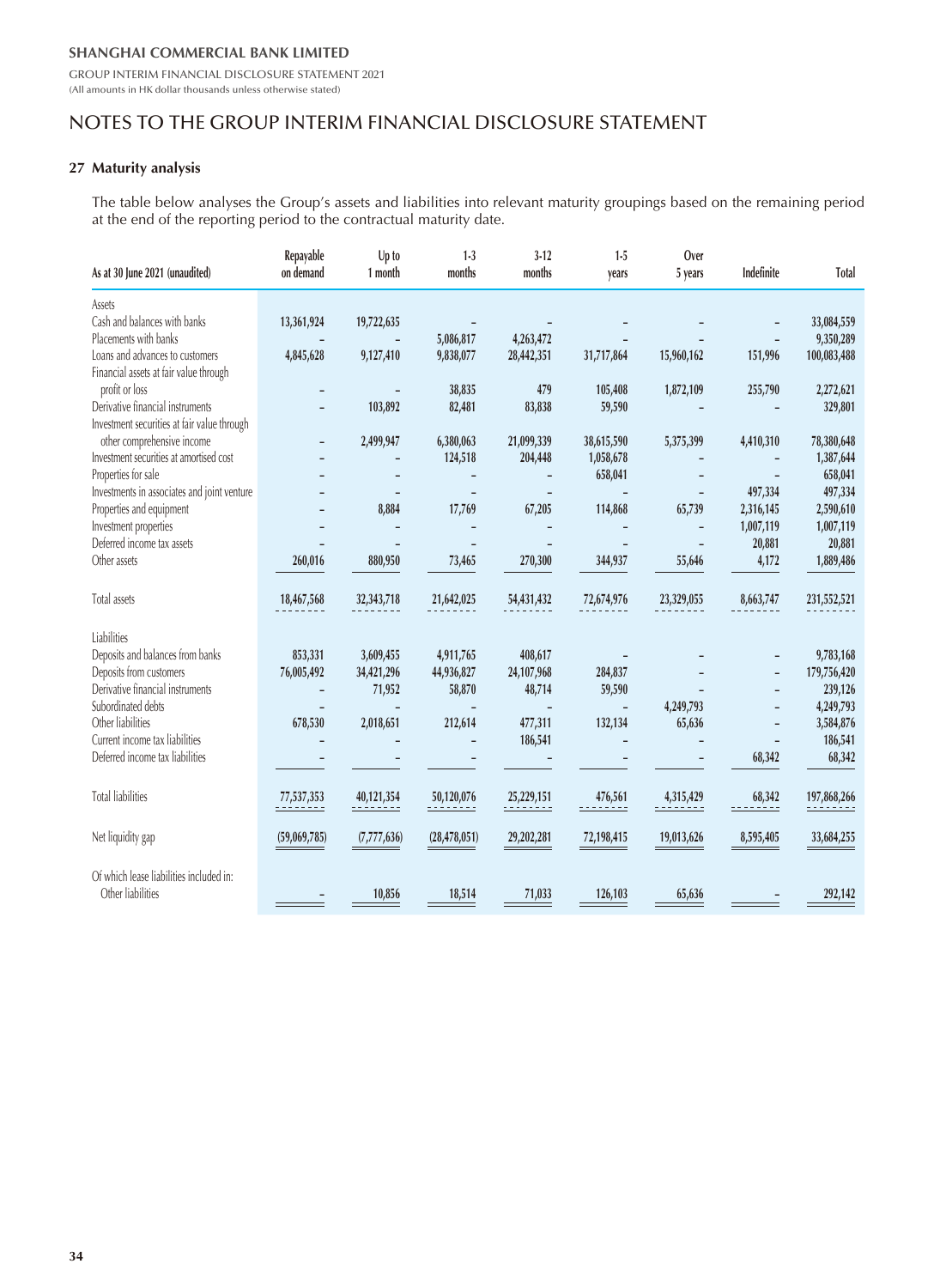# NOTES TO THE GROUP INTERIM FINANCIAL DISCLOSURE STATEMENT

### **27 Maturity analysis (Continued)**

|                                             | Repayable      | Up to                    | $1-3$          | $3-12$         | $1 - 5$    | Over                     |                |             |
|---------------------------------------------|----------------|--------------------------|----------------|----------------|------------|--------------------------|----------------|-------------|
| As at 31 December 2020 (audited)            | on demand      | 1 month                  | months         | months         | years      | 5 years                  | Indefinite     | Total       |
| Assets                                      |                |                          |                |                |            |                          |                |             |
| Cash and balances with banks                | 11,558,058     | 18,437,196               |                |                |            |                          |                | 29,995,254  |
| Placements with banks                       |                | $\overline{\phantom{0}}$ | 4,561,410      | 4,672,687      |            |                          | L.             | 9,234,097   |
| Loans and advances to customers             | 5,257,392      | 6,469,279                | 9,334,628      | 28,433,906     | 34,579,492 | 17,039,591               | 133,651        | 101,247,939 |
| Financial assets at fair value through      |                |                          |                |                |            |                          |                |             |
| profit or loss                              |                | 14,336                   |                | 38,740         | 168,479    | 1,853,040                | 124,156        | 2,198,751   |
| Derivative financial instruments            |                | 55,703                   | 145,140        | 570,418        | 70,885     |                          |                | 842,146     |
| Investment securities at fair value through |                |                          |                |                |            |                          |                |             |
| other comprehensive income                  |                | 8,205,014                | 6,542,749      | 22,764,819     | 29,091,129 | 4,905,101                | 4,180,231      | 75,689,043  |
| Investment securities at amortised cost     |                | 38,760                   | 62,324         | 243,586        |            |                          |                | 344,670     |
| Properties for sale                         |                |                          |                | $\overline{a}$ | 591,418    |                          | $\overline{a}$ | 591,418     |
| Investments in associates and joint venture |                |                          |                |                |            |                          | 443,480        | 443,480     |
| Properties and equipment                    |                | 10,102                   | 19,628         | 80,803         | 154,158    | 69,756                   | 2,322,709      | 2,657,156   |
| Investment properties                       |                | $\overline{a}$           |                |                |            | $\overline{\phantom{a}}$ | 1,010,526      | 1,010,526   |
| Deferred income tax assets                  |                |                          |                |                |            | $\overline{a}$           | 27,668         | 27,668      |
| Other assets                                | 389,854        | 1,294,776                | 83,188         | 269,300        | 345,918    | 62,776                   | 4,188          | 2,450,000   |
| Total assets                                | 17,205,304     |                          | 20,749,067     |                | 65,001,479 | 23,930,264               | 8,246,609      |             |
|                                             |                | 34,525,166               |                | 57,074,259     |            |                          |                | 226,732,148 |
| Liabilities                                 |                |                          |                |                |            |                          |                |             |
| Deposits and balances from banks            | 1,321,983      | 3,594,486                | 2,392,853      | 531,012        |            |                          |                | 7,840,334   |
| Deposits from customers                     | 70,545,414     | 34,429,328               | 48,208,921     | 24,426,259     | 187,017    |                          | L.             | 177,796,939 |
| Derivative financial instruments            |                | 85,120                   | 168,007        | 600,657        | 70,885     |                          |                | 924,669     |
| Subordinated debts                          |                |                          |                |                |            | 4,241,480                | $\overline{a}$ | 4,241,480   |
| Other liabilities                           | 516,898        | 1,705,154                | 368,077        | 372,273        | 173,027    | 70,329                   | 511            | 3,206,269   |
| Current income tax liabilities              |                | 97,820                   | 19,967         |                |            |                          |                | 117,787     |
| Deferred income tax liabilities             |                |                          |                |                |            |                          | 109,871        | 109,871     |
|                                             |                |                          |                |                |            |                          |                |             |
| <b>Total liabilities</b>                    | 72,384,295     | 39,911,908               | 51,157,825     | 25,930,201     | 430,929    | 4,311,809                | 110,382        | 194,237,349 |
|                                             |                |                          |                |                |            |                          | -------        |             |
| Net liquidity gap                           | (55, 178, 991) | (5,386,742)              | (30, 408, 758) | 31,144,058     | 64,570,550 | 19,618,455               | 8,136,227      | 32,494,799  |
|                                             |                |                          |                |                |            |                          |                |             |
| Of which lease liabilities included in:     |                |                          |                |                |            |                          |                |             |
| Other liabilities                           |                | 9,803                    | 19,808         | 84,371         | 170,069    | 70,329                   |                | 354,380     |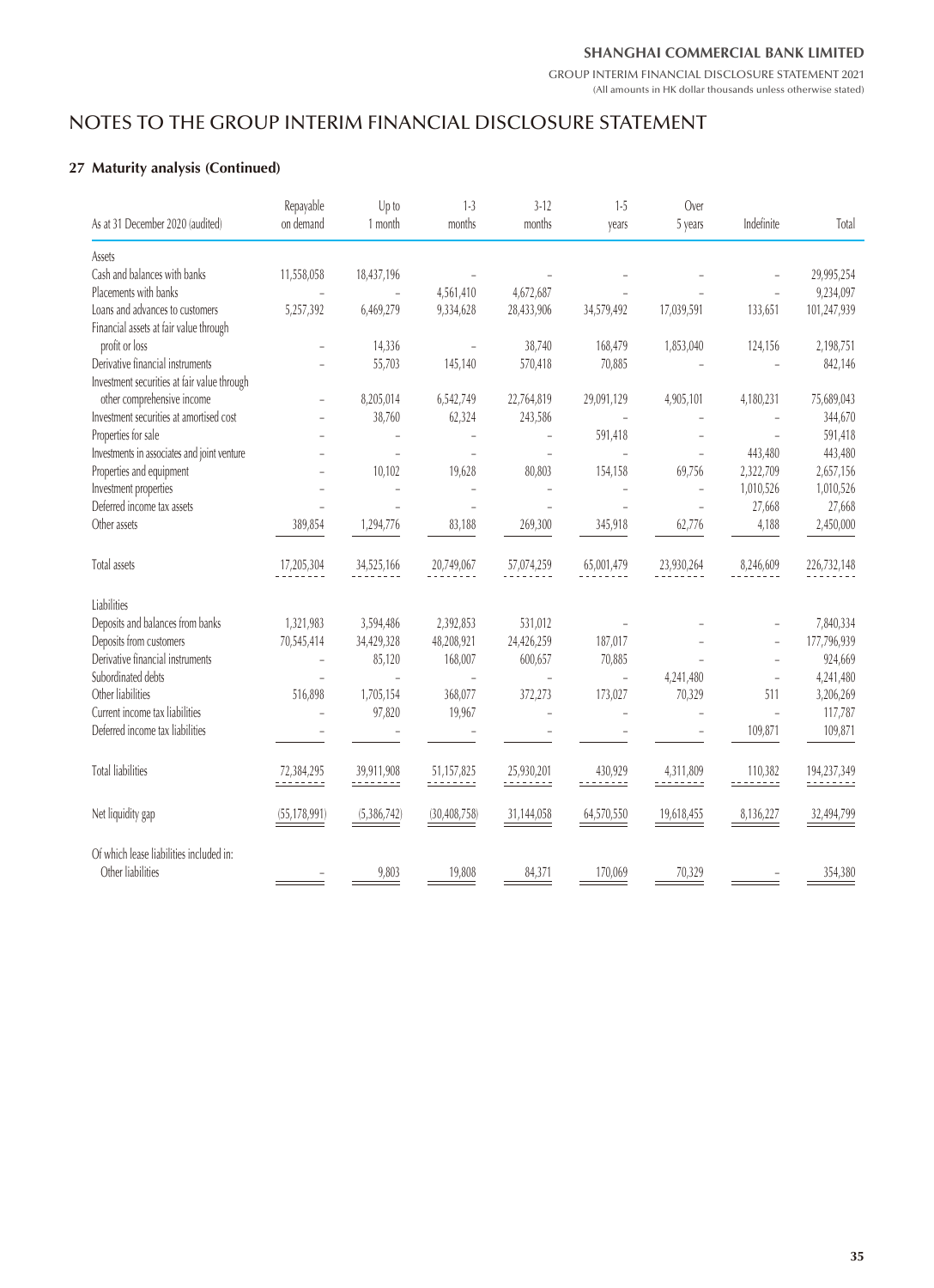GROUP INTERIM FINANCIAL DISCLOSURE STATEMENT 2021 (All amounts in HK dollar thousands unless otherwise stated)

# NOTES TO THE GROUP INTERIM FINANCIAL DISCLOSURE STATEMENT

#### **28 Related party transactions**

A number of banking transactions were entered into with related parties by the Group in the normal course of business and at arm's length basis. The outstanding balances of the related party transactions at the reporting date, and related expense and income for the period were as follows:

| As at 30 June 2021 (unaudited)                                                                                                                                                                                                                                                                                                                                                                    | Ultimate<br>holding<br>company<br>and fellow<br>subsidiaries | <b>Associates</b><br>and joint<br>venture     | Key<br>management<br>personnel<br>(Note a) | Other<br>related<br>parties<br>(Note b) | Total                                                        |
|---------------------------------------------------------------------------------------------------------------------------------------------------------------------------------------------------------------------------------------------------------------------------------------------------------------------------------------------------------------------------------------------------|--------------------------------------------------------------|-----------------------------------------------|--------------------------------------------|-----------------------------------------|--------------------------------------------------------------|
| Aggregate amounts outstanding at the period end<br>- Loans and advances<br>- Cash and balances with banks<br>- Deposits and balances from banks and customers<br>- Investment securities at fair value through<br>other comprehensive income<br>- Stage 1 and Stage 2 credit impairment allowances<br>- Contingent liabilities and other commitments<br>Six months ended 30 June 2021 (unaudited) | 9,901<br>240,217<br>143,213                                  | 1,435,758<br>$\overline{\mathbf{3}}$<br>2,000 | 31,470<br>1,262,853<br>44<br>25,209        | 98,277<br>3,850,306<br>78,217<br>23     | 31,470<br>108,178<br>6,789,134<br>221,430<br>70<br>27,209    |
| Interest income received from related parties                                                                                                                                                                                                                                                                                                                                                     | 19                                                           |                                               | 549                                        | 864                                     | 1,432                                                        |
| Interest expenses paid to related parties                                                                                                                                                                                                                                                                                                                                                         | 923                                                          | 644                                           | 2,897                                      | 6,789                                   | 11,253                                                       |
| Net fee and commission income/(expense)<br>from/(to) related parties                                                                                                                                                                                                                                                                                                                              | (242)                                                        | 29,738                                        |                                            | (73)                                    | 29,423                                                       |
| Net other operating income/(expense)<br>from/(to) related parties                                                                                                                                                                                                                                                                                                                                 | 16                                                           | (2,557)                                       | (150)                                      | (2,763)                                 | (5, 454)                                                     |
| As at 31 December 2020 (audited)                                                                                                                                                                                                                                                                                                                                                                  | Ultimate<br>holding<br>company<br>and fellow<br>subsidiaries | Associates<br>and joint<br>venture            | Key<br>management<br>personnel<br>(Note a) | Other<br>related<br>parties<br>(Note b) | Total                                                        |
| Aggregate amounts outstanding at the year end<br>- Loans and advances<br>- Cash and balances with banks<br>- Deposits and balances from banks and customers<br>- Investment securities at fair value through<br>other comprehensive income<br>- Stage 1 and Stage 2 credit impairment allowances<br>- Contingent liabilities and other commitments                                                | 10,003<br>457,155<br>129,285                                 | 385,642<br>$\overline{2}$<br>2,000            | 297,828<br>1,353,581<br>515<br>237,608     | 134,825<br>1,944,110<br>79,351<br>18    | 297,828<br>144,828<br>4,140,488<br>208,636<br>535<br>239,608 |
| Six months ended 30 June 2020 (unaudited)                                                                                                                                                                                                                                                                                                                                                         |                                                              |                                               |                                            |                                         |                                                              |
| Interest income received from related parties                                                                                                                                                                                                                                                                                                                                                     | 51                                                           |                                               | 2,528                                      | 1,894                                   | 4,473                                                        |
| Interest expenses paid to related parties                                                                                                                                                                                                                                                                                                                                                         | 2,966                                                        | 2,915                                         | 6,436                                      | 20,961                                  | 33,278                                                       |
| Net fee and commission income/(expense)<br>from/(to) related parties                                                                                                                                                                                                                                                                                                                              | (2,696)                                                      | 28,660                                        |                                            | (75)                                    | 25,889                                                       |
| Net other operating income/(expense)<br>from/(to) related parties                                                                                                                                                                                                                                                                                                                                 | 17                                                           | (2,059)                                       | (150)                                      | (3,242)                                 | (5, 434)                                                     |

Note a: Include key management personnel and Directors of the Bank and the ultimate holding company, their close family members and entities that are controlled or jointly controlled, directly or indirectly, by key management personnel or Directors.

Note b: Include other shareholders of the Group.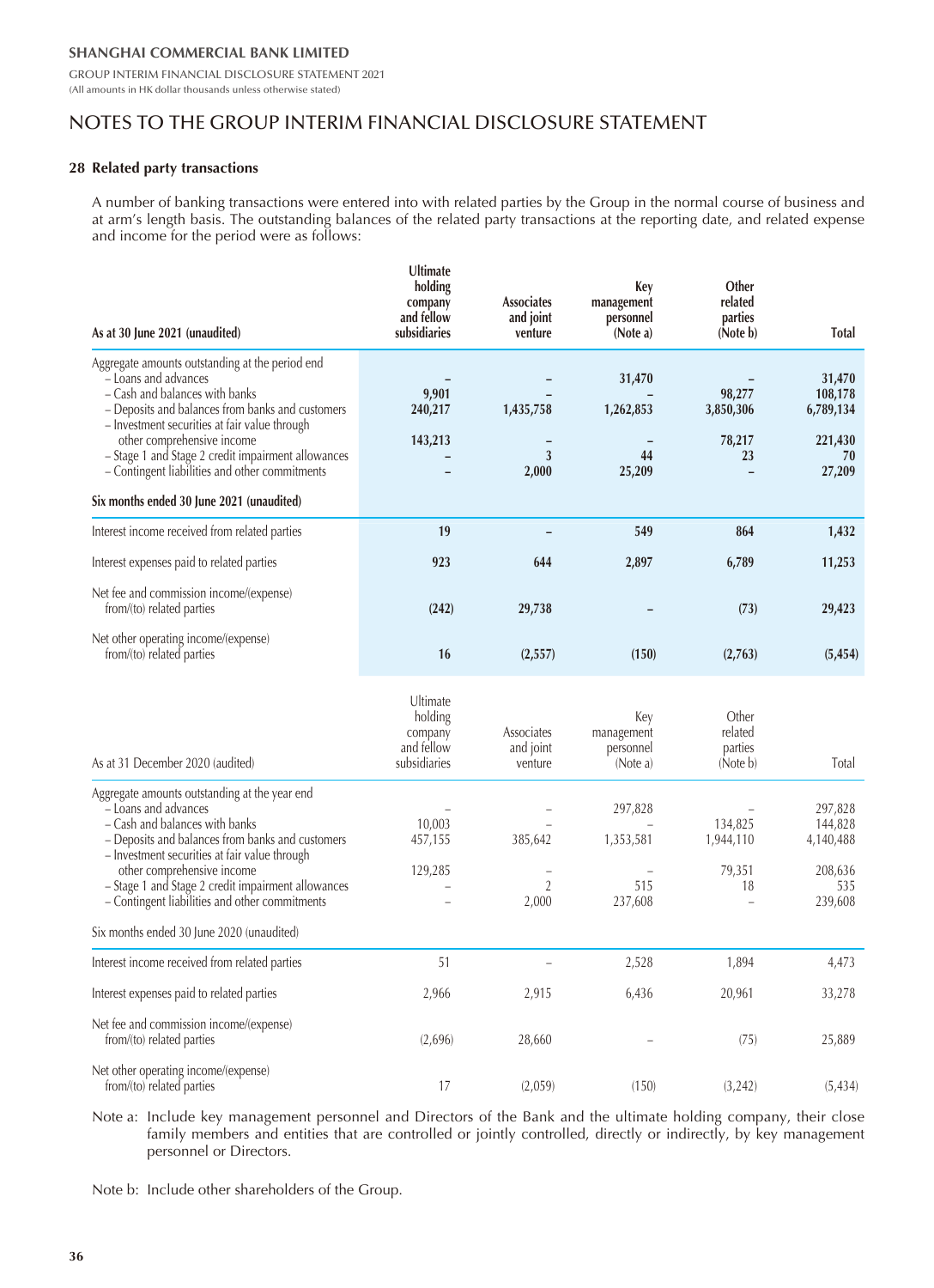### NOTES TO THE GROUP INTERIM FINANCIAL DISCLOSURE STATEMENT

#### **28 Related party transactions (Continued)**

#### **Key management personnel compensation**

The compensation for Directors and key management personnel of the Bank is as follows:

|                                                 | Six months ended<br>30 June 2021<br>(unaudited) | Six months ended<br>30 June 2020<br>(unaudited) |
|-------------------------------------------------|-------------------------------------------------|-------------------------------------------------|
| Salaries and other short-term employee benefits | 32,411                                          | 35,064                                          |

#### **29 Segment reporting**

(a) By operating segment

Operating segments, and the amounts of each segment item reported in the Group Interim Financial Disclosure Statement, are identified from the financial information provided regularly to the Group's most senior executive management for the purposes of allocating resources to, and assessing the performance of, the Group's various lines of business and geographical locations.

For the purpose of assessing performance of business activity by class, the allocation of revenue, besides the direct revenue generated by the business, also includes the benefits of funding resources derived from the other businesses by way of internal fund transfer pricing mechanisms. Cost allocation is based on the direct cost incurred by the class of business and internal allocation of management overheads. Asset allocation is based on the assets directly attributable to the class of business and internal allocation of assets.

The Group is engaged predominantly in banking and related financial activities. It comprises retail and corporate banking, trade finance, treasury and other classes of business.

Retail and corporate banking – incorporating banking services to individual and corporate customers such as current accounts, savings accounts, time deposits, safe deposit box, credit and debit cards, loans and other credit facilities.

Trade finance – incorporating import and export bills services, invoice financing and invoice discounting.

Treasury – conducting treasury operations for trading and investment purposes such as foreign exchange, money market and capital market activities and providing treasury products such as yield enhancement and hedging products to retail and corporate customers.

The "Others" business mainly comprises remittance, share dealing, provision of trustee, wealth management and insurance services.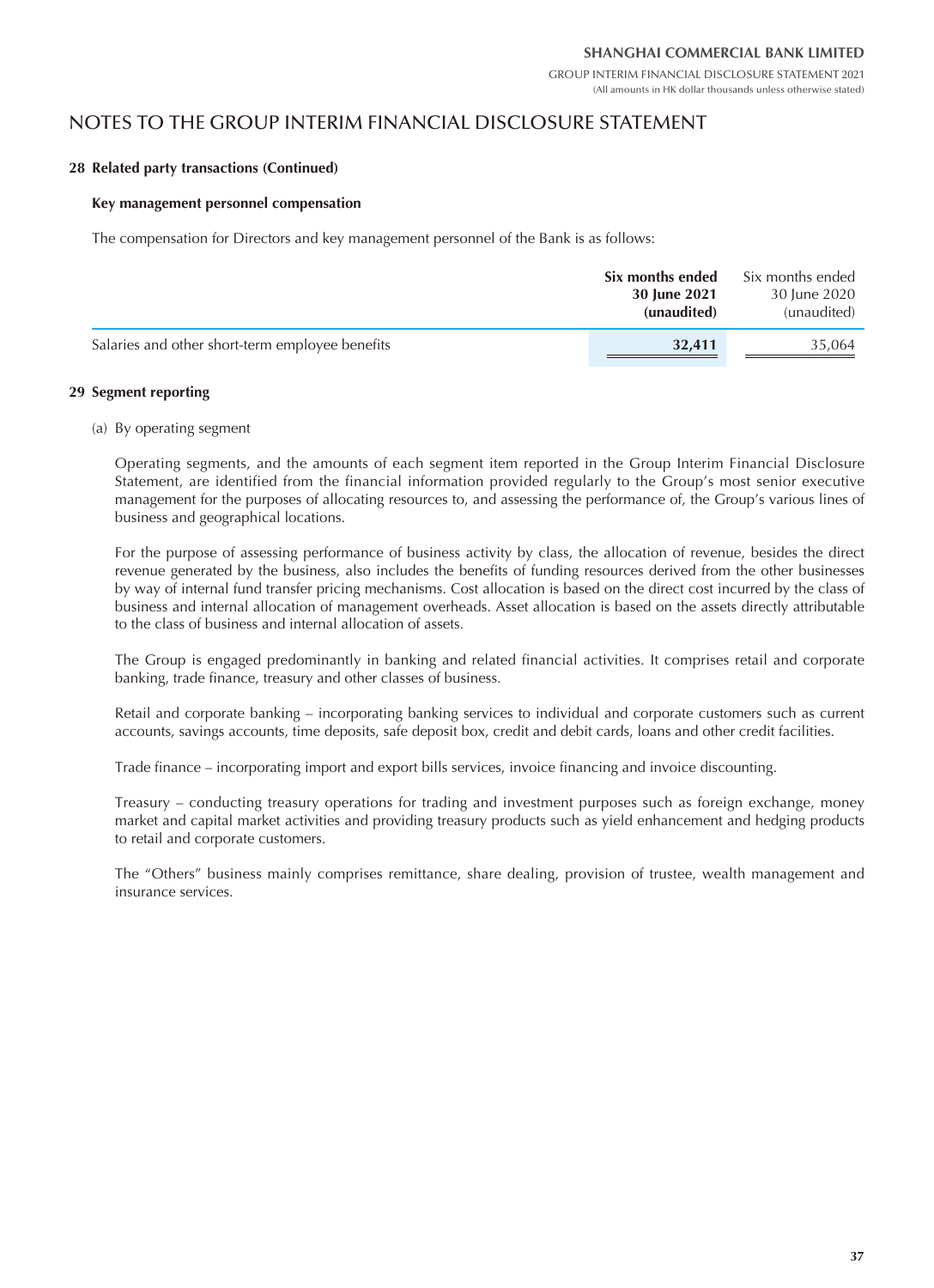GROUP INTERIM FINANCIAL DISCLOSURE STATEMENT 2021 (All amounts in HK dollar thousands unless otherwise stated)

## NOTES TO THE GROUP INTERIM FINANCIAL DISCLOSURE STATEMENT

### **29 Segment reporting (Continued)**

#### (a) By operating segment (Continued)

|                                                                                                         | Six months ended 30 June 2021 (unaudited) |                      |                 |                  |                     |  |
|---------------------------------------------------------------------------------------------------------|-------------------------------------------|----------------------|-----------------|------------------|---------------------|--|
|                                                                                                         | <b>Retail and</b><br>corporate<br>banking | <b>Trade finance</b> | <b>Treasury</b> | <b>Others</b>    | <b>Total</b>        |  |
| Net interest income                                                                                     | 1,678,098                                 | 27,275               | 151,134         | 8,019            | 1,864,526           |  |
| Non-interest income                                                                                     | 141,977                                   | 42,452               | 241,159         | 339,977          | 765,565             |  |
| Operating income                                                                                        | 1,820,075                                 | 69,727               | 392,293         | 347,996          | 2,630,091           |  |
| Operating expenses                                                                                      | (463, 176)                                | (45, 382)            | (57, 151)       | (291, 517)       | (857, 226)          |  |
| Operating profit before credit impairment losses                                                        | 1,356,899                                 | 24,345               | 335,142         | 56,479           | 1,772,865           |  |
| Credit impairment losses                                                                                | (30, 833)                                 | (6, 197)             | (7, 131)        | (60)             | (44, 221)           |  |
| Operating profit after credit impairment losses<br>Share of net profits of associates and joint venture | 1,326,066                                 | 18,148               | 328,011         | 56,419<br>54,142 | 1,728,644<br>54,142 |  |
| Profit before income tax<br>(after taking into account internal fund<br>transfers and cost allocation)  | 1,326,066                                 | 18,148               | 328,011         | 110,561          | 1,782,786           |  |
| Income tax expense                                                                                      | 295,472                                   | 1,739                | 53,979          | (15, 114)        | 336,076             |  |
| Depreciation expenses                                                                                   | 53,262                                    | 5,130                | 6,465           | 54,473           | 119,330             |  |
| As at 30 June 2021 (unaudited):                                                                         |                                           |                      |                 |                  |                     |  |
| Total assets                                                                                            | 99,856,040                                | 4,435,026            | 120,975,700     | 6,285,755        | 231,552,521         |  |
| <b>Total liabilities</b>                                                                                | 180,559,879                               | 72,500               | 15,758,796      | 1,477,091        | 197,868,266         |  |

|                                                                                                        |                                    |               | $\sigma$ indities chacal by june 2020 (unaquited) |                 |                    |
|--------------------------------------------------------------------------------------------------------|------------------------------------|---------------|---------------------------------------------------|-----------------|--------------------|
|                                                                                                        | Retail and<br>corporate<br>banking | Trade finance | Treasury                                          | Others          | Total              |
| Net interest income                                                                                    | 1,323,352                          | 29,295        | 404,444                                           | 46,692          | 1,803,783          |
| Non-interest income                                                                                    | 149,923                            | 41,929        | 216,308                                           | 292,423         | 700,583            |
| Operating income                                                                                       | 1,473,275                          | 71,224        | 620,752                                           | 339,115         | 2,504,366          |
| Operating expenses                                                                                     | (436, 545)                         | (43, 114)     | (51, 876)                                         | (267, 175)      | (798, 710)         |
| Operating profit before credit impairment losses                                                       | 1,036,730                          | 28,110        | 568,876                                           | 71,940          | 1,705,656          |
| Credit impairment losses                                                                               | (82, 910)                          | (2,864)       | (7,708)                                           | (105)           | (93, 587)          |
| Operating profit after credit impairment losses<br>Share of net losses of associates and joint venture | 953,820                            | 25,246        | 561,168                                           | 71,835<br>(988) | 1,612,069<br>(988) |
| Profit before income tax<br>(after taking into account internal fund<br>transfers and cost allocation) | 953,820                            | 25,246        | 561,168                                           | 70,847          | 1,611,081          |
| Income tax expense                                                                                     | 234,451                            | 2,970         | 84,201                                            | 10,599          | 332,221            |
| Depreciation expenses                                                                                  | 45,327                             | 4,928         | 4,365                                             | 67,010          | 121,630            |
| As at 31 December 2020 (audited):                                                                      |                                    |               |                                                   |                 |                    |
| Total assets                                                                                           | 101,947,517                        | 3,415,378     | 114,868,008                                       | 6,501,245       | 226,732,148        |
| Total liabilities                                                                                      | 178,700,531                        | 62,743        | 13,566,895                                        | 1,907,180       | 194,237,349        |

Six months ended 30 June 2020 (unaudited)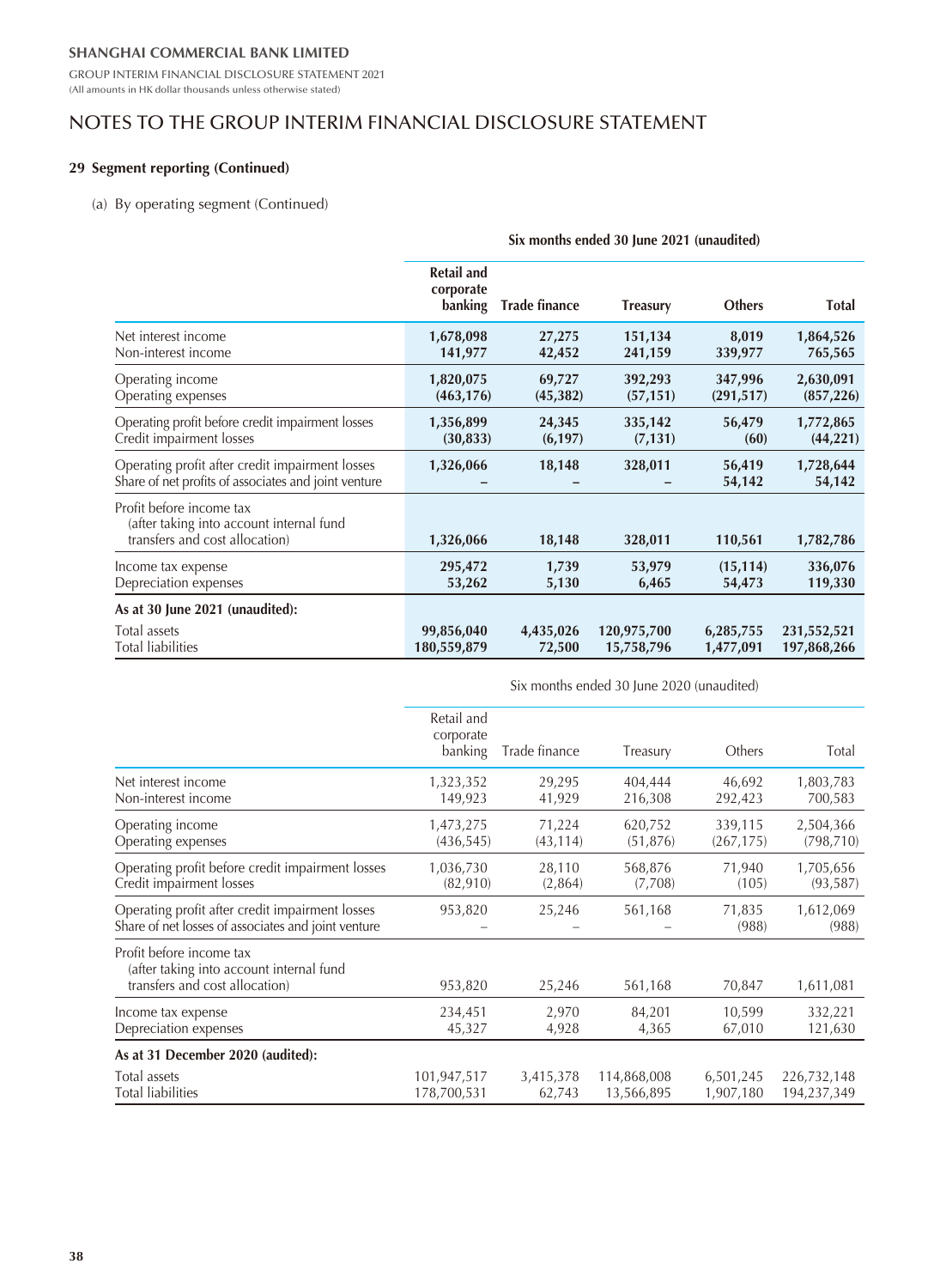### NOTES TO THE GROUP INTERIM FINANCIAL DISCLOSURE STATEMENT

### **29 Segment reporting (Continued)**

### (b) By geographical regions

The following tables provide segment information by geographical area determined with reference to the location of the principal operations of the branches and subsidiaries of the Group.

|                                                                 | As at 30 June 2021 (unaudited)         |                                        |                                              | Six months ended 30 June 2021 (unaudited) |                                |                        |  |
|-----------------------------------------------------------------|----------------------------------------|----------------------------------------|----------------------------------------------|-------------------------------------------|--------------------------------|------------------------|--|
|                                                                 | Total<br>assets                        | <b>Total</b><br><b>liabilities</b>     | Contingent<br>liabilities and<br>commitments | <b>Total</b><br>operating<br>income       | Profit<br>before<br>income tax | Capital<br>expenditure |  |
| Hong Kong and Mainland China<br>United States<br>United Kingdom | 196,698,809<br>29,384,416<br>5,469,296 | 181,712,458<br>12,408,456<br>3,747,352 | 40,926,517<br>5,298,098<br>285,132           | 2,038,092<br>547,196<br>44,803            | 1,244,412<br>504,751<br>33,623 | 73,381<br>1,860<br>467 |  |
| Total                                                           | 231,552,521                            | 197,868,266                            | 46,509,747                                   | 2,630,091                                 | 1,782,786                      | 75,708                 |  |
|                                                                 | As at 31 December 2020 (audited)       |                                        |                                              | Six months ended 30 June 2020 (unaudited) |                                |                        |  |
|                                                                 | Total<br>assets                        | Total<br>liabilities                   | Contingent<br>liabilities and<br>commitments | Total<br>operating<br>income              | Profit<br>before<br>income tax | Capital<br>expenditure |  |
| Hong Kong and Mainland China<br>United States<br>United Kingdom | 191,902,931<br>29,344,970<br>5,484,247 | 181,056,433<br>10,593,085<br>2,587,831 | 44,027,519<br>6,721,216<br>467,215           | 1,962,044<br>502,191<br>40,131            | 1,154,934<br>430,249<br>25,898 | 93,749<br>958<br>166   |  |
| Total                                                           | 226,732,148                            | 194,237,349                            | 51,215,950                                   | 2,504,366                                 | 1,611,081                      | 94,873                 |  |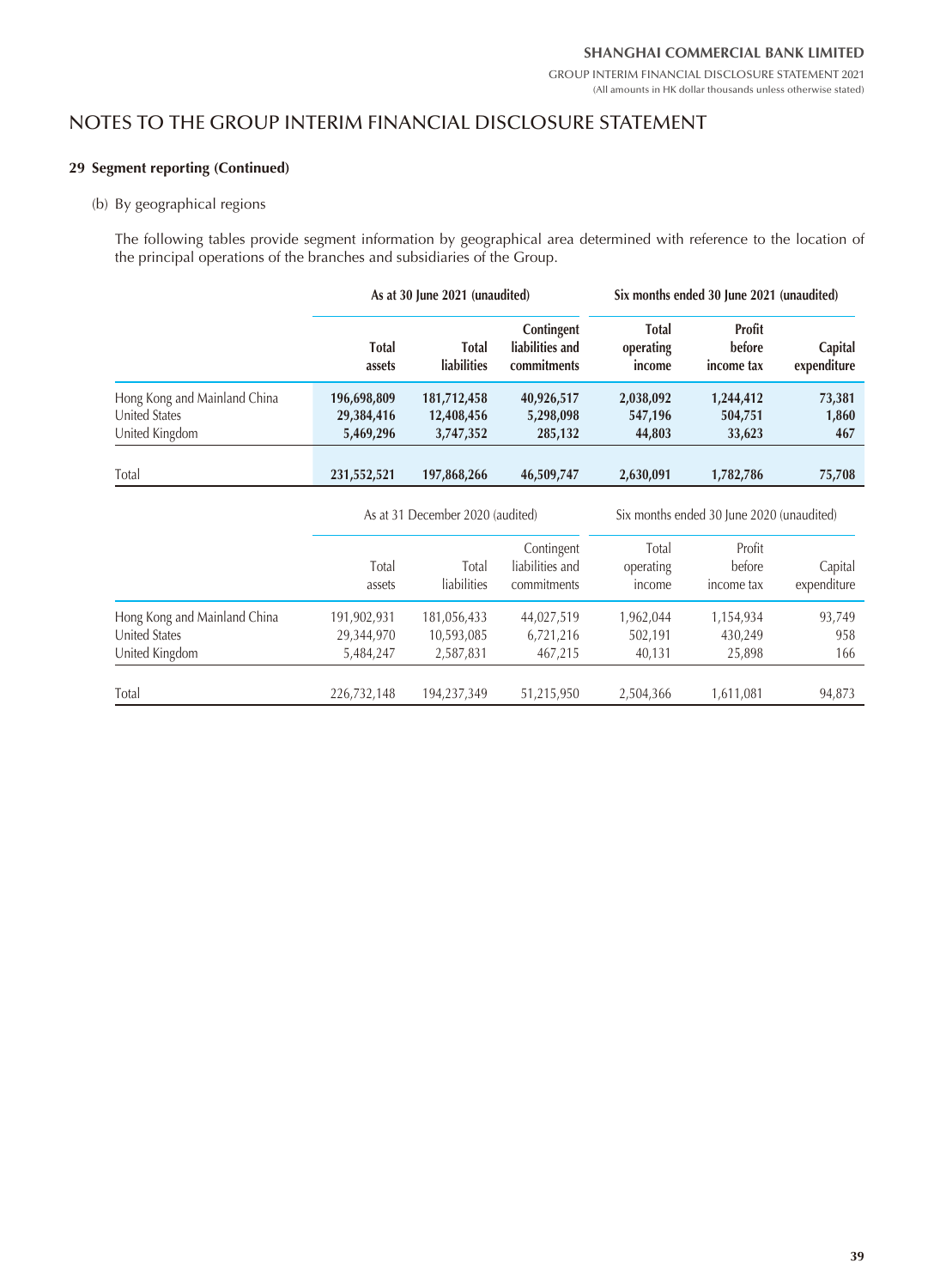GROUP INTERIM FINANCIAL DISCLOSURE STATEMENT 2021 (All amounts in HK dollar thousands unless otherwise stated)

### NOTES TO THE GROUP INTERIM FINANCIAL DISCLOSURE STATEMENT

#### **30 International claims**

The following table shows the Group's international claims by major country or geographical segment, each representing 10% or more of the Group's total international claims. International claims refer to exposures to counterparties on which the ultimate risk lies, and are derived according to the location of the counterparties after taking into account any recognised risk transfer. In general, transfer of risk from one country to another is recognised if the claims against a counterparty are guaranteed by another party in a different country or if the claims are on an overseas branch of a bank whose head office is located in a different country.

|                                |              |                           | Non-bank private sector                      |                                 |              |  |
|--------------------------------|--------------|---------------------------|----------------------------------------------|---------------------------------|--------------|--|
| As at 30 June 2021 (unaudited) | <b>Banks</b> | <b>Official</b><br>sector | Non-bank<br>financial<br><i>institutions</i> | Non-financial<br>private sector | <b>Total</b> |  |
| Developed countries            | 18,633,000   | 430,000                   | 1,802,000                                    | 2,495,000                       | 23,360,000   |  |
| Offshore centres               | 7,222,000    | 81,000                    | 3,531,000                                    | 29,232,000                      | 40,066,000   |  |
| - of which Hong Kong           | 5,822,000    | 81,000                    | 2,808,000                                    | 26,888,000                      | 35,599,000   |  |
| Developing Asia-Pacific        | 47,048,000   | 113,000                   | 644,000                                      | 10,439,000                      | 58,244,000   |  |
| – of which China               | 29,798,000   | 113,000                   | 644,000                                      | 8,242,000                       | 38,797,000   |  |
| – of which Chinese Taipei      | 10,740,000   |                           |                                              | 2,086,000                       | 12,826,000   |  |

|                                  |              |                    | Non-bank private sector               |                                 |            |
|----------------------------------|--------------|--------------------|---------------------------------------|---------------------------------|------------|
| As at 31 December 2020 (audited) | <b>Banks</b> | Official<br>sector | Non-bank<br>financial<br>institutions | Non-financial<br>private sector | Total      |
| Developed countries              | 18,392,000   | 5,464,000          | 1,814,000                             | 1,234,000                       | 26,904,000 |
| Offshore centres                 | 5,720,000    |                    | 3,067,000                             | 29,230,000                      | 38,017,000 |
| - of which Hong Kong             | 3,882,000    | -                  | 2,237,000                             | 25,644,000                      | 31,763,000 |
| Developing Asia-Pacific          | 40,950,000   | 117,000            | 1,104,000                             | 9,916,000                       | 52,087,000 |
| – of which China                 | 29,498,000   | 117,000            | 1,104,000                             | 7,934,000                       | 38,653,000 |
| - of which Chinese Taipei        | 9,153,000    |                    |                                       | 1,938,000                       | 11,091,000 |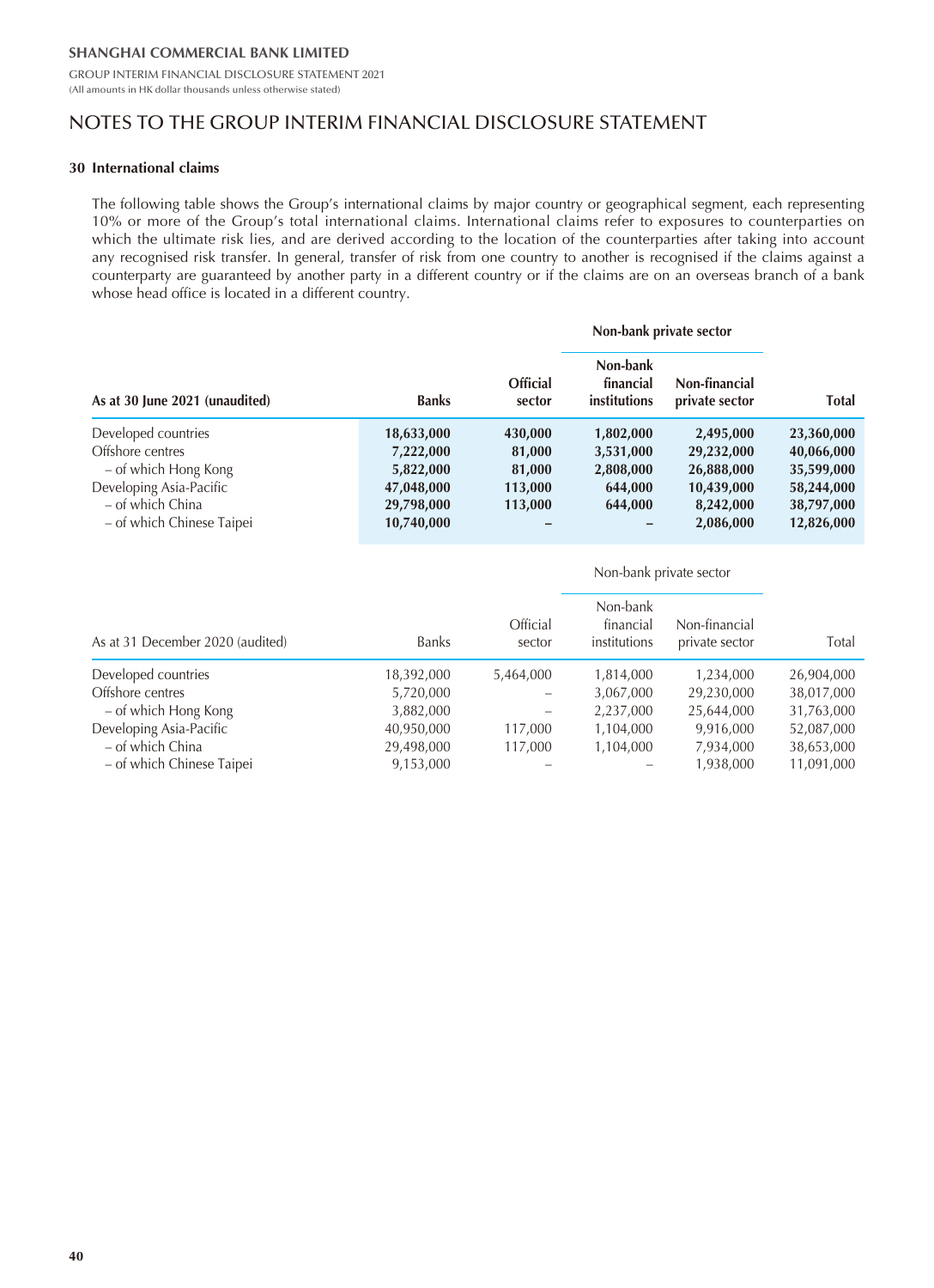# REGULATORY DISCLOSURES (UNAUDITED)

The following disclosures are prepared under regulatory scope of consolidation to comply with the Banking (Disclosure) Rules and are not audited.

#### **1 Key prudential ratios**

|                |                                                                                  | 30 June<br>2021                                                  | 31 March<br>2021 | 31 December<br>2020 | 30 September<br>2020 | 30 June<br>2020 |
|----------------|----------------------------------------------------------------------------------|------------------------------------------------------------------|------------------|---------------------|----------------------|-----------------|
|                |                                                                                  | Regulatory capital (amount)                                      |                  |                     |                      |                 |
| 1              | Common Equity Tier 1 (CET1)                                                      | 31,100,458                                                       | 30,674,409       | 30,087,958          | 29,139,337           | 28,092,913      |
| $\overline{2}$ | Tier 1                                                                           | 31,100,458                                                       | 30,674,409       | 30,087,958          | 29,139,337           | 28,092,913      |
| 3              | Total capital                                                                    | 36,797,943                                                       | 36,359,892       | 35,745,052          | 34,767,565           | 33,711,395      |
|                |                                                                                  | <b>Risk Weighted Amounts (RWA)</b>                               |                  |                     |                      |                 |
| $\overline{4}$ | <b>Total RWA</b>                                                                 | 178,790,004                                                      | 177,537,392      | 177,769,676         | 180,046,426          | 173,220,973     |
|                |                                                                                  | Risk-based regulatory capital ratios (as a percentage of RWA)    |                  |                     |                      |                 |
| 5              | CET1 ratio $(\% )$                                                               | 17.4%                                                            | 17.3%            | 16.9%               | 16.2%                | 16.2%           |
| 6              | Tier 1 ratio (%)                                                                 | 17.4%                                                            | 17.3%            | 16.9%               | 16.2%                | 16.2%           |
| 7              | Total capital ratio (%)                                                          | 20.6%                                                            | 20.5%            | 20.1%               | 19.3%                | 19.5%           |
|                |                                                                                  | Additional CET1 buffer requirements (as a percentage of RWA)     |                  |                     |                      |                 |
| 8              | Capital conservation buffer requirement (%)                                      | 2.5%                                                             | 2.5%             | 2.5%                | 2.5%                 | 2.5%            |
| 9              | Countercyclical capital buffer requirement (%)                                   | $0.6\%$                                                          | 0.6%             | 0.6%                | 0.6%                 | 0.6%            |
| 10             | Higher loss absorbency requirements (%)<br>(applicable only to G-SIBs or D-SIBs) | $0.0\%$                                                          | $0.0\%$          | $0.0\%$             | $0.0\%$              | $0.0\%$         |
| 11             | Total AI-specific CET1 buffer requirements (%)                                   | 3.1%                                                             | 3.1%             | 3.1%                | 3.1%                 | 3.1%            |
| 12             | CET1 available after meeting the AI's minimum<br>capital requirements (%)        | 11.4%                                                            | 11.3%            | 10.9%               | $10.2\%$             | 10.2%           |
|                |                                                                                  | <b>Basel III leverage ratio</b>                                  |                  |                     |                      |                 |
| 13             | Total leverage ratio (LR) exposure measure                                       | 241,395,524                                                      | 240,416,220      | 237,491,724         | 243,295,369          | 236,694,876     |
| 14             | LR $(%)$                                                                         | 12.9%                                                            | 12.8%            | 12.7%               | 12.0%                | 11.9%           |
|                |                                                                                  | Liquidity Coverage Ratio (LCR)/Liquidity Maintenance Ratio (LMR) |                  |                     |                      |                 |
|                | Applicable to category 1 institution only:                                       |                                                                  |                  |                     |                      |                 |
| 15             | Total high quality liquid assets (HQLA)                                          | N/A                                                              | N/A              | N/A                 | N/A                  | N/A             |
| 16             | Total net cash outflows                                                          | N/A                                                              | N/A              | N/A                 | N/A                  | N/A             |
| $17 \vert$     | LCR $(%)$                                                                        | N/A                                                              | N/A              | N/A                 | N/A                  | N/A             |
|                | Applicable to category 2 institution only:                                       |                                                                  |                  |                     |                      |                 |
|                | 17a   LMR (%)                                                                    | $61.1\%$                                                         | $58.7\%$         | $56.5\%$            | $55.8\%$             | $56.8\%$        |
|                |                                                                                  | Net Stable Funding Ratio (NSFR)/Core Funding Ratio (CFR)         |                  |                     |                      |                 |
|                | Applicable to category 1 institution only:                                       |                                                                  |                  |                     |                      |                 |
| 18             | Total available stable funding                                                   | N/A                                                              | N/A              | N/A                 | N/A                  | N/A             |
| 19             | Total required stable funding                                                    | N/A                                                              | N/A              | N/A                 | N/A                  | N/A             |
| 20             | NSFR (%)                                                                         | N/A                                                              | N/A              | N/A                 | N/A                  | N/A             |
|                | Applicable to category 2A institution only:                                      |                                                                  |                  |                     |                      |                 |
|                | 20a CFR (%)                                                                      | 230.2%                                                           | 225.7%           | 213.9%              | 210.1%               | 205.9%          |

Footnote:

N/A Not applicable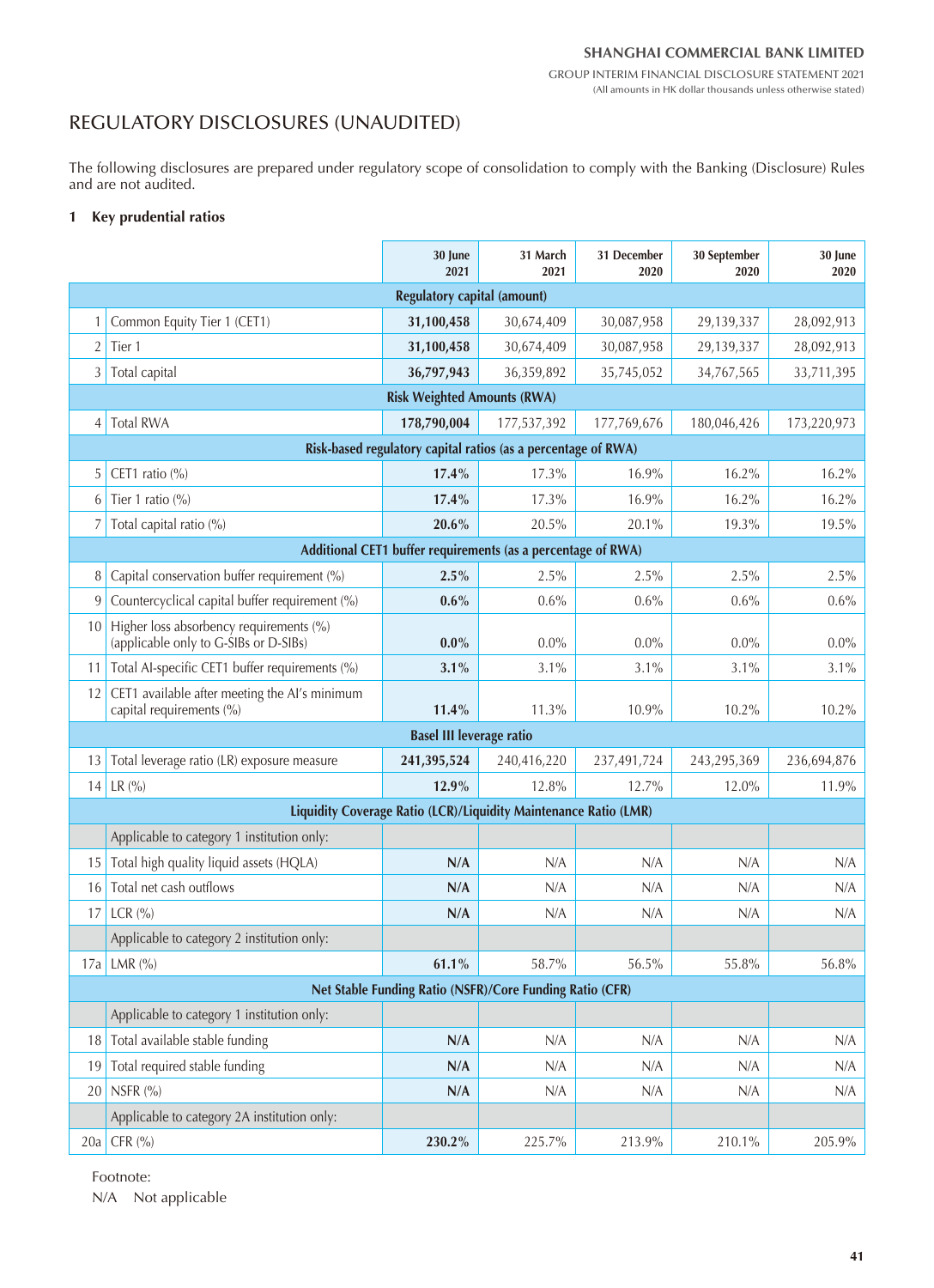# REGULATORY DISCLOSURES (UNAUDITED)

#### **2 Capital structure and adequacy**

The calculation of the capital adequacy ratio as at 30 June 2021 is based on the Banking (Capital) Rules ("BCR"). The capital adequacy ratio represents the consolidated ratio of the Bank's Hong Kong offices and its overseas branches, Shacom Property (CA), Inc., Shacom Property (NY), Inc., Shacom Property Holdings (BVI) Limited, Shacom Investment Limited, Shacom Assets Investments Limited, Right Honour Investments Limited, Glory Step Westpoint Investments Limited, Silver Wisdom Westpoint Investments Limited, Shacom Insurance Brokers Limited, KCC 23F Limited, KCC 25F Limited, and KCC 26F Limited computed in accordance with Section 3C(1) of the BCR.

For accounting purposes, the basis of consolidation is described in Note 5 to the Group Interim Financial Disclosure Statement.

The table below shows the balance sheet based on accounting scope of consolidation and the regulatory scope of consolidation, and the reconciliation of the capital components from balance sheet based on regulatory scope of consolidation to the Composition of Regulatory Capital as at 30 June 2021.

#### **Reconciliation of regulatory capital to balance sheet**

|                                                                                                     | <b>Balance sheet</b><br>as in published<br>financial<br>statements | Under<br>regulatory<br>scope of<br>consolidation | Cross-referenced<br>to Composition<br>of Regulatory<br>Capital |
|-----------------------------------------------------------------------------------------------------|--------------------------------------------------------------------|--------------------------------------------------|----------------------------------------------------------------|
| <b>Assets</b>                                                                                       |                                                                    |                                                  |                                                                |
| Cash and balances with banks                                                                        | 33,084,559                                                         | 33,083,156                                       |                                                                |
| of which: Stage 1 and Stage 2 impairment allowances reflected in<br>regulatory capital              |                                                                    | (1, 491)                                         | (1)                                                            |
| Placements with banks                                                                               | 9,350,289                                                          | 9,350,289                                        |                                                                |
| of which: Stage 1 and Stage 2 impairment allowances reflected in<br>regulatory capital              |                                                                    | (431)                                            | (2)                                                            |
| Loans and advances to customers                                                                     | 100,083,488                                                        | 100,083,488                                      |                                                                |
| of which: Stage 1 and Stage 2 impairment allowances reflected in<br>regulatory capital              |                                                                    | (472, 198)                                       | (3)                                                            |
| Financial assets at fair value through profit or loss                                               | 2,272,621                                                          | 2,239,041                                        |                                                                |
| of which: insignificant capital investments in financial sector entities<br>exceeding 10% threshold |                                                                    | 6,757                                            | (4)                                                            |
| Derivative financial instruments                                                                    | 329,801                                                            | 329,801                                          |                                                                |
| Investment securities at fair value through other comprehensive income                              | 78,380,648                                                         | 78,380,648                                       |                                                                |
| of which: insignificant capital investments in financial sector entities<br>exceeding 10% threshold |                                                                    | 1,074,848                                        | (5)                                                            |
| Investment securities at amortised cost                                                             | 1,387,644                                                          | 1,387,644                                        |                                                                |
| of which: Stage 1 and Stage 2 impairment allowances reflected in<br>regulatory capital              |                                                                    | (7)                                              | (6)                                                            |
| Properties for sale                                                                                 | 658,041                                                            | 658,041                                          |                                                                |
| Investments in associates and joint venture                                                         | 497,334                                                            | 188,000                                          |                                                                |
| Investments in and amounts due from subsidiaries                                                    |                                                                    | 225,526                                          |                                                                |
| of which: Stage 1 and Stage 2 impairment allowances reflected in<br>regulatory capital              |                                                                    | (12, 426)                                        | (7)                                                            |
| Properties and equipment                                                                            | 2,590,610                                                          | 2,584,523                                        |                                                                |
| Investment properties                                                                               | 1,007,119                                                          | 1,036,479                                        |                                                                |
| Deferred income tax assets                                                                          | 20,881                                                             | 20,867                                           | (8)                                                            |
| Other assets                                                                                        | 1,889,486                                                          | 1,803,410                                        |                                                                |
| of which: Stage 1 and Stage 2 impairment allowances reflected in<br>regulatory capital              |                                                                    | (1,738)                                          | (9)                                                            |
| <b>Total assets</b>                                                                                 | 231,552,521                                                        | 231,370,913                                      |                                                                |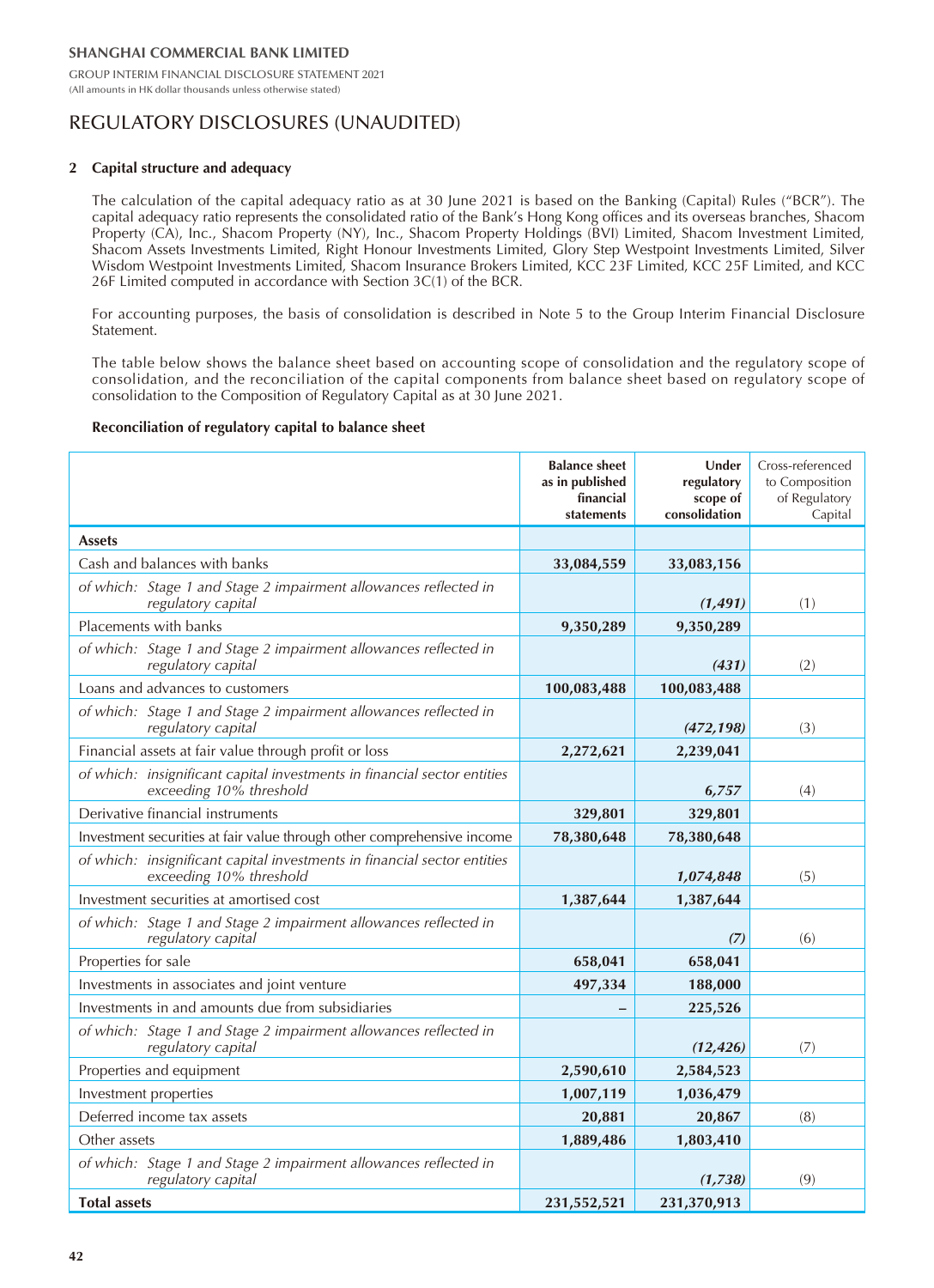(All amounts in HK dollar thousands unless otherwise stated)

# REGULATORY DISCLOSURES (UNAUDITED)

### **2 Capital structure and adequacy (Continued)**

### **Reconciliation of regulatory capital to balance sheet (Continued)**

|                                                                                           | <b>Balance sheet</b><br>as in published<br>financial<br>statements | Under<br>regulatory<br>scope of<br>consolidation | Cross-referenced<br>to Composition<br>of Regulatory<br>Capital |
|-------------------------------------------------------------------------------------------|--------------------------------------------------------------------|--------------------------------------------------|----------------------------------------------------------------|
| <b>Liabilities</b>                                                                        |                                                                    |                                                  |                                                                |
| Deposits and balances from banks                                                          | 9,783,168                                                          | 9,783,168                                        |                                                                |
| Deposits from customers                                                                   | 179,756,420                                                        | 179,756,420                                      |                                                                |
| Derivative financial instruments                                                          | 239,126                                                            | 239,126                                          |                                                                |
| Amounts due to subsidiaries                                                               |                                                                    | 522,076                                          |                                                                |
| Subordinated debts                                                                        | 4,249,793                                                          | 4,249,793                                        | (10)                                                           |
| Other liabilities                                                                         | 3,584,876                                                          | 3,425,343                                        |                                                                |
| of which: Stage 1 and Stage 2 impairment allowances reflected in<br>regulatory capital    |                                                                    | 18,525                                           | (11)                                                           |
| Current income tax liabilities                                                            | 186,541                                                            | 184,972                                          |                                                                |
| Deferred income tax liabilities                                                           | 68,342                                                             | 66,209                                           |                                                                |
| <b>Total liabilities</b>                                                                  | 197,868,266                                                        | 198,227,107                                      |                                                                |
| <b>Equity</b>                                                                             |                                                                    |                                                  |                                                                |
| Share capital                                                                             | 2,000,000                                                          | 2,000,000                                        | (12)                                                           |
| Retained earnings                                                                         | 20,120,170                                                         | 19,700,254                                       | (13)                                                           |
| <b>Reserves</b>                                                                           | 11,469,688                                                         | 11,443,552                                       |                                                                |
| of which: accumulated other comprehensive income/(loss), other<br>than regulatory reserve |                                                                    | 10,502,676                                       | (14)                                                           |
| regulatory reserve                                                                        |                                                                    | 940,876                                          | (15)                                                           |
| Non-controlling interests in equity                                                       | 94,397                                                             |                                                  |                                                                |
| <b>Total equity</b>                                                                       | 33,684,255                                                         | 33,143,806                                       |                                                                |
| <b>Total equity and liabilities</b>                                                       | 231,552,521                                                        | 231,370,913                                      |                                                                |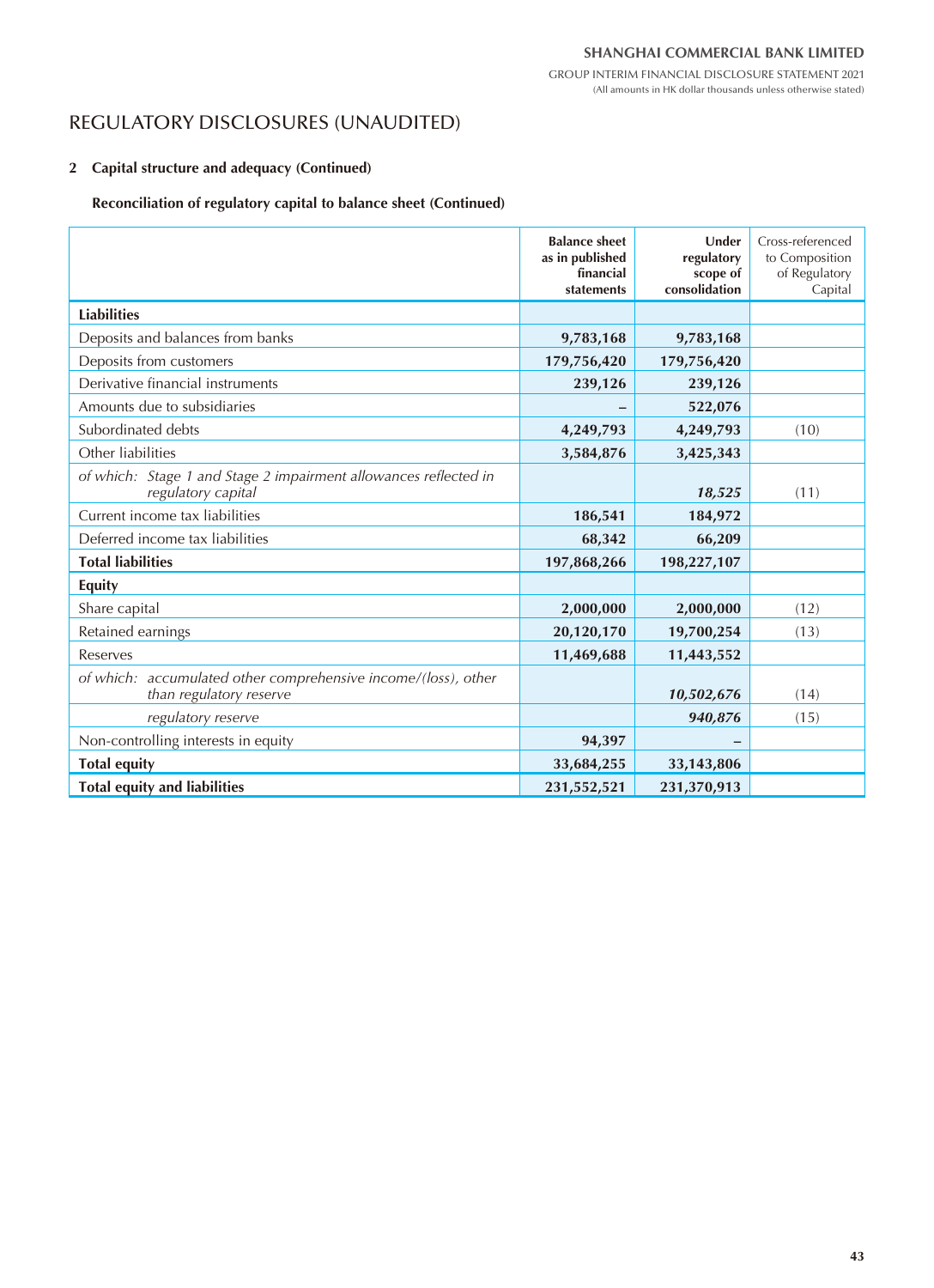GROUP INTERIM FINANCIAL DISCLOSURE STATEMENT 2021 (All amounts in HK dollar thousands unless otherwise stated)

### REGULATORY DISCLOSURES (UNAUDITED)

#### **2 Capital structure and adequacy (Continued)**

### **Composition of regulatory capital**

The Bank has already applied full capital deductions under the BCR. The Composition of Regulatory Capital as at 30 June 2021 is shown below:

|                 |                                                                                                                                                                                               | <b>Component of</b><br>regulatory capital<br>reported<br>by bank | <b>Cross-referenced to</b><br>balance sheet under<br>regulatory scope of<br>consolidation |
|-----------------|-----------------------------------------------------------------------------------------------------------------------------------------------------------------------------------------------|------------------------------------------------------------------|-------------------------------------------------------------------------------------------|
|                 | <b>CET1</b> capital: instruments and reserves                                                                                                                                                 |                                                                  |                                                                                           |
| 1               | Directly issued qualifying CET1 capital instruments plus any related share<br>premium                                                                                                         | 2,000,000                                                        | (12)                                                                                      |
| 2               | Retained earnings                                                                                                                                                                             | 19,700,254                                                       | (13)                                                                                      |
| 3               | Disclosed reserves                                                                                                                                                                            | 11,443,552                                                       | $(14) + (15)$                                                                             |
| 4               | Directly issued capital subject to phase-out arrangements from CET1 (only<br>applicable to non-joint stock companies)                                                                         | Not applicable                                                   |                                                                                           |
| 5               | Minority interests arising from CET1 capital instruments issued by consolidated<br>bank subsidiaries and held by third parties (amount allowed in CET1 capital of<br>the consolidation group) |                                                                  |                                                                                           |
| 6               | CET1 capital before regulatory deductions                                                                                                                                                     | 33, 143, 806                                                     |                                                                                           |
|                 | <b>CET1</b> capital: regulatory deductions                                                                                                                                                    |                                                                  |                                                                                           |
| 7               | Valuation adjustments                                                                                                                                                                         |                                                                  |                                                                                           |
| 8               | Goodwill (net of associated deferred tax liabilities)                                                                                                                                         |                                                                  |                                                                                           |
| 9               | Other intangible assets (net of associated deferred tax liabilities)                                                                                                                          |                                                                  |                                                                                           |
| 10              | Deferred tax assets (net of associated deferred tax liabilities)                                                                                                                              | 20,867                                                           | (8)                                                                                       |
| 11              | Cash flow hedge reserve                                                                                                                                                                       |                                                                  |                                                                                           |
| 12              | Excess of total EL amount over total eligible provisions under the IRB approach                                                                                                               |                                                                  |                                                                                           |
| 13              | Credit-enhancing interest-only strip, and any gain-on-sale and other increase<br>in the CET1 capital arising from securitization transactions                                                 |                                                                  |                                                                                           |
| 14              | Gains and losses due to changes in own credit risk on fair valued liabilities                                                                                                                 | —                                                                |                                                                                           |
| 15              | Defined benefit pension fund net assets (net of associated deferred tax<br>liabilities)                                                                                                       |                                                                  |                                                                                           |
| 16              | Investments in own CET1 capital instruments (if not already netted off paid-in<br>capital on reported balance sheet)                                                                          |                                                                  |                                                                                           |
| 17              | Reciprocal cross-holdings in CET1 capital instruments                                                                                                                                         |                                                                  |                                                                                           |
| 18              | Insignificant LAC investments in CET1 capital instruments issued by financial<br>sector entities that are outside the scope of regulatory consolidation (amount<br>above 10% threshold)       | 1,081,605                                                        | $(4) + (5)$                                                                               |
| 19              | Significant LAC investments in CET1 capital instruments issued by financial<br>sector entities that are outside the scope of regulatory consolidation (amount<br>above 10% threshold)         |                                                                  |                                                                                           |
| 20              | Mortgage servicing rights (net of associated deferred tax liabilities)                                                                                                                        | Not applicable                                                   |                                                                                           |
| 21              | Deferred tax assets arising from temporary differences (net of associated<br>deferred tax liabilities)                                                                                        | Not applicable                                                   |                                                                                           |
| 22              | Amount exceeding the 15% threshold                                                                                                                                                            | Not applicable                                                   |                                                                                           |
| 23              | of which: significant investments in the ordinary share of financial sector<br>entities                                                                                                       | Not applicable                                                   |                                                                                           |
| 24              | of which: mortgage servicing rights                                                                                                                                                           | Not applicable                                                   |                                                                                           |
| 25              | of which: deferred tax assets arising from temporary differences                                                                                                                              | Not applicable                                                   |                                                                                           |
| 26              | National specific regulatory adjustments applied to CET1 capital                                                                                                                              | 940,876                                                          |                                                                                           |
| 26a             | Cumulative fair value gains arising from the revaluation of land and buildings<br>(own-use and investment properties)                                                                         |                                                                  |                                                                                           |
| 26 <sub>b</sub> | Regulatory reserve for general banking risks                                                                                                                                                  | 940,876                                                          | (15)                                                                                      |
| 26c             | Securitization exposures specified in a notice given by the Monetary Authority                                                                                                                |                                                                  |                                                                                           |
| 26d             | Cumulative losses below depreciated cost arising from the institution's holdings<br>of land and buildings                                                                                     |                                                                  |                                                                                           |
| 26e             | Capital shortfall of regulated non-bank subsidiaries                                                                                                                                          |                                                                  |                                                                                           |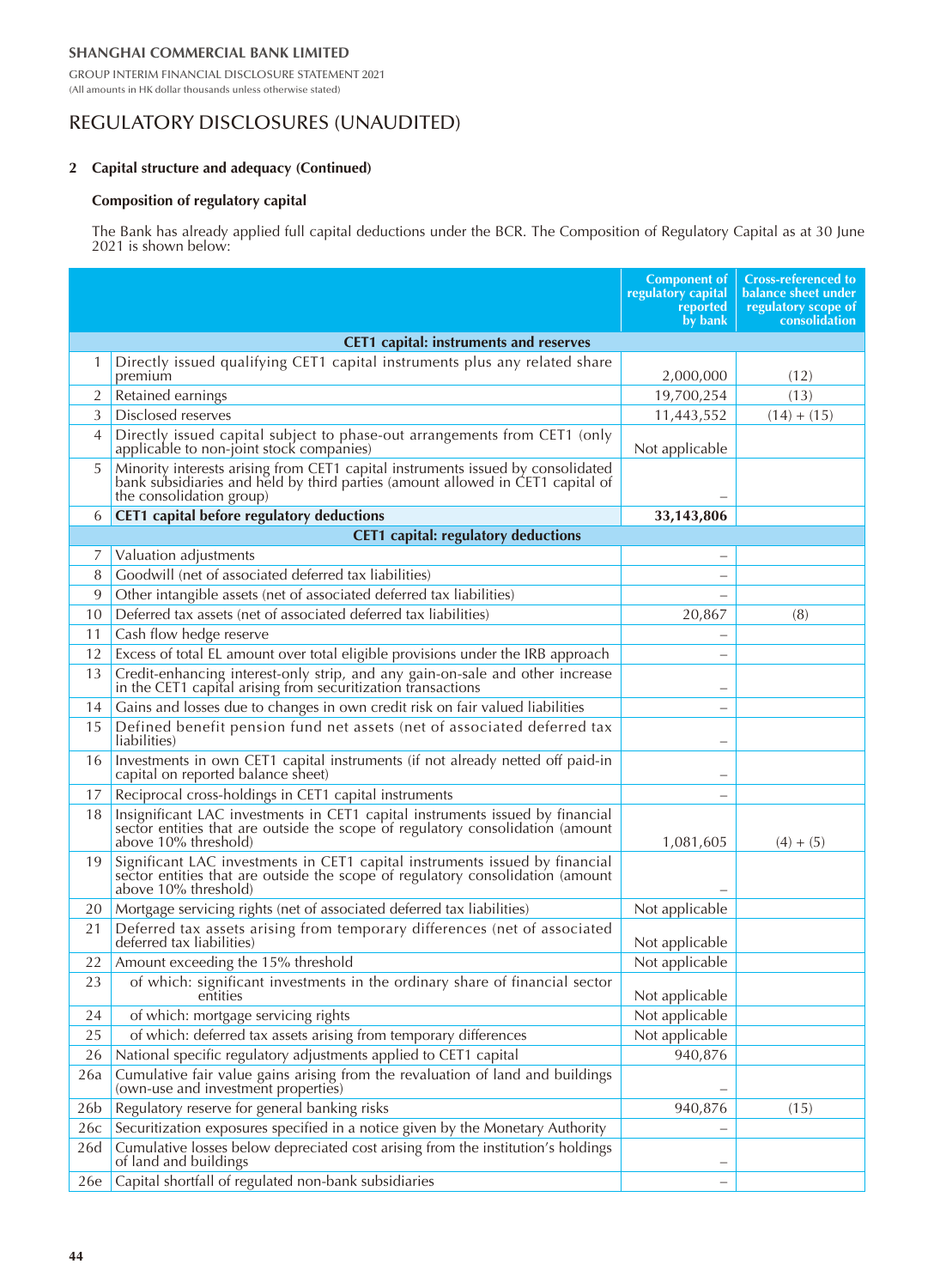# REGULATORY DISCLOSURES (UNAUDITED)

### **2 Capital structure and adequacy (Continued)**

### **Composition of regulatory capital (Continued)**

|     |                                                                                                                                                                                        | <b>Component of</b><br>regulatory capital<br>reported<br>by bank | <b>Cross-referenced to</b><br>balance sheet under<br>regulatory scope of<br>consolidation |
|-----|----------------------------------------------------------------------------------------------------------------------------------------------------------------------------------------|------------------------------------------------------------------|-------------------------------------------------------------------------------------------|
| 26f | Capital investment in a connected company which is a commercial entity<br>(amount above 15% of the reporting institution's capital base)                                               |                                                                  |                                                                                           |
| 27  | Regulatory deductions applied to CET1 capital due to insufficient AT1 capital<br>and Tier $\acute{2}$ capital to cover deductions                                                      |                                                                  |                                                                                           |
| 28  | Total regulatory deductions to CET1 capital                                                                                                                                            | 2,043,348                                                        |                                                                                           |
| 29  | <b>CET1</b> capital                                                                                                                                                                    | 31,100,458                                                       |                                                                                           |
|     | AT1 capital: instruments                                                                                                                                                               |                                                                  |                                                                                           |
| 30  | Qualifying AT1 capital instruments plus any related share premium                                                                                                                      |                                                                  |                                                                                           |
| 31  | of which: classified as equity under applicable accounting standards                                                                                                                   |                                                                  |                                                                                           |
| 32  | of which: classified as liabilities under applicable accounting standards                                                                                                              |                                                                  |                                                                                           |
| 33  | Capital instruments subject to phase-out arrangements from AT1 capital                                                                                                                 |                                                                  |                                                                                           |
| 34  | AT1 capital instruments issued by consolidated bank subsidiaries and held by<br>third parties (amount allowed in AT1 capital of the consolidation group)                               |                                                                  |                                                                                           |
| 35  | of which: AT1 capital instruments issued by subsidiaries subject to<br>phase-out arrangements                                                                                          |                                                                  |                                                                                           |
| 36  | AT1 capital before regulatory deductions                                                                                                                                               |                                                                  |                                                                                           |
|     | AT1 capital: regulatory deductions                                                                                                                                                     |                                                                  |                                                                                           |
| 37  | Investments in own AT1 capital instruments                                                                                                                                             |                                                                  |                                                                                           |
| 38  | Reciprocal cross-holdings in AT1 capital instruments                                                                                                                                   |                                                                  |                                                                                           |
| 39  | Insignificant LAC investments in AT1 capital instruments issued by financial<br>sector entities that are outside the scope of regulatory consolidation (amount<br>above 10% threshold) |                                                                  |                                                                                           |
| 40  | Significant LAC investments in AT1 capital instruments issued by financial sector entities that are outside the scope of regulatory consolidation                                      |                                                                  |                                                                                           |
| 41  | National specific regulatory adjustments applied to AT1 capital                                                                                                                        |                                                                  |                                                                                           |
| 42  | Regulatory deductions applied to AT1 capital due to insufficient Tier 2 capital<br>to cover deductions                                                                                 |                                                                  |                                                                                           |
| 43  | Total regulatory deductions to AT1 capital                                                                                                                                             |                                                                  |                                                                                           |
| 44  | AT1 capital                                                                                                                                                                            |                                                                  |                                                                                           |
| 45  | Tier 1 capital (Tier $1 = CET1 + AT1$ )                                                                                                                                                | 31,100,458                                                       |                                                                                           |
|     | Tier 2 capital: instruments and provisions                                                                                                                                             |                                                                  |                                                                                           |
| 46  | Qualifying Tier 2 capital instruments plus any related share premium                                                                                                                   | 4,249,793                                                        | (10)                                                                                      |
| 47  | Capital instruments subject to phase-out arrangements from Tier 2 capital                                                                                                              |                                                                  |                                                                                           |
| 48  | Tier 2 capital instruments issued by consolidated bank subsidiaries and held by<br>third parties (amount allowed in Tier 2 capital of the consolidation group)                         |                                                                  |                                                                                           |
| 49  | of which: capital instruments issued by subsidiaries subject to phase-out<br>arrangements                                                                                              |                                                                  |                                                                                           |
| 50  | Collective provisions and regulatory reserve for general banking risks eligible<br>for inclusion in Tier 2 capital                                                                     | 1,447,692                                                        | $(11) + (15) - (1) - (2)$<br>$-(3)-(6)-(7)-(9)$                                           |
| 51  | Tier 2 capital before regulatory deductions                                                                                                                                            | 5,697,485                                                        |                                                                                           |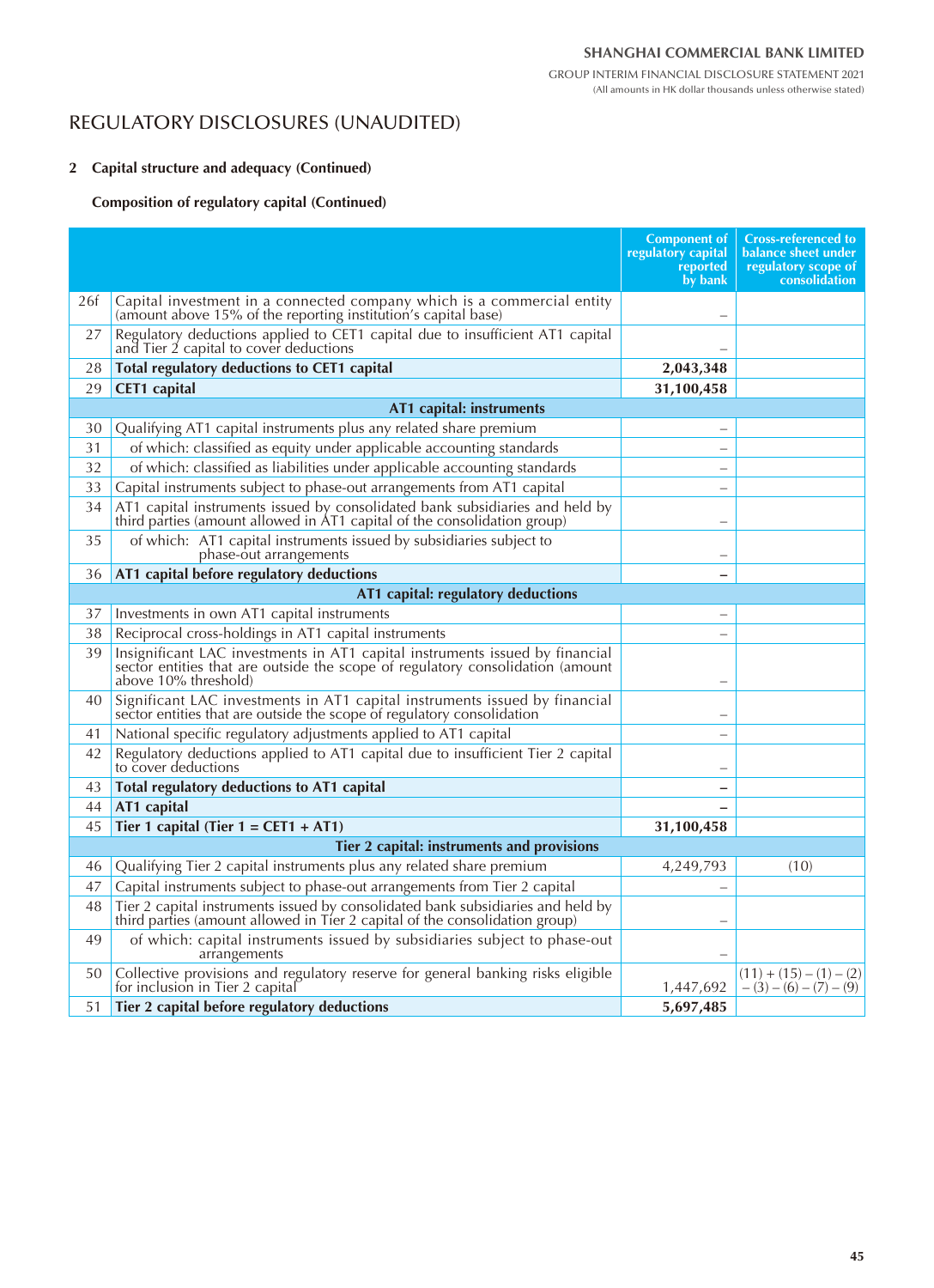GROUP INTERIM FINANCIAL DISCLOSURE STATEMENT 2021 (All amounts in HK dollar thousands unless otherwise stated)

### REGULATORY DISCLOSURES (UNAUDITED)

### **2 Capital structure and adequacy (Continued)**

### **Composition of regulatory capital (Continued)**

|                 |                                                                                                                                                                                                                                                                                                                                                   | <b>Component of</b><br>regulatory capital<br>reported<br>by bank | <b>Cross-referenced to</b><br>balance sheet under<br>regulatory scope of<br>consolidation |
|-----------------|---------------------------------------------------------------------------------------------------------------------------------------------------------------------------------------------------------------------------------------------------------------------------------------------------------------------------------------------------|------------------------------------------------------------------|-------------------------------------------------------------------------------------------|
|                 | <b>Tier 2 capital: regulatory deductions</b>                                                                                                                                                                                                                                                                                                      |                                                                  |                                                                                           |
| 52              | Investments in own Tier 2 capital instruments                                                                                                                                                                                                                                                                                                     |                                                                  |                                                                                           |
| 53              | Reciprocal cross-holdings in Tier 2 capital instruments and non-capital LAC<br>liabilities                                                                                                                                                                                                                                                        |                                                                  |                                                                                           |
| 54              | Insignificant LAC investments in Tier 2 capital instruments issued by, and non-<br>capital LAC liabilities of, financial sector entities that are outside the scope of<br>regulatory consolidation (amount above 10% threshold and, where applicable,<br>5% threshold)                                                                            |                                                                  |                                                                                           |
| 54a             | Insignificant LAC investments in non-capital LAC liabilities of financial sector<br>entities that are outside the scope of regulatory consolidation (amount formerly<br>designated for the 5% threshold but no longer meets the conditions) (for<br>institutions defined as "section 2 institution" under $\S2(1)$ of Schedule 4F to<br>BCR only) |                                                                  |                                                                                           |
| 55              | Significant LAC investments in Tier 2 capital instruments issued by financial<br>sector entities that are outside the scope of regulatory consolidation (net of<br>eligible short positions)                                                                                                                                                      |                                                                  |                                                                                           |
| 55a             | Significant LAC investments in non-capital LAC liabilities of financial sector<br>entities that are outside the scope of regulatory consolidation (net of eligible<br>short positions)                                                                                                                                                            |                                                                  |                                                                                           |
| 56              | National specific regulatory adjustments applied to Tier 2 capital                                                                                                                                                                                                                                                                                |                                                                  |                                                                                           |
| 56a             | Add back of cumulative fair value gains arising from the revaluation of land<br>and buildings (own-use and investment properties) eligible for inclusion in Tier<br>2 capital                                                                                                                                                                     |                                                                  |                                                                                           |
| 56 <sub>b</sub> | Regulatory deductions applied to Tier 2 capital to cover the required<br>deductions falling within $\S$ 48(1)(g) of BCR                                                                                                                                                                                                                           |                                                                  |                                                                                           |
| 57              | Total regulatory adjustments to Tier 2 capital                                                                                                                                                                                                                                                                                                    |                                                                  |                                                                                           |
| 58              | Tier 2 capital                                                                                                                                                                                                                                                                                                                                    | 5,697,485                                                        |                                                                                           |
| 59              | Total regulatory capital ( $TC = Tier 1 + Tier 2$ )                                                                                                                                                                                                                                                                                               | 36,797,943                                                       |                                                                                           |
| 60              | <b>Total risk weighted assets</b>                                                                                                                                                                                                                                                                                                                 | 178,790,004                                                      |                                                                                           |
|                 | Capital ratios (as a percentage of risk weighted assets)                                                                                                                                                                                                                                                                                          |                                                                  |                                                                                           |
| 61              | CET1 capital ratio                                                                                                                                                                                                                                                                                                                                | $17.4\%$                                                         |                                                                                           |
| 62              | Tier 1 capital ratio                                                                                                                                                                                                                                                                                                                              | 17.4%                                                            |                                                                                           |
| 63              | Total capital ratio                                                                                                                                                                                                                                                                                                                               | $20.6\%$                                                         |                                                                                           |
| 64              | Institution-specific buffer requirement (capital conservation buffer plus<br>countercyclical capital buffer plus higher loss absorbency requirements)                                                                                                                                                                                             | $3.1\%$                                                          |                                                                                           |
| 65              | of which: capital conservation buffer requirement                                                                                                                                                                                                                                                                                                 | 2.5%                                                             |                                                                                           |
| 66              | of which: bank specific countercyclical capital buffer requirement                                                                                                                                                                                                                                                                                | $0.6\%$                                                          |                                                                                           |
| 67              | of which: higher loss absorbency requirement                                                                                                                                                                                                                                                                                                      | $0.0\%$                                                          |                                                                                           |
| 68              | CET1 (as a percentage of RWA) available after meeting minimum capital<br>requirements                                                                                                                                                                                                                                                             | 11.4%                                                            |                                                                                           |
|                 | National minima (if different from Basel 3 minimum)                                                                                                                                                                                                                                                                                               |                                                                  |                                                                                           |
| 69              | National CET1 minimum ratio                                                                                                                                                                                                                                                                                                                       | Not applicable                                                   |                                                                                           |
| 70              | National Tier 1 minimum ratio                                                                                                                                                                                                                                                                                                                     | Not applicable                                                   |                                                                                           |
| 71              | National Total capital minimum ratio                                                                                                                                                                                                                                                                                                              | Not applicable                                                   |                                                                                           |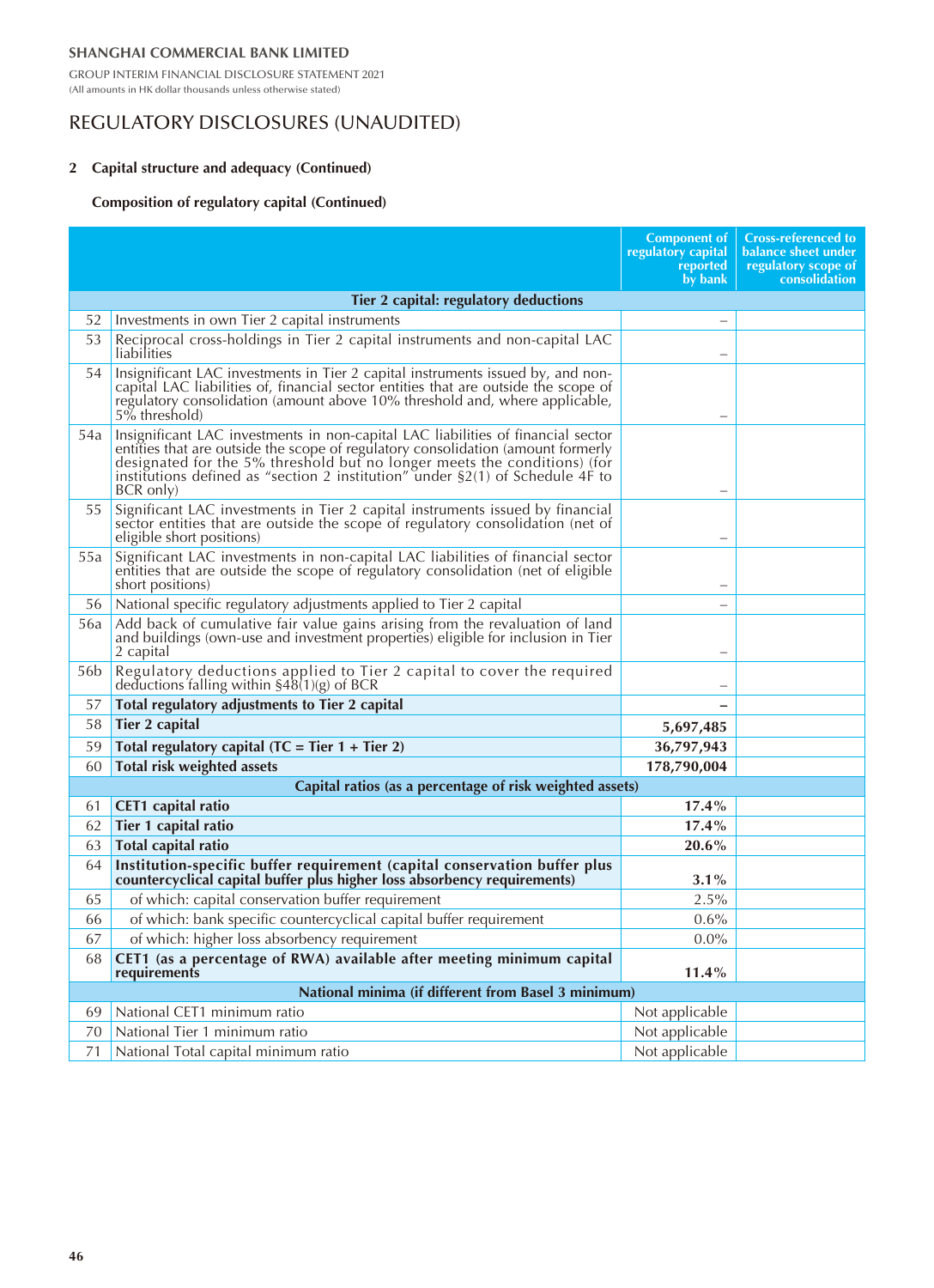# REGULATORY DISCLOSURES (UNAUDITED)

### **2 Capital structure and adequacy (Continued)**

### **Composition of regulatory capital (Continued)**

|    |                                                                                                                                                                                                                 | <b>Component of</b><br>regulatory capital<br>reported<br>by bank | <b>Cross-referenced to</b><br>balance sheet under<br>regulatory scope of<br><b>consolidation</b> |
|----|-----------------------------------------------------------------------------------------------------------------------------------------------------------------------------------------------------------------|------------------------------------------------------------------|--------------------------------------------------------------------------------------------------|
|    | Amounts below the thresholds for deduction (before risk weighting)                                                                                                                                              |                                                                  |                                                                                                  |
| 72 | Insignificant LAC investments in CET1, AT1 and Tier 2 capital instruments issued<br>by, and non-capital LAC liabilities of, financial sector entities that are outside<br>the scope of regulatory consolidation | 3,218,207                                                        |                                                                                                  |
| 73 | Significant LAC investments in CET1 capital instruments issued by financial sector entities that are outside the scope of regulatory consolidation                                                              | 573,052                                                          |                                                                                                  |
| 74 | Mortgage servicing rights (net of associated deferred tax liabilities)                                                                                                                                          | Not applicable                                                   |                                                                                                  |
| 75 | Deferred tax assets arising from temporary differences (net of associated<br>deferred tax liabilities)                                                                                                          | Not applicable                                                   |                                                                                                  |
|    | Applicable caps on the inclusion of provisions in Tier 2 capital                                                                                                                                                |                                                                  |                                                                                                  |
| 76 | Provisions eligible for inclusion in Tier 2 in respect of exposures subject to the BSC approach, or the STC approach and SEC-ERBA, SEC-SA and SEC-FBA (prior<br>to application of cap)                          | 1,447,692                                                        |                                                                                                  |
| 77 | Cap on inclusion of provisions in Tier 2 under the BSC approach, or the STC approach, and SEC-ERBA, SEC-SA and SEC-FBA                                                                                          | 1,981,779                                                        |                                                                                                  |
| 78 | Provisions eligible for inclusion in Tier 2 in respect of exposures subject to the<br>IRB approach and SEC-IRBA (prior to application of cap)                                                                   |                                                                  |                                                                                                  |
| 79 | Cap for inclusion of provisions in Tier 2 under the IRB approach and SEC-IRBA                                                                                                                                   |                                                                  |                                                                                                  |
|    | Capital instruments subject to phase-out arrangements (only applicable between 1 Jan 2018 and 1 Jan 2022)                                                                                                       |                                                                  |                                                                                                  |
| 80 | Current cap on CET1 capital instruments subject to phase-out arrangements                                                                                                                                       | Not applicable                                                   |                                                                                                  |
| 81 | Amount excluded from CET1 capital due to cap (excess over cap after<br>redemptions and maturities)                                                                                                              | Not applicable                                                   |                                                                                                  |
| 82 | Current cap on AT1 capital instruments subject to phase-out arrangements                                                                                                                                        |                                                                  |                                                                                                  |
| 83 | Amount excluded from AT1 capital due to cap (excess over cap after<br>redemptions and maturities)                                                                                                               |                                                                  |                                                                                                  |
| 84 | Current cap on Tier 2 capital instruments subject to phase-out arrangements                                                                                                                                     | —                                                                |                                                                                                  |
| 85 | Amount excluded from Tier 2 capital due to cap (excess over cap after<br>redemptions and maturities)                                                                                                            | $\overline{\phantom{0}}$                                         |                                                                                                  |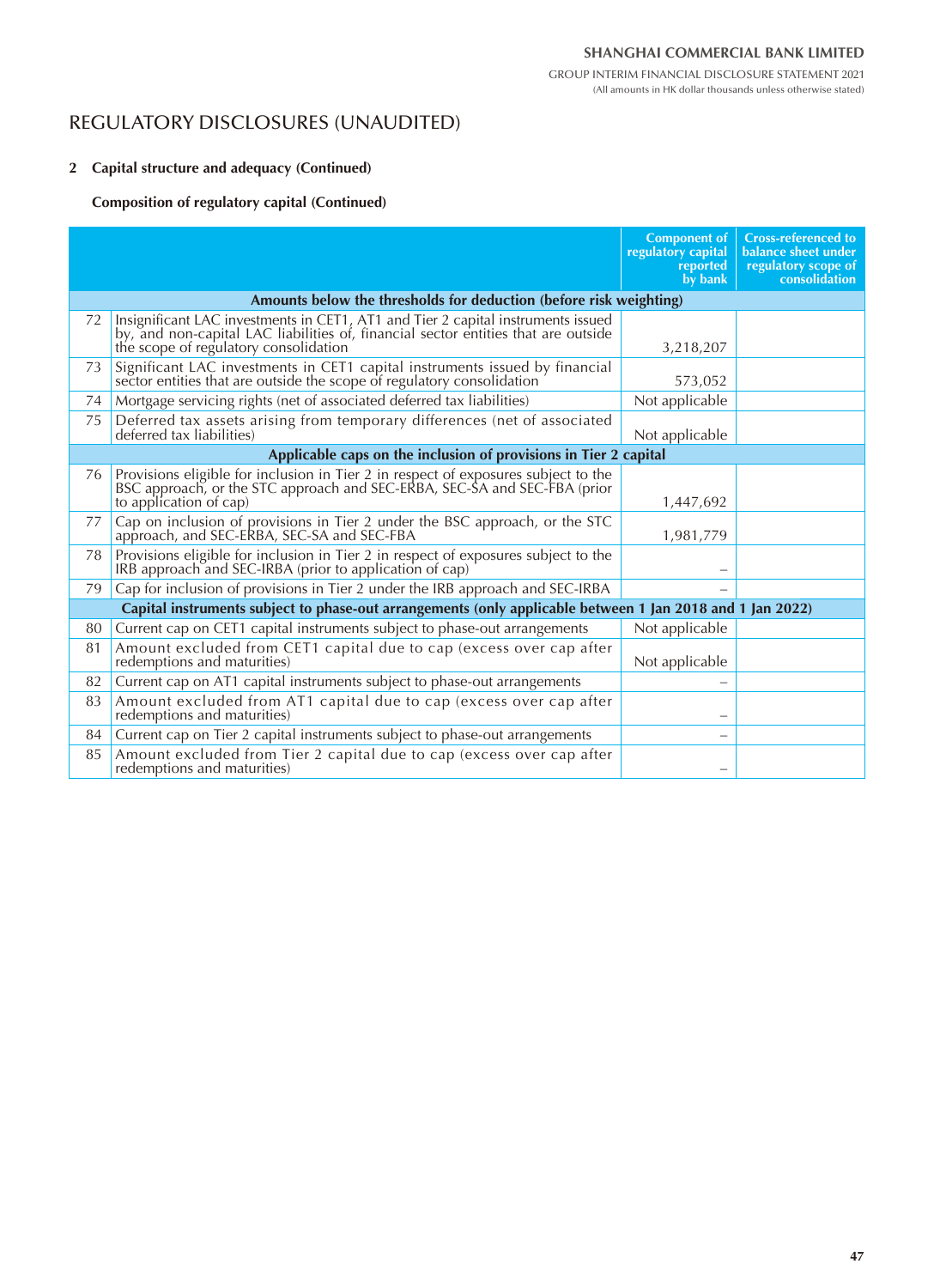GROUP INTERIM FINANCIAL DISCLOSURE STATEMENT 2021 (All amounts in HK dollar thousands unless otherwise stated)

### REGULATORY DISCLOSURES (UNAUDITED)

#### **2 Capital structure and adequacy (Continued)**

#### **Composition of regulatory capital (Continued)**

#### **Note to the template:**

Element where a more conservative definition has been applied in the BCR relative to that set out in Basel III capital standards:

| Row No. | <b>Description</b>                                                                                                                                                                                                                                                                                                                                                                                                                                                                                                                                                                                                                                                                                                                                                                                                                                                                                                                                                                                                                                                                                                                                                              | <b>Hong Kong basis</b> | <b>Basel III basis</b> |
|---------|---------------------------------------------------------------------------------------------------------------------------------------------------------------------------------------------------------------------------------------------------------------------------------------------------------------------------------------------------------------------------------------------------------------------------------------------------------------------------------------------------------------------------------------------------------------------------------------------------------------------------------------------------------------------------------------------------------------------------------------------------------------------------------------------------------------------------------------------------------------------------------------------------------------------------------------------------------------------------------------------------------------------------------------------------------------------------------------------------------------------------------------------------------------------------------|------------------------|------------------------|
|         | Deferred tax assets ("DTA") (net of associated deferred tax liabilities)                                                                                                                                                                                                                                                                                                                                                                                                                                                                                                                                                                                                                                                                                                                                                                                                                                                                                                                                                                                                                                                                                                        | 20,867                 |                        |
| 10      | Explanation<br>As set out in paragraphs 69 and 87 of the Basel III text issued by the Basel Committee (December 2010), DTAs<br>of the bank to be realized are to be deducted, whereas DTAs which relate to temporary differences may be<br>given limited recognition in CET1 capital (and hence be excluded from deduction from CET1 capital up to the<br>specified threshold). In Hong Kong, an AI is required to deduct all DTAs in full, irrespective of their origin, from<br>CET1 capital. Therefore, the amount to be deducted as reported in row 10 may be greater than that required<br>under Basel III. The amount reported under the column "Basel III basis" in this box represents the amount<br>reported in row 10 (i.e. the amount reported under the "Hong Kong basis") adjusted by reducing the amount of<br>DTAs to be deducted which relate to temporary differences to the extent not in excess of the 10% threshold set<br>for DTAs arising from temporary differences and the aggregate 15% threshold set for MSRs, DTAs arising from<br>temporary differences and significant investments in CET1 capital instruments issued by financial sector entities |                        |                        |

(excluding those that are loans, facilities or other credit exposures to connected companies) under Basel III.

Remarks:

The amount of the 10% threshold mentioned above is calculated based on the amount of CET1 capital determined in accordance with the deduction methods set out in BCR Schedule 4F. The 15% threshold is referring to paragraph 88 of the Basel III text issued by the Basel Committee (December 2010) and has no effect to the Hong Kong regime.

Footnote:

CET1 Common Equity Tier 1

AT1 Additional Tier 1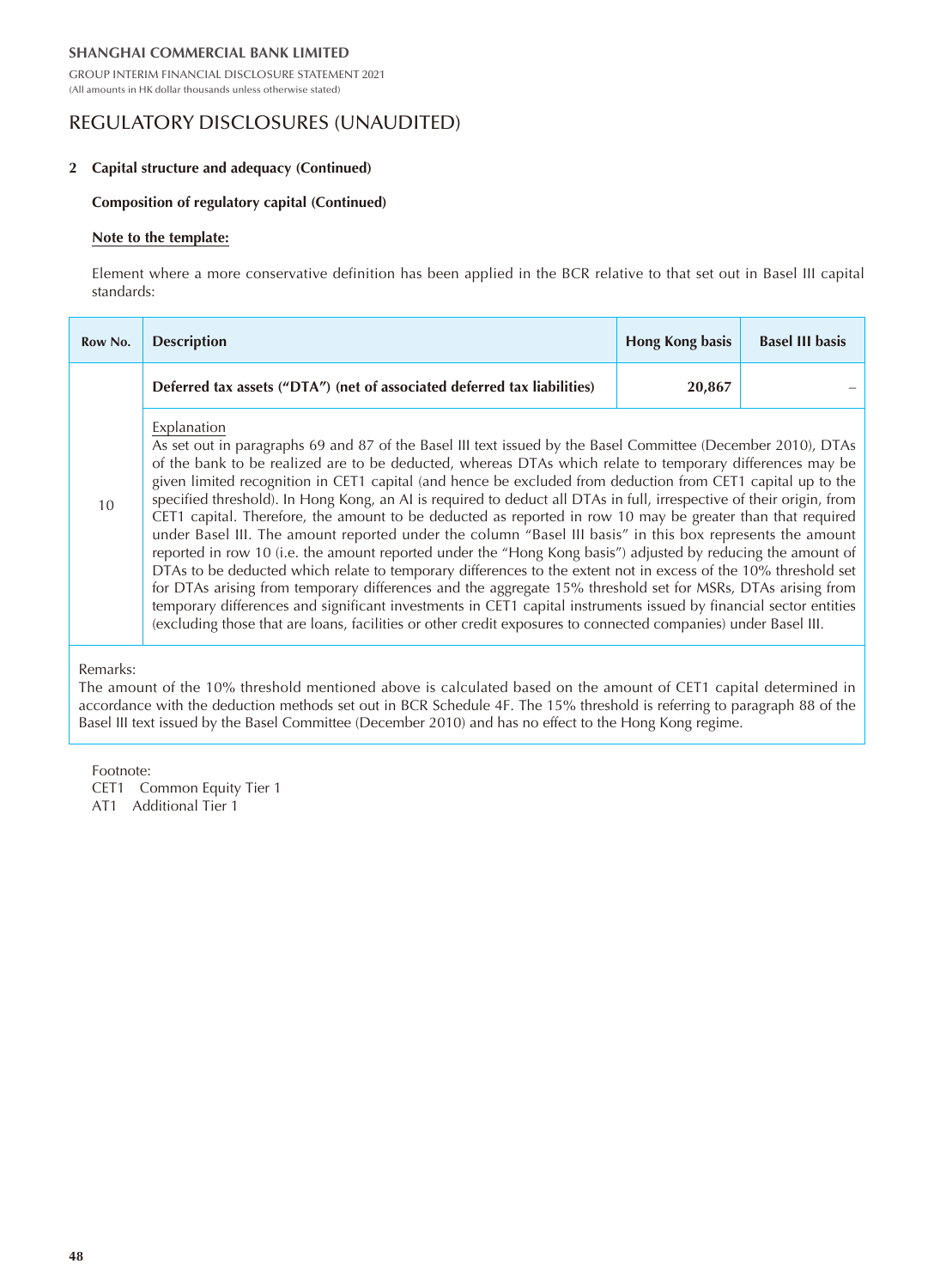# REGULATORY DISCLOSURES (UNAUDITED)

### **2 Capital structure and adequacy (Continued)**

### **Main features of regulatory capital instruments**

The main features of regulatory capital instruments as at 30 June 2021 are shown below. Full terms and conditions are published in the Bank's website of http://www.shacombank.com.hk and are accessible at the following direct link: http://www.shacombank.com.hk/eng/about/regulatory/20210630.jsp

|                |                                                                                                          | <b>Ordinary shares</b>                                                                            | Subordinated notes due 2027                                                                                                                                                                                                                                                                                                                                                          | Subordinated notes due 2029                                                                                                                                                                                                                                                                                                                                                         |
|----------------|----------------------------------------------------------------------------------------------------------|---------------------------------------------------------------------------------------------------|--------------------------------------------------------------------------------------------------------------------------------------------------------------------------------------------------------------------------------------------------------------------------------------------------------------------------------------------------------------------------------------|-------------------------------------------------------------------------------------------------------------------------------------------------------------------------------------------------------------------------------------------------------------------------------------------------------------------------------------------------------------------------------------|
| $\mathbf{1}$   | Issuer                                                                                                   | Shanghai Commercial Bank<br>Limited                                                               | Shanghai Commercial Bank<br>Limited                                                                                                                                                                                                                                                                                                                                                  | Shanghai Commercial Bank<br>Limited                                                                                                                                                                                                                                                                                                                                                 |
| $\overline{2}$ | Unique identifier (e.g. CUSIP,<br>ISIN or Bloomberg identifier for<br>private placement)                 | N/A                                                                                               | ISIN: XS1720518478                                                                                                                                                                                                                                                                                                                                                                   | ISIN: XS1892105823                                                                                                                                                                                                                                                                                                                                                                  |
| 3              | Governing law(s) of the<br>instrument                                                                    | Laws of Hong Kong                                                                                 | English law, except that the<br>subordination provisions shall<br>be governed by the laws of<br>Hong Kong.                                                                                                                                                                                                                                                                           | English Law, except that the<br>subordination provisions shall<br>be governed by the laws of<br>Hong Kong.                                                                                                                                                                                                                                                                          |
|                | Regulatory treatment                                                                                     |                                                                                                   |                                                                                                                                                                                                                                                                                                                                                                                      |                                                                                                                                                                                                                                                                                                                                                                                     |
| 4              | Transitional Basel III rules#                                                                            | N/A                                                                                               | N/A                                                                                                                                                                                                                                                                                                                                                                                  | N/A                                                                                                                                                                                                                                                                                                                                                                                 |
| 5              | Post-transitional Basel III rules+                                                                       | Common Equity Tier 1                                                                              | Tier 2                                                                                                                                                                                                                                                                                                                                                                               | Tier 2                                                                                                                                                                                                                                                                                                                                                                              |
| 6              | Eligible at solo*/group/solo<br>and group                                                                | Solo and Group                                                                                    | Solo and Group                                                                                                                                                                                                                                                                                                                                                                       | Solo and Group                                                                                                                                                                                                                                                                                                                                                                      |
| $\overline{7}$ | Instrument type (types to be<br>specified by each jurisdiction)                                          | Ordinary shares                                                                                   | Other Tier 2 instruments                                                                                                                                                                                                                                                                                                                                                             | Other Tier 2 instruments                                                                                                                                                                                                                                                                                                                                                            |
| 8              | Amount recognised in<br>regulatory capital (Currency<br>in million, as of most recent<br>reporting date) | HK\$2,000 million                                                                                 | HK\$1,931 million                                                                                                                                                                                                                                                                                                                                                                    | HK\$2,319 million                                                                                                                                                                                                                                                                                                                                                                   |
| 9              | Par value of instrument                                                                                  | N/A                                                                                               | US\$250 million                                                                                                                                                                                                                                                                                                                                                                      | US\$300 million                                                                                                                                                                                                                                                                                                                                                                     |
| 10             | Accounting classification                                                                                | Shareholders' equity                                                                              | Liability-amortised cost                                                                                                                                                                                                                                                                                                                                                             | Liability-amortised cost                                                                                                                                                                                                                                                                                                                                                            |
| 11             | Original date of issuance                                                                                | 1951, 1968, 1969, 1970,<br>1972, 1973, 1975, 1979,<br>1981, 1985, 1988, 1990,<br>1991, 1996, 2000 | 29 November 2017                                                                                                                                                                                                                                                                                                                                                                     | 17 January 2019                                                                                                                                                                                                                                                                                                                                                                     |
| 12             | Perpetual or dated                                                                                       | Perpetual                                                                                         | Dated                                                                                                                                                                                                                                                                                                                                                                                | Dated                                                                                                                                                                                                                                                                                                                                                                               |
| 13             | Original maturity date                                                                                   | No maturity                                                                                       | 29 November 2027                                                                                                                                                                                                                                                                                                                                                                     | 17 January 2029                                                                                                                                                                                                                                                                                                                                                                     |
| 14             | Issuer call subject to prior<br>supervisory approval                                                     | No                                                                                                | Yes                                                                                                                                                                                                                                                                                                                                                                                  | Yes                                                                                                                                                                                                                                                                                                                                                                                 |
| 15             | Optional call date, contingent<br>call dates and redemption<br>amount                                    | N/A                                                                                               | One-off call date: 29 November<br>2022.<br>Additional optional redemption<br>in whole at 100% of principal<br>amount with accrued interest for<br>taxation reasons, tax deductions<br>reasons and regulatory reasons.<br>Redemption amount subject to<br>adjustment following occurrence<br>of a Non-Viability Event.<br>Redemption subject to prior<br>written consent of the HKMA. | One-off call date: 17 January<br>2024.<br>Additional optional redemption<br>in whole at 100% of principal<br>amount with accrued interest for<br>taxation reasons, tax deductions<br>reasons and regulatory reasons.<br>Redemption amount subject to<br>adjustment following occurrence<br>of a Non-Viability Event.<br>Redemption subject to prior<br>written consent of the HKMA. |
| 16             | Subsequent call dates, if<br>applicable                                                                  | N/A                                                                                               | N/A                                                                                                                                                                                                                                                                                                                                                                                  | N/A                                                                                                                                                                                                                                                                                                                                                                                 |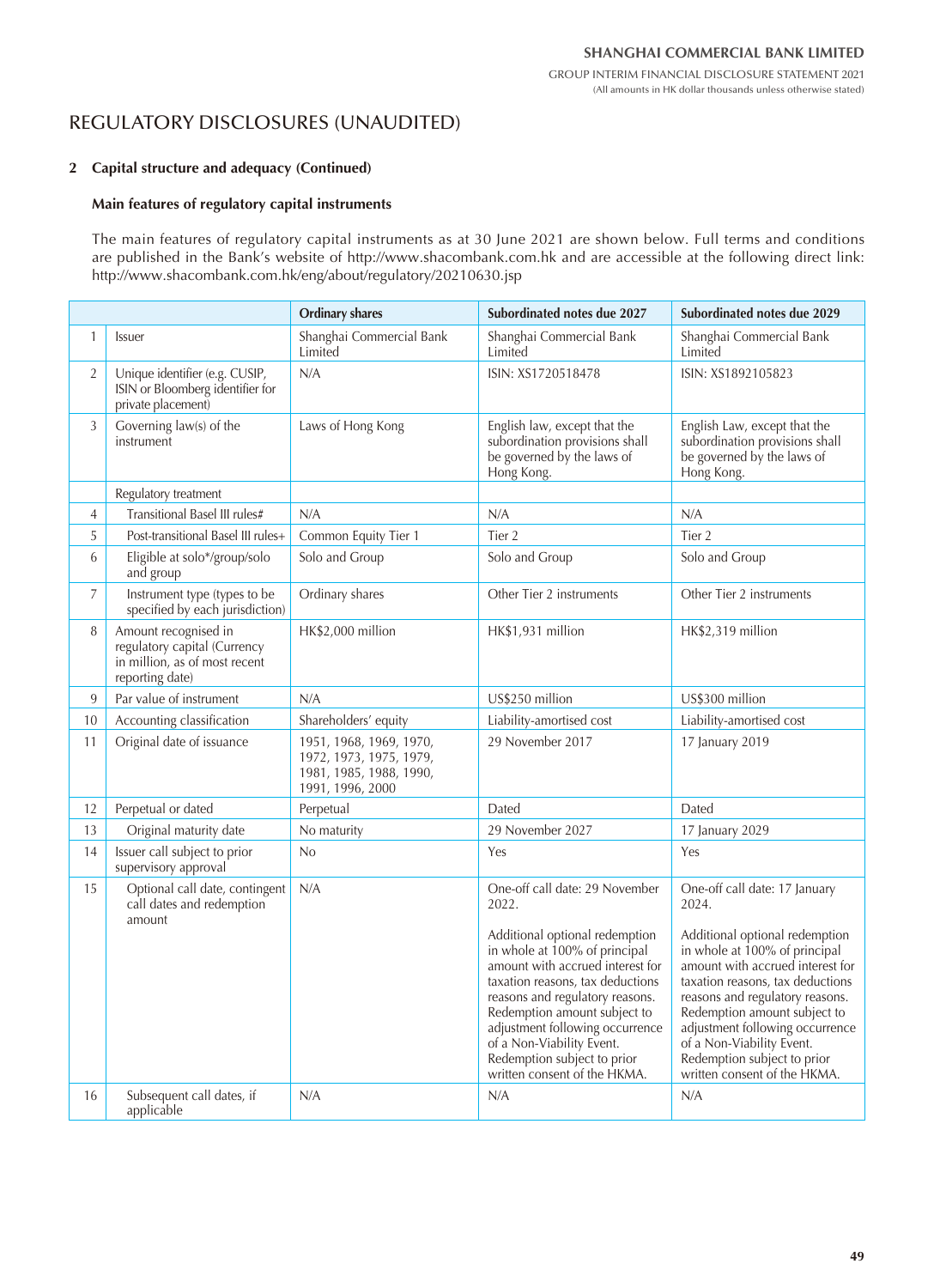GROUP INTERIM FINANCIAL DISCLOSURE STATEMENT 2021 (All amounts in HK dollar thousands unless otherwise stated)

# REGULATORY DISCLOSURES (UNAUDITED)

### **2 Capital structure and adequacy (Continued)**

### **Main features of regulatory capital instruments (Continued)**

|    |                                                                  | <b>Ordinary shares</b> | Subordinated notes due 2027                                                                                                                                                                                                                                                                                                                                                                                                                                                                                                                                   | Subordinated notes due 2029                                                                                                                                                                                                                                                                                                                                                                                                                                                                                                                                    |
|----|------------------------------------------------------------------|------------------------|---------------------------------------------------------------------------------------------------------------------------------------------------------------------------------------------------------------------------------------------------------------------------------------------------------------------------------------------------------------------------------------------------------------------------------------------------------------------------------------------------------------------------------------------------------------|----------------------------------------------------------------------------------------------------------------------------------------------------------------------------------------------------------------------------------------------------------------------------------------------------------------------------------------------------------------------------------------------------------------------------------------------------------------------------------------------------------------------------------------------------------------|
|    | Coupons/dividends                                                |                        |                                                                                                                                                                                                                                                                                                                                                                                                                                                                                                                                                               |                                                                                                                                                                                                                                                                                                                                                                                                                                                                                                                                                                |
| 17 | Fixed or floating dividend/<br>coupon                            | Floating               | Fixed                                                                                                                                                                                                                                                                                                                                                                                                                                                                                                                                                         | Fixed                                                                                                                                                                                                                                                                                                                                                                                                                                                                                                                                                          |
| 18 | Coupon rate and any related<br>index                             | N/A                    | 3.75% p.a.<br>Fixed until 29 November 2022<br>and thereafter reset to a new<br>fixed rate equal to the sum of<br>the then prevailing U.S. Treasury                                                                                                                                                                                                                                                                                                                                                                                                            | 5.00% p.a.<br>Fixed until 17 January 2024<br>and thereafter reset to a new<br>fixed rate equal to the sum of<br>the then prevailing U.S. Treasury                                                                                                                                                                                                                                                                                                                                                                                                              |
| 19 | Existence of a dividend<br>stopper                               | No                     | Rate and the Spread at Pricing.<br>No                                                                                                                                                                                                                                                                                                                                                                                                                                                                                                                         | Rate and the Spread at Pricing.<br>No                                                                                                                                                                                                                                                                                                                                                                                                                                                                                                                          |
| 20 | Fully discretionary, partially<br>discretionary or mandatory     | Fully discretionary    | Mandatory                                                                                                                                                                                                                                                                                                                                                                                                                                                                                                                                                     | Mandatory                                                                                                                                                                                                                                                                                                                                                                                                                                                                                                                                                      |
| 21 | Existence of step up or other<br>incentive to redeem             | No                     | No                                                                                                                                                                                                                                                                                                                                                                                                                                                                                                                                                            | No                                                                                                                                                                                                                                                                                                                                                                                                                                                                                                                                                             |
| 22 | Non-cumulative or<br>cumulative                                  | Non-cumulative         | Cumulative                                                                                                                                                                                                                                                                                                                                                                                                                                                                                                                                                    | Cumulative                                                                                                                                                                                                                                                                                                                                                                                                                                                                                                                                                     |
| 23 | Convertible or non-convertible                                   | Non-convertible        | Non-convertible                                                                                                                                                                                                                                                                                                                                                                                                                                                                                                                                               | Non-convertible                                                                                                                                                                                                                                                                                                                                                                                                                                                                                                                                                |
| 24 | If convertible, conversion<br>trigger (s)                        | N/A                    | N/A                                                                                                                                                                                                                                                                                                                                                                                                                                                                                                                                                           | N/A                                                                                                                                                                                                                                                                                                                                                                                                                                                                                                                                                            |
| 25 | If convertible, fully or<br>partially                            | N/A                    | N/A                                                                                                                                                                                                                                                                                                                                                                                                                                                                                                                                                           | N/A                                                                                                                                                                                                                                                                                                                                                                                                                                                                                                                                                            |
| 26 | If convertible, conversion rate                                  | N/A                    | N/A                                                                                                                                                                                                                                                                                                                                                                                                                                                                                                                                                           | N/A                                                                                                                                                                                                                                                                                                                                                                                                                                                                                                                                                            |
| 27 | If convertible, mandatory or<br>optional conversion              | N/A                    | N/A                                                                                                                                                                                                                                                                                                                                                                                                                                                                                                                                                           | N/A                                                                                                                                                                                                                                                                                                                                                                                                                                                                                                                                                            |
| 28 | If convertible, specify<br>instrument type convertible<br>into   | N/A                    | N/A                                                                                                                                                                                                                                                                                                                                                                                                                                                                                                                                                           | N/A                                                                                                                                                                                                                                                                                                                                                                                                                                                                                                                                                            |
| 29 | If convertible, specify issuer<br>of instrument it converts into | N/A                    | N/A                                                                                                                                                                                                                                                                                                                                                                                                                                                                                                                                                           | N/A                                                                                                                                                                                                                                                                                                                                                                                                                                                                                                                                                            |
| 30 | Write-down feature                                               | No                     | Yes                                                                                                                                                                                                                                                                                                                                                                                                                                                                                                                                                           | Yes                                                                                                                                                                                                                                                                                                                                                                                                                                                                                                                                                            |
| 31 | If write-down, write-down<br>trigger(s)                          | N/A                    | The earlier of the HKMA<br>notifying the issuer in writing:<br>(i) that the HKMA is of the<br>opinion that a write-off or<br>conversion is necessary,<br>without which the Issuer<br>would become non-viable<br><sub>O</sub> r<br>(ii) that a decision has been<br>made by the government<br>body, a government officer<br>or other relevant regulatory<br>body with the authority to<br>make such a decision, that<br>a public sector injection of<br>capital or equivalent support<br>is necessary, without which<br>the Issuer would become<br>non-viable. | The earlier of the HKMA<br>notifying the issuer in writing:<br>that the HKMA is of the<br>(i)<br>opinion that a write-off or<br>conversion is necessary,<br>without which the Issuer<br>would become non-viable<br><b>or</b><br>that a decision has been<br>(ii)<br>made by the government<br>body, a government officer<br>or other relevant regulatory<br>body with the authority to<br>make such a decision, that<br>a public sector injection of<br>capital or equivalent support<br>is necessary, without which<br>the Issuer would become<br>non-viable. |
| 32 | If write-down, full or partial                                   | N/A                    | May be in part or in full                                                                                                                                                                                                                                                                                                                                                                                                                                                                                                                                     | May be in part or in full                                                                                                                                                                                                                                                                                                                                                                                                                                                                                                                                      |
| 33 | If write-down, permanent or<br>temporary                         | N/A                    | Permanent                                                                                                                                                                                                                                                                                                                                                                                                                                                                                                                                                     | Permanent                                                                                                                                                                                                                                                                                                                                                                                                                                                                                                                                                      |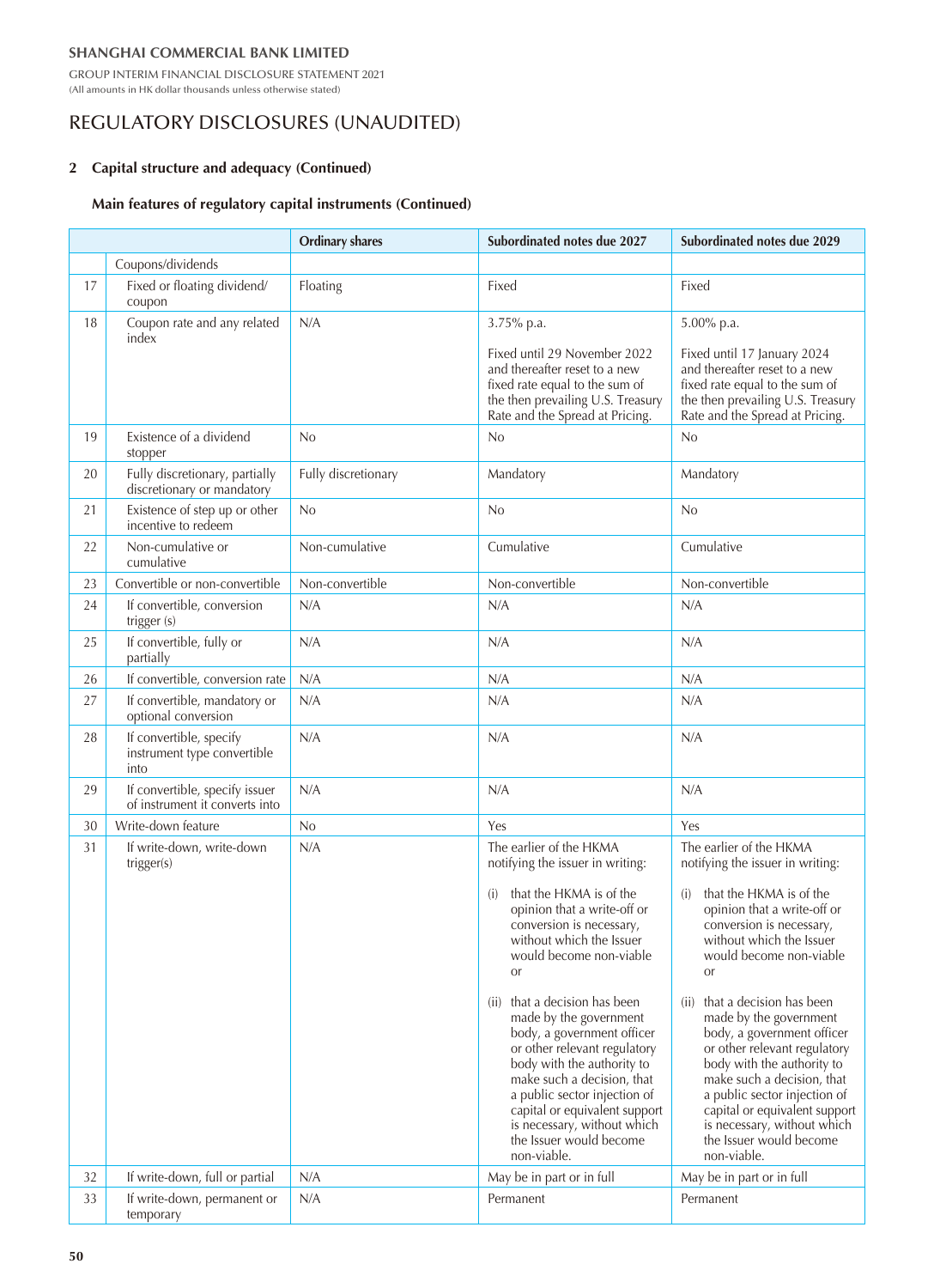(All amounts in HK dollar thousands unless otherwise stated)

REGULATORY DISCLOSURES (UNAUDITED)

### **2 Capital structure and adequacy (Continued)**

#### **Main features of regulatory capital instruments (Continued)**

|    |                                                                                                                                                                                                 | <b>Ordinary shares</b> | Subordinated notes due 2027                                                                                                                                                                                                                                                                                                                                                                                                                                                                                                                                                                                                                                                                                                                                  | Subordinated notes due 2029                                                                                                                                                                                                                                                                                                                                                                                                                                                                                                                                                                                                                                                                                                                                  |
|----|-------------------------------------------------------------------------------------------------------------------------------------------------------------------------------------------------|------------------------|--------------------------------------------------------------------------------------------------------------------------------------------------------------------------------------------------------------------------------------------------------------------------------------------------------------------------------------------------------------------------------------------------------------------------------------------------------------------------------------------------------------------------------------------------------------------------------------------------------------------------------------------------------------------------------------------------------------------------------------------------------------|--------------------------------------------------------------------------------------------------------------------------------------------------------------------------------------------------------------------------------------------------------------------------------------------------------------------------------------------------------------------------------------------------------------------------------------------------------------------------------------------------------------------------------------------------------------------------------------------------------------------------------------------------------------------------------------------------------------------------------------------------------------|
| 34 | If temporary write-down,<br>description of write-up<br>mechanism                                                                                                                                | N/A                    | N/A                                                                                                                                                                                                                                                                                                                                                                                                                                                                                                                                                                                                                                                                                                                                                          | N/A                                                                                                                                                                                                                                                                                                                                                                                                                                                                                                                                                                                                                                                                                                                                                          |
| 35 | Position in subordination<br>hierarchy in liquidation (specify<br>instrument type immediately<br>senior to instrument in the<br>insolvency creditor hierarchy of<br>the legal entity concerned) | N/A                    | The rights of the holders will, in<br>the event of the winding up of<br>the Bank, rank<br>subordinate and junior in<br>(i)<br>right of payment to, and<br>of all claims of, (a) all<br>unsubordinated creditors<br>of the Issuer (including its<br>depositors), and (b) all other<br>Subordinated Creditors of<br>the Issuer whose claims are<br>stated to rank senior to the<br>Notes or rank senior to the<br>Notes by operation of law<br>or contract;<br>pari passu in right of<br>(ii)<br>payment to and of all claims<br>of the holders of Parity<br>Obligations; and<br>(iii) senior in right of payment<br>to, and of all claims of,<br>(a) the holders of Junior<br>Obligations, and (b) holders<br>of Tier 1 Capital Instruments<br>of the Issuer. | The rights of the holders will, in<br>the event of the winding up of<br>the Bank, rank<br>subordinate and junior in<br>(i)<br>right of payment to, and<br>of all claims of, (a) all<br>unsubordinated creditors<br>of the Issuer (including its<br>depositors), and (b) all other<br>Subordinated Creditors of<br>the Issuer whose claims are<br>stated to rank senior to the<br>Notes or rank senior to the<br>Notes by operation of law<br>or contract;<br>pari passu in right of<br>(ii)<br>payment to and of all claims<br>of the holders of Parity<br>Obligations; and<br>(iii) senior in right of payment<br>to, and of all claims of,<br>(a) the holders of Junior<br>Obligations, and (b) holders<br>of Tier 1 Capital Instruments<br>of the Issuer. |
| 36 | Non-compliant transitioned<br>features                                                                                                                                                          | No                     | No                                                                                                                                                                                                                                                                                                                                                                                                                                                                                                                                                                                                                                                                                                                                                           | No                                                                                                                                                                                                                                                                                                                                                                                                                                                                                                                                                                                                                                                                                                                                                           |
| 37 | If yes, specify non-compliant<br>features                                                                                                                                                       | N/A                    | N/A                                                                                                                                                                                                                                                                                                                                                                                                                                                                                                                                                                                                                                                                                                                                                          | N/A                                                                                                                                                                                                                                                                                                                                                                                                                                                                                                                                                                                                                                                                                                                                                          |

Footnote:

- # Regulatory treatment of capital instruments subject to transitional arrangements provided for in Schedule 4H of the **BCR**
- + Regulatory treatment of capital instruments not subject to transitional arrangement provided for in Schedule 4H of the BCR
- Include solo-consolidated

N/A Not applicable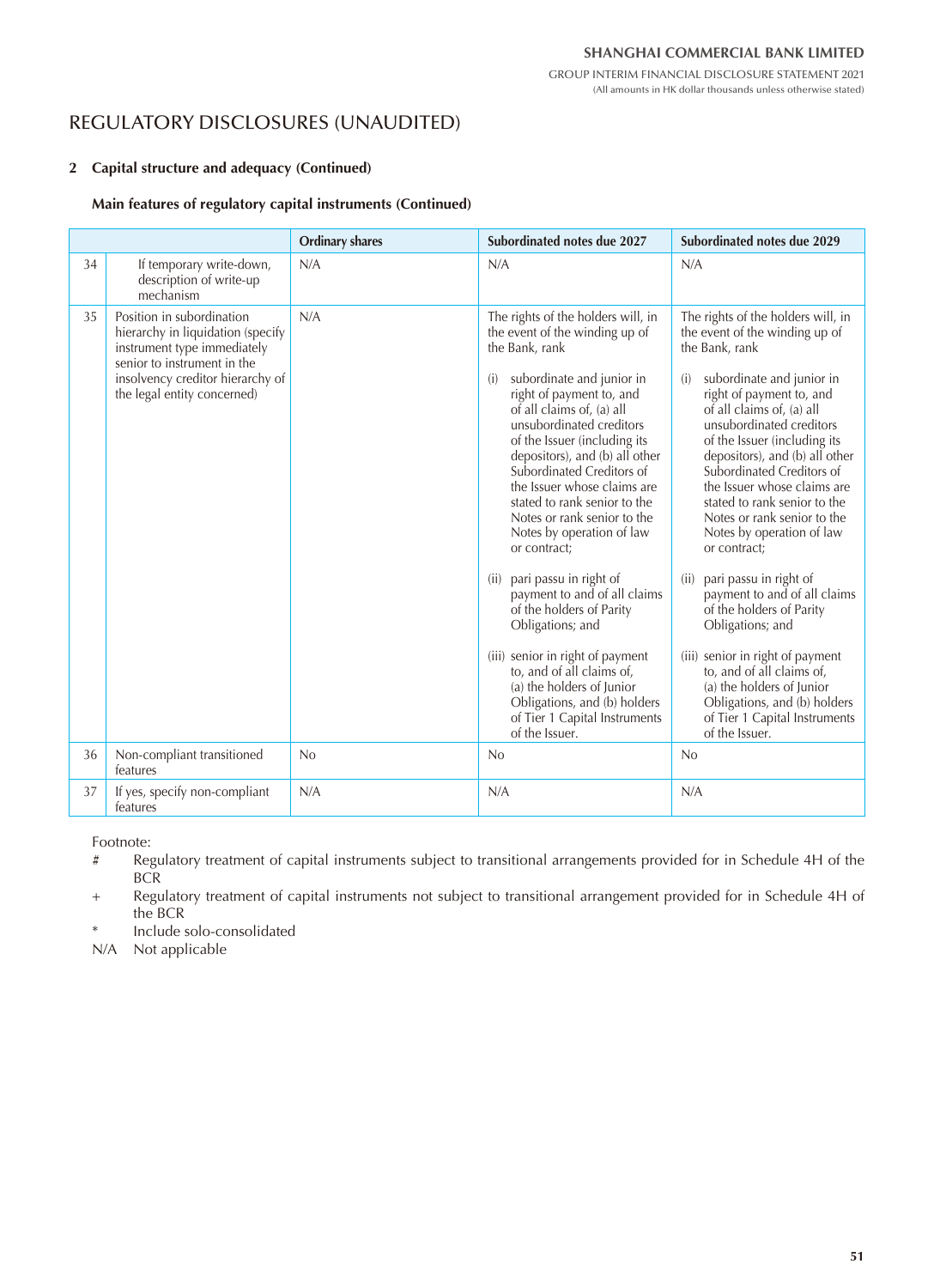GROUP INTERIM FINANCIAL DISCLOSURE STATEMENT 2021 (All amounts in HK dollar thousands unless otherwise stated)

# REGULATORY DISCLOSURES (UNAUDITED)

### **3 Overview of RWA**

The table below shows the breakdowns of RWA for various risks as at 30 June 2021 and 31 March 2021 and the minimum capital requirements as at 30 June 2021 which are calculated by multiplying the Group's RWA by 8%.

|                 |                                                                                                                                                        | <b>RWA</b>            |                | <b>Minimum</b><br>capital<br>requirements |
|-----------------|--------------------------------------------------------------------------------------------------------------------------------------------------------|-----------------------|----------------|-------------------------------------------|
|                 |                                                                                                                                                        | 30 June 2021          | 31 March 2021  | 30 June 2021                              |
| 1               | Credit risk for non-securitization exposures                                                                                                           | 155,376,738           | 153,546,831    | 12,430,139                                |
| $\overline{2}$  | Of which STC approach                                                                                                                                  | 155,376,738           | 153,546,831    | 12,430,139                                |
| 2a              | Of which BSC approach                                                                                                                                  |                       |                |                                           |
| 3               | Of which foundation IRB approach                                                                                                                       |                       |                |                                           |
| 4               | Of which supervisory slotting criteria approach                                                                                                        |                       |                |                                           |
| 5               | Of which advanced IRB approach                                                                                                                         |                       |                |                                           |
| 6               | Counterparty default risk and default fund contributions                                                                                               | 1,732,935             | 1,904,030      | 138,635                                   |
| 7               | Of which SA-CCR approach                                                                                                                               | 1,732,935             |                | 138,635                                   |
| 7a              | Of which CEM                                                                                                                                           |                       | 1,904,030      |                                           |
| 8               | Of which IMM(CCR) approach                                                                                                                             |                       |                |                                           |
| 9               | Of which others                                                                                                                                        |                       |                |                                           |
| 10              | CVA risk                                                                                                                                               | 414,388               | 461,625        | 33,151                                    |
| 11              | Equity positions in banking book under the simple risk-weight method<br>and internal models method                                                     |                       |                |                                           |
| 12              | Collective investment scheme ("CIS") exposures - LTA                                                                                                   | <b>Not Applicable</b> | Not Applicable | <b>Not Applicable</b>                     |
| 13              | CIS exposures - MBA                                                                                                                                    | <b>Not Applicable</b> | Not Applicable | <b>Not Applicable</b>                     |
| 14              | CIS exposures - FBA                                                                                                                                    | <b>Not Applicable</b> | Not Applicable | <b>Not Applicable</b>                     |
| 14a             | CIS exposures - combination of approaches                                                                                                              | <b>Not Applicable</b> | Not Applicable | <b>Not Applicable</b>                     |
| 15              | Settlement risk                                                                                                                                        |                       |                |                                           |
| 16              | Securitization exposures in banking book                                                                                                               |                       |                |                                           |
| 17              | Of which SEC-IRBA                                                                                                                                      |                       |                |                                           |
| 18              | Of which SEC-ERBA (including IAA)                                                                                                                      |                       |                |                                           |
| 19              | Of which SEC-SA                                                                                                                                        |                       |                |                                           |
| 19a             | Of which SEC-FBA                                                                                                                                       |                       |                |                                           |
| 20              | Market risk                                                                                                                                            | 10,250,463            | 10,351,525     | 820,037                                   |
| 21              | Of which STM approach                                                                                                                                  | 10,250,463            | 10,351,525     | 820,037                                   |
| 22              | Of which IMM approach                                                                                                                                  |                       |                |                                           |
| 23              | Capital charge for switch between exposures in trading book and banking<br>book (not applicable before the revised market risk framework takes effect) | <b>Not Applicable</b> | Not Applicable | <b>Not Applicable</b>                     |
| 24              | Operational risk                                                                                                                                       | 9,582,850             | 9,664,638      | 766,628                                   |
| 24a             | Sovereign concentration risk                                                                                                                           |                       |                |                                           |
| 25              | Amounts below the thresholds for deduction (subject to 250% RW)                                                                                        | 1,432,630             | 1,608,743      | 114,610                                   |
| 26              | Capital floor adjustment                                                                                                                               |                       | -              |                                           |
| 26a             | Deduction to RWA                                                                                                                                       |                       |                |                                           |
| 26 <sub>b</sub> | Of which portion of regulatory reserve for general banking risks and<br>collective provisions which is not included in Tier 2 Capital                  |                       |                |                                           |
| 26c             | Of which portion of cumulative fair value gains arising from the<br>revaluation of land and buildings which is not included in Tier 2 Capital          |                       |                |                                           |
| 27              | <b>Total</b>                                                                                                                                           | 178,790,004           | 177,537,392    | 14,303,200                                |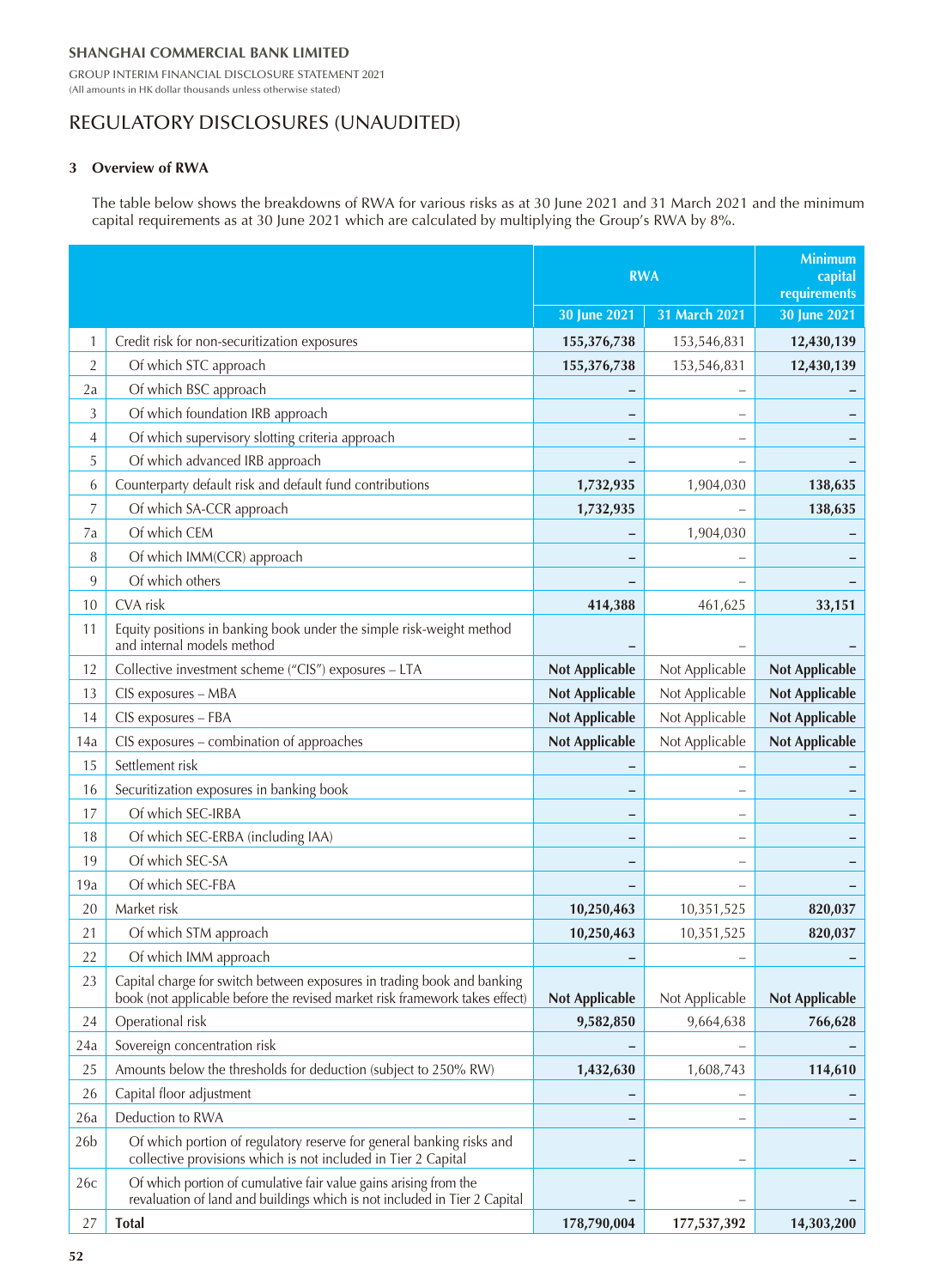# REGULATORY DISCLOSURES (UNAUDITED)

### **4 Countercyclical Capital Buffer ("CCyB") Ratio**

CCyB ratio is calculated as the weighted average of the applicable jurisdictional CCyB ("JCCyB") ratio effective at the date for which the determination is made, in respect of the jurisdictions (including Hong Kong) where the Bank has private sector credit exposures. The weight to be attributed to a given jurisdiction's applicable CCyB ratio is the ratio of the Bank's aggregate RWA for its private sector credit exposures (in both the banking book and the trading book) in that jurisdiction where the location of the exposures is determined as far as possible on an ultimate risk basis to the sum of the Bank's aggregate RWA across all jurisdictions in which the Bank has private sector credit exposures.

Key drivers for the changes in exposure amounts include asset quality, credit growth and credit portfolio. The applicable JCCyB ratio for Hong Kong is determined by the Hong Kong Monetary Authority based on the Initial Reference Calculator that is transparently calculated and made public, while the applicable JCCyB ratio in respect of a given jurisdiction outside Hong Kong may differ from the JCCyB ratio as determined by the relevant authority in that jurisdiction if the Hong Kong Monetary Authority has determined and announced the application of a higher or lower rate.

The following table shows the CCyB ratio, the geographical breakdown of the RWA in relation to private sector credit exposures that are relevant to the calculation of CCyB ratio and which have an applicable JCCyB ratio greater than zero as at 30 June 2021.

| <b>Jurisdiction</b> | Applicable JCCyB<br>ratio in effect | <b>Total RWA used in</b><br>computation of<br><b>CC<sub>V</sub>B</b> ratio | CCyB ratio | <b>CCyB</b> amount |
|---------------------|-------------------------------------|----------------------------------------------------------------------------|------------|--------------------|
|                     | $\%$                                | HK\$'000                                                                   | $\%$       | HK\$'000           |
| Hong Kong SAR       | $1.0\%$                             | 81,193,874                                                                 |            |                    |
| Sum                 |                                     | 81,193,874                                                                 |            |                    |
| <b>Total</b>        |                                     | 126,717,944                                                                | $0.6\%$    | 1,146,044          |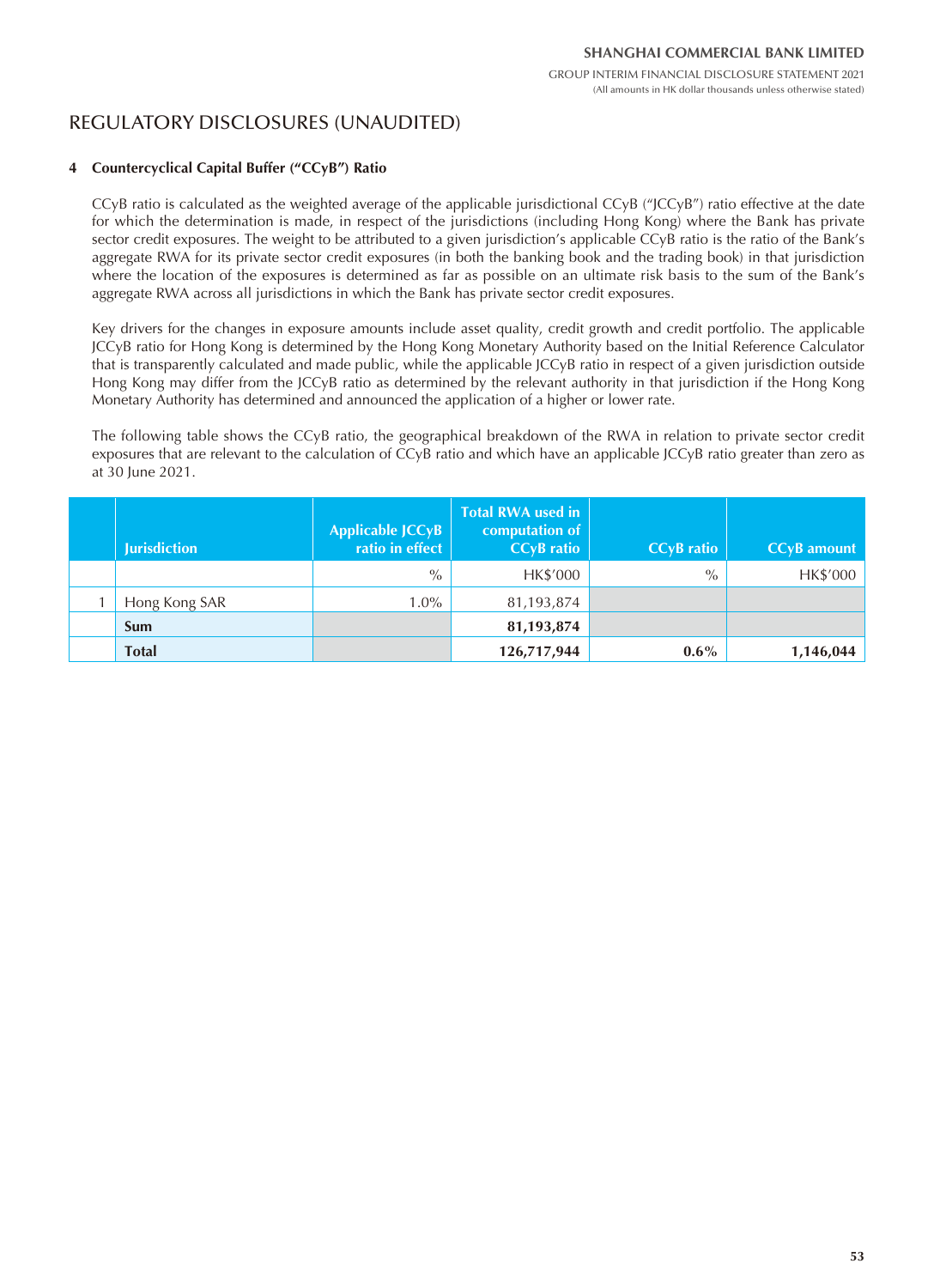GROUP INTERIM FINANCIAL DISCLOSURE STATEMENT 2021 (All amounts in HK dollar thousands unless otherwise stated)

# REGULATORY DISCLOSURES (UNAUDITED)

#### **5 Leverage ratio**

The leverage ratio ("LR") represents the consolidated ratio computed in the same regulatory consolidation basis as the capital adequacy ratio. The table below presents the summary comparison of accounting assets against leverage ratio exposure measure as at 30 June 2021.

|    | <b>Item</b>                                                                                                                                                                           | Value under the<br><b>LR</b> framework |
|----|---------------------------------------------------------------------------------------------------------------------------------------------------------------------------------------|----------------------------------------|
|    | Total consolidated assets as per published financial statements (before adjustments for<br>specific and collective provisions)                                                        | 232,111,689                            |
| 2  | Adjustment for investments in banking, financial, insurance or commercial entities that are<br>consolidated for accounting purposes but outside the scope of regulatory consolidation | (181, 608)                             |
| 2a | Adjustment for securitised exposures that meet the operational requirements for the<br>recognition of risk transference                                                               |                                        |
| 3  | Adjustment for fiduciary assets recognised on the balance sheet pursuant to the applicable<br>accounting standard but excluded from the LR exposure measure                           |                                        |
| 3a | Adjustments for eligible cash pooling transactions                                                                                                                                    |                                        |
| 4  | Adjustments for derivative contracts                                                                                                                                                  | 1,815,491                              |
| 5  | Adjustment for SFTs (i.e. repos and similar secured lending)                                                                                                                          |                                        |
| 6  | Adjustment for off-balance sheet ("OBS") items (i.e. conversion to credit equivalent<br>amounts of OBS exposures)                                                                     | 10,252,468                             |
| 6a | Adjustments for prudent valuation adjustments and specific and collective provisions that<br>are allowed to be excluded from exposure measure                                         | (559, 168)                             |
| 7  | Other adjustments                                                                                                                                                                     | (2,043,348)                            |
| 8  | Leverage ratio exposure measure                                                                                                                                                       | 241,395,524                            |

The leverage ratios as at 30 June 2021 and 31 March 2021 are shown below:

|                |                                                                                                                                                                        | <b>30 June 2021</b> | 31 March 2021 |
|----------------|------------------------------------------------------------------------------------------------------------------------------------------------------------------------|---------------------|---------------|
|                | On-balance sheet exposures                                                                                                                                             |                     |               |
| 1              | On-balance sheet exposures (excluding those arising from derivative<br>contracts and SFTs, but including collateral)                                                   | 231,600,280         | 228,099,231   |
| $\overline{2}$ | Less: Asset amounts deducted in determining Tier 1 capital                                                                                                             | (2,043,348)         | (2, 286, 588) |
| 3              | Total on-balance sheet exposures (excluding derivative contracts and SFTs)                                                                                             | 229,556,932         | 225,812,643   |
|                | <b>Exposures arising from derivative contracts</b>                                                                                                                     |                     |               |
| 4              | Replacement cost associated with all derivative contracts (where applicable<br>net of eligible cash variation margin and/or with bilateral netting)                    | 168,719             | 756,758       |
| 5              | Add-on amounts for PFE associated with all derivative contracts                                                                                                        | 1,976,573           | 2,633,441     |
| 6              | Gross-up for collateral provided in respect of derivative contracts where<br>deducted from the balance sheet assets pursuant to the applicable<br>accounting framework |                     |               |
| $\overline{7}$ | Less: Deductions of receivables assets for cash variation margin provided<br>under derivative contracts                                                                |                     |               |
| 8              | Less: Exempted CCP leg of client-cleared trade exposures                                                                                                               |                     |               |
| 9              | Adjusted effective notional amount of written credit-related derivative<br>contracts                                                                                   |                     |               |
| 10             | Less: Adjusted effective notional offsets and add-on deductions for written<br>credit-related derivative contracts                                                     |                     |               |
| 11             | Total exposures arising from derivative contracts                                                                                                                      | 2,145,292           | 3,390,199     |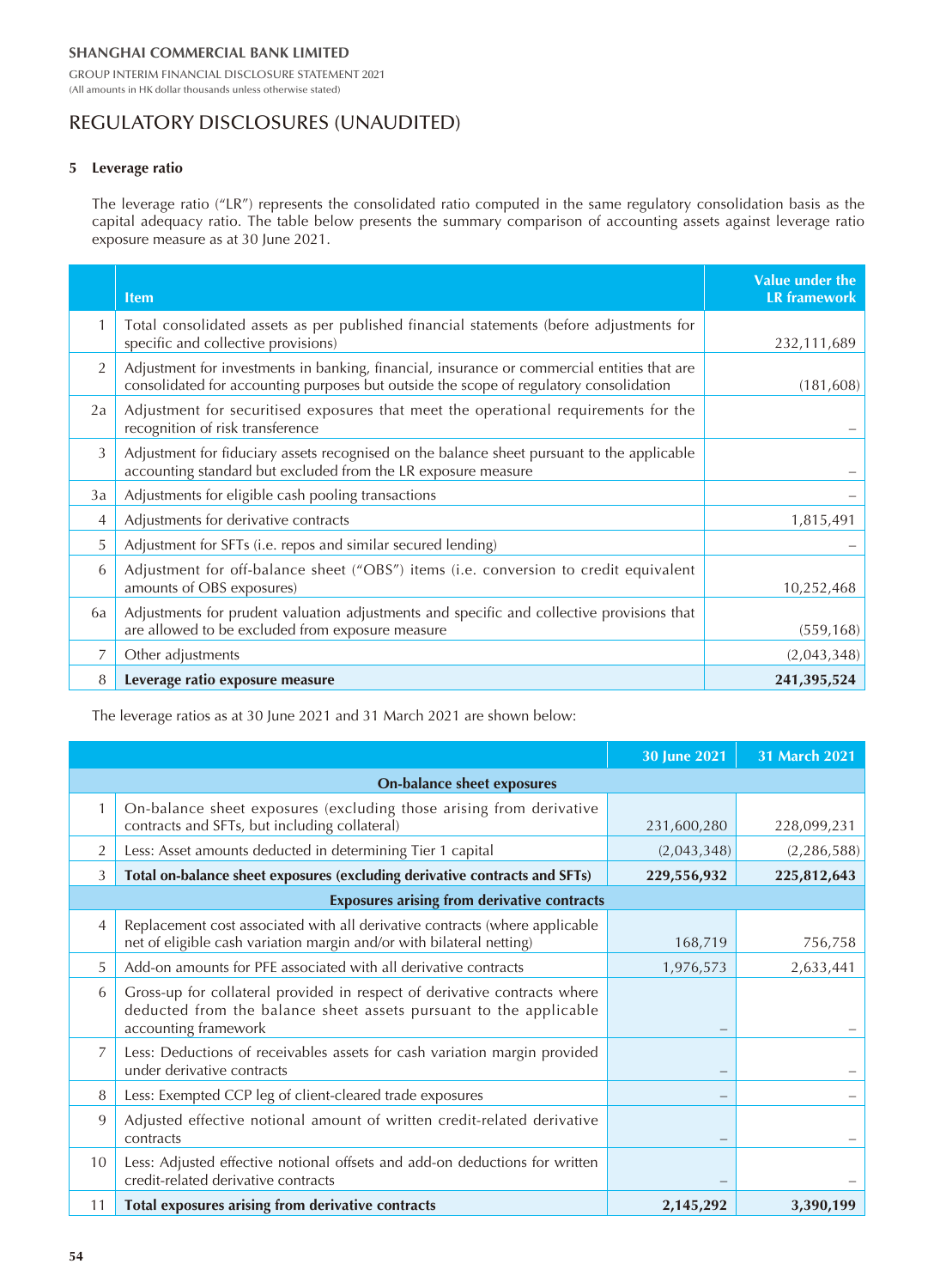GROUP INTERIM FINANCIAL DISCLOSURE STATEMENT 2021 (All amounts in HK dollar thousands unless otherwise stated)

# REGULATORY DISCLOSURES (UNAUDITED)

#### **5 Leverage ratio (Continued)**

|                 |                                                                                                        | 30 June 2021   | 31 March 2021 |  |  |  |  |  |  |  |
|-----------------|--------------------------------------------------------------------------------------------------------|----------------|---------------|--|--|--|--|--|--|--|
|                 | <b>Exposures arising from SFTs</b>                                                                     |                |               |  |  |  |  |  |  |  |
| 12              | Gross SFT assets (with no recognition of netting), after adjusting for sale<br>accounting transactions |                |               |  |  |  |  |  |  |  |
| 13              | Less: Netted amounts of cash payables and cash receivables of gross SFT assets                         |                |               |  |  |  |  |  |  |  |
| 14              | CCR exposure for SFT assets                                                                            |                |               |  |  |  |  |  |  |  |
| 15              | Agent transaction exposures                                                                            |                |               |  |  |  |  |  |  |  |
| 16              | <b>Total exposures arising from SFTs</b>                                                               |                |               |  |  |  |  |  |  |  |
|                 | Other off-balance sheet exposures                                                                      |                |               |  |  |  |  |  |  |  |
| 17              | Off-balance sheet exposure at gross notional amount                                                    | 46,509,747     | 51,395,252    |  |  |  |  |  |  |  |
| 18              | Less: Adjustments for conversion to credit equivalent amounts                                          | (36, 257, 279) | (39,639,645)  |  |  |  |  |  |  |  |
| 19              | <b>Off-balance sheet items</b>                                                                         | 10,252,468     | 11,755,607    |  |  |  |  |  |  |  |
|                 | <b>Capital and total exposures</b>                                                                     |                |               |  |  |  |  |  |  |  |
| 20              | <b>Tier 1 capital</b>                                                                                  | 31,100,458     | 30,674,409    |  |  |  |  |  |  |  |
| 20a             | Total exposures before adjustments for specific and collective provisions                              | 241,954,692    | 240,958,449   |  |  |  |  |  |  |  |
| 20 <sub>b</sub> | Adjustments for specific and collective provisions                                                     | (559, 168)     | (542, 229)    |  |  |  |  |  |  |  |
| 21              | Total exposures after adjustments for specific and collective provisions                               | 241,395,524    | 240,416,220   |  |  |  |  |  |  |  |
|                 | Leverage ratio                                                                                         |                |               |  |  |  |  |  |  |  |
| 22              | Leverage ratio                                                                                         | 12.9%          | 12.8%         |  |  |  |  |  |  |  |

Footnote:<br>CCP:

CCP: Central counterparty<br>CCR: Counterparty credit r

Counterparty credit risk

PFE: Potential future exposure<br>SFT: Securities financing transa

Securities financing transactions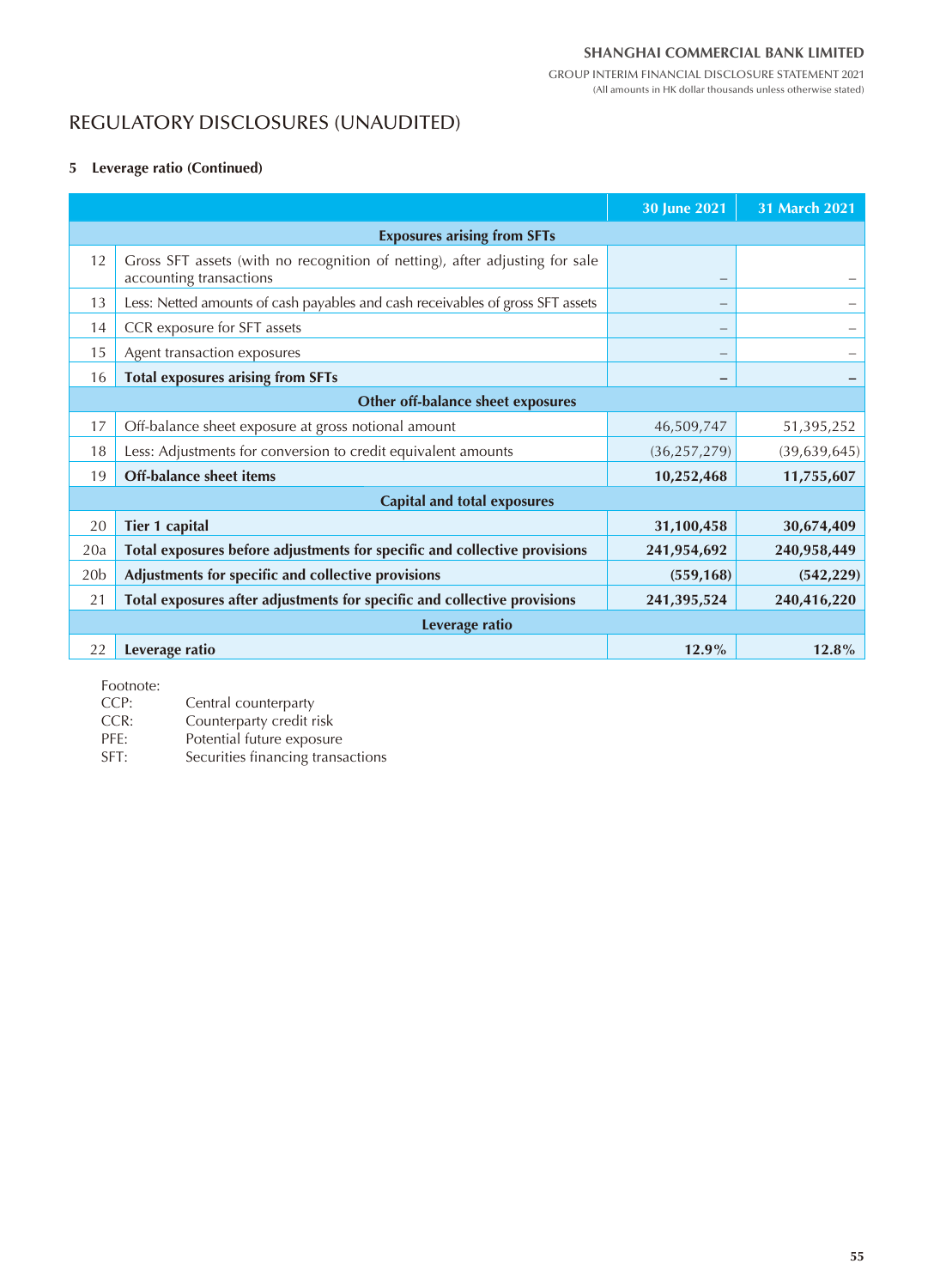GROUP INTERIM FINANCIAL DISCLOSURE STATEMENT 2021 (All amounts in HK dollar thousands unless otherwise stated)

# REGULATORY DISCLOSURES (UNAUDITED)

### **6 Credit risk**

#### **(a) Credit quality of exposures as at 30 June 2021**

|                | Gross carrying amounts of   |                               |                            |                                   |                                                                     | Of which ECL accounting<br>provisions for credit losses on<br><b>STC</b> approach exposures | Of which<br><b>ECL</b> accounting                                  |             |
|----------------|-----------------------------|-------------------------------|----------------------------|-----------------------------------|---------------------------------------------------------------------|---------------------------------------------------------------------------------------------|--------------------------------------------------------------------|-------------|
|                |                             | <b>Defaulted</b><br>exposures | Non-defaulted<br>exposures | Allowances/<br><i>impairments</i> | Allocated in<br>regulatory<br>category of<br>specific<br>provisions | <b>Allocated in</b><br>regulatory<br>category of<br>collective<br>provisions                | provisions<br>for credit<br>losses on IRB<br>approach<br>exposures | Net values  |
|                | Loans                       | 111,213                       | 100,496,825                | 524,550                           | 52,352                                                              | 472,198                                                                                     | $\overline{\phantom{0}}$                                           | 100,083,488 |
| $\overline{2}$ | Debt securities             | $\overline{\phantom{m}}$      | 75,360,863                 |                                   | $\overline{\phantom{0}}$                                            |                                                                                             | $\qquad \qquad -$                                                  | 75,360,856  |
| 3              | Off-balance sheet exposures | $\qquad \qquad -$             | 13,445,861                 | 6,918                             | $\qquad \qquad -$                                                   | 6,918                                                                                       | $\qquad \qquad -$                                                  | 13,438,943  |
| 4              | Total                       | 111,213                       | 189,303,549                | 531,475                           | 52,352                                                              | 479,123                                                                                     | -                                                                  | 188,883,287 |

### **(b) Changes in defaulted loans and debt securities**

|   |                                                                               | <b>Amount</b> |
|---|-------------------------------------------------------------------------------|---------------|
|   | Defaulted loans and debt securities as at end December 2020                   | 74,998        |
|   | Loans and debt securities that have defaulted since the last reporting period | 42,188        |
|   | Returned to non-defaulted status                                              |               |
|   | Amounts written off                                                           | (792)         |
|   | Other changes                                                                 | (5, 181)      |
| 6 | Defaulted loans and debt securities as at end June 2021                       | 111.213       |

### **(c) Overview of recognised credit risk mitigation as at 30 June 2021**

|                |                    | <b>Exposures</b><br>unsecured:<br>carrying<br>amount | <b>Exposures</b><br>to be<br>secured | <b>Exposures</b><br>secured by<br>recognised<br>collateral | <b>Exposures</b><br>secured by<br>recognised<br>guarantees | <b>Exposures</b><br>secured by<br>recognised<br>credit<br>derivative<br><b>contracts</b> |
|----------------|--------------------|------------------------------------------------------|--------------------------------------|------------------------------------------------------------|------------------------------------------------------------|------------------------------------------------------------------------------------------|
|                | Loans              | 98,758,936                                           | 1,324,552                            | 1,105,123                                                  | 219,429                                                    |                                                                                          |
| $\overline{2}$ | Debt securities    | 75,360,856                                           | –                                    | $\overline{\phantom{0}}$                                   | -                                                          |                                                                                          |
| 3              | Total              | 174,119,792                                          | 1,324,552                            | 1,105,123                                                  | 219,429                                                    |                                                                                          |
| 4              | Of which defaulted | 3,017                                                | 87,082                               | 87,082                                                     | -                                                          |                                                                                          |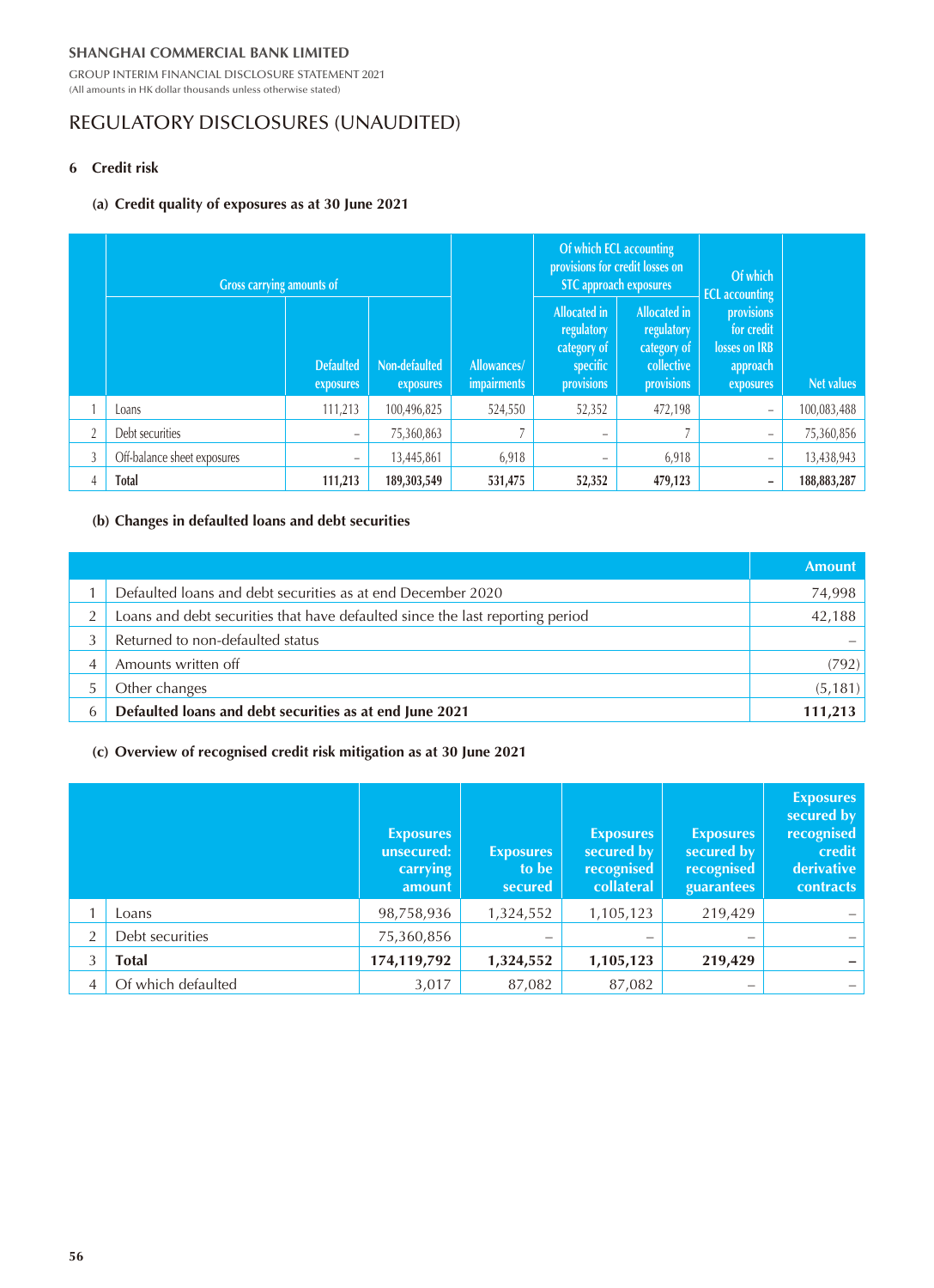# REGULATORY DISCLOSURES (UNAUDITED)

### **6 Credit risk (Continued)**

### **(d) Credit risk exposures and effects of recognised credit risk mitigation – for STC approach as at 30 June 2021**

|                |                                                                                                                                     |                                   | <b>Exposures pre-CCF and</b><br>pre-CRM |                                   | <b>Exposures post-CCF and</b><br>post-CRM | <b>RWA and RWA density</b> |                    |  |
|----------------|-------------------------------------------------------------------------------------------------------------------------------------|-----------------------------------|-----------------------------------------|-----------------------------------|-------------------------------------------|----------------------------|--------------------|--|
|                | <b>Exposure classes</b>                                                                                                             | <b>On-balance</b><br>sheet amount | Off-balance<br>sheet amount             | <b>On-balance</b><br>sheet amount | Off-balance<br>sheet amount               | <b>RWA</b>                 | <b>RWA</b> density |  |
| 1              | Sovereign exposures                                                                                                                 | 11,345,278                        |                                         | 11,357,955                        |                                           | 44,458                     |                    |  |
| $\overline{2}$ | PSE exposures                                                                                                                       | 3,615,430                         | 250,000                                 | 3,602,753                         | 125,000                                   | 745,551                    | 20%                |  |
| 2a             | Of which: domestic PSEs                                                                                                             | 3,615,430                         | 250,000                                 | 3,602,753                         | 125,000                                   | 745,551                    | 20%                |  |
| 2 <sub>b</sub> | Of which: foreign PSEs                                                                                                              |                                   |                                         |                                   |                                           |                            |                    |  |
| 3              | Multilateral development bank<br>exposures                                                                                          | 1,233,993                         |                                         | 1,233,993                         |                                           |                            |                    |  |
| 4              | <b>Bank exposures</b>                                                                                                               | 71,718,519                        | 263,193                                 | 71,935,221                        | 64,426                                    | 27,814,806                 | 39%                |  |
| 5              | Securities firm exposures                                                                                                           | 1,279,399                         | 1,918,653                               | 1,279,399                         |                                           | 639,700                    | 50%                |  |
| 6              | Corporate exposures                                                                                                                 | 108,797,620                       | 32,629,737                              | 107,945,265                       | 5,460,311                                 | 103,067,572                | 91%                |  |
| 7              | CIS exposures                                                                                                                       |                                   |                                         |                                   | -                                         |                            |                    |  |
| 8              | Cash items                                                                                                                          | 842,676                           |                                         | 1,860,717                         | -                                         | 143,021                    | $8\%$              |  |
| 9              | Exposures in respect of failed<br>delivery on transactions entered<br>into on a basis other than a<br>delivery-versus-payment basis |                                   |                                         |                                   |                                           |                            |                    |  |
| 10             | Regulatory retail exposures                                                                                                         | 3,884,570                         | 2,386,001                               | 3,801,408                         | 128,126                                   | 2,947,151                  | 75%                |  |
| 11             | Residential mortgage loans                                                                                                          | 8,991,061                         | 2,151,779                               | 8,988,609                         | 1,067,364                                 | 4,871,686                  | 48%                |  |
| 12             | Other exposures which are not<br>past due exposures                                                                                 | 15,207,243                        | 6,910,384                               | 14,910,469                        | 100,853                                   | 15,011,323                 | 100%               |  |
| 13             | Past due exposures                                                                                                                  | 90,099                            |                                         | 90,099                            |                                           | 91,470                     | 102%               |  |
| 14             | Significant exposures to<br>commercial entities                                                                                     |                                   |                                         |                                   |                                           |                            |                    |  |
| 15             | <b>Total</b>                                                                                                                        | 227,005,888                       | 46,509,747                              | 227,005,888                       | 6,946,080                                 | 155,376,738                | 66%                |  |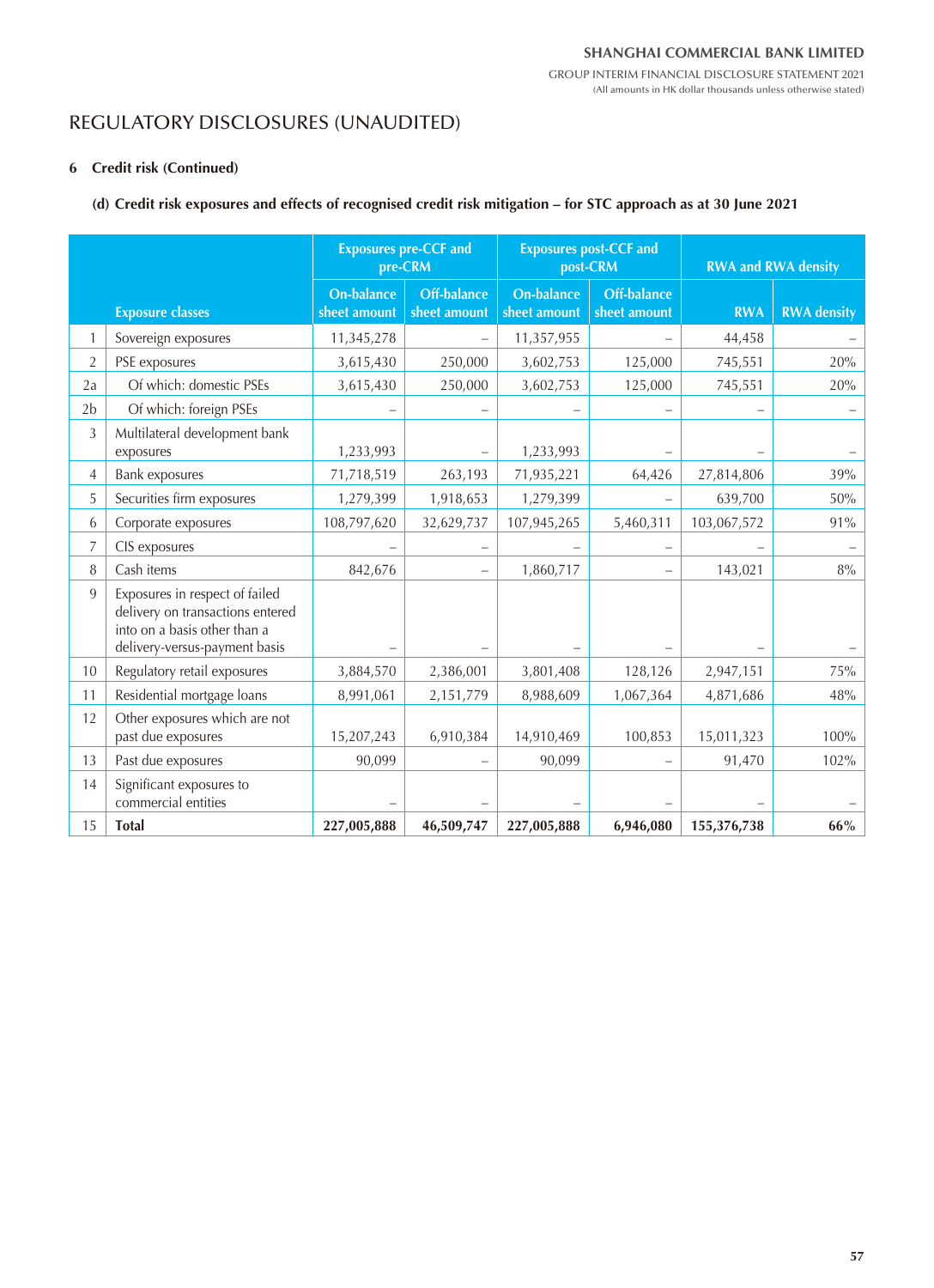GROUP INTERIM FINANCIAL DISCLOSURE STATEMENT 2021 (All amounts in HK dollar thousands unless otherwise stated)

# REGULATORY DISCLOSURES (UNAUDITED)

### **6 Credit risk (Continued)**

### **(e) Credit risk exposures by asset classes and by risk weights – for STC approach as at 30 June 2021**

|                  | <b>Risk Weight</b>                                                                                                                  |                |                          |                          |                          |            |                          |                          |                          |                   |                          | <b>Total</b><br>credit risk                       |
|------------------|-------------------------------------------------------------------------------------------------------------------------------------|----------------|--------------------------|--------------------------|--------------------------|------------|--------------------------|--------------------------|--------------------------|-------------------|--------------------------|---------------------------------------------------|
|                  | <b>Exposure class</b>                                                                                                               | $0\%$          | 10%                      | 20%                      | 35%                      | 50%        | 75%                      | 100%                     | 150%                     | 250%              | <b>Others</b>            | exposures<br>amount<br>(post CCF and<br>post CRM) |
|                  | Sovereign exposures                                                                                                                 | 11,135,665     | $\overline{\phantom{a}}$ | 222,290                  | $\overline{\phantom{0}}$ |            |                          |                          |                          | $\qquad \qquad -$ |                          | 11,357,955                                        |
| $\boldsymbol{2}$ | PSE exposures                                                                                                                       |                | $\overline{a}$           | 3,727,753                | $\overline{a}$           |            |                          |                          |                          | ÷                 |                          | 3,727,753                                         |
| 2a               | Of which: domestic PSEs                                                                                                             |                |                          | 3,727,753                | -                        |            |                          | $\overline{\phantom{0}}$ |                          | $\overline{a}$    |                          | 3,727,753                                         |
| 2b               | Of which: foreign PSEs                                                                                                              |                |                          |                          |                          |            |                          |                          |                          | L,                |                          |                                                   |
| $\sqrt{3}$       | Multilateral development bank<br>exposures                                                                                          | 1,233,993      |                          |                          |                          |            |                          |                          |                          | $\overline{a}$    |                          | 1,233,993                                         |
| $\overline{4}$   | <b>Bank exposures</b>                                                                                                               |                | $\overline{\phantom{a}}$ | 31,673,914               | $\overline{a}$           | 37,691,417 |                          | 2,634,316                |                          | $\qquad \qquad -$ | $\overline{\phantom{a}}$ | 71,999,647                                        |
| $5\,$            | Securities firm exposures                                                                                                           |                |                          |                          | $\frac{1}{2}$            | 1,279,399  |                          |                          |                          | $\overline{a}$    |                          | 1,279,399                                         |
| 6                | Corporate exposures                                                                                                                 |                |                          | 1,248,012                | ÷,                       | 18,679,188 |                          | 93,478,376               |                          | $\qquad \qquad -$ |                          | 113,405,576                                       |
| $\overline{7}$   | CIS exposures                                                                                                                       | $\overline{a}$ | $\sim$                   |                          | L,                       |            | $\overline{a}$           |                          | $\overline{a}$           | $\overline{a}$    |                          |                                                   |
| 8                | Cash items                                                                                                                          | 1,421,346      | ۰                        | 370,438                  | $\overline{\phantom{0}}$ |            | $\overline{\phantom{0}}$ | 68,933                   | $\overline{\phantom{a}}$ | $\qquad \qquad -$ | ÷,                       | 1,860,717                                         |
| 9                | Exposures in respect of failed<br>delivery on transactions entered<br>into on a basis other than a<br>delivery-versus-payment basis | $\overline{a}$ |                          |                          |                          |            |                          |                          |                          | $\qquad \qquad -$ |                          |                                                   |
| 10 <sup>1</sup>  | Regulatory retail exposures                                                                                                         | $\overline{a}$ | $\overline{a}$           | $\overline{a}$           | $\overline{\phantom{0}}$ | ÷          | 3,929,534                |                          | $\overline{\phantom{0}}$ | $\qquad \qquad -$ |                          | 3,929,534                                         |
| 11               | Residential mortgage loans                                                                                                          | ۳              | ٠                        | $\overline{\phantom{a}}$ | 7,915,747                |            | 156,204                  | 1,984,022                |                          | Ĭ.                |                          | 10,055,973                                        |
| 12               | Other exposures which are not<br>past due exposures                                                                                 |                |                          |                          |                          |            |                          | 15,011,322               |                          | Ĭ.                |                          | 15,011,322                                        |
| 13               | Past due exposures                                                                                                                  |                |                          | 172                      | ÷,                       |            |                          | 86,910                   | 3,017                    | $\overline{a}$    |                          | 90,099                                            |
| 14               | Significant exposures to<br>commercial entities                                                                                     |                |                          |                          |                          |            |                          |                          |                          |                   |                          |                                                   |
| 15               | <b>Total</b>                                                                                                                        | 13,791,004     | $\qquad \qquad -$        | 37,242,579               | 7,915,747                | 57,650,004 |                          | 4,085,738 113,263,879    | 3,017                    | $\overline{a}$    | $\overline{\phantom{a}}$ | 233,951,968                                       |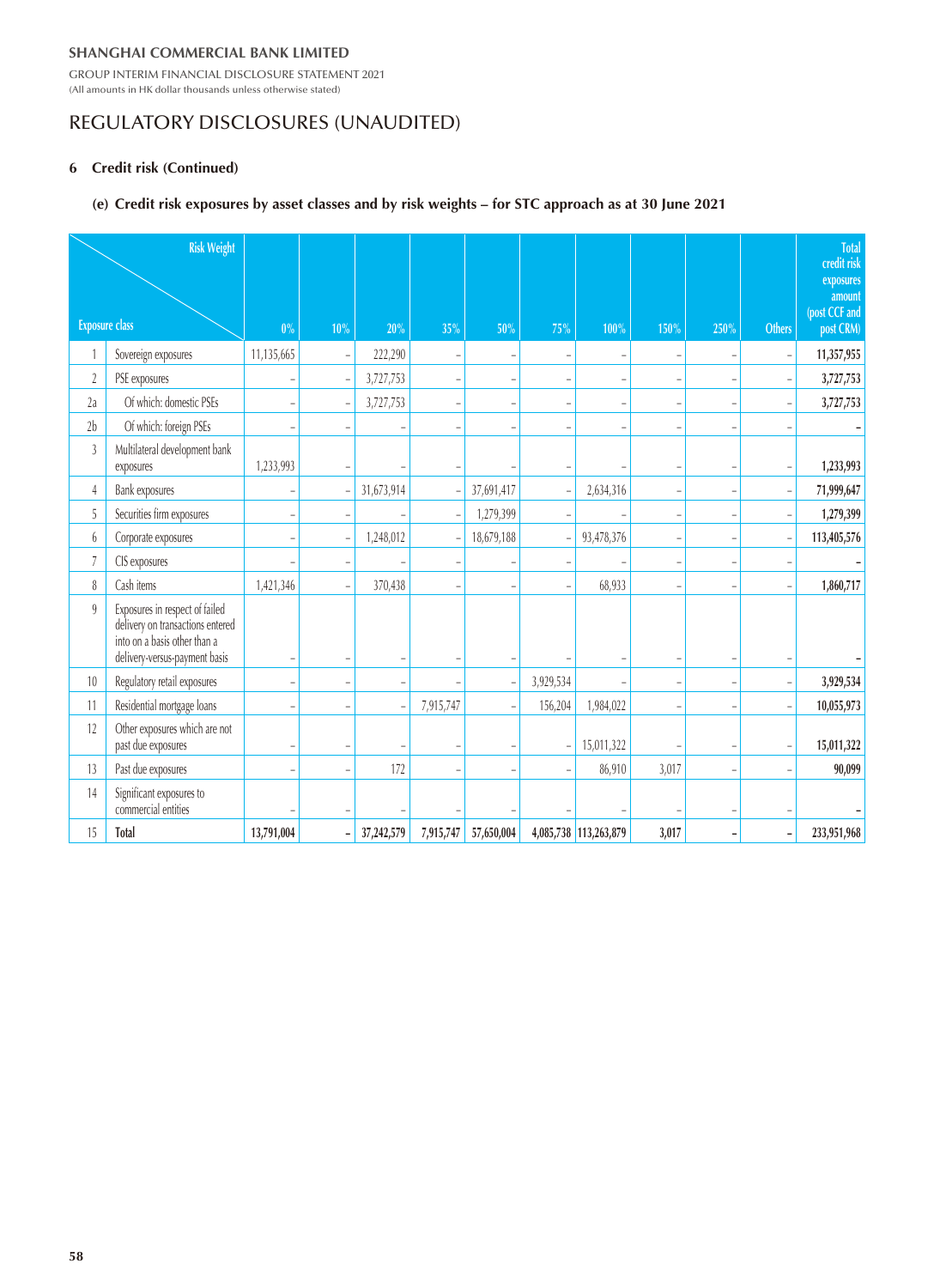# REGULATORY DISCLOSURES (UNAUDITED)

### **7 Counterparty credit risk**

### **(a) Analysis of counterparty default risk exposures (other than those to CCPs) by approaches as at 30 June 2021**

|                |                                               | <b>Replacement</b><br>cost (RC) | <b>PFE</b> | <b>Effective</b><br><b>EPE</b> | Alpha $(a)$<br>used for<br>computing<br>default risk<br>exposure | <b>Default risk</b><br>exposure<br>after CRM | <b>RWA</b> |
|----------------|-----------------------------------------------|---------------------------------|------------|--------------------------------|------------------------------------------------------------------|----------------------------------------------|------------|
|                | SA-CCR approach<br>(for derivative contracts) | 163,174                         | 1,387,769  |                                | 1.4                                                              | 2,171,320                                    | 1,732,935  |
| 1a             | CEM (for derivative contracts)                | $\qquad \qquad -$               | -          |                                | 1.4                                                              | -                                            |            |
| $\overline{2}$ | IMM (CCR) approach                            |                                 |            | $\overline{\phantom{0}}$       | $\overline{\phantom{m}}$                                         | -                                            |            |
| 3              | Simple approach (for SFTs)                    |                                 |            |                                |                                                                  | $\overline{\phantom{0}}$                     |            |
| $\overline{4}$ | Comprehensive approach<br>(for SFTs)          |                                 |            |                                |                                                                  | -                                            |            |
| 5              | VaR (for SFTs)                                |                                 |            |                                |                                                                  | -                                            |            |
| 6              | <b>Total</b>                                  |                                 |            |                                |                                                                  |                                              | 1,732,935  |

### **(b) CVA capital charge as at 30 June 2021**

|                                                                                        | <b>EAD post CRM</b> | <b>RWA</b> |
|----------------------------------------------------------------------------------------|---------------------|------------|
| Netting sets for which CVA capital charge is calculated by the advanced CVA method     |                     |            |
| (i) VaR (after application of multiplication factor if applicable)                     |                     |            |
| (ii) Stressed VaR (after application of multiplication factor if applicable)           |                     |            |
| Netting sets for which CVA capital charge is calculated by the standardized CVA method | 2,171,320           | 414,388    |
| Total                                                                                  | 2,171,320           | 414,388    |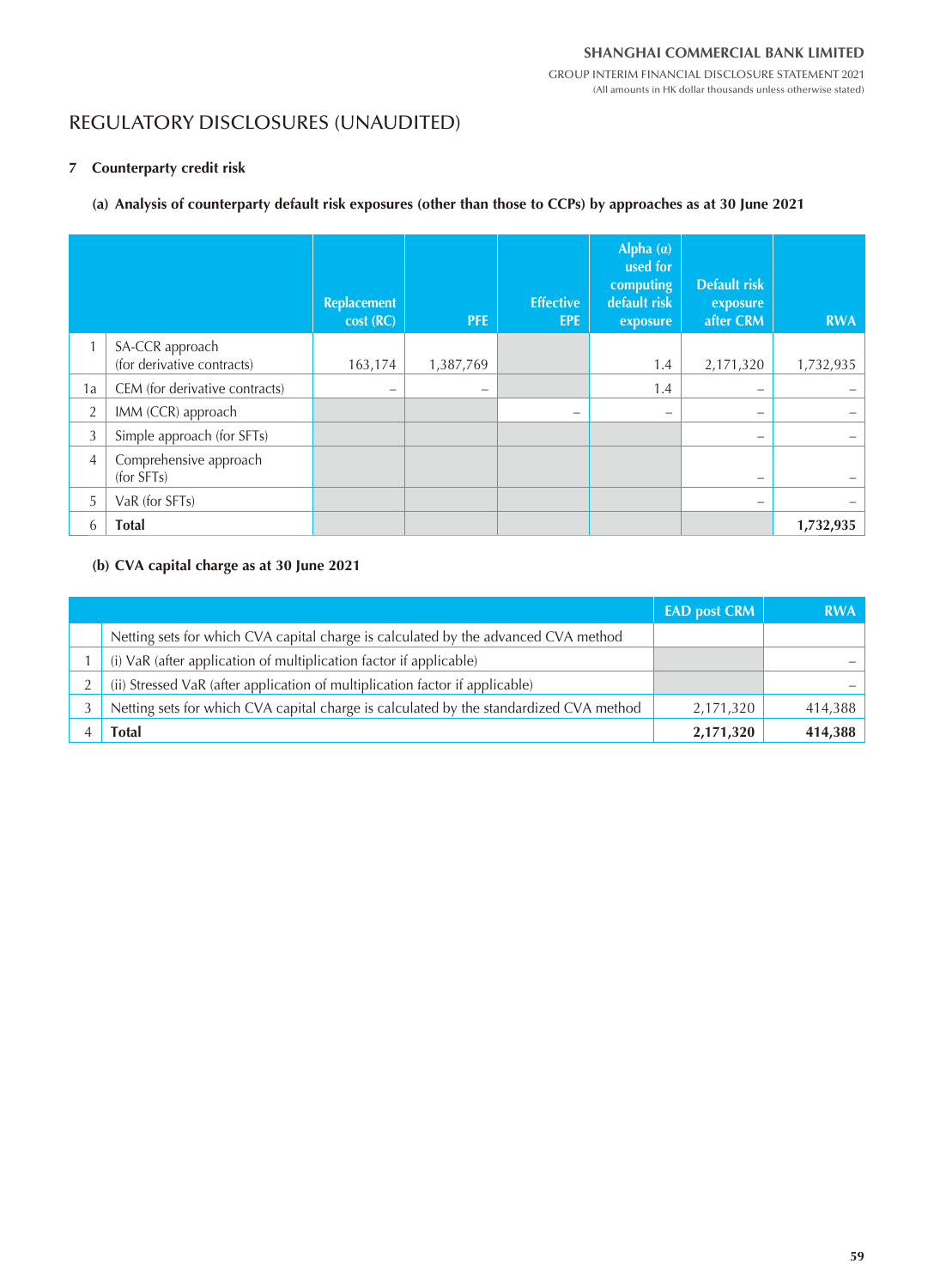GROUP INTERIM FINANCIAL DISCLOSURE STATEMENT 2021 (All amounts in HK dollar thousands unless otherwise stated)

# REGULATORY DISCLOSURES (UNAUDITED)

#### **7 Counterparty credit risk (Continued)**

**(c) Counterparty default risk exposures (other than those to CCPs) by asset classes and by risk weights – for STC approach as at 30 June 2021**

|                  | <b>Risk Weight</b>                                  |                          |                          |                          |                          |                          |                          |                          |                          |                          |                          | <b>Total</b><br>default risk |
|------------------|-----------------------------------------------------|--------------------------|--------------------------|--------------------------|--------------------------|--------------------------|--------------------------|--------------------------|--------------------------|--------------------------|--------------------------|------------------------------|
|                  | <b>Exposure class</b>                               | $0\%$                    | 10%                      | 20%                      | 35%                      | 50%                      | 75%                      | 100%                     | 150%                     | 250%                     | <b>Others</b>            | exposure<br>after CRM        |
|                  | Sovereign exposures                                 | $\overline{\phantom{a}}$ | $\overline{\phantom{a}}$ | $\overline{\phantom{a}}$ | $\overline{\phantom{a}}$ | -                        | $\qquad \qquad -$        | $\qquad \qquad -$        | $\overline{\phantom{a}}$ | $\overline{\phantom{a}}$ | $\overline{\phantom{a}}$ |                              |
| $\boldsymbol{2}$ | PSE exposures                                       | -                        | $\overline{\phantom{a}}$ | $\equiv$                 | -                        | $\equiv$                 | $\overline{\phantom{m}}$ | $\overline{\phantom{a}}$ | -                        | $\overline{\phantom{a}}$ | $\overline{\phantom{m}}$ |                              |
| 2a               | Of which: domestic PSEs                             | $\overline{\phantom{0}}$ | $\equiv$                 | $\overline{\phantom{a}}$ | $\overline{\phantom{a}}$ | $\overline{\phantom{0}}$ | $\overline{\phantom{a}}$ | $\overline{\phantom{a}}$ | $\overline{\phantom{0}}$ | $\overline{\phantom{a}}$ | $\equiv$                 |                              |
| 2b               | Of which: foreign PSEs                              | $\overline{\phantom{0}}$ | $\overline{\phantom{a}}$ | $\overline{\phantom{a}}$ | $\overline{\phantom{a}}$ | $\overline{\phantom{0}}$ | $\overline{\phantom{a}}$ | $\overline{\phantom{a}}$ | $\overline{\phantom{0}}$ | $\overline{\phantom{a}}$ | $\overline{\phantom{a}}$ |                              |
| $\overline{3}$   | Multilateral development bank<br>exposures          | $\overline{\phantom{0}}$ | -                        | -                        | -                        |                          | $\overline{\phantom{m}}$ | $\overline{\phantom{m}}$ | -                        | $\overline{\phantom{m}}$ | $\overline{\phantom{a}}$ |                              |
| 4                | <b>Bank exposures</b>                               | $\overline{\phantom{0}}$ | $\qquad \qquad -$        | 163,976                  | $\overline{\phantom{a}}$ | 510,175                  | $\qquad \qquad -$        | $\overline{\phantom{a}}$ | $\overline{\phantom{0}}$ | $\overline{\phantom{a}}$ | $\overline{\phantom{a}}$ | 674,151                      |
| 5                | Securities firm exposures                           | -                        | $\overline{\phantom{a}}$ | $\overline{\phantom{a}}$ | $\overline{\phantom{a}}$ | -                        | -                        | $\overline{\phantom{a}}$ | -                        | $\overline{\phantom{a}}$ | $\overline{\phantom{a}}$ |                              |
| 6                | Corporate exposures                                 | -                        | $\overline{\phantom{a}}$ | $\overline{\phantom{m}}$ | $\overline{\phantom{a}}$ | 104,234                  | $\overline{\phantom{a}}$ | 569,219                  | $\overline{\phantom{m}}$ | $\overline{\phantom{m}}$ | $\overline{\phantom{m}}$ | 673,453                      |
| $\overline{7}$   | CIS exposures                                       | -                        | $\overline{\phantom{a}}$ | $\overline{\phantom{a}}$ | $\qquad \qquad -$        | -                        | $\overline{\phantom{a}}$ | $\qquad \qquad -$        | -                        | $\overline{\phantom{a}}$ | $\overline{\phantom{m}}$ |                              |
| 8                | Regulatory retail exposures                         | $\overline{\phantom{0}}$ | -                        | -                        | -                        | -                        | $\overline{\phantom{m}}$ | $\overline{\phantom{m}}$ | -                        | $\overline{\phantom{m}}$ | $\overline{\phantom{a}}$ |                              |
| 9                | Residential mortgage loans                          | $\qquad \qquad -$        | $\overline{\phantom{a}}$ | $\overline{\phantom{a}}$ | $\overline{\phantom{a}}$ | $\overline{\phantom{0}}$ | $\overline{\phantom{a}}$ | $\qquad \qquad -$        | $\overline{\phantom{a}}$ | $\overline{\phantom{a}}$ | $\overline{\phantom{m}}$ |                              |
| 10               | Other exposures which are not<br>past due exposures | $\overline{\phantom{0}}$ | ۳                        | $\overline{\phantom{0}}$ | $\overline{\phantom{0}}$ | $\overline{\phantom{0}}$ | $\qquad \qquad -$        | 823,716                  | -                        | $\overline{\phantom{0}}$ | $\overline{\phantom{m}}$ | 823,716                      |
| 11               | Significant exposures to<br>commercial entities     | $\overline{\phantom{0}}$ | -                        | -                        | $\overline{\phantom{0}}$ |                          | ۳                        | $\overline{\phantom{m}}$ | $\overline{\phantom{0}}$ | $\overline{\phantom{a}}$ | $\overline{\phantom{0}}$ |                              |
| 12               | <b>Total</b>                                        | $\overline{\phantom{a}}$ | $\overline{\phantom{a}}$ | 163,976                  | $\overline{\phantom{a}}$ | 614,409                  | $\overline{\phantom{a}}$ | 1,392,935                | $\overline{\phantom{a}}$ | $\overline{\phantom{a}}$ | $\overline{\phantom{a}}$ | 2,171,320                    |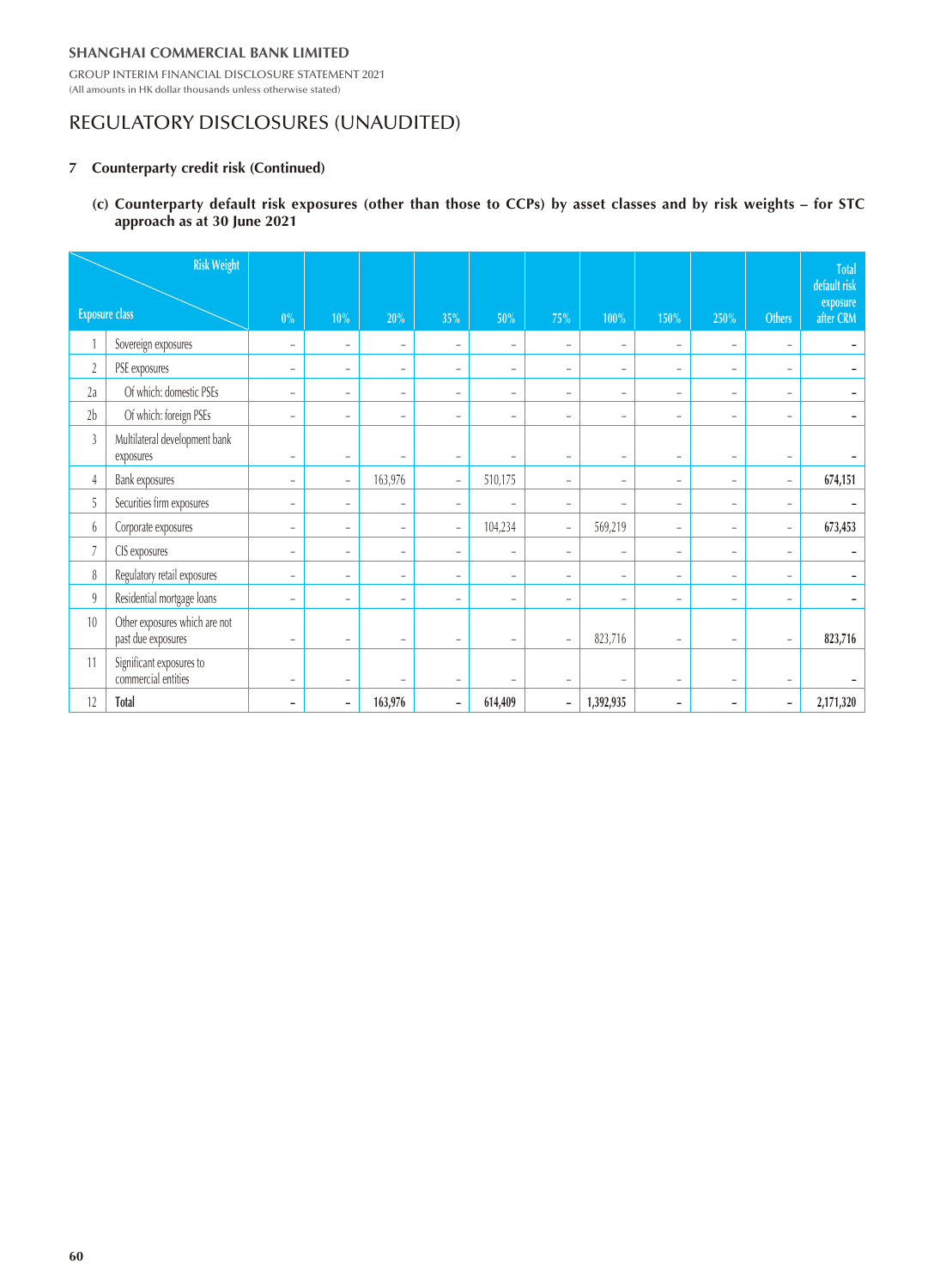# REGULATORY DISCLOSURES (UNAUDITED)

### **7 Counterparty credit risk (Continued)**

### **(d) Composition of collateral for counterparty default risk exposures (including those for contracts or transactions cleared through CCPs) as at 30 June 2021**

|  |                         | <b>Derivative contracts</b>                     |              |                                    |              | <b>SFT<sub>s</sub></b>      |                         |
|--|-------------------------|-------------------------------------------------|--------------|------------------------------------|--------------|-----------------------------|-------------------------|
|  |                         | Fair value of recognised<br>collateral received |              | Fair value of posted<br>collateral |              | Fair value of<br>recognised | Fair value              |
|  |                         | Segregated                                      | Unsegregated | Segregated                         | Unsegregated | collateral<br>received      | of posted<br>collateral |
|  | Cash – other currencies | —                                               | 100,322      | $\qquad \qquad -$                  | 66,545       | -                           |                         |
|  | Total                   | -                                               | 100,322      |                                    | 66,545       |                             |                         |

### **(e) Credit-related derivatives contracts**

The Group did not have any credit-related derivatives contracts as at 30 June 2021.

### **(f) Exposures to CCPs**

The Group did not have any exposures to CCPs as at 30 June 2021.

#### **8 Market risk**

#### **Market risk under STM approach as at 30 June 2021**

|                |                                                     | <b>RWA</b> |
|----------------|-----------------------------------------------------|------------|
|                | Outright product exposures                          |            |
| 1              | Interest rate exposures (general and specific risk) | 2,858,188  |
| $\overline{2}$ | Equity exposures (general and specific risk)        | 413,475    |
| 3              | Foreign exchange (including gold) exposures         | 6,969,000  |
| $\overline{4}$ | Commodity exposures                                 |            |
|                | Option exposures                                    |            |
| 5              | Simplified approach                                 |            |
| 6              | Delta-plus approach                                 | 9,800      |
| 7              | Other approach                                      |            |
| 8              | Securitization exposures                            |            |
| 9              | <b>Total</b>                                        | 10,250,463 |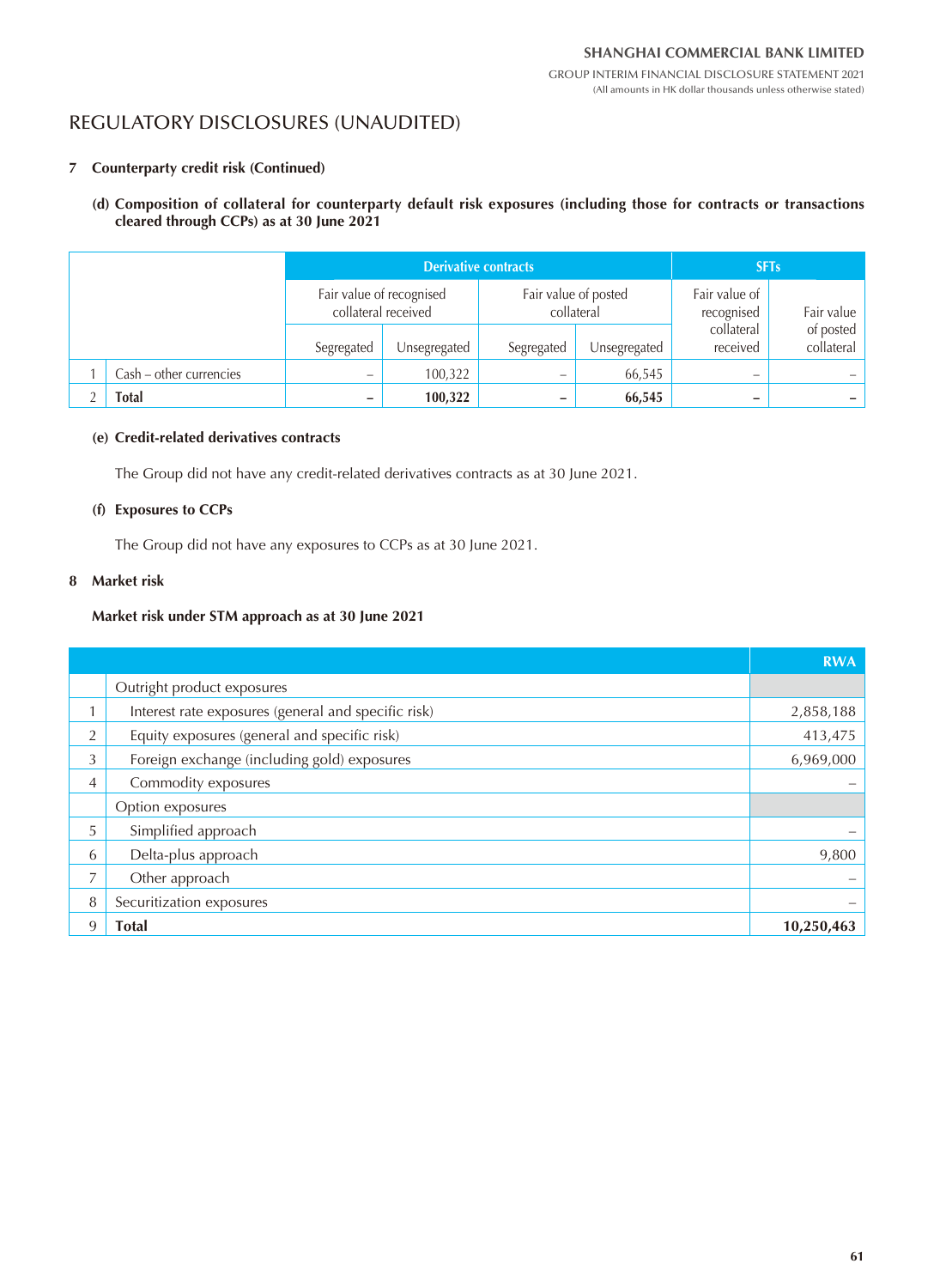GROUP INTERIM FINANCIAL DISCLOSURE STATEMENT 2021 (All amounts in HK dollar thousands unless otherwise stated)

# REGULATORY DISCLOSURES (UNAUDITED)

#### **9 Non-bank Mainland exposures**

| The Bank                                                                                                                                                              | 30 June 2021                     |                                   |              | 31 December 2020                 |                                   |            |
|-----------------------------------------------------------------------------------------------------------------------------------------------------------------------|----------------------------------|-----------------------------------|--------------|----------------------------------|-----------------------------------|------------|
| Types of counterparties                                                                                                                                               | On-balance<br>sheet<br>exposures | Off-balance<br>sheet<br>exposures | <b>Total</b> | On-balance<br>sheet<br>exposures | Off-balance<br>sheet<br>exposures | Total      |
| 1. Central government, central<br>government-owned entities<br>and their subsidiaries and<br>joint ventures                                                           | 6,757,392                        | 4,417                             | 6,761,809    | 11,292,471                       | 4,086                             | 11,296,557 |
| 2. Local governments, local<br>government-owned entities<br>and their subsidiaries and<br>joint ventures                                                              |                                  |                                   |              |                                  |                                   |            |
| 3. PRC nationals residing in<br>Mainland China or other<br>entities incorporated in<br>Mainland China and their<br>subsidiaries and joint ventures                    | 8,205,965                        | 1,017,435                         | 9,223,400    | 7,639,151                        | 978,817                           | 8,617,968  |
| 4. Other entities of central<br>government not reported in<br>item 1 above                                                                                            | 1,476,431                        |                                   | 1,476,431    | 2,967,436                        |                                   | 2,967,436  |
| 5. Other entities of local<br>governments not reported in<br>item 2 above                                                                                             | 933,707                          | 175,000                           | 1,108,707    | 1,083,003                        | 172,813                           | 1,255,816  |
| 6. PRC nationals residing outside<br>Mainland China or entities<br>incorporated outside Mainland<br>China where the credit is<br>granted for use in Mainland<br>China | 7,071,561                        | 840,963                           | 7,912,524    | 7,380,726                        | 808,929                           | 8,189,655  |
| 7. Other counterparties where the<br>exposures are considered by<br>the reporting institution to be<br>non-bank Mainland China<br>exposures                           | 962,675                          |                                   | 962,675      | 877,993                          | 488                               | 878,481    |
| Total                                                                                                                                                                 | 25,407,731                       | 2,037,815                         | 27,445,546   | 31,240,780                       | 1,965,133                         | 33,205,913 |
| Total assets after provision                                                                                                                                          | 218,491,183                      |                                   |              | 218,092,633                      |                                   |            |
| On-balance sheet exposures as<br>percentage of total assets                                                                                                           | 11.63%                           |                                   |              | 14.32%                           |                                   |            |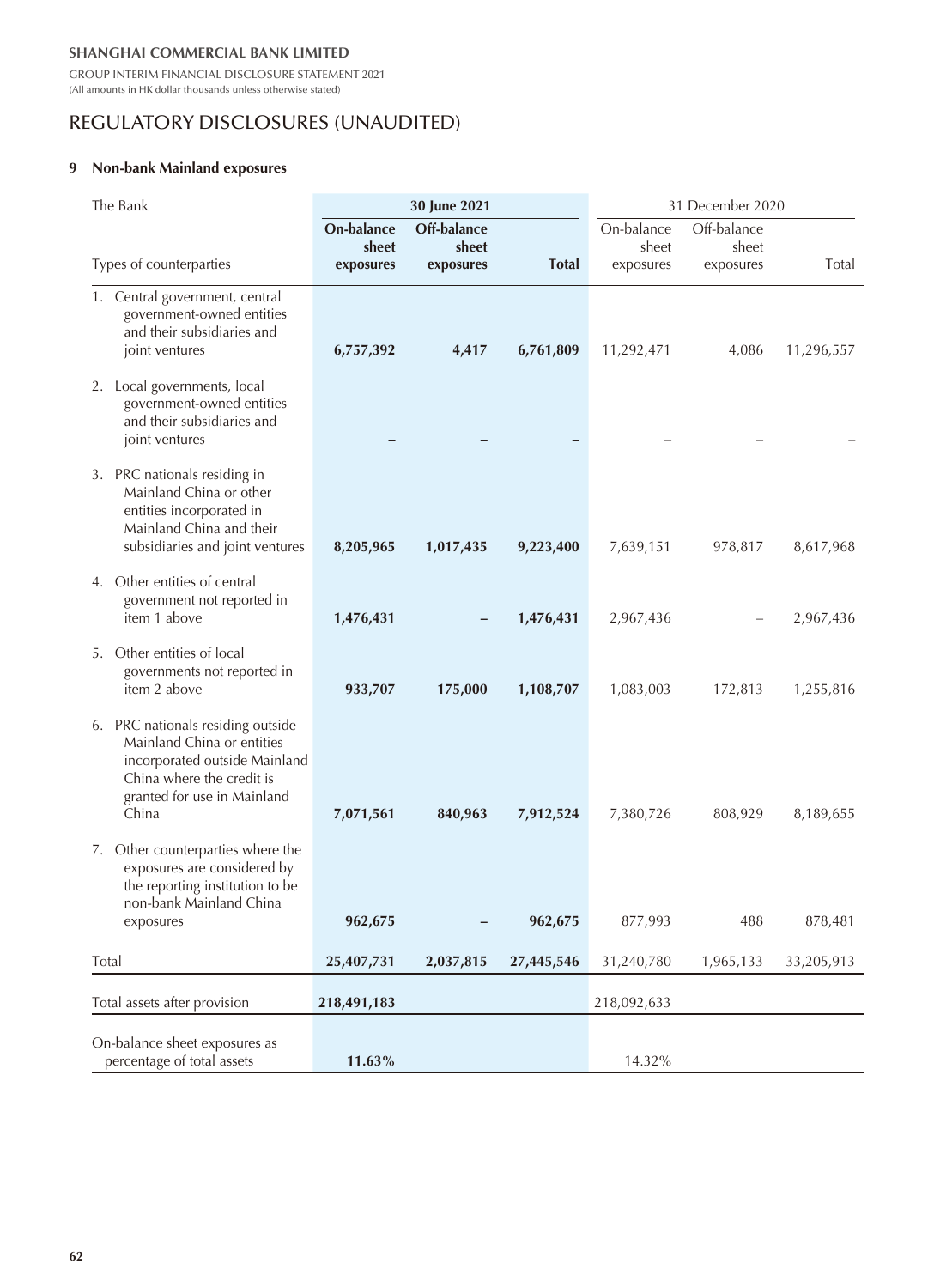### REGULATORY DISCLOSURES (UNAUDITED)

#### **10 Currency concentrations**

#### **As at 30 June 2021**

| Equivalent in<br>Hong Kong dollars | <b>Spot</b><br>assets | <b>Spot</b><br><b>liabilities</b> | <b>Forward</b><br>purchases | <b>Forward</b><br>sales | <b>Net options</b><br>position | Net long/<br>(short)<br>position | <b>Net</b><br>structural<br>position |
|------------------------------------|-----------------------|-----------------------------------|-----------------------------|-------------------------|--------------------------------|----------------------------------|--------------------------------------|
| US Dollars                         | 109,298,000           | (80, 678, 000)                    | 29,448,000                  | (31,901,000)            | 171,000                        | 26,338,000                       | 1,573,000                            |
| Pound Sterling                     | 7,816,000             | (5,965,000)                       | 2,767,000                   | (4,592,000)             | (25,000)                       | 1,000                            | 30,000                               |
| Euro Dollars                       | 1,517,000             | (1,465,000)                       | 1,135,000                   | (1,096,000)             | (97,000)                       | (6,000)                          |                                      |
| Renminbi                           | 21,297,000            | (19,650,000)                      | 6,853,000                   | (6,809,000)             |                                | 1,691,000                        | 5,970,000                            |
| Canadian Dollars                   | 1,448,000             | (1,445,000)                       | 48,000                      | (21,000)                | (50,000)                       | (20,000)                         |                                      |
| Australian Dollars                 | 2,844,000             | (2,861,000)                       | 1,352,000                   | (1,320,000)             |                                | 15,000                           |                                      |
| Other currencies                   |                       |                                   |                             |                         |                                |                                  |                                      |
| and gold                           | 2,457,000             | (1,178,000)                       | 6,380,000                   | (7,411,000)             | 1,000                          | 249,000                          |                                      |
|                                    |                       |                                   |                             |                         |                                |                                  |                                      |
|                                    | 146,677,000           | (113, 242, 000)                   | 47,983,000                  | (53, 150, 000)          |                                | 28,268,000                       | 7,573,000                            |

#### As at 31 December 2020

| Equivalent in<br>Hong Kong dollars | Spot<br>assets | Spot<br>liabilities | Forward<br>purchases | Forward<br>sales | Net options<br>position | Net long/<br>(short)<br>position | <b>Net</b><br>structural<br>position |
|------------------------------------|----------------|---------------------|----------------------|------------------|-------------------------|----------------------------------|--------------------------------------|
| US Dollars                         | 108,655,000    | (81, 811, 000)      | 29,966,000           | (28, 323, 000)   |                         | 28,487,000                       | 1,229,000                            |
| Pound Sterling                     | 8,694,000      | (6,695,000)         | 2,746,000            | (4,736,000)      |                         | 9,000                            | 47,000                               |
| Euro Dollars                       | 1.309.000      | (1,350,000)         | 1,117,000            | (1,070,000)      |                         | 6,000                            |                                      |
| Renminbi                           | 21,672,000     | (20,086,000)        | 6,590,000            | (6,521,000)      | —                       | 1,655,000                        | 5,704,000                            |
| Canadian Dollars                   | 1,662,000      | (1,665,000)         | 17,000               | (14,000)         |                         |                                  |                                      |
| Australian Dollars                 | 2,934,000      | (2,953,000)         | 2,294,000            | (2,257,000)      |                         | 18,000                           |                                      |
| Other currencies<br>and gold       | 2,037,000      | (1,056,000)         | 5,402,000            | (6, 179, 000)    |                         | 204,000                          |                                      |
|                                    | 146,963,000    | (115.616.000)       | 48.132.000           | (49.100.000)     |                         | 30.379.000                       | 6.980.000                            |

Net structural position includes structural positions of the Bank's Hong Kong offices, overseas branches and subsidiaries. Structural assets and liabilities include:

- investments in properties and equipment, net of depreciation;
- capital, statutory reserves and unremitted profits of overseas branches; and
- investments in overseas subsidiaries and related company.

The net options position is calculated based on the delta-weighted positions of all foreign exchange option contracts.

The above disclosure is based on the significance of the Group's foreign currency exposures of the current period.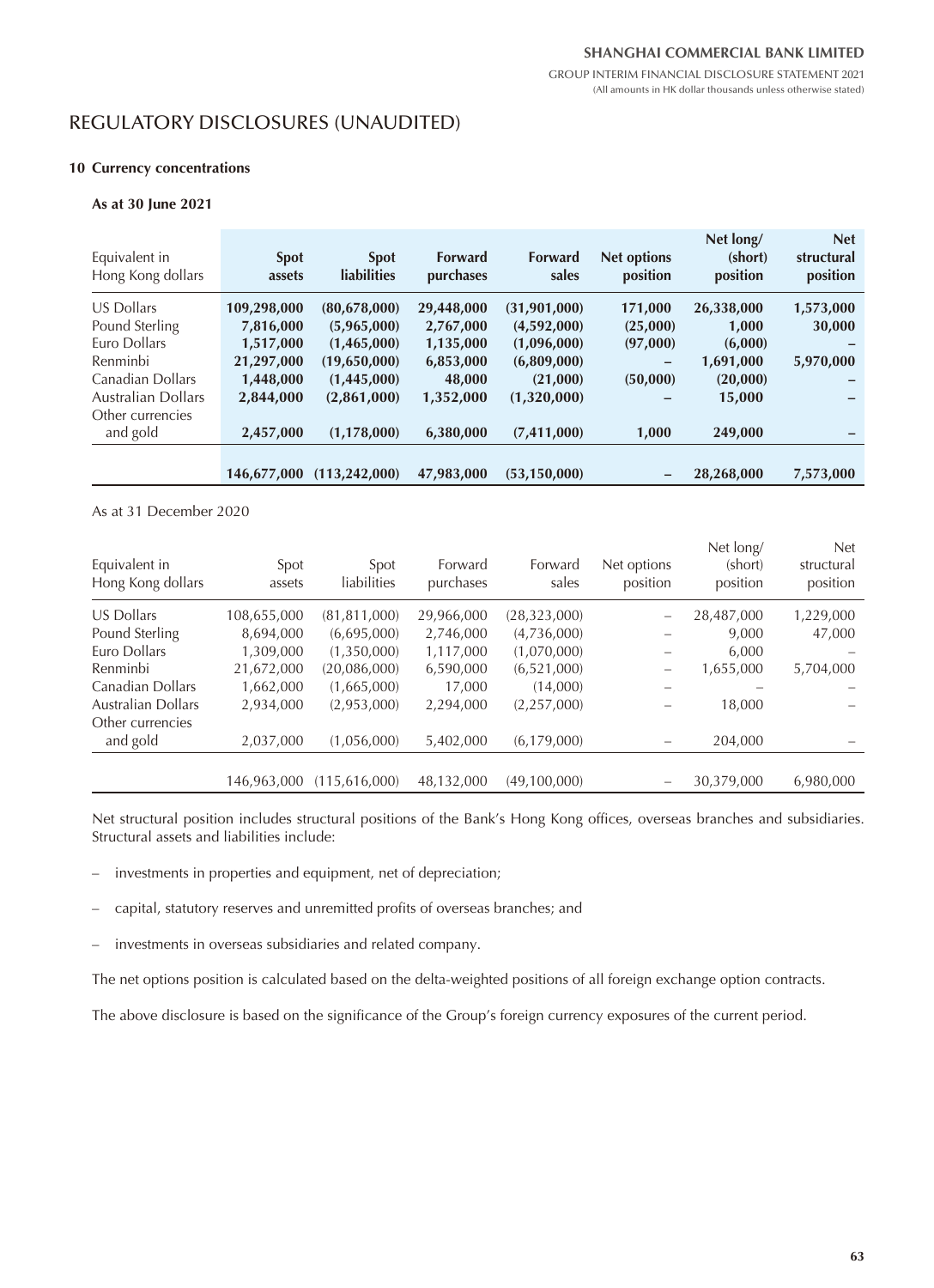# REVIEW OF OPERATIONS

#### **Financial Review**

Despite the ongoing COVID-19 pandemic and its impacts on certain economic segments, particularly with social distancing and travel restriction measures in place, the Hong Kong economy recovered notably in the first quarter of 2021, thanks in part to varying forms of government support. Led by a sharp rebound in global demand and thus strong growth in export of goods, Hong Kong's real Gross Domestic Product ("GDP") for the first quarter resumed appreciable year-on-year growth of 7.9%, after six consecutive quarters of contraction. The labour market began showing signs of stabilization with the seasonally adjusted unemployment rate declined from the historically high of 7.2% early this year to 5.5% in the three-month period ended June 2021, a possible indication that the economic effects of the epidemic started to recede. Nonetheless, the public health crisis, together with a low interest rate environment and continuing geopolitical tensions, remain as key uncertain factors impacting the pace of recovery.

For the first six months ended 30 June 2021, the consolidated profit after tax of Shanghai Commercial Bank Limited (the "Bank") was HK\$1,447 million, an increase of HK\$168 million or 13.1%, largely attributable to a surge in net fee and commission income of 10.7% which was mainly driven by the satisfactory growth in securities brokerage and investment products income, and a lower impairment charge. However, under the protracted low interest rate environment, net interest income recorded an increase of 3.4%, benefitted from lower interest cost of deposits from customers while the average net interest margin for the period narrowed by six basis points to 1.67% from 1.73% for the same period last year.

The overall loan-to-deposit ratio dropped from 57.2% at the end of 2020 to 56.0% at the end of June 2021 as loans and advances reduced by 1.2% to HK\$100.1 billion while total customer deposits increased by 1.1% to HK\$179.8 billion for the period.

The Bank's total expenses were 7.3% higher than that for the first half of last year, and the average cost-to-income ratio for the period marginally increased to 32.6%, from 31.9% for the same period last year.

Total comprehensive income attributable to equity holders for the first half ended 30 June 2021 at HK\$1,500 million was HK\$669 million, or 80.5% higher than that for the same period last year, mainly due to the mark-to-market valuation gain of our equity investment.

At the end of June 2021, the Bank's total assets increased by 2.1% to HK\$231.6 billion and shareholders' funds grew by 3.7% to HK\$33.6 billion when compared with the corresponding figures at the end of 2020. Returns on average total assets and average equity for the first half of 2021 were 1.3% and 8.8% respectively. The Bank's capital and liquidity levels remained robust, with capital adequacy ratio and common equity Tier 1 capital ratio as of 30 June 2021 at 20.6% and 17.4% respectively and the average liquidity maintenance ratio for the period at 59.9%.

#### **Highlights of Business Performance**

The uncertainties brought about by the COVID-19 pandemic have caused credit conditions to deteriorate and businesses delaying their investment decisions. Reduced customer activities coupled with a low interest rate environment affected both net interest income and non-interest income. Nevertheless, through continued prudent management and effective control of cost of funds, the Bank maintained sound credit quality on corporate and retail exposures, both local and overseas, and achieved a mild increase in net interest income. Focus on providing personalized banking services for corporate and Small and Medium-sized enterprises ("SMEs"), the Bank has stood together with local customers against the challenges emanated from the pandemic and supports the "SME Financing Guarantee Scheme" carried on by HKMC Insurance Limited, aiming to alleviate the cashflow pressures faced by customers during this historically difficult time.

Benefitting from market volatility, revenues from the Bank's securities and wealth management businesses stayed strong in the first half of 2021. The Credit Card Merchant business also saw year-on-year growth as businesses in the retail, food and hospitality sectors gradually resumed normal operations. Meanwhile, the Bank continued to grow deposits primarily from Current and Savings Accounts (CASA) with a growth of 7.2% from the end of December 2020. With a view to widening the Bank's product range, streamlining its operations and improving customer experience, new products and sales channels including the Remote Account Opening Platform, have been launched.

With respect to the Treasury business, the Bank continued to optimize the balance of highly liquid assets and to keep a close eye on liquidity management. The Bank kept abreast of the economic forecast and market development to constantly rebalance the debt securities portfolio. Since the yield curve steepened in the first quarter of 2021, the Bank has lengthened the duration of its debt securities to capture higher long-dated yields and remained focusing on high-quality bond issuers. Meanwhile, the Bank has been broadening foreign exchange products offerings to enhance service delivered to customers.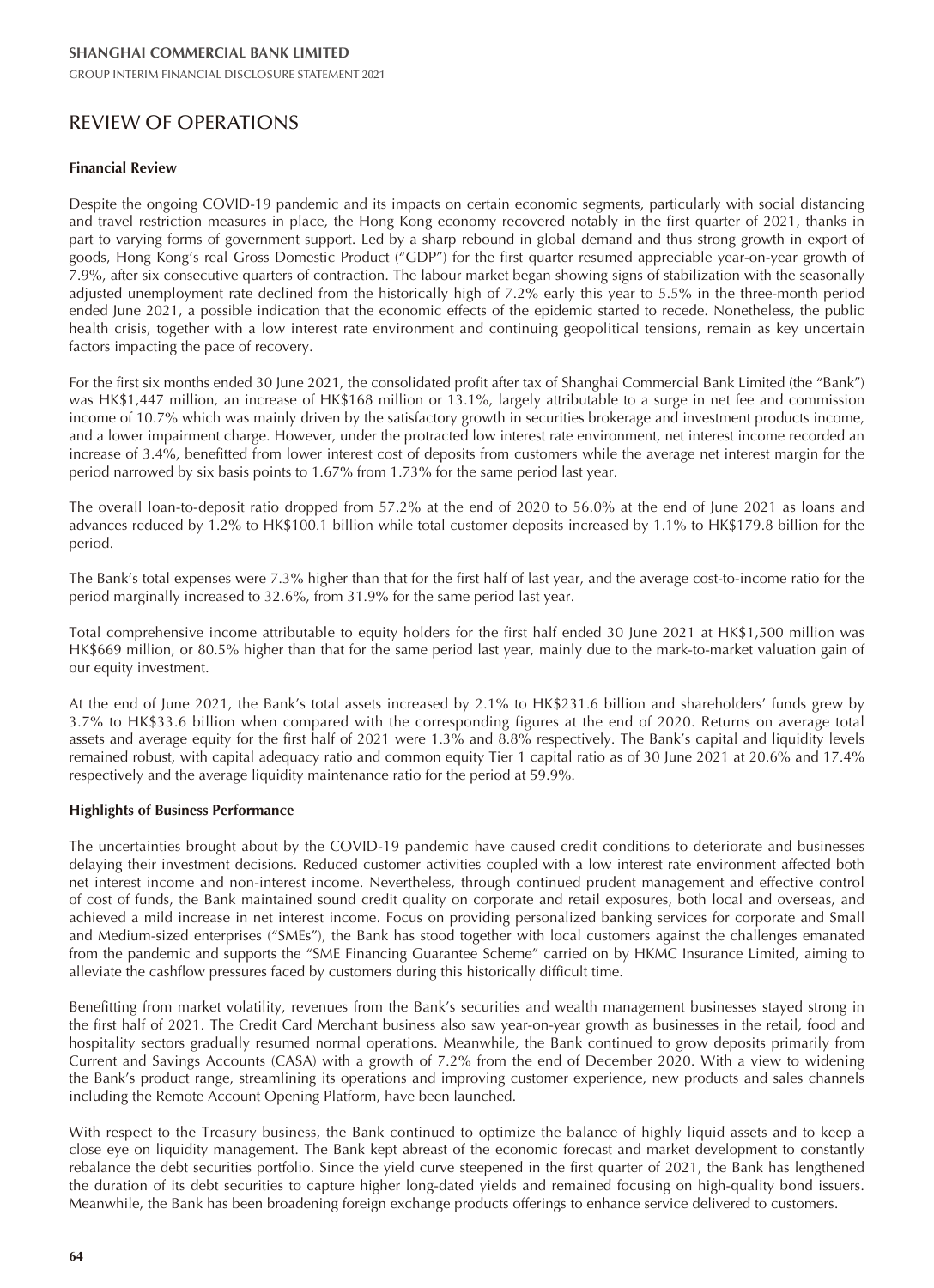### REVIEW OF OPERATIONS

#### **Highlights of Business Performance (Continued)**

For interest rate benchmark reform, the Bank has been progressing well on transitioning from the London Interbank Offered Rate (LIBOR) to Alternative Reference Rates (ARRs) for both local and overseas branches. Led by the Asset and Liability Committee and a designated Steering Committee, different functions across the Bank have contributed dedicated efforts in the areas of product management, risk and finance assessments, IT system upgrades, and client outreach to ensure a smooth transition. With the required people, product and system infrastructure in place, the Bank launched its ARR referencing trade finance and term loan products on 30 June 2021.

The target completion date for the redevelopment project at Catchick Street in West Point, Hong Kong will be in the second half of 2022 and the sale of the residential portion on strata-titled basis will kick off in the second half of 2021.

#### **Sustainability**

In response to the global call for developing a more sustainable world, a Board-level specialized Sustainability Committee has been formed to oversee the Bank's implementation of Environmental, Social and Governance ("ESG") and Green and Sustainable Banking ("GSB") related initiatives. The objective is to strengthen the Bank's abilities to embrace both the challenges and opportunities brought about by climate change. In line with the roadmap presented by the Hong Kong Monetary Authority ("HKMA"), the Bank has been assembling baseline data for ESG performance tracking, outlining a blueprint for integrating GSB initiatives into our business and operation strategies, as well as developing and selecting green banking solutions and sustainability-related investment products. In addition, we are committed to investing in the future of our communities, focusing on our society's education and social welfare, and being a socially responsible corporate citizen.

#### **Bank Culture**

In the first half of 2021, we have focused on strengthening our employees' understanding in the application of the Bank's core values in their day-to-day activity amidst our digital transformation process. We also recognize the importance of reinforcing the Bank's culture and we shall continue to promote our seven core values through a variety of channels as well as tailored team building activities.

#### **Looking Ahead**

Drawing upon the solid foundation we have built in our 70 years of operation and our tri-bank strategic alliance with The Shanghai Commercial & Savings Bank, Ltd. in Taiwan and Bank of Shanghai in Mainland China, the Bank looks to explore potential business development opportunities and make advances steadily in our digital transformation journey in the coming years. We will continue to invest in our technology and adopt a prudent approach to increase market share in SME segments. We also aim to enhance internal efficiency and external competitiveness through digital transformation. ESG and GSB awareness will remain important to us, and we will keep abreast of regulatory changes and requirements to create sustainable value.

### STATEMENT OF COMPLIANCE

In preparing the Group Interim Financial Disclosure Statement, the Bank complies with the Banking (Disclosure) Rules made under section 60A of the Banking Ordinance.

**Stephen Ching Yen LEE** David Sek-chi KWOK

Hong Kong, 25 August 2021

Chairman Managing Director and Chief Executive